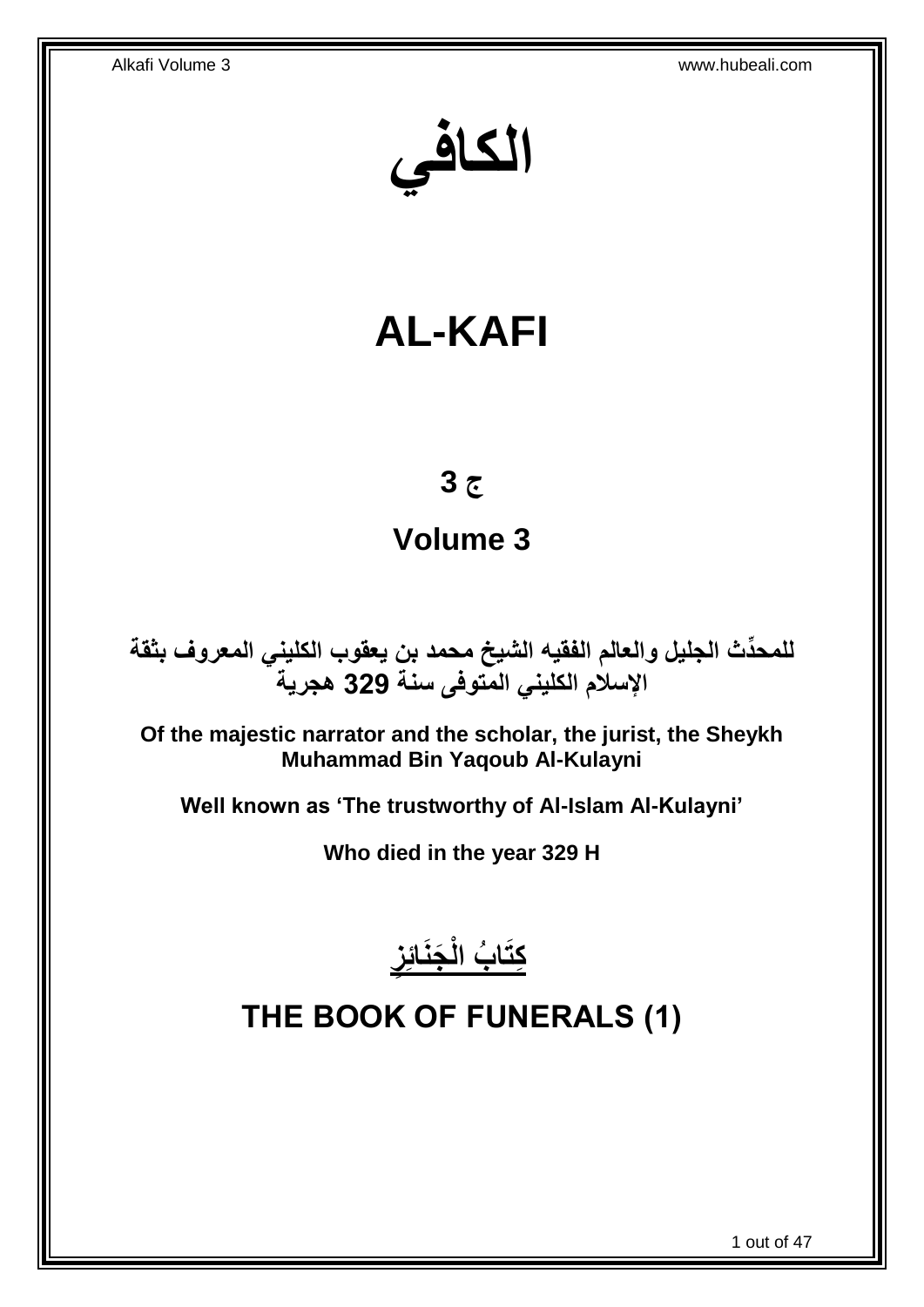# **TABLE OF CONTENTS**

| Chapter 1 – Causes of the death, and that the Believer dies with every (type of) death  3   |
|---------------------------------------------------------------------------------------------|
|                                                                                             |
|                                                                                             |
|                                                                                             |
|                                                                                             |
| Chapter $6$ – Regarding how many times to visit the patient, and for how long to sit in his |
|                                                                                             |
|                                                                                             |
|                                                                                             |
| Chapter $10$ – When the death is difficult upon the dying one and the pangs are intense     |
|                                                                                             |
| Chapter 12 - The Believer does not dislike the capture of his soul 23                       |
|                                                                                             |
| Chapter 14 - The extraction of the soul of the Believer and the Infidel 34                  |
|                                                                                             |
|                                                                                             |
|                                                                                             |
|                                                                                             |
|                                                                                             |
|                                                                                             |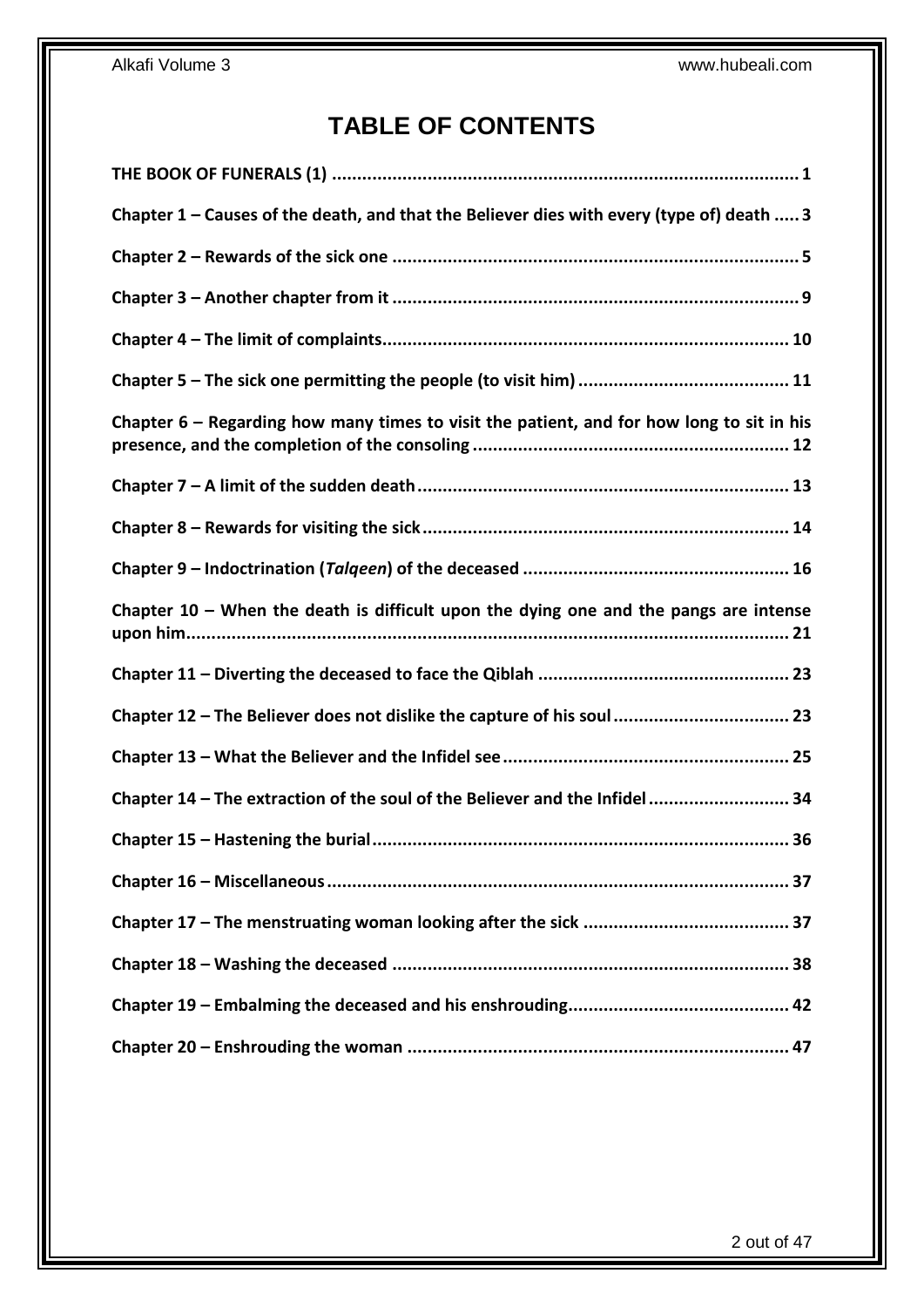**بسم هللا الرحمن الرحيم الحمد هلل رب العالمين، وصلى هللا على سيدنا محمد وآله الطاهرين، وسلم تسليما.**

In the Name of Allah<sup>azwj</sup> the Beneficent, the Merciful. The Praise is for Allah<sup>azwj</sup> Lord<sup>azwj</sup> of the Worlds, and Blessing be upon our Chief Muhammad<sup>saww</sup> and his<sup>saww</sup> Purified Progeny<sup>asws</sup>, and greetings with abundant greetings.

> **ِميَت ة ُكلِّ ُمْؤ ِم َن َي ُمو ُت ب َّن الْ َمْو ِت َو أ ِل الْ باب ِعلَ ِ َ**

### <span id="page-2-0"></span>**Chapter 1 – Causes of the death, and that the Believer dies with every (type of) death**

عَلِيُّ بْنُ إِبْرَاهِيمَ عَنْ أَبِيهِ عَنِ ابْنِ فَضَّالٍ عَمَّنْ حَذَّثَهُ عَنْ سَعْدِ بْنِ طَرِيفٍ عَنْ أَبِي جَعْفَرٍ ( عليه السلام ) قَالَ كَانَ النَّاسُ َ **∶** َ **!** َ ِ َمْ تَبِدَّنُولُونَ اَعْتِبَاطاً فَلَمَّا كَانَ زَمَانُ لِإِرَاهِيمَ ( عليه السلام ) قَالَ يَا َرَبِّ اجْعَلْ لِلْمَوْتِ عِلَّةً يُؤْجَرُ بِهَا الْمَيِّتُ وَ يُسَلَّى بِهَا عَنِّ ْ ِ ِ **∶** ْ **∶** َّ الْمُصَابِ قَالَ فَأَنْزَلَ اللَّهُ عَزَّ وَ جَلَّ اَلْمُومَ وَ هُوَ الْبِرْسَامُ ثُمَّ أَنْزَلَ بَعْدَهُ الدَّاءَ . َ  $\ddot{\phantom{0}}$ ِ ْ ْ َ ْ

Ali Bin Ibrahim, from his father, from Ibn Fazzal, from the one who narrated it, from Sa'ad Bin Tareyf,

(It has been narrated) from Abu Ja'far<sup>asws</sup> having said: 'The people used to die arbitrarily. So when it was the era of Ibrahim<sup>as</sup>, he<sup>as</sup> said: 'O Lord<sup>azw)</sup>! Make a cause to be for the death for the deceased to be Recompensed by and for the affected ones to be consoled by'. He<sup>asws</sup> said: 'So Allah<sup>azwj</sup> Mighty and Majestic Sent down serious illness, and it is the pleurisy. Then He $^{az}$ <sup>yj</sup> Sent down the cure after it'.<sup>1</sup>

مُحَمَّدُ بْنُ يَحْيَى عَنْ أَحْمَدَ بْنِ مُحَمَّدٍ بْنِ عِيسَى عَنِ ابْنِ فَضَّالٍ عَنْ عَاصِمِ بْنِ حُمَيْدٍ عَنْ سَعْدِ بْنِ طَرِيفٍ عَنْ أَبِي جَعْفَرٍ (  $\ddot{\phantom{a}}$ َ ِ عليِه السلام ) قَالَ كَانَ النَّاسُِ يَعْنَنِطُونَ اعْتِبَاطاً فَقَالَ إِبْرَاهِيمُ ( ِعليه السلام ) يَا رَبِّ لَوْ جَعَلْتَ لِلْمَوَّتِ عِلَّةً يُعْرَفْ بِهَا وَ ِ ِ ِ ْ يُسَلَّى عَنِ الْمُصْمَابِ فَأَنْزَلَ اللَّهُ عَزَّ وَ جَلَّ الْمُومَ وَ هُوَ الْبِرْسَامُ ثُمَّ أَنْزَلَ الدَّاءَ بَعْدَهُ . َ  $\ddot{\cdot}$ ِ ْ ْ َ ْ

Muhammad Bin Yahya, from Ahmad Bin Muhammad Bin Isa, from Ibn Fazzal, from Aasin Bin Humeyd, from Sa'ad Bin Tareyf,

(It has been narrated) from Abu Ja'far<sup>asws</sup> having said: 'The people were dying arbitrarily, so Ibrahim<sup>as</sup> said: 'O Lord<sup>azwj</sup>! If only You<sup>azwj</sup> Make a cause to be for the death for it to be recognised by, and for the affected ones to be consoled by'. So Allah<sup>azwj</sup> Mighty and Majestic Sent down the serious illness, and it is the pleurisy. Then He<sup>azwj</sup> Sent down the cure after it'.<sup>2</sup>

Muhammad, from Ahmad Bin Muhammad, from Muhammad Bin Ismail, from Sa'adan, from Abdullah Bin Sinan,

(It has been narrated) from Abu Abdullah<sup>asws</sup>, said, 'I heard him<sup>asws</sup> saying: 'The fever is the harbinger of death and it is a prison of Allah $a^{2}$  in the earth, and it is a share of the Believer from the Fire (of Hell)'.

مُحَمَّدٌ عَنْ أَحْمَدَ بْنِ مُحَمَّدٍ عَنْ مُحَمَّدِ بْنِ إِسْمَاعِيلَ عَنْ سَعْدَانَ عَنْ عَيْدٍ اللَّهِ بْنِ سِنَانٍ عَنْ أَبِي عَبْدِ اللَّهِ ( عليه السلام ) قَالَ ِ َ َ سَمِعْتُهُ يَقُولُ الْحُمَّىِّ رَائِدُ الْمَوْتِ وَ هُوَ سِّجْنُ اللَّهِ فِي الْأَرْضِ وَ هُوَ حَظٌ الْمُؤْمِنِّ مِنَ الَّذَارِ ۚ. ْ ْ **∶** ْ

 $1$  Al Kafi V 3 – The Book Of Funerals CH 1 H 1

 $2$  Al Kafi V 3 – The Book Of Funerals CH 1 H 2

 $3$  Al Kafi V  $3$  – The Book Of Funerals CH 1 H 3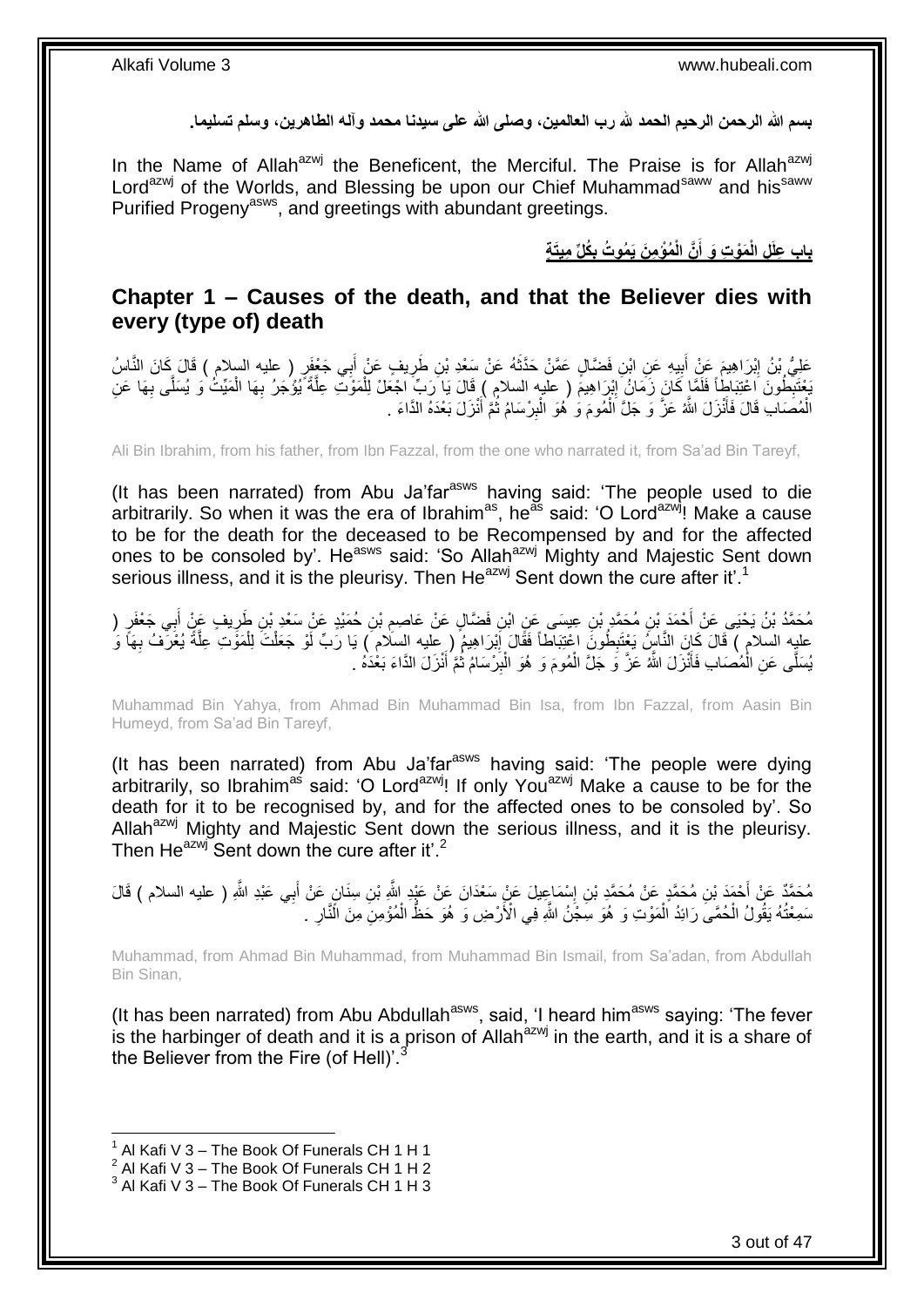عَلِيُّ بْنُ إِبْرَاهِيمَ عَنْ أَبِيهِ عَنِ ابْنِ فَضَّالٍ عَبْن مُحَمَّدِ بْنِ الْحُصَيْنِ عَنْ مُحَمَّدِ بْنِ الْفُضَيْلِ عَنْ عَبْدِ الرَّحْمَنِ بْنِ يَزِيدَ عَنْ أَبِي ْ ْ **!** َ ِ ِ َ ِ عَبْدٍ اللَّهِ (َ عِليه ٰالسلامَ ) قَالَ قَالَ رَسُولُ اللَّهِ ( ِصلى الله عليه وَاله ) مَاتٍ دَاوُدُ النَّبِيُّ ( عليه السلام ) يَوْمَ السَّبْتِ مَفْجُوَءاً ِ فَأَظَلَّتْهُ الطَّيْرِ بِأَجْذِحَتِهَا وَ مَاتَ مُوسَى كَلِيمُ اللَّهِ ( عليه السلام ) فِي التِّيهِ فَصَاحَ صَائِحٌ مِنَ السَّمَاءِ مَاتَ مُوسَى ( عليه َ ِ َّ السلام ) وَ أَيُّ نَفْسٍ لَا تَمُوتُ <sub>.</sub> َ

Ali Bin Ibrahim, from his father, from Ibn Fazzal, from Muhammad Bin Al Fuzayl, from Abdul Rahman Bin Yazeed,

(It has been narrated) from Abu Abdullah<sup>asws</sup> having said: 'Rasool-Allah<sup>saww</sup> said: The Prophet Dawood<sup>as</sup> passed away suddenly on the day of Saturday, so the birds shaded him<sup>as</sup> by their wings; and Musa<sup>as</sup>, the Speaker with Allah<sup>azwj</sup>, passed away in the wilderness, so a shrieker shrieked from the sky: 'Musasaww has passed away, and which one would not be dying?<sup>4</sup>

عِدَّةٌ مِنْ أَصْحَابِنَا عَنْ سَهْلِ بْنِ زِيَادٍ عَنْ أَحْمَدَ بْنِ مُحَمَّدِ بْنِ أَبِي نَصْرٍ وَ الْحَسَنِ بْنِ مَجْبُوبٍ عَنْ أَبِي جَمِيلَةَ عَنْ جَابِرٍ عَنْ<br>يَحْمَدُ مِنْ أَسْحَابِنَا عَنْ سَهْلِ بْنِ زِيَادٍ عَنْ ْ َ َ ِ **∣** َ َ أَبِي جَعْفَرٍ ( علَيه السلام ) قَالَ قَالَ رَسُولُ اللَّهِ (َ صلى اللهَ عَلَيْه وألمَّ ) إِنَّ مَوْتَ الْفَجْأَةِ تَخْفِيفٌ عَنِّ الْمُؤْمِنِ وَ أَخْذَةُ أَسَفٍ ِ َ َ ْ َ ْ عَنِ الْكَافِرِّ . **∶** ْ

A number of our companions, from Sahl Bin Ziyad, from Ahmad Bin Muhammad Bin Abu Nasr and Al Hassan Bin Mahboub, from Abu Jameela, from Jabir,

(It has been narrated) from Abu Ja'far $a<sup>sws</sup>$  having said: 'Rasool-Allah $a<sup>sww</sup>$  said: 'The sudden death is a lightening upon the Believer and a regrettable seizing of the Infidel'.<sup>5</sup>

مُحَمَّدُ بْنُ يَحْيَى عَنْ أَحْمَدَ بْنِ مُحَمَّدٍ أَوْ غَيْرِهِ عَنْ عَلِيٍّ بْنِ حَدِيدٍ عَنِ الرِّضَا ( عليه السلام ) قَالَ أَكْثَرُ مَنْ بَمُوتُ مِنْ مَوَالِينَا ِ َ َ َ بِالْبَطَٰنِ الذَّرِيعِ ۖ. ِ ِ ا<br>ا **∶** 

Muhammad Bin Yahya, from Ahmad Bin Muhammd, or someone else, from Ali Bin Hadeed,

(It has been narrated) from Al-Reza<sup>asws</sup> having said: 'Most of the dying ones, from those who are in our<sup>asws</sup> Wilayah, (are dying) by abdominal illnesses'.<sup>6</sup>

مُحَمَّدُ بْنُ يَجْنَى عَنْ مُوسَى بْنِ الْحَسَنِ عَنِ الْهَيْنَمِ بْنِ أَبِي مَسْرُوقٍ عَنْ شَيْخٍ مِنْ أَصْحَابِنَا يُكَنَّى بِأَبِي عَبْدِ اللَّهِ عَنْ رَجُلٍ عَنْ ِ َ ٍ َ ِ َ ْ ْ اً ِ أَبِي عَبْدِ اللَّهِ ( عِليه السلام ) قَالَ قَالَ رَسُولُ اللَّهِ ( صَلَى الله عليه ًو اله ) الْحُمَّى رَائِدُ الْمَوْتِ وَ سِجَنَّ اللَّهِ تَعَالَى فِي أَرْضِهِ وَ َ َ ْ ْ فَوْلُ هَا مِنْ جَهَٰنَّمَ وَ هِيَ حَظٌّ كُلِّ مُؤْمِنٍ مِنَ النَّارِ . ِ

Muhammad Bin Yahya, from Musa Bin Al Hassan, from Al Haysam Bin Abu Masrouq, from a Sheykh from our companions teknonymed with Abu Abdullah, from a man,

(It has been narrated) from Abu Abdullah<sup>asws</sup> having said: 'Rasool-Allah<sup>saww</sup> said: The fever is a harbinger of death, and a prison of Allah<sup>azwj</sup> the Exalted in His<sup>azwj</sup> earth, and its outburst is from Hell, and it is a share of every Believer from the Fire (of Hell)'. $^7$ 

مُحَمَّدُ بْنُ يَحْيَى عَنْ مُحَمَّدِ بْنِ الْحُسَيْنِ عَنْ صَفْوَانَ عَنْ مُعَاوِيَةَ بْنِ عَمَّارٍ عَنْ نَاجِيَةَ قَالَ قَالَ أَبُو جَعْفَرٍ ( عليه السلام ) إِنَّ<br>مُعتَدُّ بُنَ يَحْيَى عَنْ مُحَمَّدِ بْنِ الْحُسَيْنِ عَ ِ ْ ِ َ الْمُؤْمِنَ يُبْتَلَى بِكُلِّ بَلِيَّةٍ وَ يَمُوتُ بِكُلِّ مِيتَةٍ إِلَّا أَنَّهُ لَا يَقْتُلُ نَفْسَهُ . َ ِ ِ ِ ْ

- $^5$  Al Kafi V 3 The Book Of Funerals CH 1 H 5
- $^6$  Al Kafi V 3 The Book Of Funerals CH 1 H 6

 $4$  Al Kafi V 3 – The Book Of Funerals CH 1 H 4

 $^7$  Al Kafi V 3 – The Book Of Funerals CH 1 H 7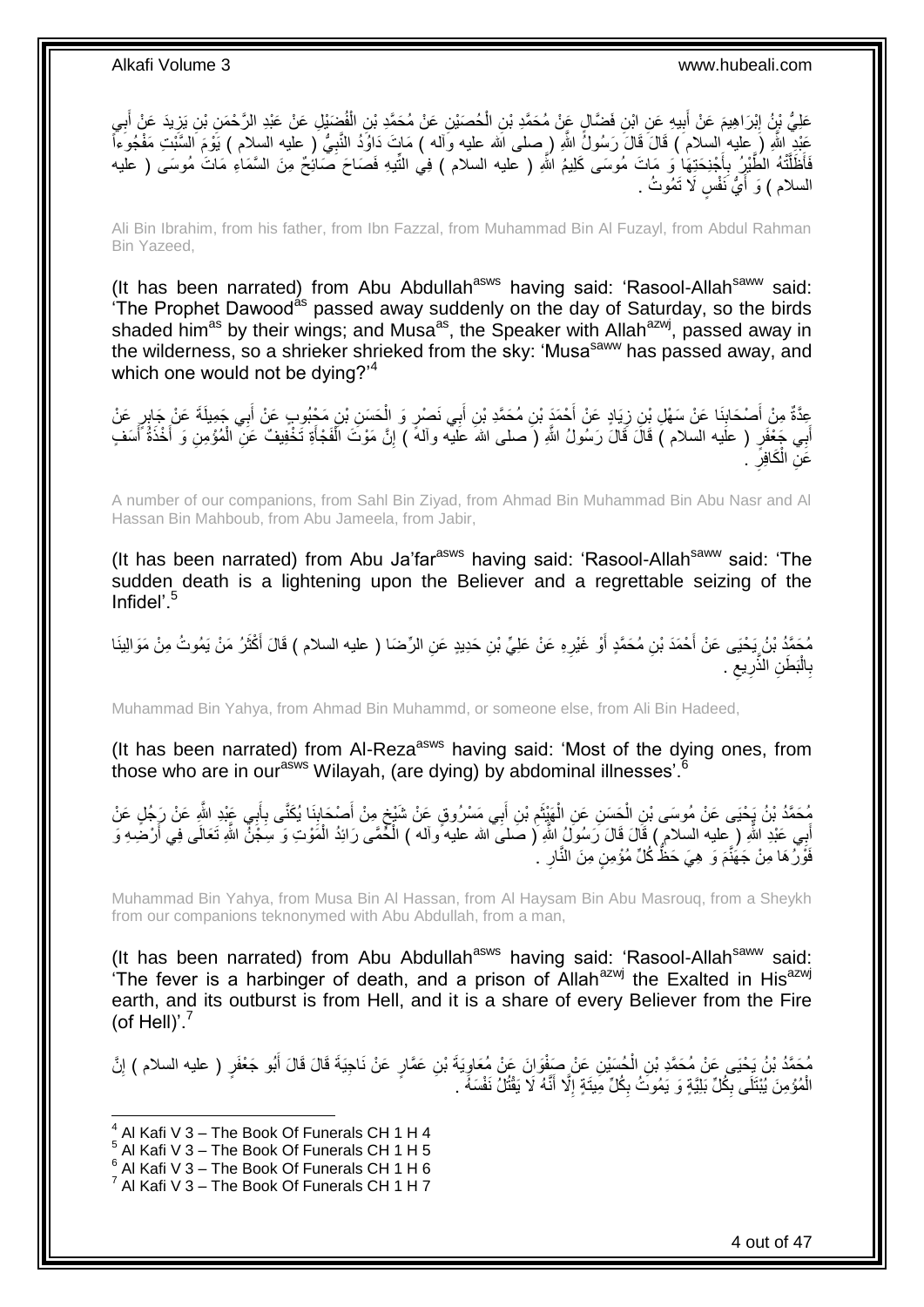Muhammad Bin Yahya, from Muhammad, from Muhammad Bin Al Husayn, from Safwan, from Muawiya Bin Ammar, from Najiya who said,

'Abu Ja'far<sup>asws</sup> said: 'The Believer would be Tried with every trial and he would be dying with every (type of) death except that he would not kill himself<sup>'.8</sup>

حُمَّيْدُ بْنُ زِيَادٍ عَنِ الْحَسَنِ بْنِ مُحَمَّدٍ عَنْ وُهَيْبِ بْنِ حَفْصٍ عَنْ أَبِي بَصِيرٍ قَالَ سَأَلْتُ أَبَا عَبْدِ اللَّهِ ( عليه السلام ) عَنْ مِيتَةٍ<br>مُنْذُ بِنَ زِيَادٍ عَنِ الْمَدَّسِ ، بِمُمَّدٍ عَنْ وُهَي َ ْ َ َ ْ ِ الْمُؤْمِنِ فَقَالَ يَمُوتُ الْمُؤْمِنُ بِكُلِّ مِيتَةٍ يَمُوتُ غَرَقاً وَ يَمُوتُ بِالْهَدْمِ وَ يُبْتَلَىَّ بِالسَّبُعِ وَ يَمُوتُ بِالصَّاعِقَةِ وَ لَا تُصِيبُ ذَاكِرَ اللَّهِ ِ ْ ْ **∶** ِ ِ ِ ْ **∶** نَتَعالَى َ.

Humeyd Bin Ziyad, from Al Hassan Bin Muhammad, from Wuheyb Bin Hafs, from Abu Baseer who said,

'I asked Abu Abdullah<sup>asws</sup> about the deceased Believer. So he<sup>asws</sup> said: 'The Believer dies with every (type) of death, dying with the drowning, and dying with being crushed (by a structure), and afflicted by the predatory wild animals, and dying by the thunderbolt, but not being struck when mentioning Allah<sup>azwj</sup> the Exalted'.<sup>9</sup>

عِدَّةٌ مِنْ أَصِنْحَابِذَا عَنْ سَهْلٍ بْنِ زِيَادٍ عَنْ مُحَمَّدٍ بْنِ سِنَانٍ عَنْ عُثْمَانَ النَّوَّاءِ عَمَّنْ ذَكَرَهُ عَنْ أَبِي عَبْدِ اللَّهِ ( عليه السلام ) قَالَ ْ ِ **∣** َ إِنَّ اللَّهَ عَزَّ وَ جَلَّ يَبْتَلِي الْمُؤْمِنَ بِكُلِّ بَلِيَّةٍ وَ يُمِيتُهُ بِكُلِّ مِيتَةٍ وَ لَا يَبْتَلِيهِ بِذَهَابٍ عَقْلِهِ أَ مَا تَرَى أَيُّوبَ ( عِليه السلام ) كَيْفَ<br>إِنَّ يَعْبَدُ بِنَّ مَنْ أَسْرَاهِ مِن ֦֧<u>֓</u> ِ ْ <u>֖֚֚֚֚֚֚֚֓</u> َ َ مَلَّظَ إِبْلِيسَ عَلَى مَالِهِ وَّ وُلْدِهِ وَ عَلَى أَهْلِهِ وَ عَلَى كُلِّ شَيْءٍ مِنْهُ وَ لَمْ يُسَلِّظْهُ عَلَى عَقْلِهِ تَرَكَ لَهُ مَا يُوَجِّدُ اللَّهَ عَزَّ وَ جَلْ بِهِ . َ ْ <u>֖֓</u> ِ

A number of our companions, from Sahl Bin Ziyad, from Muhammad Bin Sinan, from Usman Al Nawwa, from the one who mentioned it,

(It has been narrated) from Abu Abdullah<sup>asws</sup> having said: 'Allah<sup>azwj</sup> Mighty and Majestic Afflict the Believer with every affliction, and he dies with every death, but He $^{2x}$  does not afflict him with the departure of his intellect. Did you not see Ayoub<sup>as</sup>, how Iblees<sup>la</sup> overcame upon his<sup>as</sup> wealth, and his<sup>as</sup> children, and upon his<sup>as</sup> wife, and upon everything from it, but did not overcome upon his<sup>as</sup> intellect? It was left for him<sup>as</sup> to what he<sup>as</sup> could (worship) the One the Undivisible<sup>azwj, 10</sup>

> **َم َر ِض َوا ِب الْ باب ثَ**

### <span id="page-4-0"></span>**Chapter 2 – Rewards of the sick one**

عِدَّةٌ مِنْ إَصْحَابِنَا عَنْ أَحْمَدَ بْنِ مُحَمَّدٍ عَنِ إِبْنِ مَحْبُوبٍ عَنْ عَيْدِ اللَّهِ بْنِ سِنَانٍ عَنْ أَبِي عَيْدِ اللَّهِ ( عليه إلسلام ) قَالَ إِنَّ َ َ **∣** َ ِ رَسُولَ اللَّهِ ( صَلَّى الله عليهِ وأَله ) رَفَعَ رَأْسَهُ إِلَى السَّمَاءِ فَتَبَسَّمَ فَقِيلَ لَمُ يَا رَسُولَ اللَّهِ رَأَيْنَاكَ رَفَعْتَ رَأْسَكَ إِلَى السَّمَاءِ لَ ِ **ٔ** َ ِ ْ َفَتَبَسَّمْتَ قَالَ نَعَمْ عَجِبْتُ لِمَلَكَيْنِ هَبَطْا مِنَ الْبِسَّمَاءِ إِلَى الْأَرْضِ يَلْتَمِسَانِ عَبْداً مُؤْمِناً صَالِحاً فِي مُصَلِّى كَانَ يُصَلِّي فِيهِ لِيَكْتُبَا ْ ِ المالكات المسافرة المالكات المالكات المالكات المالكات المالكات المالكات المالكات المالكات المالكات ا ى هُ عَمَلَهُ فِي يَوْمِهِ وَ لََيْلَتِهِ فَلَمْ يَجِدَاهُ فِي مُصَلَّاهُ فَعَرَجَا إِلَى السَّمَاءِ  $\frac{1}{2}$ لَ

A number of our companions, from Ahmad Bin Muhammad, from Ibn Mahboub, from Abdullah Bin Sinan,

(It has been narrated) from Abu Abdullah<sup>asws</sup> having said: 'Rasool-Allah<sup>saww</sup> raised his<sup>saww</sup> head towards the sky and he<sup>saww</sup> smiled. So it was said to him<sup>saww</sup>, 'O Rasool-Allah<sup>saww</sup>! We saw you<sup>saww</sup> raising your<sup>saww</sup> head towards the sky'. So he<sup>saww</sup> smiled and said: 'Yes. Isaww was astounded at two Angels who had descended from the sky

 $^8$  Al Kafi V 3 – The Book Of Funerals CH 1 H 8

 $^9$  Al Kafi V 3 – The Book Of Funerals CH 1 H 9

 $10$  Al Kafi V 3 – The Book Of Funerals CH 1 H 10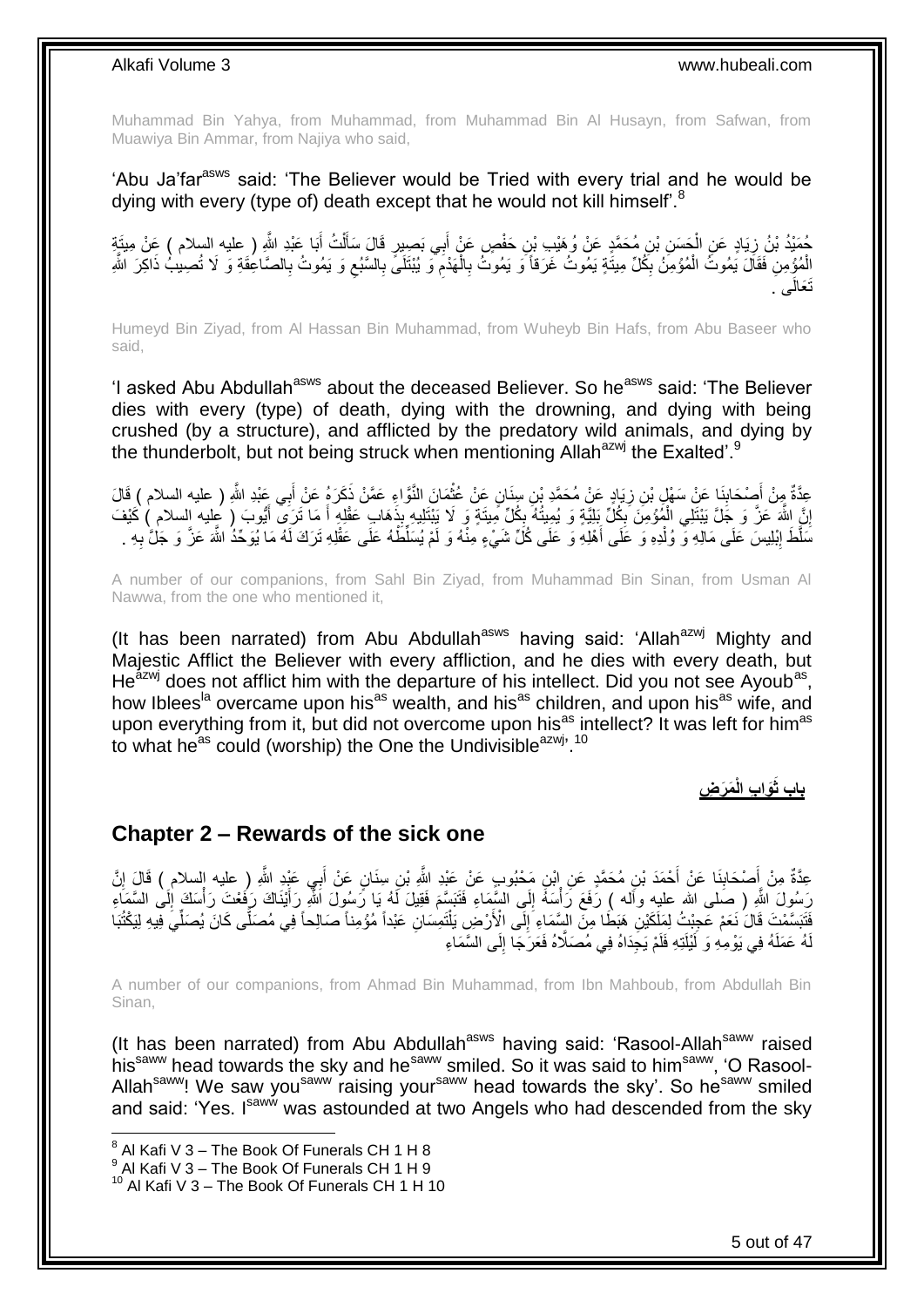to the earth, seeking a righteous believing servant in a Prayer mat which he used to pray *Salaat* in, in order to record his deeds for him for his day and his night. But they did not find him to be on his Prayer mat.

فَقَالَا رَبَّنَا عَبْدُكَ الْمُؤْمِنُ فُلَانٌ الْتَمَسْنَاهُ فِي مُصَلَّاهُ لِنَكْتُبَ لَهُ عَمَلَهُ لِيَوْمِهِ وَ لَيْلَذِهِ فَلَمْ نُصِبْهُ فَوَجَدْنَاهُ فِي حِبَالِكَ فَقَالَ اللَّهِ عَزَ وَ ْ ْ جَلَّ اكْتُبَا لِعَبْدِي مِثْلَ مَا كَانَ يَعْمَلُهُ فِي صِحَّتِهِ مِنَ الْخَيْرِ فِي يَوْمِهِ وَ لَيْلَتِهِ مَا دَامَ فِي حِبَالِي فَإِنَّ عَلَّيَّ أَنْ أَكْتُبَ لَهُ أُجْرَ مَا **ٔ** َ ∣lٍ ِ ْ  $\overline{a}$ َ كَانَ يَعْمَلُهُ فِي صِحَّتِهِ إِذَا حَبَسْتُهُ عَنْهُ ـ ۖ j

So they ascended to the sky and said: 'Our Lord<sup>azwj</sup>! Your<sup>azwj</sup> believing servant, so and so, we sought him on his prayer-mat in order for us to record his deeds for him for his day and his night, but we did not come across him, and we found him in Yourazwj ropes (i.e. tied down by illness)'. So Allahazwj Mighty and Majestic Said: "Write down for My<sup>azwj</sup> servant the likes of what he would have doing during his wellbeing, from the goodness during his day and his night, for as long as he is in My<sup>azwj</sup> ropes (Illness from Me<sup>azwj</sup>), for it is upon Me<sup>azwj</sup> that I<sup>azwj</sup> Write for him a Recompense of what he would have done during his well-being when  $I^{azwj}$  Reckon from him".<sup>11</sup>

عَلِيُّ بْنُ إِبْرَاهِيمَ عَنْ أَبِيهِ عَنْ عَمْرِو بْنِ عُثْمَانَ عَنِ الْمُفَضَّلِ بْنِ صَالِحٍ عَنٍْ جَابِرٍ عَنْ أَبِي جَعْفَرٍ ( عليه السلام ) قَالَ قَالَ َ ٍ ْ ْ **!** َ ِ َ النَّبِيُّ ( صَلى الله عِليه وآله ) إِنَّ اَلْمُسْلِمَ إِذَا غَلَبَهُ ضَعْفُ الْكِبَرِ أَمَرٍ اللَّهُ عَنَّ وَجَلَّ الْمَلَكَ أَنْ يَكْتُبَ لَهُ فِي حَالِهِ تِلْكَ مِثْلَ مَا ْ َ ِ ْ ْ ِ **∶** ْ ْ كَانَ ۖ يَعْمَلُ وَ هُوَ شَابٌٍّ نَشْيهِمْ صَحِيحٌ وَ مِثْلَ ذَلِكَ إِذَا مَرِضَ وَكَّلَ اللَّهُ بِهِ مَلَكًا يَكْتُبُ لَهُ فِي سُفْمِهِ مَا كَانَ يَعْمَلُ مِنَ الْخَيْرِ فِي ْ ِ ْ ِ ِ صِحَّتِهِ حَتَّى يَرْفَعَهُ اللَّهُ وَ يَقْبِضَهُ ِ

Ali Bin Ibrahim, from his father, from Amro Bin Usman, from Al Mufazzal Bin Salih,

(It has been narrated) from Jabir, from Abu Ja'far<sup>asws</sup> having said: 'The Prophet<sup>saww</sup> said: 'When the Muslim is overcome by weakness of the old age, Allah<sup>azwj</sup> Mighty and Majestic Commands the Angel that he should record for him during that state of his, similar to what he would have done had he been young, energetic, healthy. And similar to that is when he is sick, Allah<sup>azwj</sup> Allocates two Angels with him, to write for him during his sickness what he would have done from the goodness during his good health, until Allah<sup>azwj</sup> Raises him, and Captures him (death).

> نَ كَذَلِكَ الْكَافِرُ ۚ إِذَا اسْْتَغَلَ بِسُقْمٍ فِي جَسَدِهِ كَتَبَ اللَّهُ لَهُ مَا كَانَ يَعْمَلُ مِنَ الشَّرِّ فِي صِحَّتِهِ . ٍ **∣** ْ

And similar to that is the Infidel, when he labours with sickness in his body, Allah<sup>azwj</sup> Writes down for him what he would have done, from the evil (deeds), during his wellbeing'.<sup>12</sup>

عَلِيُّ بْنُ إِبْرَاهِيمَ عَنْ أَبِيهِ عَنْ عَيْدِ اللَّهِ بْنِ الْمُغِيرَةِ عَنْ عَيْدِ اللَّهِ بْنِ سِنَانٍ عَنْ أَبِي عَبْدِ اللَّهِ ( عِليه السلام ) قَالَ قَالَ رَسُولُ اللَّهِ الْمُغْلِيرَةِ عَنْ عَيْدِ اللَّهِ بِّنِ َ ْ **!**  ِ ( صَّلَى الله عليه وآله ) يَقُولُ اللَّهُ عَزَّ وَ جَلَّ لِلْمَلَكِ الْمُوَكَّلِ بِالْمُؤْمِنِ إِذَا مَرِضَ آكْتُبُ لَهُ مَا كُنْتَ تَكْتُبُ لَهُ فِي صِحَّتِهِ فَإِنِّي أَنَا ِ ْ ِ ْ ْ َ ِ الَّذِي صَيَّرْتُهُ فِي حِبَالِي َّ

Ali Bin Ibrahim, from his father, from Abdullah Bin Al Mugheira, from Abdullah Bin Sinan,

(It has been narrated) from Abu Abdullah<sup>asws</sup> having said: 'Rasool-Allah<sup>saww</sup> said: 'Allah<sup>azwj</sup> Mighty and Majestic is Saying to the Angel Allocated with the Believer when

 $11$  Al Kafi V 3 – The Book Of Funerals CH 2 H 1

 $12$  Al Kafi V 3 – The Book Of Funerals CH 2 H 2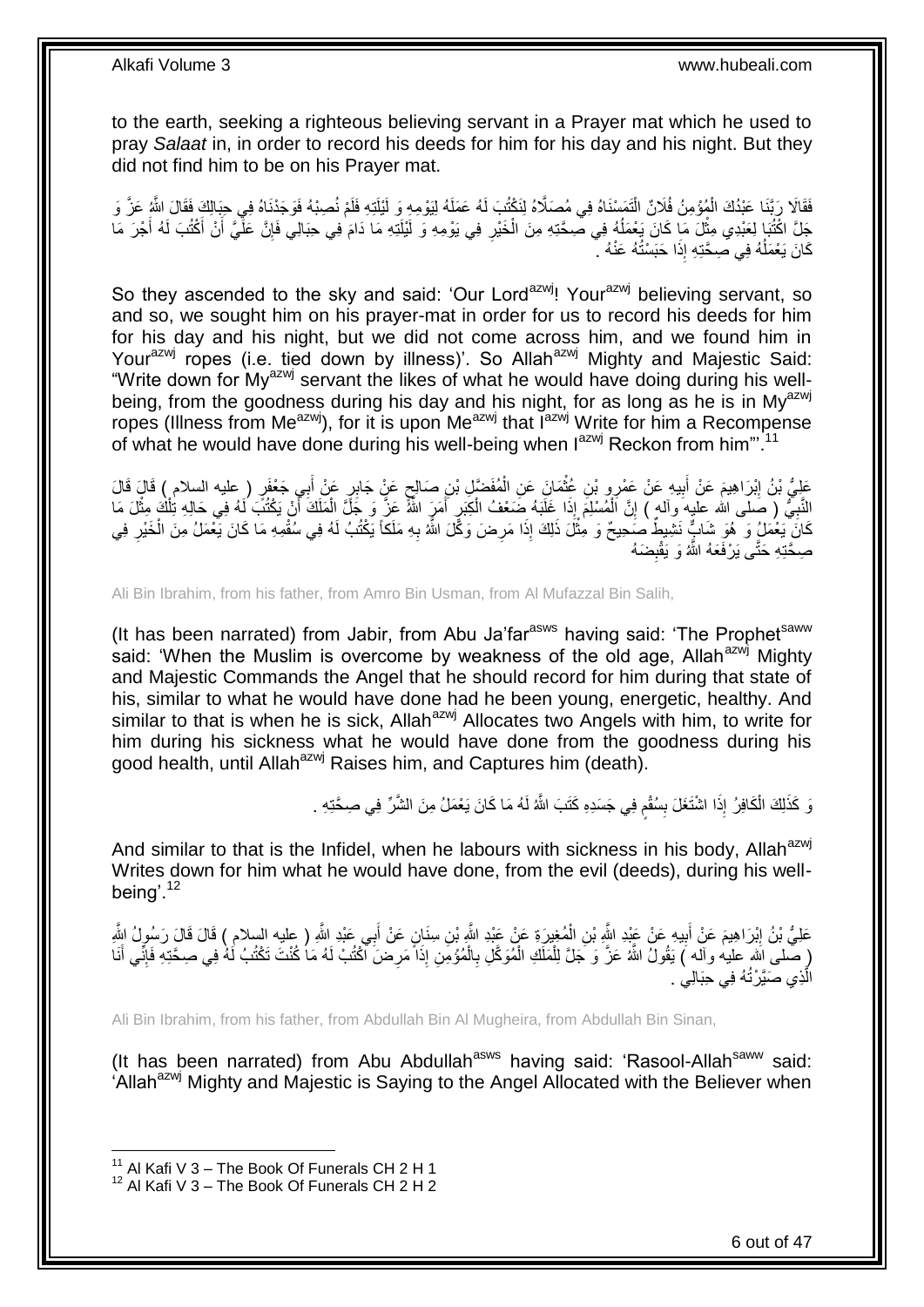he is sick: "Write for him what you would have written for him during his good health, for it is  $I^{azwj}$  Who have Caused him to be in My $a^{azwj}$  ropes (tied down by illness)'.<sup>13</sup>

عَلِيٌّ عَنْ أَبِيهِ عَنْ عَبْدِ اللَّهِ بْنِ الْمُغِيرَةِ عَنْ أَبِي الصَّبَّاحِ قَالَ قَالَ أَبُو جَعْفَرٍ ( عليه السلام ) سَهَرُ لَيْلَةٍ مِنْ مَرَضٍ أَفْضَلُ مِنْ َ ِ َ ْ **!** َ عَبَادَة سَنَة َ

Ali, from his father, from Abdullah Bin Al Mugheira, from Abu Al Sabbah who said,

'Abu Ja'far<sup>asws</sup> said: 'Staying awake for one night out of sickness is superior than the worship for a year'.<sup>14</sup>

عِدَّةٌ مِنْ أَصْحَابِنَا عَنْ سَهْلِ بْنِ زِيَادٍ عَنِ ابْنِ مَحْبُوبٍ عَنْ عَبْدِ الْحَمِيدِ عَنْ أَبِي عَبْدِ اللَّهِ ( عليه السلام ) قَالَ إِذَا صَعِدَ مَلَكَا<br>فَيَسْتَمَّمَّ مِنْ أَصْحَابِنَا عَنْ سَهْلِ بْنِ زِيَادٍ َ ْ ; ِ َ الْعَبْدِ الْمَرِيضِ إِلَى السَّمَاءِ عِنْدَ كُلِّ مَسَاءٍ يَقُولُ الرَّبِّ تَبَارَكَ وَ تَعَالَى مَا ذَا كَتَبْتُمَا لِعَبْدِي فِي مَرَضِهِ فَيَقُولَانِ الشَّكَايَةَ فَيَقُولُ ∣∣<br>∶ ِ ْ مَا أَنْصَفْتُ عَبْدِي إِنْ حَبَسْتُهُ فِي جَبْسٍ مِنْ حَبْسِي ثُمَّ أُمْنَعُهُ الشَّكَايَةَ فَيَقُولُ اكْتُبَا لِعَبْدِي مِثْلَ مَا كُنْتُمَا تَكْتُبَانِ لَهُ مِنَ الْخَيْرِ فِي ِ اً<br>ا ْ ْ َ  $\ddot{\cdot}$ ِ صِحَّتِهِ وَ لَا تَكْتُبَاّ عَلَّيْهِ سَيِّئَةً حَتَّى أُطُلِّقَهُ مِنْ حَبْسِي فَإِنَّهُ فِي حَبْسٍ مِنْ حَبْسِي . ِ

A number of our companions, from Sahl Bin Ziyad, from Ibn Mahboub, from Abdul Hameed,

(It has been narrated) from Abu Abdullah<sup>asws</sup> having said: 'When the two Angels Allocated to the sick person ascend to the sky during every evening, the Lord<sup>azwj</sup> Blessed and High is Saying: "What is that which the two of you have written for My<sup>azwj</sup> servant during his illness?" So they are saying: 'The complaints'. So He<sup>azwj</sup> is Saying: "There would not be justice for My<sup>azwj</sup> servant if l<sup>azwj</sup> were to Imprison him in a prison of My<sup>azwj</sup> prisons, then Forbid him from complaining. Write down for My<sup>azwj</sup> servant the like of what you two would have written for him from the goodness during his good health, and do not write sins against him until  $I^{azwj}$  Release him from My<sup>azwj</sup> prison, for he is in a prison from  $Mv^{a z w j}$  prisons". <sup>15</sup>

جُمَّدُ بْنُ يَحْيَى عَنْ أَحْمَدَ بْنِ مُحَمَّدٍ بْنِ عِيسَى عَنٍ الْحُسَيْنِ بْنِ سَعِيدٍ عَنِ النَّضْرِ بْنِ سُوَيْدٍ عَنْ دُرُسْتَ عَنْ زُرَارَةَ عَنْ ِ ْ َ أَحَدِهِمَا ( عليهما السلام ) قَالَ َسَهَرُ لَيْلَةٍ مِنْ مَرَضٍ أَوْ وَجَعٍ أَفْضَلَٰ وَ أَعْظَمُ أَجْراً مِنْ عِبَادَةِ سَنَةٍ . ۔<br>ا َ ٍ َ

Muhammad Bin Yahya, from Ahmad Bin Muhammad Bin Isa, from Al Husayn Bin Saeed, from Al Nazar Bin Suweyd, from Dorost, from Zurara,

(It has been narrated) from one of the two  $(5<sup>th</sup>$  or  $6<sup>th</sup>$  Imam<sup>asws</sup> having said: 'Staying awake at night due to illness or pain is superior and with greater Recompense than worship for a year'.<sup>16</sup>

عَذْهُ عَنْ أَحْمَدَ عَنْ أَحْمَدَ بْنِ مُحَمَّدِ بْنِ أَبِي نَصْرٍ عَنْ دُرُسْتَ قَالَ سَمِعْتُ أَبَا إِبْرَاهِيمَ ( عِليه السِلام ) يَقُولُ إِذَا مَرِضَ<br>وَمَدَ الْجَمَعَةُ عَنْ أَحْمَدَ بِنِ مُحَمَّدِ بْنِ أَبِي خَصْرٍ ِ َ َ َ ِ الْمُؤْمِنُ أَوْحَى اللَّهُ عَزَّ وَ جَلَّ َإِلَى صَاحِبِ الْشُّمَالِ لَا تَكْتُبْ عَلَى عَبْدِي مَا دَامَ فِي حَبْسِي وَ وَثَاقِي ذَنْباً وَ يُوحِي إِلَى صَاحِبِ ْ َ  $\frac{1}{2}$ لَ ِ الْيَمِينِ أَنِ اكْتُبْ لِعَبْدِي مَا كُنْتَ تَكْتُبُهُ فِي صِحَّتِهِ مِنَ الْحَسَنَاتِ . ْ اً :<br>ا

From him, from Ahmad, from Ahmad Bin Muhammad Bin Abu Nasr, from Dorost who said,

'I heard Abu Ibrahim<sup>asws</sup> ( $7<sup>th</sup>$  Imam<sup>asws</sup>) saying: 'When the Believer is sick, Allah<sup>azwj</sup> Mighty and Majestic Reveals unto the companion (Angel) on the left hand side: "Do

 $13$  Al Kafi V 3 – The Book Of Funerals CH 2 H 3

<sup>&</sup>lt;sup>14</sup> Al Kafi V 3 – The Book Of Funerals CH 2 H 4

 $^{15}$  Al Kafi V 3 – The Book Of Funerals CH 2 H 5

 $16$  Al Kafi V 3 – The Book Of Funerals CH 2 H 6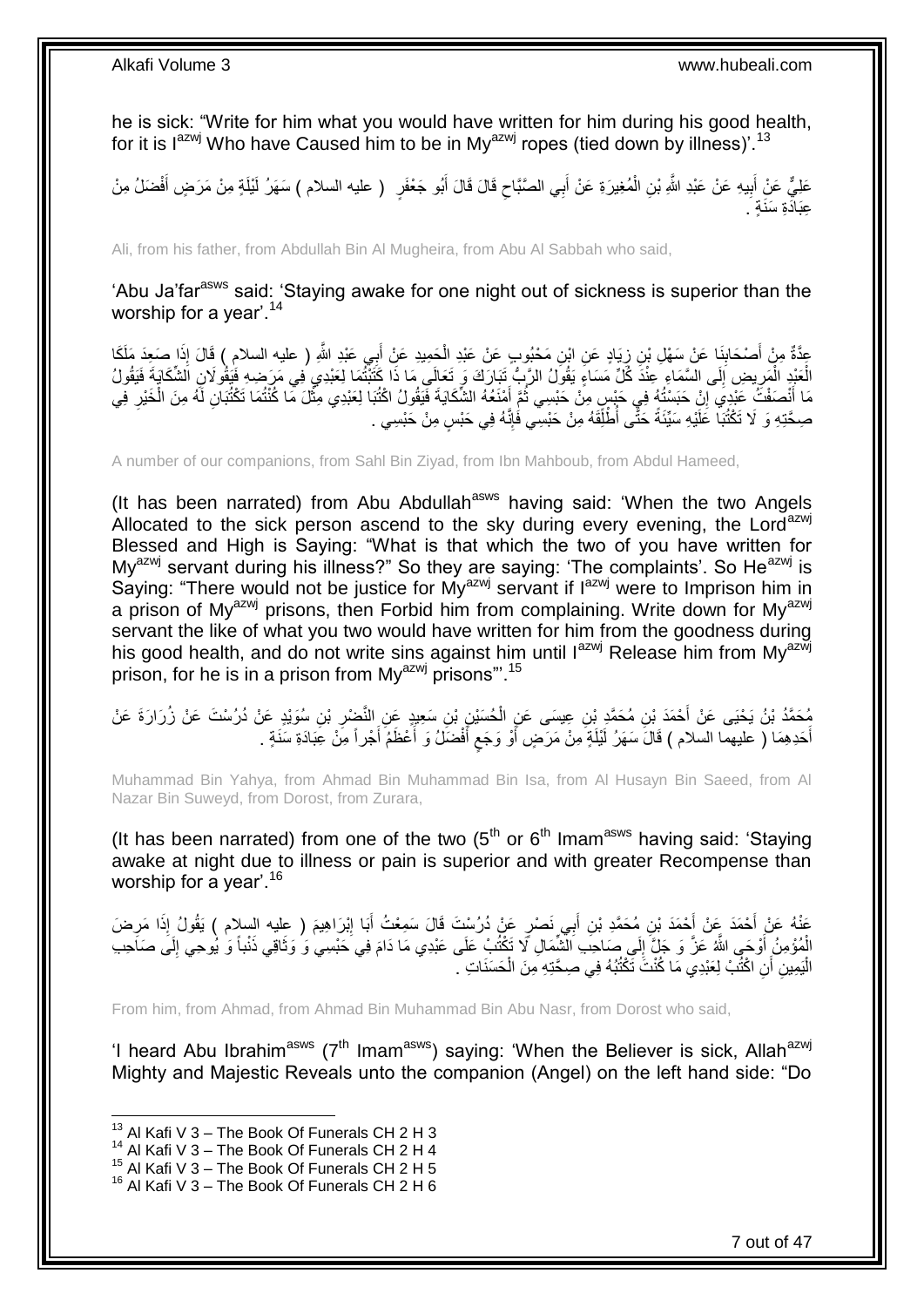not write (bad deeds) against My<sup>azwj</sup> servant for as long as he is in My<sup>azwj</sup> prison and  $My^{azwj}$  fetters"; and  $He^{azwj}$  Reveals unto the companion (Angel) of the right hand side: "Write for My<sup>azwj</sup> servant what you would have written for him during his good health, from the good deeds".<sup>17</sup>

عِدَّةٌ مِنْ أَصْحَابِذَا عَنْ أَحْمَدَ بْنِ مُحَمَّدٍ عَنِ ابْنِ مَحْبُوبٍ عَنٍْ حَفْصِ بْنِ غِيَاثٍ عَنْ حَجَّاجٍ عَنْ أَبِي جَعْفَرٍ ( عليه السلام ) قَالَ َ ٍ َ **∣** الْجَسَدُ إِذَا لَمْ يَمْرَضْ أَشِرَ وَ لَاَ خَيْرَ فِي جَسَدٍ َلا يَمْرَضُ بِأَشَرٍ . اُز ِ َ ْ

A number of our companions, from Ahmad Bin Muhammad, from Ibn Mahboub, from Hafs Bin Giyaas, from Hajjaj,

(It has been narrated) from Abu Ja'far<sup>asws</sup> having said: 'The body is joyful when it does not get sick, and there is no goodness in a body which does not get sick by a bit'. $18$ 

َ أَبُو عَلِيٍّ الْأَشْعَرِ يُّ عَنْ مُحَمَّدِ بْنِ حَسَّانَ عَنْ مُحَمَّدٍ بْنِ عَلِيٍّ عَنْ مُحَمَّدٍ بْنِ الْفُضَيْلِ عَنْ أَبِي حَمْزَةَ عَنْ أَبِي جَعْفَرٍ ( عليه<br>. ْ ِ َ السلام ) قَالَ حُمَّى لَيْلَةٍ تَعْدِلُ عِبَادَةَ سَنَةٍ وَ حُمَّى لَيْلَتَيْنِ تَعْدِلُ عِبَادَةَ سَنَتَيْنِ وَ حُمَّى ثَلَاثٍ تَعْدِلَّ عِبَادَةَ سَبْعِينَ سَنَةً

Abu Ali Al Ashary, from Muhammad Bin Hassan, from Muhammad Bin Ali, from Muhammad Bin Al Fuzayl, from Abu Hamza,

(It has been narrated) from Abu Ja'far<sup>asws</sup> having said: 'Fever for a night equates to worship for a year, and fever for two nights equates to worship for two years, and fever for three (nights) equates to worship for seventy years'.

قَالَ قُلْتُ فَإِنْ لَمْ يَبْلُغْ سَبْعِينَ سَنَةً قَالَ فَلِأُمِّهِ وَ أَبِيهِ قَالَ قُلْتُ فَإِنْ لَمْ يَبْلُغَا قَالَ فَلِقَرَابَتِهِ قَالَ قُلْتُ فَإِنَّهُ قَالَ  $\overline{\phantom{a}}$ ِ ْ  $\overline{a}$ ِ ْ ļ ِ ْ **!** َ فَلِجِيرَانِهِ .

He (the narrator) said, 'I said, 'Supposing he does not reach (to the age of) seventy years?' He<sup>asws</sup> said: 'So it would be for his mother and his father'. I said, 'Supposing they both don't reach (to that)'. He<sup>asws</sup> said: 'So it would be for his relatives'. I said, 'Supposing his relatives don't reach to that?' He<sup>asws</sup> said: 'So it would be for his neighbours'.<sup>19</sup>

مُحَمَّدُ بْنُ يَجْيَى عَنْ مُحَمَّدِ بْنِ الْحُسَيْنِ عَنِ الْحَكَمِ بْنِ مِسْكِينٍ عَنْ مُحَمَّدِ بْنِ مَرْوَانَ عَنْ أَبِي عَبْدِ اللَّهِ ( عليه السلام ) قَالَ<br>مُعَمَّدُ بَنُ يَجْيَـي عَنْ مُحَمَّدِ بْنِ الْحُسَيْنِ عَ **∶** َ ِ ْ ْ حُمَّى لَيْلَةٍ كَفَّارَةٌ لِمَا قَبْلَهَا وَ لِمَا بَعْدَهَا ۚ.

Muhammad Bin Yahya, from Muhammad Bin Al Husay, from Al Hakam Bin Miskeen, from Muhammad Bin Marwan,

from Abu Abdullah<sup>asws</sup> having said: 'Fever for a night is an expiation for his previous and future (sins).<sup>20</sup>

 $17$  Al Kafi V 3 – The Book Of Funerals CH 2 H 7

 $18$  Al Kafi V 3 – The Book Of Funerals CH 2 H 8

 $^{19}$  Al Kafi V 3 – The Book Of Funerals CH 2 H 9

 $20$  Al Kafi V 3 – The Book Of Funerals CH 2 H 10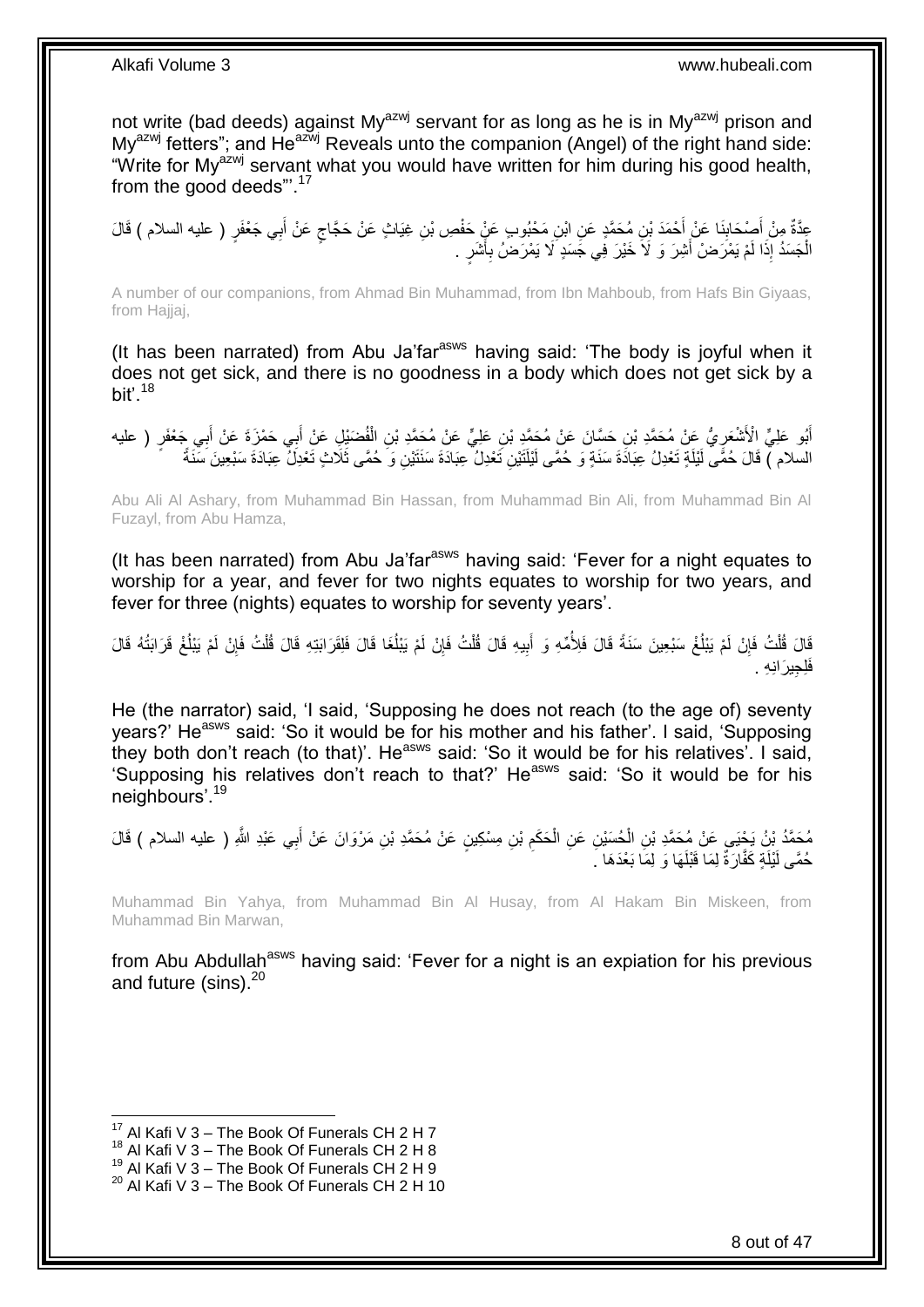**باب آ َخ ُر ِمْن ُه**

## <span id="page-8-0"></span>**Chapter 3 – Another chapter from it**

اُبُو عَلِيٍّ الْأَشْعَرِيُّ عَنْ مُحَمَّدِ بْنِ سَالِمٍ عَنْ أَحْمَدَ بْنِ النَّضْبِرِ عَنْ عَمْرِو بْنِ شَمْرٍ عَنْ جَابِرٍ عَنْ أَبِي جَعْفَوٍ ( عليه السلام )<br>أَبُو عَلَيُّ الْأَشْعَرِيُّ عَنْ مُحَمَّدِ بْنِ سَالِمٍ عَن َ َ **∶** َ ٍ **∶** لَ ِ قَالَ ۖ وَسُولُ اللّهِ ( صلى الله عَليه وأَلله ) قَالَ اللّهُ عَنَّ وَ جَلَّ مَنْ مَرِضَ ثَلَاثًا فَلَمْ يَشْكُ إِلَى أَحَدٍ مِنْ عُوَّادِهِ أَبْدَلْتُهُ لَحْماً خَيْراً ِ ْ َ َ ِ مِنْ لَحْمِهِ وَ دَماً خَيْراً مِنْ دَمِهِ فَإِنْ عَافَيْتُهُ عَافَيْتُهُ وَ لَا ذَنْبَ لَهُ وَ إِنْ قَبَضْتُهُ فَبَضْتُهُ إِلَى رَحْمَتِي ۚ. ِ ِ لَ

Abu Ali Al Ashary, from Muhammad Bin Salim, from Ahmad Bin Al Nazar, from Amro Bin Shimr, from Jabir,

(It has been narrated) from Abu Ja'far $a<sup>asws</sup>$  having said: 'Rasool-Allah $a<sup>saww</sup>$  having said: 'Allah<sup>azwj</sup> Mighty and Majestic Said: "The one who gets sick for three (days) and he does not complain to anyone from his consolers,  $I^{azwj}$  would Change his flesh to better than his (current) flesh, and to better blood than his (current) blood. So if lazwi were to Grant him good health, it would be with no sins for him, and if  $I^{azmj}$  were to Capture him (Cause him to die), would do so to Mv<sup>azwj</sup> Mercy"<sup>21</sup>

ٍر ) عليه السالم ( َقا َل ِي َج ْعَف ب ِي َح ْم َزَة َع ْن أ ب ِه َع ْن أ ْص َحاب ي ِه َع ْن َب ْع ِض أ ب َم َع ْن أ ْب َرا ِهي َعلِ ُّي ْب ن إ ى َما َتَبا َر َك َو َت َعالَ َقا َل ََّّللا َ َ ِ َ ِ َ ِ مِنْ عَبْدٍ اَبْتَلَيْتُهُ بِبَلَاءٍ فَلَمْ يَشْكُ إِلَى عُوَّادِهِ إِلَّا أَبْدَلْتُهُ لَّحْماً خَيْراً مِنْ لَّحْمِهِ وَ دَّماً خَيْراً مِنْ نَحْلِ أَمِنْ دَمِهِ فَإِنْ قَبَضْتُهُ قَبَضْتُهُ إِلَى رَحْمَتِي  $\frac{1}{2}$ **∣** لَ ِ ∣ļ ْ َ ِ وَ إِنْ عَاشَ عَاشَ وَ لَيْسَ لَهُ ذَنْبٌ . יֲ<br>י

Ali Bin Ibrahim, from his father, from one of his companions, from Abu Hama,

(It has been narrated) from Abu Ja'far<sup>asws</sup> having said: 'Allah<sup>azwj</sup> Blessed and High Said: "There is none from a servant whom l<sup>azwj</sup> Try with an affliction and he does not complain to his visitors, except that  $I^{azwj}$  Change him to a flesh better than his (current) flesh, and to a blood better than his (current) blood. So if  $I^{axwj}$  were to Capture him (Cause him to die), it would be to My<sup>azwj</sup> Mercy, and if l<sup>azwj</sup> were to (Let him) live, he would live and there would be no sin for him".<sup>22</sup>

الْحُسَيْنُ بْنُ مُحَمَّدٍ عَنْ عَبْدِ اللَّهِ بْنِ عَامِرٍ عَنٍْ عَلِيٍّ بْنِ مَهْزِيَارَ عَنِ الْحَسَنِ بْنِ الْفَضْلِ عَنْ غَالِبِ بْنِ غُثْمَانَ عَنْ بَشِيرٍ الدَّهَّانِ ْ ْ ِ ْ ْ مَنْ أَبَي عَبْدٍ اللَّهِ إِ عليه السلام ) قَالَ قَالَ اللَّهُ عَنْ ۖ وَ جَلَ أَيُّمَا عَبْدٍ ابْتَلَيْتُهُ بِبَلِيَّةً فَكَتَمَ ذَلِكَ مِنْ عُوَّادِهِ ثَلاثاً أَبْدَلْتُهُ لَحْماً خَيْر اً مِنْ َ ْ َ ¦ حْمِهِ وَ دَماً خَيْراً مِنْ دَمِهِ وَ بَشَراً خَيْراً مِنْ بَشَرِهِ فَإِنْ أَبْقَيْتُهُ أَبْقَيْتُهُ وَ لَا ذَنْبَ لَهُ وَ إِنْ مَاتَ مَاتَ إِلَى رَحْمَتِي . َ َ ِ ِ لَ ِ ِ لَ

Al Husayn Bin Muhammad, from Abdullah Bin Aamir, from Ali Bin Mahziyar, from Al Hassan Bin Al Fazl, from Ghalib Bin Usman, from Bashir Al Dahhan,

(It has been narrated) from Abu Abdullah<sup>asws</sup> having said: 'Allah<sup>azwj</sup> Mighty and Majestic Said: "Whichever servant  $I^{azwj}$  Try him with an affliction and he conceals that from his visitors for three (days),  $1^{azwj}$  Change him to a flesh better than his (current) flesh, and to a blood better than his (current) blood, and to skin better than his (current) skin. So if  $I^{azwj}$  Cause him to remain (living), would do so and there would be no sin for him, and if he dies, would do so to  $Mv^{a\bar{z}wj}$  Mercy".<sup>23</sup>

َ حُمَيْدُ بْنُ زِيَادٍ عَنِ الْحَسَنِ بْنِ عَلِيٍّ الْكِِنْدِيِّ عَنْ أَحْمَدَ بْنِ الْحَسَنِ الْمِيثَمِيِّ عَنْ رَجُلٍ عَنْ أَبِي عَبْدٍ اللَّهِ ( عِليه السلام ) قَالٍ مَنْ َ ْ ْ ْ ْ ِ مَرِ ضَ لَيْلَةً فَقَٰبِلَهَا بِقَبُولِهَا كَتَبَ اللَّهُ عَزَّ وَ جَلَّ لَهُ عِبَادَةَ سَنِّينَ سَنَةً قُلْتُ مَا مَعْنَى قَبُولِهَا قَالَ لَا يَشْكُو مَا أَصَابَهُ فِيهَا ٰ إِلَٰى أَحَدٍ . **ِ** لَ ِ ِ َ ِ َ ْ

<sup>&</sup>lt;sup>21</sup> Al Kafi V 3 – The Book Of Funerals CH 3 H 1

 $^{22}$  Al Kafi V 3 – The Book Of Funerals CH 3 H 2

 $23$  Al Kafi V 3 – The Book Of Funerals CH 3 H 3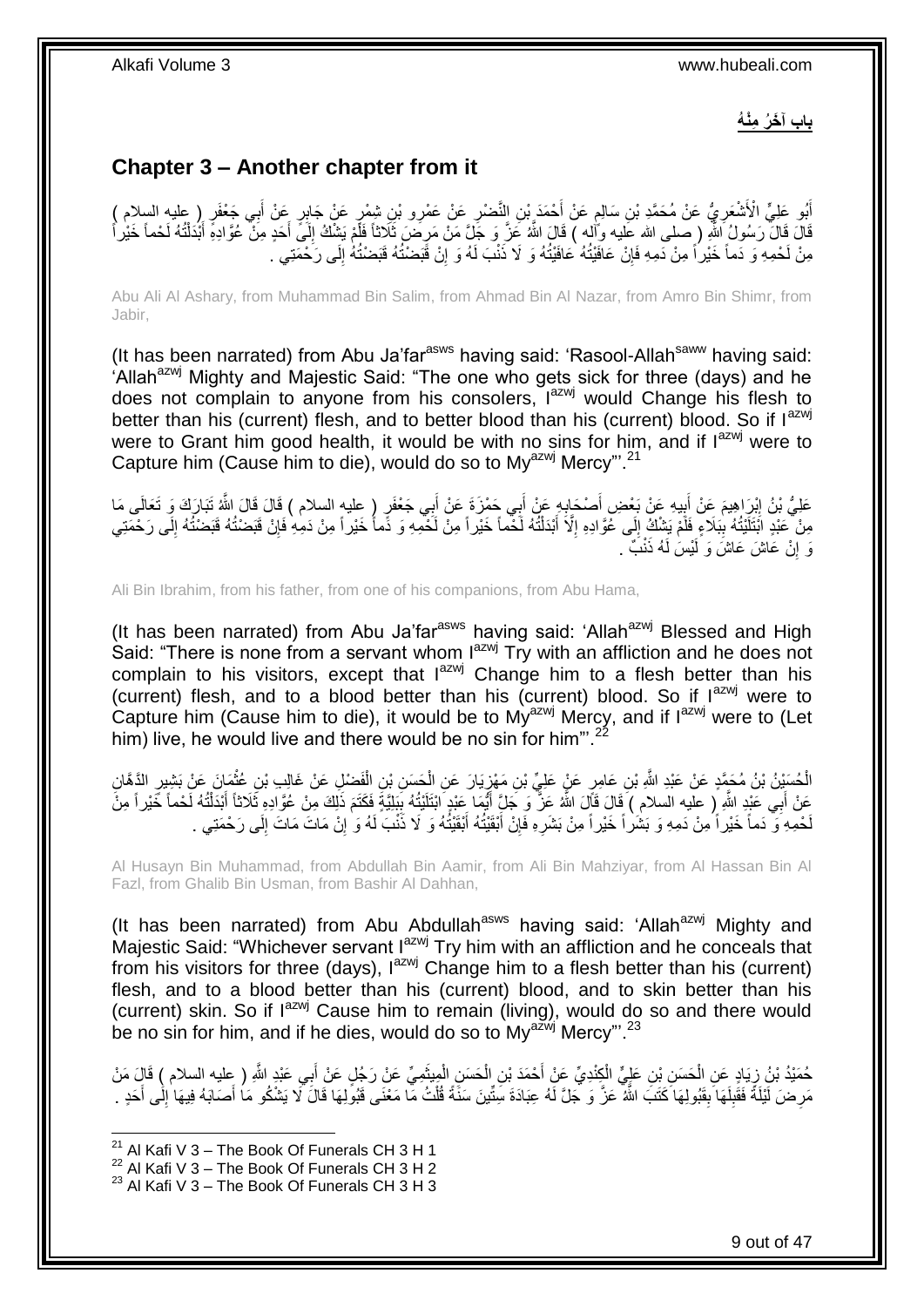Humeyd Bin Ziyad, from Al Hassan Bin Ali Al Kindy, from Ahmad Bin Al Hassan Al Maysami, from a man,

(It has been narrated) from Abu Abdullah<sup>asws</sup> having said: 'The one who gets sick for a night and he accepts it with an acceptance, Allah<sup>azwj</sup> Mighty and Majestic would Write for him worship performed for sixty years'. I said, 'What is the meaning of 'an acceptance'?' He<sup>asws</sup> said: 'He does not complain of what has afflicted him during it, to anyone'.<sup>24</sup>

عِدَّةٌ مِنْ أَصْحَابِنَا عَنْ أَحْمَدَ بْنِ أَبِي عَبْدِ اللَّهِ عَنِ الْعَزْرَمِيِّ عَنْ أَبِيهِ عَنْ أَبِي عَبْدِ اللَّهِ ( عليه السلام ) قَالَ مَنِ اشْتَكَى لَيْلَةً َ ِ َ ْ َ َ ِ َ فَقَلِهَا بِقَبُولِهَا وَ أَدَّى إِلَي اللَّهِ شُكْرَهَا كَانَتْ كَعِبَادَةِ سِتِّينَ سَنَّةً قَالَ أَبَى فَقُلْتُ لَهُ مَا قَبُولُهَا قَالَ بَصْبِرُ عَلَيْهَا وَ لَا يُخْبِرُ بِمَا كَانَ  $\frac{1}{2}$ َ ¦ لَ ِ **∶** ِ ِ  $\overline{a}$ ْ َ فِيهَا فَإِذَا أَصْبَحَ حَمِدَ اللَّهَ عَلَى مَا كَانَ . َ

A number of our companions, from Ahmad Bin Abu Abdullah, from Al Azramy, from his father,

(It has been narrated) from Abu Abdullah $^{asws}$  having said: 'The one who (suffers from) complaints (of an illness) for a night and he accepts it with an acceptance and pays his gratitude to Allah<sup>azwj</sup> for it, would be like sixty years of his worship'. My father said, 'So I said to him<sup>asws</sup>, 'What is its acceptance?' He<sup>asws</sup> said: 'His being patient over it and not inform (anyone) with whatever was in it. So when it is the morning, he Praises Allah<sup>azwj</sup> upon what was before'.<sup>25</sup>

عَلِيُّ بْنُ إِبْرَاهِيمَ عَنْ أَبِيهٍ عَنِ ابْنِ أَبِي عُمَيْرٍ عَنْ بَعْضٍ أَصْحَابِهِ قَالَ قَالَ أَبُو عَبْدٍ اللَّهِ ( عليه السلام ) مَنْ مَرِضَ ثَلَاثَةَ أَيَّامٍ َ **∶** َ ِ َ ِ ٍ َ ِ فَكَتَمَّهُ وَ لَمْ يُخْبِرُ بِهِ أَجَداً أَبْدَلَ اللَّهُ عَزَّ وَ جَلَّ لَهُ لَحْماً خَيْراً مِنْ لَحْمِهِ وَ دَماً خَيْراً مِنْ دَمِهِ وَ بَشَرَةً خَيْراً مِنْ بَشَرَتِهِ وَ شَعْراً َ َ **∶ !** خَيْر أَ مِنْ شَعْرِهِ قَالَ قُلْتُ لَهُ جُعِلْتُ فِدَاكَ وَ كَيْفَ يُبْدِلُهُ قَالَ يُبْدِلُهُ لَحْماً وَ دَماً وَ شَعْر أَ وَ بَشَرَةً لَمْ يُذْنِبْ فِيهَا .  $\overline{a}$ į ْ ْ ِ ة<br>.

Ali Bin Ibrahim, from his father, from Ibn Abu Umeyr, from one of his companions who said,

'Abu Abdullah<sup>asws</sup> said: 'The one who is sick for three days and he conceals it, and does not inform anyone with it, Allah<sup>azwj</sup> Mighty and Majestic would Change for him, his flesh to better than his (current) flesh, and blood to better than his (current) blood'. He<sup>asws</sup> said: 'He<sup>azwj</sup> would Change his flesh, and his blood, and his hair, and his skin in which he has not committed a sin<sup>'26</sup>

**باب َحِّد ال ِّشَكاَي ِة**

### <span id="page-9-0"></span>**Chapter 4 – The limit of complaints**

عَلِيُّ بْنُ إِبْرَاهِيمَ عَنْ أَبِيهِ عَنِ ابْنِ أَبِي عُمَيْرٍ عَنْ جَمِيلِ بْنِ صَالِحٍ عَنْ أَبِي عَبْدِ اللَّهِ ( عليه السلام ) قَالَ سُئِلَ عَنْ جَدِّ َ ٍ ِ َ ِ الشِّكَّايَةِ لِلْمَرِيضِ فَقَالَ إِنَّ الرَّجُلَ يَقُولُ ۖ حُمِمْتً ِ الْيَوْمَ وَ سَهِرْتُ الْبَارِّحَةَ وَ قَذْ صَدَقٍ وَ لَئْسٍ هَذَا شِكَايَةٌ وَ إِنَّمَا الشَّكْوَى أَنْ ِ ِ ْ ِ ¦ ْ ِ ا<br>ا َ يَةُولَ قَدِ ابْتُلِيتُ بِمَا لَمْ يُبْتَلَ بِهِ أَحَدٌ وَ يَقُولَ لَقَدْ أَصَابَنِي مَا لَمْ يُصِبْ أَحَداً وَ لَيْسَ الشَّكْوَى أَنْ يَقُولَ سَهِرْتُ الْبَارِحَةَ وَ حُمِمْتُ َ َ َ ِ ِ ِ ْ ِ َ الْيَوْمَ وَ نَحْوَ هَذَاً . :<br>ا

Ali Bin Ibrahim, from his father, from Ibn Abu Umeyr, from Jameel Bin Salih,

(It has been narrated) from Abu Abdullah $a<sup>asws</sup>$ , said, 'He $a<sup>asws</sup>$  was asked about the limit of the complaints of the sick person. So he<sup>asws</sup> said: 'The man is saying, 'I have fever

<sup>&</sup>lt;sup>24</sup> Al Kafi V 3 – The Book Of Funerals CH 3 H 4

 $^{25}$  Al Kafi V 3 – The Book Of Funerals CH 3 H 5

<sup>&</sup>lt;sup>26</sup> Al Kafi V 3 – The Book Of Funerals CH 3 H 6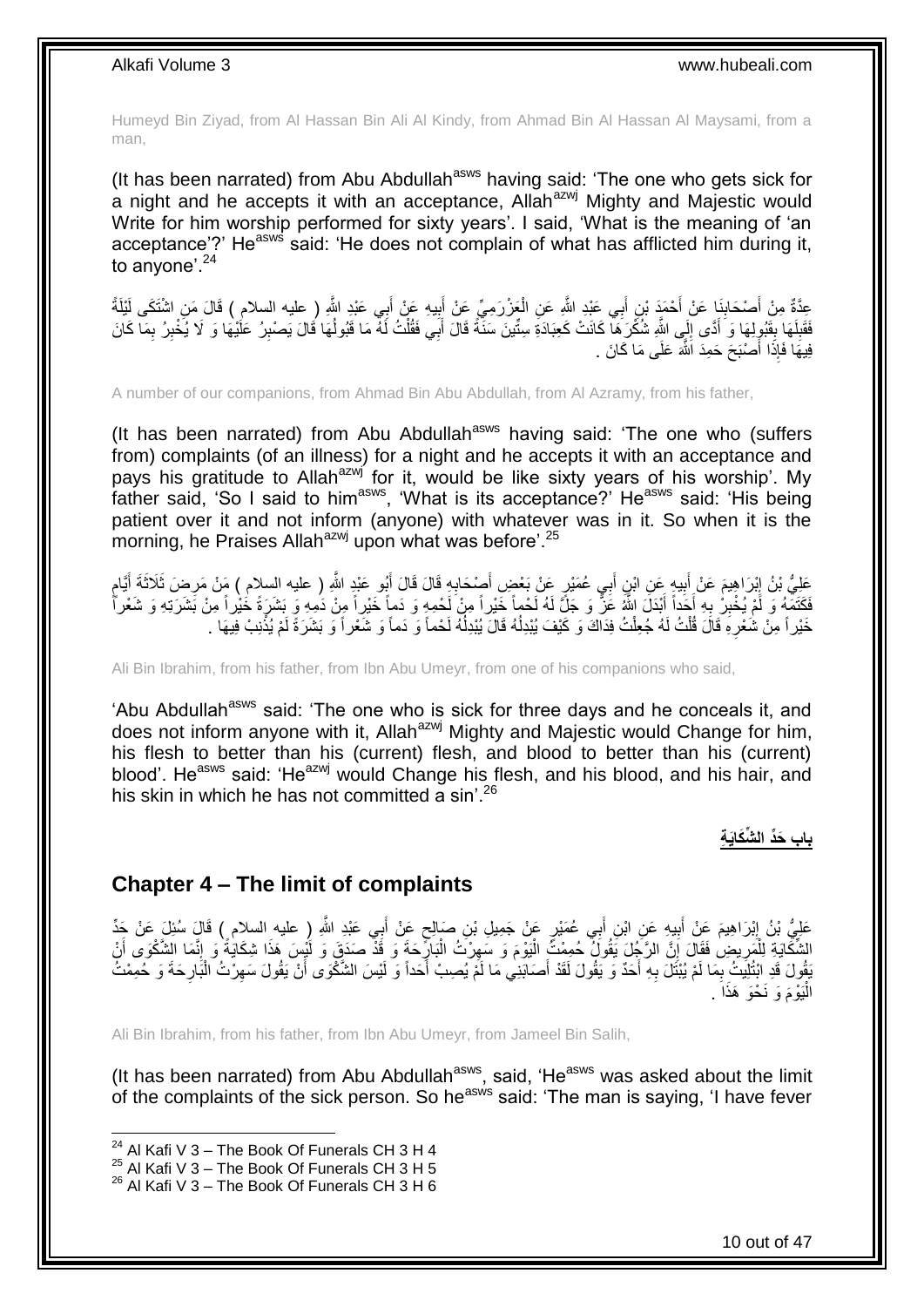today and I stayed awake last night', and he is truthful, this is not a complaint. But rather, the complaint is that he is saying, 'I have been afflicted with what no one (else) has been afflicted with', and he is saying, 'What has hit me is what no one (else) has been hit with. And it is not a complaint if he is saying, 'I stayed awake last night and have fever today', and such as this'.<sup>27</sup>

> **ِه الَّنا َس ي ِض ُيْؤِذ ُن ب َمر باب الْ ِ ِ**

### <span id="page-10-0"></span>**Chapter 5 – The sick one permitting the people (to visit him)**

عَلِيُّ بْنُ إِبْرَاهِيمَ عَنْ أَبِيهِ عَنِ إِبْنِ مَحْبُوبٍ عَنْ أَبِي وَلَّادٍ الْحَنَّاطِ عَنْ عَبْدِ اللَّهِ بْنِ سِنَانٍ قَالَ سَمِعْتُ أَبَا عَبْدِ اللَّهِ ( عليه السلام ْ َ ِ َ ِ َ ) يَقُولُ يَنْبَغِي لِلْمَرِيضِ مِنْكُمْ أَنْ يُؤذِنَ إِخْوَانَهُ بِمَرَضِهِ فَيَعُودُونَهُ فَيُؤْجَرُ فِيهِمْ وَ يُؤْجَرُونَ فِيهِ قَالَ فَقِيلَ لَهُ نَعَمْ هُمْ يُؤْجَرُونَ ِ ِ ¦<br>∶ ِ ْ بِمَمْشَاهُمْ إِلَيْهِ فَكَيْفَ يُوُجَرُ هُوَ فِيهِمْ قَالَ فَقَالَ بِٱكْتِسَابِهِ لَهُمُ الْحَسَنَاتِ فَيُوُجَرُ فِيهِمْ فَيُكْتَبُ لَهُ بِذَلِكَ عَشْرُ حَسَنَاتٍ وَ يُرْفَعُ لَهُ ِ لَ ِ ِ ِ ْ ِ **∶** عَشْرُ دَرَجَاتٍ وَ يُمْحَى بِهَا عَنْهُ عَشْرُ سَيِّئَاتٍ . **∶** 

Ali Bin Ibrahim, from his father, from Ibn Mahboub, from Abu Wallad Al Hannat, from Abdullah Bin Sinan who said,

'I heard Abu Abdullah<sup>asws</sup> saying: 'It is befitting for the sick one among you that he permits his brethren (to visit him) in his illness, so they would be visiting him, and he would be Recompensed regarding them, and they would be Recompnesed regarding him'. So it was said to him<sup>asws</sup>, 'Yes, they would be Recompensed with their walking to him, so how would he be recompensed regarding them?' So he<sup>asws</sup> said: 'By earning the good deeds for them, so he would be Recompensed regarding them, and ten good deeds would be written for him due to that, and ten Levels would be raised for him, and ten evil deeds would be deleted from him'.<sup>28</sup>

مُحَمَّدُ بْنُ يَجْيَى عَنْ أَحْمَدَ بْنِ مُحَمَّدٍ بْنِ عِيسَى عَنْ عَبْدِ الْعَزِيزِ بْنِ الْمُهْتَدِي عَنْ يُونُسَ قَالَ قَالَ أَبُو الْحَسَنِ ( عليه السلام )<br>-**ٍ** ِ ْ َ ْ َ ْ إِذَا مَرِضَ أَحَدُكُمْ فَلْيَأْذَنْ لِلنَّاسِ يَدْخُلُونَ عَلَيْهِ فَإِنَّهُ لَيْسَ مِنْ أَخَدٍ إِلَّا وَ لَهُ دَعْوَةٌ مُسْتَجَابَةٌ . ِ َ ِ :<br>ا :<br>ا َ ِ

Muhammad Bin Yahya, from Ahmad Bin Muhammad Bin Isa, from Abdul Aziz Bin Muhtada, from Yunus who said,

'Abu Al-Hassan<sup>asws</sup> said: 'When one of you gets sick, so let him give permission to the people to come over to him, for there is no one except for him is an Answered supplication<sup>'.29</sup>

مُحَمَّدُ بْنُ يَحْيَى عَنْ أَحْمَدَ بِّنِ مُحَمَّدٍ عَنْ مُحَمَّدِ بْنِ خَالِدٍ عَنِ الْقَاسِمِ بْنِ مُحَمَّدٍ عَنْ عَبْدِ الرَّحْمَنِ بْنِ مُحَمَّدٍ عَنْ سَيْفٍ بْنِ ِ ْ َ لَ عَمِيرَةَ قَالَ قَالَ أَبُو عَبْدِ اللَّهِ ( عليه السلام ) إِذَا دَخَلَ أَحَدُكُمْ عَلَى أَخِيهِ عَائِداً لَهُ فَلْيَسْأَلْهُ يَدْعُو لَهُ فَإِنَّ دُعَاءَهُ مِثْلُ دُعَاءِ َ َ َ ْ ِ ْ ĺ ْ الْمَلَائِكَةِ . ْ

Muhammad Bin Yahya, from Ahmad Bin Muhammad, from Muhammad Bin Khalid, from Al Qasim Bin Muhammad, from Abdul Rahman Bin Muhammad, from Sayf Bin Ameyra who said,

'Abu Abdullah<sup>asws</sup> said: 'When one of you goes over to his brother as a visitor for him, so let him (the patient) ask him (the visitor) to supplicate for him, for his supplication is like a supplication of the Angels'.<sup>30</sup>

 $27$  Al Kafi V 3 – The Book Of Funerals CH 4 H 1

<sup>&</sup>lt;sup>28</sup> Al Kafi V 3 – The Book Of Funerals CH 5 H 1

 $29$  Al Kafi V 3 – The Book Of Funerals CH 5 H 2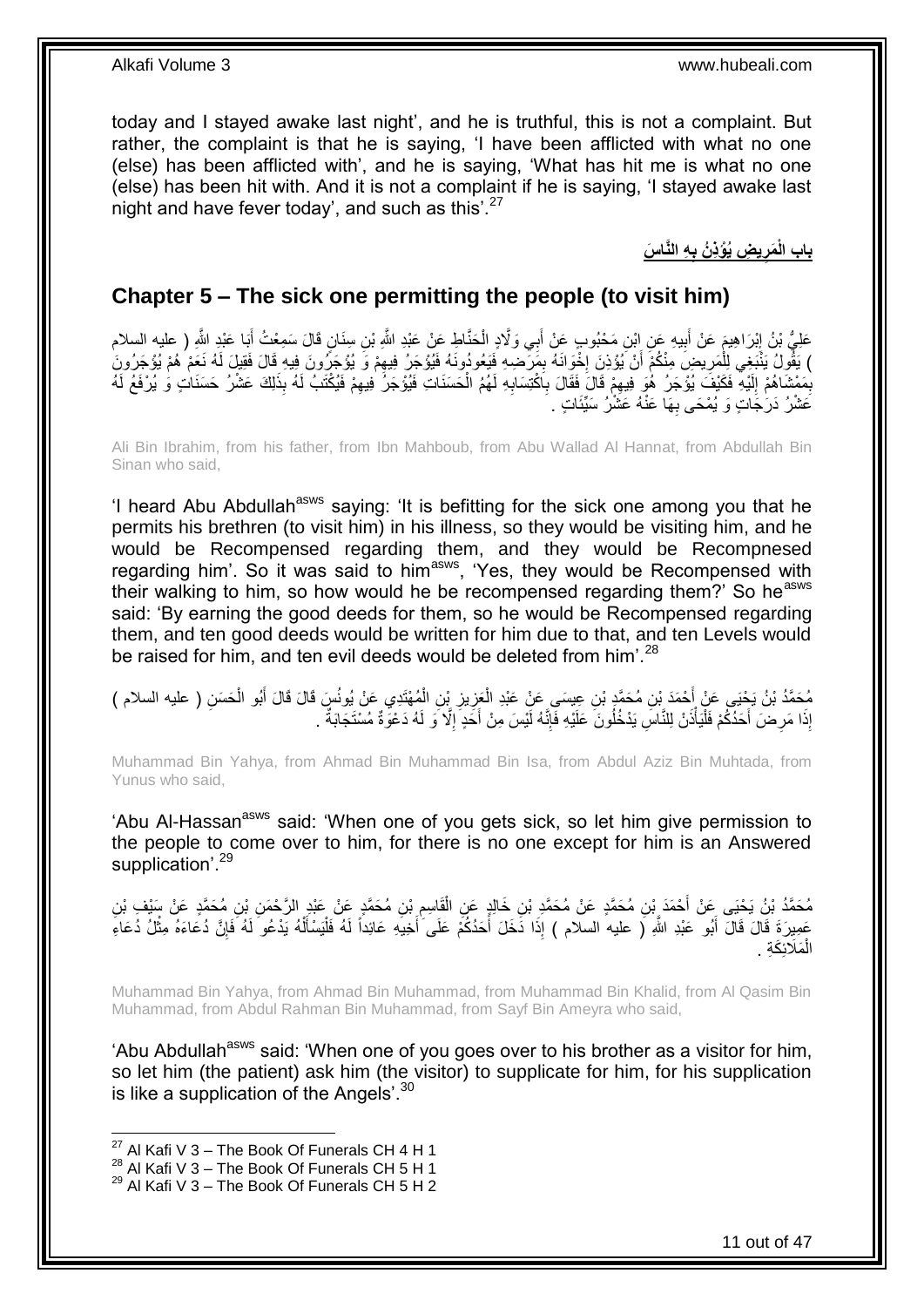باب فِى كَمْ يُعَادُ الْمَرِيضُ وَ قَدْرِ مَا يَجْلِسُ عِنْدَهُ وَ تَمَامِ الْعِيَادَةِ **ِ ِ ِ**

### <span id="page-11-0"></span>**Chapter 6 – Regarding how many times to visit the patient, and for how long to sit in his presence, and the completion of the consoling**

عِدَّةٌ مِنْ أَصْحَابِنَا عَنْ سَهْلِ بْنِ زِيَادٍ عَنْ عَلِيِّ بْنِ أَسْبَاطٍ عَنْ بَعْضٍ أَصْحَابِهِ عَنْ أَبِي عَبْدِ اللَّهِ إِرِ عليه السلام ) قَالَ لَا عِيَادَةَ َ ِ ِ َ َ **∶** َ ِ فِي وَجَعِ الْعَيْنِ وَ لَا تَكُونُ عِيَادَةٌ فِي أَقَلَّ مِنْ ثُلاَثَةِ أَيَّامٍ فَإِذَا وَجَبَتْ فَيَوْمٌ وَ يَوَمٌ لَا فَإِذَا طَالَتِ الْعِلَّةُ تُرِكَ الْمَرِيضُ وَ عِيَالَهُ . ٍ َ َ َ ْ  $\zeta$ ِ ْ ِ َّ ْ

A number of our companions, from Sahl Bin Ziyad, from Ali Bin Asbaat, from one of his companions,

(It has been narrated) from Abu Abdullah<sup>asws</sup> having said: 'There is no visiting regarding the eye sores, and a visitation does not happen to be in less than three days. So when it necessitates, so one day, and one day not (every other day). So when the illness gets prolonged, leave the patient and his family (to look after him)<sup>'.31</sup>

عَلِيُّ بِنُ إِبْرِاهِيمَ عَنْ أَبِيهِ عَنْ عَبْدِ اللَّهِ بْنِ الْمُغِيرَةِ عَنْ عَبْدِ اللَّهِ بْنِ سِنَانٍ عَنْ أَبِي عَبْدِ اللَّهِ ( عليه السلام ) قَالَ الْعِيَادَةُ قَدْرَ **!** َ ِ ْ َ ْ فُوَاقِّ نَاقَةٍۖ أَوْ حَلْبِ نَاقَةٍ ۖ . ْ ا<br>ا

Ali Bin Ibrahim, from his father, from Abdullah Bin Al Mugheira, from Abdullah Bin Sinan,

(It has been narrated) from Abu Abdullah<sup>asws</sup> having said: 'The visitation is of a measurement of a suckling of a she-camel or milking of a she-camel'.<sup>32</sup>

ْ مُحَمَّدُ بْنُ يَحْيَى عَنْ مُوسَى بْنِ الْحَسَنِ عَنِ الْفَضْلِ بْنِ عَامِرٍ أَبِي الْعَبَّاسِ عَنْ مُوسَى بْنِ الْقَاسِمِ قَالَ حَدَّثْنِي أَبُو زَيْدٍ قَالَ<br>يُسْمَعُنُ بْنُ يَحْيَى عَنْ مُوسَى بْنِ الْحَسَنِ عَنِ الْفَض ْ َ ْ ْ َ َ ِ َ أُخْبَرَنِي مَوْلَى لِجَعْفَرِ بْنِ مُحَمَّدٍ ( عليه السلام ) قَالَ مَرِضٍ بَعْضٌ مَوَالِيهِ فَخَرَجْنَا إِلَيْهِ نَعُودُهُ وَ نَحْنُ عِدَّةٌ مِنْ مَوَالِي جَعْفَرٍ لَ ِ ِ ِ َ َفَاسْتَقْبَلَنَّا جَعْفَرٌ ( عِلَيه السلام ) فِي بَعْضٍ الطَّرِيقِ فَقَالَ لَنَا أَيْنَ تُرِيدُونَ فَقُلْنَا نُرِيدُ فَلَاناً نَعْو دُهُ فَقَالَ لَنَا قِفُوا فَوَقَفْنَا فَقَالَ مَعً ِ ْ ِ َ ِ أَحَدِكُمْ تُفَّاحَةٌ أَوْ سَفَرْ جَلَةٌ أَوْ الْغُوَّةُ وَمِنْ لَحِلْيَبِ أَوْ قِطْعَةٌ مِنْ كُودِ بَخُورٍ فَقُلْنَا مَا مَعَنَا شَيْءٌ مِنْ هَذَا فَقَالَ أَ مَا تَعْلَمُونَ ْ َ ļ َ ì َ َ َ أَنَّ الْمَرِيضَ يَسْتَرِيحُ إِلَى كُلِّ مَا أَدْخِلَ بِهِ عَلَيْهِ ـ ِ í  $\frac{1}{2}$ ِ ِ ْ اً

Muhammad Bin Yahya, from Musa Bin Al Hassan, from Al Fazl Bin Aamir Abu Al Abbas, from Musa Bin Al Qasim who said,

'Abu Zayd narrated to me saying, 'A slave of Ja'far Bin Muhammad<sup>asws</sup> said: 'One of the ones in his<sup>asws</sup> Wilayah became sick, so we went out to visit him, and we were a number of the ones in the Wilayah of Ja'far<sup>asws</sup>. So we met Ja'far<sup>asws</sup> in one of the streets. He<sup>asws</sup> said to us: 'Where are you intending (to go to)?' So we said, 'We are intending to visit so and so'. So he<sup>asws</sup> said to us: 'Pause'. So we paused. So he<sup>asws</sup> said: 'Is there with one of you, an apple, or a quince, or a citron, or a spoonful of perfume, or a piece of incense fragrance?' So we said, 'There is nothing from this with us'. So he<sup>asws</sup> said: 'Are you not knowing that the patient is relieved to see what everyone comes over to him with?'33

عِدَّةٌ مِنْ أَصْحَابِنَا عَنْ سَهْلِ بْنِ زِيَادٍ عَنْ مُحَمَّدِ بْنِ سُلَيْمَانَ عَنْ مُوسَى بْنِ قَادِمٍ عَنْ رَجُلٍ عَنْ أَبِي عَبْدِ اللَّهِ ( عليه السلام )<br>حَمَّةٌ مِنْ أَصْحَابِنَا عَنْ سَهْلِ بْنِ زِيَادٍ عَنْ مُحَ ِ **∣** َ َ ٍ قَالَ تَمَامُ الْعِيَادَةِ لِلْمَرِيضِ أَنْ تَضَعَ يَدَكَ عَلَى ذِرَاعِهِ وَ تُعَجِّلَ الْقِيَامَ مِنْ عِنْدِهِ فَإِنَّ عِيَادَةَ النَّوْكَى أَشَدُّ عَلَى الْمَرِيضِ مِنْ ِ ْ ِ ْ ْ َ ِ ْ َو َج ِعِه.

1 Al Kafi V 3 – The Book Of Funerals CH 5 H 3 Al Kafi V 3 – The Book Of Funerals CH 6 H 1 Al Kafi V 3 – The Book Of Funerals CH 6 H 2 Al Kafi V 3 – The Book Of Funerals CH 6 H 3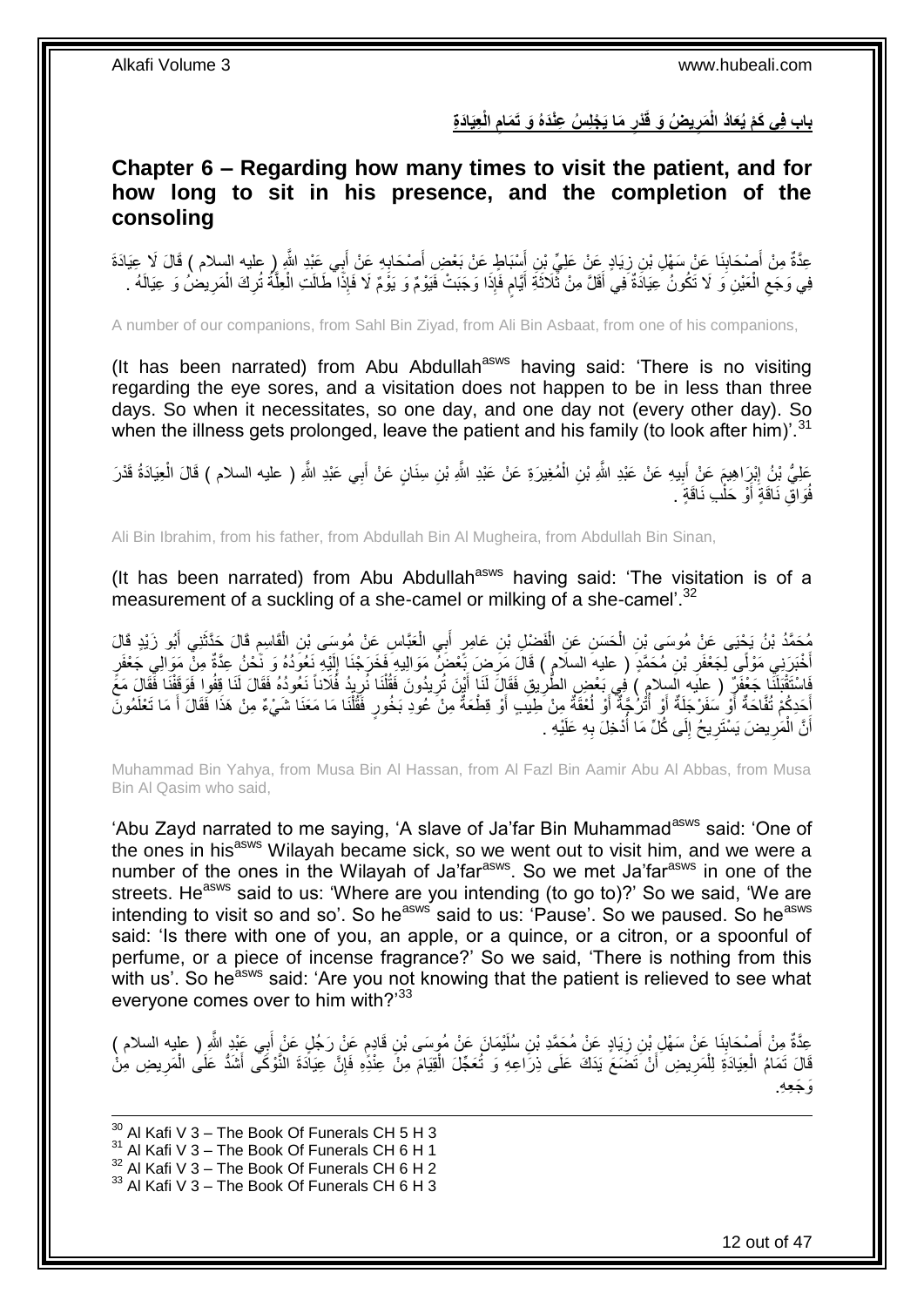A number of our companions, from Sahl Bin Ziyad, from Muhammad Bin Suleyman, from Musa Bin Qadim, from a man,

(It has been narrated) from Abu Abdullah<sup>asws</sup> having said: 'The completion of the visitation to the sick is that you place your hand upon his forearm and hasten the arising from his presence, for the foolish visitation is difficult upon the patient due to his pain'. $34$ 

َ حُمَنِدُ بْنُ زِيَادٍ عَنِ الْحَسَنِ بْنٍ مُحَمَّدٍ عَنْ سَمَاعَةَ عَنْ غَيْرِ وَاحِدٍ عَنْ أَبَانٍ عَنْ أَبِي يَحْيَى قَالَ قَالَ أَبُو عَبْدِ اللَّهِ ( عليه السلام ) َ **∶** ْ **∶** َ نَمَامُ الْعِيَادَةِ أَنْ تَضَعَ يَدَكَ عَلَى الْمَرِيضِ إِذَا دَخَلْتَ عَلَيْهِ ۖ ـ ْ **∶** ْ ر<br>ا ْ

Humeyd Bin Ziyad, from Al Hasan Bin Muhammad, from Sama'at, from someone else, from Aban, from Abu Yahya who said,

'Abu Abdullah<sup>asws</sup> said: 'The completion of the visitation is that you place your hand upon the patient when you go over to him'.<sup>35</sup>

عَلِيُّ بْنُ إِبْرَاهِيمَ عَنْ هَارُونَ بْنِ مُسْلِمٍ عَنْ مَسْعَدَةَ بْنِ صَدَقَةَ عَنْ أَبِي عَبْدِ اللَّهِ ( عليه السلام ) قَالَ إِنَّ أَمِيرَ الْمُؤْمِنِينَ ( ֧֚֚֝֝ ِ ْ َ ِ صلُّوات الله عليه ) قَالَ إِنَّ مِنْ أَعْظَمِ الْعُوَّادِ أَجْراً عِنْدَ اللَّهِ عَزَّ وَ جَلَّ لَمَنْ إِذَا عَادَ أَخَاهُ خَفَّفَ الْجُلْوسَ إِلَّا أَنْ يَكُونَ الْمَرِيضُ<sup>ُ</sup> َ َ ْ ِ َ ْ َ ِ ْ يُحِبُّ ذَلِكَ وَ يُرِيدُهُٚ وَ يَسْأَلُّهُ ذَلِكَ  $\overline{a}$ َ ِ

Ali Bin Ibrahim, from Haroun Bin Muslim, from Mas'ada Bin Sadaqa,

(It has been narrated) from Abu Abdullah<sup>asws</sup> having said that Amir Al-Momineen<sup>asws</sup> said: 'The visitation with the greatest Recompense in the Presence of Allah<sup>azwj</sup> Mighty and Majestic is for the one who, when he visits his brother, lightens the seating (stays for less) unless the patient happens to love that (the prolonged sitting) and wants it, and he asks him for that'.

> نَ قَالَ ( عليه السلام ) مِنْ تَمَام الْعِيَادَةِ أَنْ يَضَعَ الْعَائِدُ إِحْدَى يَدَيْهِ عَلَى الْأُخْرَى أَوْ عَلَى جَبْهَتِهِ . َ ْ ِ َ יֲ<br>י ْ

And he<sup>asws</sup> said: 'From the completion of the visitation is that the visitor places one of his hand upon the other or upon his forehead'.<sup>36</sup>

> **ِة ْجأ باب َحِّد َمْو ِت الْفَ َ**

### <span id="page-12-0"></span>**Chapter 7 – A limit of the sudden death**

مُحَمَّدُ بْنُ يَحْيِي عَنْ مُوسَى بْنِ الْحَسَنِ عَنْ أَبِي الْحَسَنِ النَّهْدِيِّ رَفَعَ الْحَدِيثَ قَالَ كَانَ أَبُو جَعْفَرٍ ( عليه السلام ) يَقُولُ مَنْ َ ْ ْ َ ْ مَاتَ دُونَ الْأَرْبَعِينَ فَقَدِ اخْثُرِمَ ۖ وَ مَنْ مَاتَ دُونَ ۖ أَرْبَعَةَ عَشَرَ يَوْماً فَمَوْتُهُ مَوْتُ فَجْأَةٍ . اُ َ

Muhammad Bin Yahya, from Musa Bin Al Hassan, from Abu Al Hassan Al Nahdy, raising the Hadeeth, said,

'Abu Ja'far<sup>asws</sup> was saying: 'The one who dies below (the age of) forty, so (his life is) cut (short); and the one who dies in less than fourteen days (of illness), so his death is sudden<sup>'37</sup>

 $34$  Al Kafi V 3 – The Book Of Funerals CH 6 H 5

 $35$  Al Kafi V 3 – The Book Of Funerals CH 6 H 5

<sup>&</sup>lt;sup>36</sup> Al Kafi V 3 – The Book Of Funerals CH 6 H 6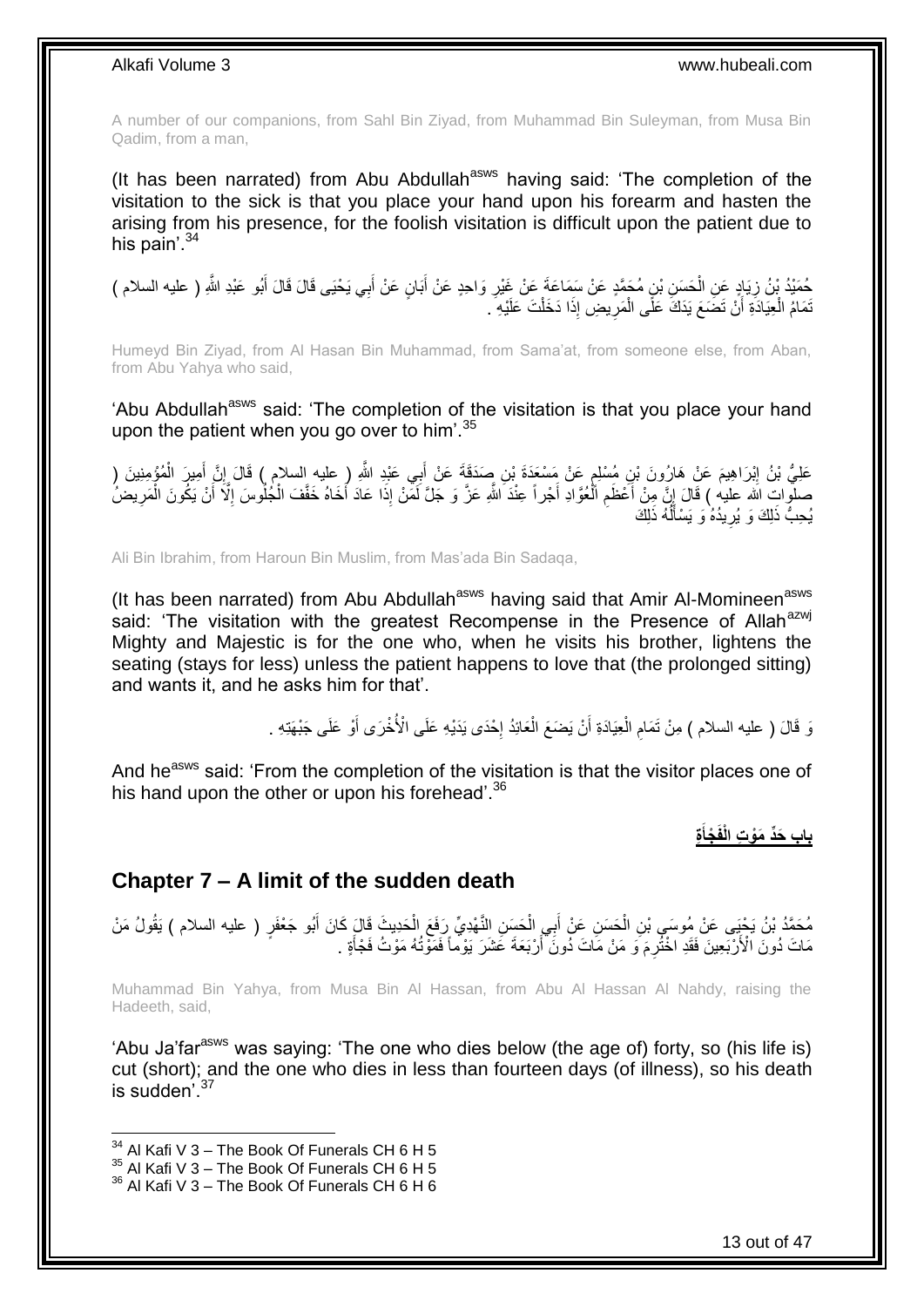### عَذْهُ عَنْ يَعْقُوبَ بِنِ يَزِيدَ عَنْ يَحْيَى بْنِ الْمُبَارَكِ عَنْ بُعْلُولِ بْنِ مُسْلِمٍ عَنْ حَفْصٍ عَنْ أَبِي عَبْدِ اللّهِ ( عليه السلام ) قَالَ مَنْ َ ֧֖֖֧֦֧֧֧֧֧֧ׅ֧֛ׅ֚֚֚֚֚֚֚֚֚֚֚֚֚֚֚֚֚֚֓֝֬֘֝֘֝֘֝֬֜֡֓֜֡֓֜֡֓֡֜֡֜֓֡֜֡֡֬֜֓֡֬ ْ ِ مَاتَ فِي أَقَلَّ مِنْ أَرْبَعَةً عَشَرَ يَوْماً كَانَ مَوْتُهُ مَوْتَ فَجْأَةٍ . َ َ

From him, from Yaqoub Bin Yazeed, from Yahya Bin Al Mubarak, from Buhloul Bin Muslim, from Hafs,

(It has been narrated) from Abu Abdullah<sup>asws</sup> having said: 'The one who dies in less that fourteen days (of illness), his death would have been a sudden death'.<sup>38</sup>

> **ي ِض َمر َوا ِب ِعَياَدِة الْ باب ثَ ِ**

## <span id="page-13-0"></span>**Chapter 8 – Rewards for visiting the sick**

عِدَّةٌ مِنْ أَصْحَابِذَا عَنْ سَهْلِ بْنِ زِيَادٍ عَنٍ ابْنِ فَضَّالٍ عَنْ عَلِيِّ بْنِ عُقْبَةَ عَنْ مُيَسِّرٍ قَالَ سَمِِعْتُ أَبَا جَعْفَرٍ ( عليه السلام ) ِ ِ َ َنْقُولُ مَنْ عَادَ امَّرَأَ مُسْلِماً فِي مَرَضِهِ صَلَّى عَلَيْهِ يَوْمَُئِذٍ سَبْعُونَ أَلْفَ مَلَكٍ إِنْ كَانَ صَبَاحاً حَتَّى يُمْسُوا وَ إِنْ كَانَ مَسَاءً حَتَّى ِ ْ َ ً ِ يُصْبِحُوا مَعَ أَنَّ لَهُ خَرِيفاً فِي الْجَنَّةِ . ِ **∶** ْ

A number of our companions, from Sahl Bin Ziyad, from Ibn Fazzal, from Ali Bin Uqba, from Muyassar who said,

'I heard Abu Ja'farasws saying: 'The one who visits a Muslim person during his illness, on that day seventy thousand Angels would send Blessings upon him. If it was in the morning, until the evening, and if it was in the evening, until the morning, along with that for him would be a corner in the Paradise'.<sup>39</sup>

مُحَمَّدُ بْنُ يَحْيَى عَنْ أَحْمَدَ بْنِ مُحَمَّدٍ بْنِ عِيسَى عَنِ ابْنِ فَضَّالٍ عَنْ عَبْدِ اللَّهِ بِّن بُكَيْرٍ عَنْ فُضَيْلِ بْنِ يَسَارٍ عَنْ أَبِي عَبْدِ اللَّهِ ( َ عليه السلام ) قَالَ مَنْ عَادَ مَرِيضاً شَيَّعَهُ سَبْعُونَ أَلْفَ مَلَكٍ يَسْتَغْفِرُونَ لَهُ حَتَّىَ يَرْجِعَ إِلَى مَنْزِلِهِ . ِ ِ ْ َ **∶** 

Muhammad Bin Yahya, from Ahmad Bin Muhammad Bin Isa, from Ibn Fazal, from Abdullah Bin Bukeyr, from Fuzayl Bin Yasaar,

(It has been narrated) from Abu Abdullah $^{asws}$  having said: 'The one who visits a patient, Seventy thousand Angels would accompany him seeking Forgiveness for him until he returns to his house<sup>'40</sup>

عَذْهُ عَنْ أَحْمَدَ بْنِ مُحَمَّدٍ عَنِ ابْنِ فَضَّالٍ عَنْ مُحَمَّدِ بْنِ الْفُضَيْلِ عَنْ أَبِي حَمْزَةَ عَنْ أَبِي جَعْفَرٍ ( عليه السلام ) قَالَ أَيُّمَا<br>. َ َ ْ َ َ ∣اٍ مُؤْمِنٍ عَادَ مُؤْمِناً خَاضَ فِي اَلرَّحْمَةِ خَوْضاً فَإِذَا جَلَسَ غَمَرَتْهُ الرَّحْمَةُ فَإِذَا انْصَرَفَ وَكَّلَّ اللَّهُ بِهِ سَنُعِينَ أَلْفَ مَلَكٍ يُسْتَغْفِرُونَ<br>وَمَدَّنَ يَسَبَّدُ اللَّهُ بِهِ الرَّحْمَةِ خَو ْ َ ِ لَهُ وَ يَسْتَرْجِمُونَ عَلَيْهِ وَ يَقُولُونَ طِبْتَ وَ طَابَتْ لَكَ الْجَنَّةُ إِلَى تِلْكَ السَّاعَةِ مِنْ غَدٍ وَ كَانَ لَهُ يَا أَبَا حَمْزَةَ خَرِيفٌ فِي الْجَنَّةِ ْ  $\frac{1}{2}$ ْ ْ ِ َ قُلْتُ وَ مَا الْخَرِيفُ جُعِلْتُ فِدَاكَ قَالَ زَاوِيَةٌ فِي الْجَنَّةِ يَسِيرُ الزَّاكِبُ فِيهَا أَرْبَعِينَ عَاماً . ْ َ ْ ِ ْ ِ ْ

From him, from Ahmad Bin Muhammad, from Ibn Fazzal, from Muhammad Bin Al Fuzayl, from Abu Hamza,

(It has been narrated) from Abu Ja'far $a<sup>asws</sup>$  having said: 'Whichever believer visits a Believer, he would plunge into the Mercy with a plunging. So when he sits, the Mercy would overwhelm him. So when he leaves, Allah<sup>azwj</sup> would Allocate seventy thousand Angels to be with him, seeking Forgiveness for him and seeking Mercy for him, and they would be saying: 'You have done good, and the Paradise is Made good for you',

1

 $37$  Al Kafi V 3 – The Book Of Funerals CH 7 H 1 <sup>38</sup> Al Kafi V 3 – The Book Of Funerals CH 7 H 2  $39$  Al Kafi V 3 – The Book Of Funerals CH 8 H 1 <sup>40</sup> Al Kafi V 3 – The Book Of Funerals CH 8 H 2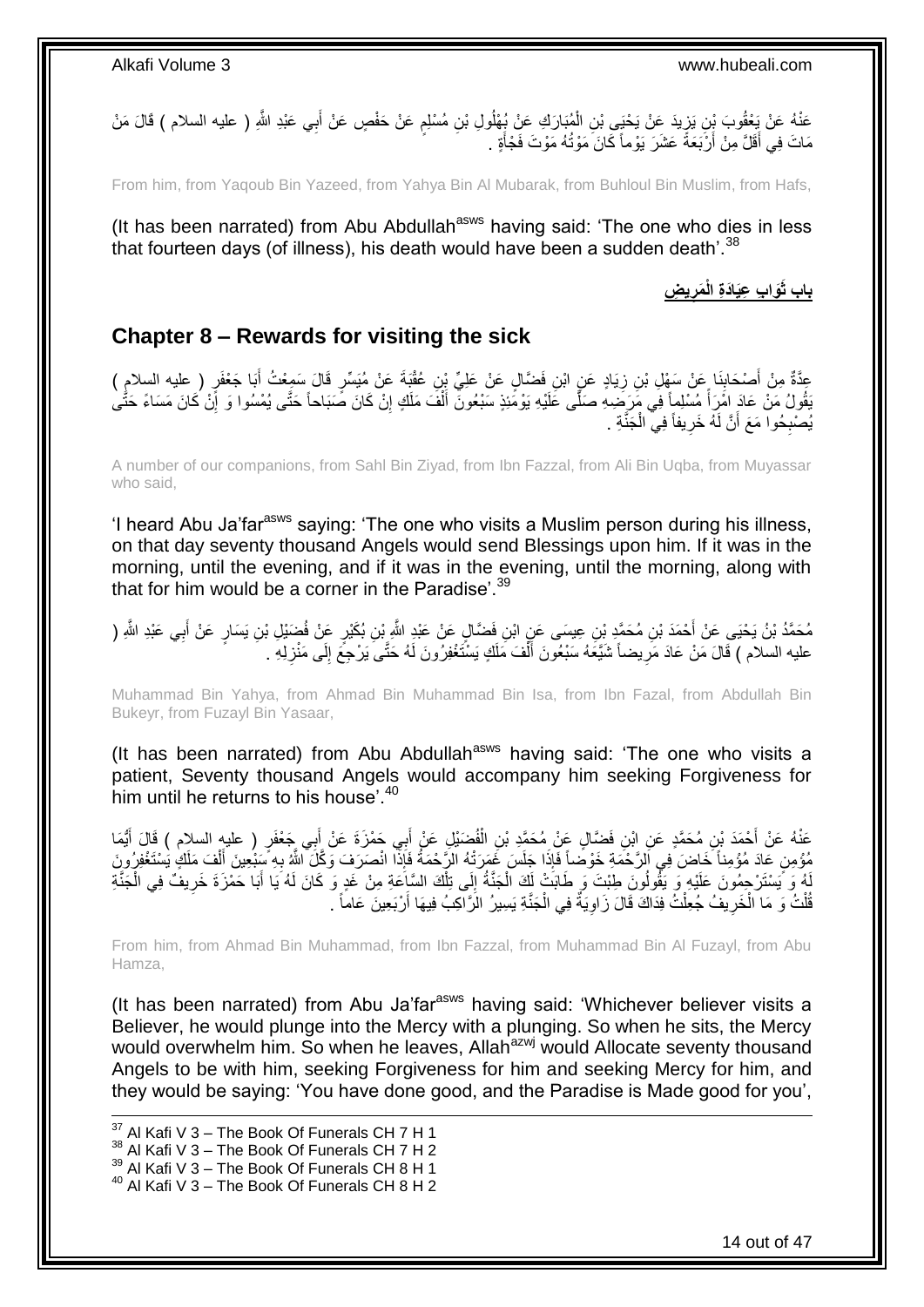upto to that very hour the next day, and there would be for him, O Abu Hamza, a *Khareyf* in the Paradise'. I said, 'And what is a *Khareyf*, may I be sacrificed for you<sup>asws</sup>?' He<sup>asws</sup> said: 'A corner in the Paradise which a rider could ride in it for forty years'.<sup>41</sup>

عَلِيُّ بْنُ إِبْرَاهِيمَ عَنْ أَيِبِهِ عَنِ ابْنِ مَحْبُوبِ عَنْ دَاوُدَ الرَّقِّيِّ عَنْ رَجُلٍ مِنْ أَصْحَابِهِ عَنْ أَبِي عَبْدِ اللَّهِ ( عليه السلام ) قَالَ أَيُّمَا َ ِ َ ِ َ ׀<br>ׇׇ֝֓֝֓֝֝֝֝֝֝֝֝֝֝֝֝֝֝֝֝֝֝֝֝֝֝֝֝֝֝֝֝֝֝֝ َ مُؤْمِنٍ عَادَ مُؤْمِناً فِي اللَّهِ عَزَّ وَ جَلَّ فِي مَرَضِهِ وَكَّلَ اللَّهُ بِهِ مَلَكاً مِنَ الْعُوَّادِ يَعُودُهُ فِي قَبْرِهِ وَ يَسْتَغْفِرُ لَمُه إِلَى يَوْمِ الْقِيَامَةِ . ْ ِ ْ ِ ِ ِ

Ali Bin Ibrahim, from his father, from Ibn Mahboub, from Dawood Al Raqqy, from a man from his companions,

(It has been narrated) from Abu Abdullah<sup>asws</sup> having said: 'Whichever Believer visits a Belliever for the Sake of Allah<sup>azwj</sup> Mighty and Majestic during his illness, Allah<sup>azwj</sup> would Allocate an Angel to be with him from the visitors, visiting him in his grave, and seeking Forgiveness for him up to the Day of Judgement'.<sup>42</sup>

عِدَّةٌ مِنْ أَصْحَابِنَا عَنْ أَحْمَدَ بْنِ أَبِي عَبْدِ اللَّهِ عَنْ عَبْدِ الرَّحْمَنِ بْنِ أَبِي نَجْرَانَ عَنْ صَفْوَانَ الْجَمَّالِ عَنْ أَبِي عَبْدِ اللَّهِ (ِ عليه َ َ َ **∣** َ ْ السلام ) قَالَ مَنَّ عَادَ مَرِيضاً مِنَ الْمُسْلِمِينَ وَكَّلِ اللَّهُ بِهِ أَبَداً سَبْعِينَ أَلْفاً مِنَ الْمَلَائِكَةِ يَغْشَوْنَ رَحْلَهُ وَ يُسَبِّحُونَ فِيهِ وَ يُقَدِّسُونَ َ ِ ْ ِ ْ ْ َ وَ يُهَلِّلُونَ وَ يُكَبِّرُونَ إِلَىَ يَوْمِ الْقِيَامَةِ نِصْفُ صَلَاتِهِمْ لِعَائِدِ الْمَرِيضِ . ِ ْ ِ ْ ِ  $\frac{1}{2}$ ِّ

A number of our companions, from Ahmad Bin Abu Abdullah, from Abdul Rahman Bin Abu Najran, from Safwan Al Jammal,

(It has been narrated) from Abu Abdullah<sup>asws</sup> having said: 'The one who visits a sick one from the Muslims, Allah<sup>azwj</sup> would Allocate with him, forever, seventy thousand from the Angels enveloping his ride, and they would be seeking Forgiveness for him in it, and Extolling and Sanctifying and Exclaiming the Greatness of Allah<sup>azwj</sup> up to the Day of Judgement, half of their *Salaat*s being for the visitor of the sick one'.<sup>43</sup>

عِدَّةٌ مِنْ أَصْحَابِنَا عَنْ سَهْلِ بْنِ زِيَادٍ عَنِ ابْنِ مَحْبُوبٍ عَنْ وَهْبِ بْنِ عَبْدِ رَبِّهِ قَالَ سَمِعْتُ أَبَا عَبْدِ اللَّهِ ( عليه السلام ) يَقُولُ<br>\* َ **∶** ِ َ َ أَيُّمَا مُؤْمِنٍ عَادَ مُؤْمِناً مَرِيضَاً فِي مَرَضِهِ حِينَ يُصِبْحُ شَيَّعَهُ سَبْعُونَ أَلْفَ مَلَّكٍ فَإِذَا قَعَدَ غَمَرَتْهُ الرَّحْمَةُ وُ اسْتَغْفَرُوا اللَّهَ عَزَّ وَ<br>يَهْمَمَ أَنَّهُمْ أَنَّهُمْ وَفَائِدًا مِ ِ ِ ْ جَلَّ لَهُ حَتَّى يُمْسِيَ وَ إِنْ عَادَهُ مَسَاءً كَانَ لَهُ مِثْلُ ذَلِكَ حَتَّى يُصْبِحَ . ِ **ٔ** ِ

A number of our companions, from Sahl Bin Ziyad, from Ibn Mahboub, from Wahab Bin Abd Rabbih who said,

'I heard Abu Abdullah<sup>asws</sup> saying: 'Whichever Believer visits a sick Believer in the morning during his illness. Seventy thousand Angels would escort him. So when he sits, the Mercy would overwhelm him, and they would seek Forgiveness of Allah<sup>azwj</sup> Mighty and Majestic for him until evening; and if he visits him in the evening, there would be for him the like of that until the morning'.<sup>44</sup>

أَبُو عَلِيٍّ الْأَشْعَرِيُّ عَنِ الْحَسَنِ بْنِ عَلِيٍّ عَنْ عَبْدِ اللَّهِ بْنِ الْمُغِيرِةِ عَنٍْ عُبْنِسِ بْنِ هِشَامٍ عَنْ إِبْرَاهِيمَ بْنِ مِهْزَمٍ عَنْ بَعْضِ ֖֦֦֦֦֦֚֩֘֝֝֝֝֝֝ ْ ْ ِ ֧֖֖֖֖֧֧֧ׅ֧֧ׅ֧֚֚֚֚֚֚֚֚֚֓֝֝֬֝֟֓֝֓֝֓֝֓֜֟֓֟֓֟֓֝֬֜֝ ِ أَصْحَابِهِ عَنْ أَبِيَ عَبْدِ اللَّهِ ( عليَه السلام ) قَالَ مَنْ عَادَ مَرِيضاً وَكَّلَ اللَّهُ عَزَّ وَ جَلَّ بِهِ مَلَكًاً يَعُوذُهُ فِي قَبْرِهِ . ِ َ **∶** َ ِ ِ

Abu Ali Al Ashary, from Al Hassan Bin Ali, from Abdullah Bin Al Mugheira, from Ubeys Bin Hisham, from Ibrahim Bin Mihzam, from one of his companions,

 $41$  Al Kafi V 3 – The Book Of Funerals CH 8 H 3

- $42$  Al Kafi V 3 The Book Of Funerals CH 8 H 4
- <sup>43</sup> Al Kafi V 3 The Book Of Funerals CH 8 H 5

<sup>44</sup> Al Kafi V 3 – The Book Of Funerals CH 8 H 6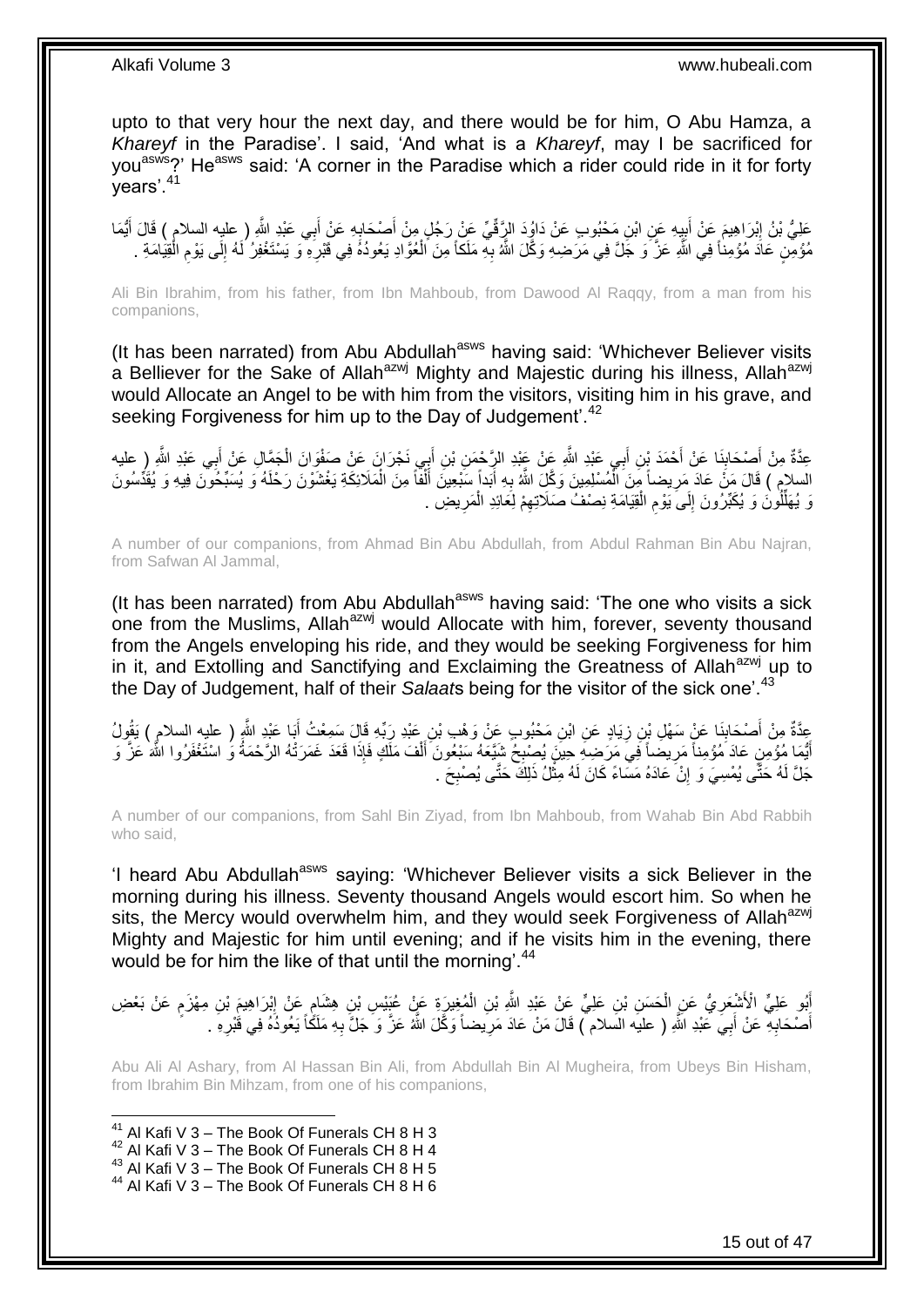(It has been narrated) from Abu Abdullah<sup>asws</sup> having said: 'The one who visits a sick one, Allah<sup>azwj</sup> Mighty and Majestic would Allocate an Angel with him, visiting him in his grave<sup>'.45</sup>

مُحَمَّدُ بْنُ يَحْيَى عَنْ أَحْمَدَ بْنِ مُحَمَّدٍ عَنِ ابْنِ مَحْبُوِبِ عَنْ مُعَاوِيَةَ بْنِ وَهْبِ عَنْ أَبِي عَبْدِ اللَّهِ ( عليه السلام ) قَالَ أَيُّمَا مُؤْمِنٍ<br>محمد بن يَحْيَى عَنْ أَحْمَدَ بْنِ مُحَمَّدٍ عَنِ ابْ َ ֦֧֦֦֝ َ عَادَ مُؤْمِناً حِينَ يُصْبِحُ شَيَّعَهُ سَبْعُونَ أَلْفَ مَلَكٍ فَإِذَا قَعَدَ غَمَرَتْهُ الرَّحْمَةُ وَ اسْتَغْفَرُوا لَهُ حَتَّى يُمْسِيَ وَ إِنْ عَادَهُ مَسَاءً كَانَ لَهُ<br>ثنوت الله عند ْ َ **∶** ِ مِثْلُ ذَلِكَ حَتَّى يُصْبِحَ ۖ **∶** ْ

Muhammad Bin Yahya, from Ahmad Bin Muhammad, from Ibn Mahboub, from Muawiya Bin Wahab,

(It has been narrated) from Abu Abdullah<sup>asws</sup> having said: 'Whichever Believer visits a (sick) Believer in the morning, seventy thousand Angels would escort him. So when he sits, the Mercy would overwhelm him, and they would seek Forgiveness for him until evening; and if he visits him in the evening, there would be for him the like of that until the morning'.<sup>46</sup>

يُحَمَّدُ بْنُ يَحْيَى عَنْ أَحْمَدَ بْنِ مُحَمَّدٍ عَنِ ابْنِ سِنَانٍ عَنْ أَبِي الْجَارُودِ عَنْ أَبِي جَعْفَرٍ ( عِلْبٍ السلام ) قَالَ كَانَ فِيمَا نَاجَى بِهِ **∶** َ ْ َ مُوسَى رَبَّهُ أَنَّ قَالَ يَا رَبِّ مَا بَلَغَ مِنْ عِيَادَةِ الْمَرِّيضِ مِنَّ الْأُجْرِ فَقَالَ اللَّهُ عَزَّ وَّ جُلَّ أُوَكِّلُ بِهِ مَلَكاً يَعُودُهُ فِي قَبْرِهِ إِلَى í ِ ِ ْ ز<br>ا ِ لَ ِ ِ ِه . ِ مَعْشَرٍ،

Muhammad Bin Yahya, from Ahmad Bin Muhammad, from Ibn Sinan, from Abu Al Jaroud,

(It has been narrated) from Abu Ja'far $a<sup>asws</sup>$  having said: 'It was in what Musa $a<sup>as</sup>$ whispered with to his<sup>as</sup> Lord<sup>azwj</sup>, that he<sup>as</sup> said: 'O Lord<sup>azwj</sup>! What Recompense would reach the one who visits the sick one?' So Allah<sup>azwj</sup> Mighty and Majestic Said: "I<sup>azwj</sup> would Allocated an Angel with him, visiting him in his grave up to his Resurrection'.<sup>47</sup>

عَلِيُّ بْنُ اِبْرَاهِيمَ عَنْ هَارُونَ بْنِ مُسْلِمٍ عَنْ مَسْعَدَةَ بْنِ صَدَقَةَ عَنْ أَبِي عِنْدِ اللَّهِ ( عليه السلام ) قَالَ قَالَ رَسُولُ اللَّهِ ( عليه ֧֧֓֝֝֝֝֟֓֝ ِ َ السلّام ) مَنْ عَادُ مَرِيضاً نَادَاهُ مُنَادٍ مِنً السَّمَاءِ بِاسْمِهِ يَا فُلَانُ طِبْتَ وَ طَابَ لَكَ مَمْشَاكَ بِثَوَابٍ مِنَ الْجَنَّةِ . َ ِ **∶ ∶** ْ

Ali Bin Ibrahim, from Haroun Bin Muslim, from Mas'ada Bin Sadqa,

(It has been narrated) from Abu Abdullah $^{asws}$  having said: 'Rasool-Allah $^{saww}$  said: 'The one who visits a patient, a Caller would Call out from the sky with his name: 'O so and so! You have done good, and your walking (to the patient) has been made to be good for you by the Rewards from the Paradise'.<sup>48</sup>

## **َمِّي ِت ِن الْ باب َتلْقِي**

### <span id="page-15-0"></span>**Chapter 9 – Indoctrination (***Talqeen***) of the deceased**

عَلِيُّ بِنُ إِبْرَاهِيمَ عَنْ أَبِيهِ عَنِ ابْنِ أَبِي عُهَنْدٍ عَنْ حَمَّادٍ عَنِ الْحَلَبِيِّ عَنْ أَبِي عَبْدِ اللَّهِ ( عليه السلام ) قَالَ إِذَا حَضَرْتَ الْمَيِّتَ َ ្ត្ ْ َ **!** َ ∣l<br>∶ ْ قَبْلَ أَنْ يَمُوتَ فَلَقَّنْهُ شَهَادَةَ أَنْ لَا إِلَهَ إِلَّا اللَّهُ وَّحْدَهُ لَا شَرِيكَ لَهُ وَ أَنَّ مُحَمَّداً عَبْدُهُ وَ رَسُولُهُ . اُ ِ ِ لَ י<br>י َ َ  $\overline{a}$ 

Ali Bin Ibrahim, from his father, from Ibn Abu Umeyr, from Hammad, from Al Halby,

 $45$  Al Kafi V 3 – The Book Of Funerals CH 8 H 7

<sup>46</sup> Al Kafi V 3 – The Book Of Funerals CH 8 H 8

<sup>&</sup>lt;sup>47</sup> Al Kafi V 3 – The Book Of Funerals CH 8 H 9

<sup>48</sup> Al Kafi V 3 – The Book Of Funerals CH 8 H 10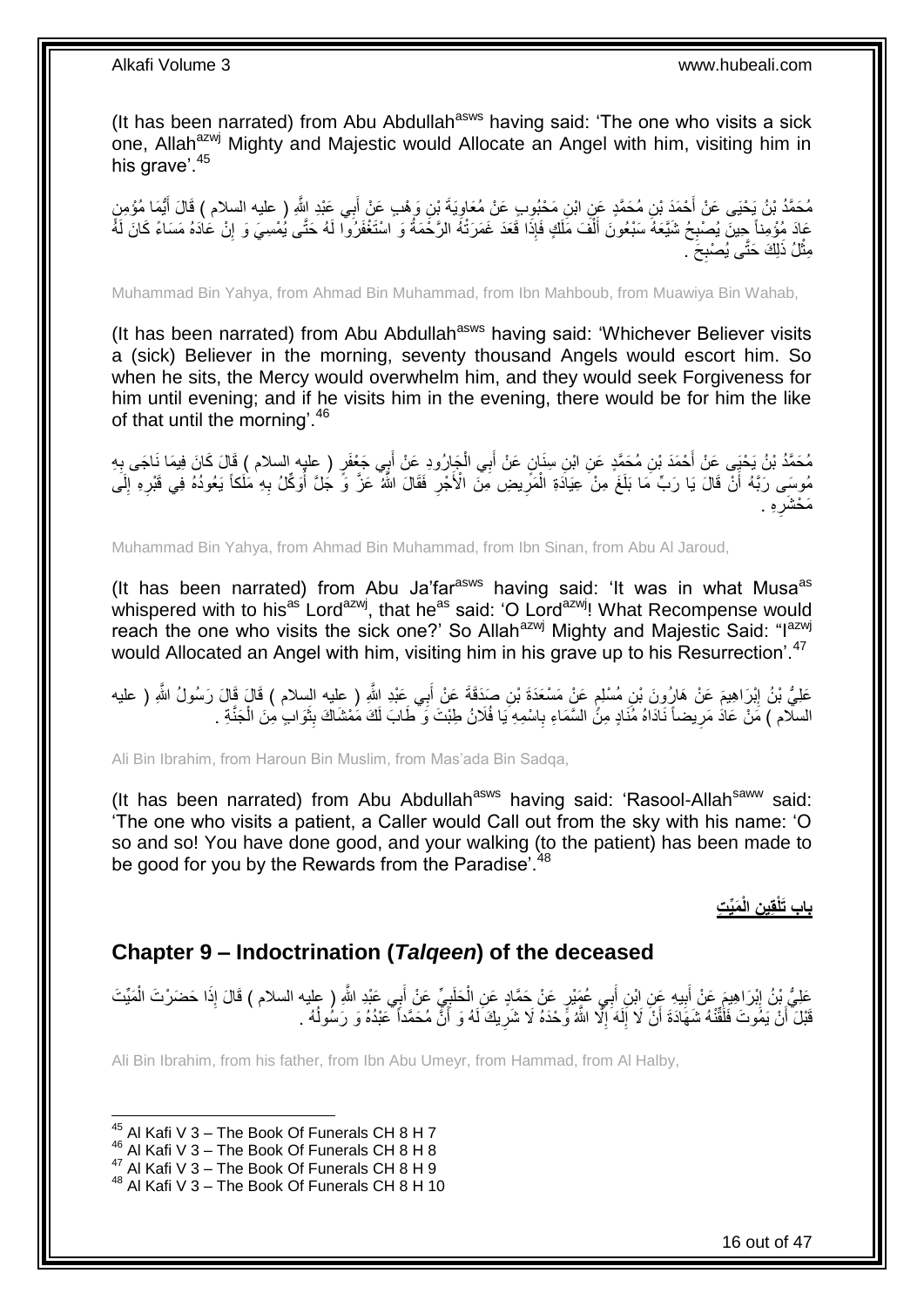(It has been narrated) from Abu Abdullah<sup>asws</sup> having said: 'When you attend to be with the deceased before he dies, so indoctrinate him with the testimony that there is no god except for Allah<sup>azwj</sup> Alone and there is no associate for Him<sup>azwj</sup>, and that Muhammad<sup>saww</sup> is His<sup>azwj</sup> servant and His<sup>azwj</sup> Rasool<sup>saww, 49</sup>

عَنْهُ عَنْ أَبِيهِ عَنِ ابْنِ أَبِي عُمَيْرٍ عَنْ أَبِي أَيُّوبَ عَنْ مُحَمَّدِ بْنِ مُسْلِمٍ عَنْ أَبِي جَعْفَرٍ ( عليه السلام ) وَ حَفْصٍ بْنِ الْبَخْتَرِيِّ<br>- يَجْمَعُونِ الْبَيْسِ عَنِ ابْنِ أَبِي عُمَيْرٍ عَنْ أَبِي َ ٍ َ َ ِ َ ِ ْ عَنْ أَبِي عََّدِ اللَّهِ ۖ( عَليه السلام ) قَالَ إِنَّكُمْ تُلَقَّنُونَ مَوْتَاكُمْ عِنْدَ الْمَوْنُتِ لَا إِلَهَ إِلَّا اللَّهُ وَ نَحْنُ نُلَقِّنُ مَوْتَانَا مُحَمَّدٌ رَسُولُ اللَّهِ ( ْ لَ ِ َ لَ ِ لَ ِ صلبيَ الله عليه وألّه ) .

From him, from his father, from Ibn Abu Umeyr, from Abu Ayoub, from Muhammad Bin Muslim,

(It has been narrated) from Abu Ja'far<sup>asws</sup>, and Hafs Bin Al-Bakhtary from Abu Abdullah<sup>asws</sup> having said: 'You should be indoctrinating your dying ones during the death, 'There is no god except for Allah<sup>azwj</sup>', and we<sup>asws</sup> are indoctrinating our<sup>asws</sup> dying ones, 'Muhammad<sup>saww</sup> is Rasool-Allah<sup>saww</sup>". <sup>50</sup>

عَلِيٌّ عَنْ أَبِيهِ عَنْ حَمَّادٍ بْنِ عِسِمَى عَنْ جَرِيزٍ عَنْ زُرَارَةَ عَنْ أَبِي جَعْفَرٍ ( عليه السلام ) قَالَ إِذَا أَدْرَكْتَ الرَّجُلَ عِنْدَ النَّزْعِ َ َ **∶ !** َ ِ فَلَقَّنَّهُ كَلِمَاتِ الْفَرَجِ لَا إِلَهَ إِلَّا اللَّهُ الْكَلِيمُ الْكَرِيمُ لَا إِلَهَ إِلَّا اللَّهُ الْعَلِيُّ الْعَظِيمُ الْمَطِيَّ الْمَطِيَّةُ الْمَطِيَّةُ الْمَطِيَّةُ الْمَطِيَّة ِ لَ  $\frac{1}{2}$ ِ ْ ْ ِ لَ ِ ِ ْ ِ ْ ْ السَّنْعِ وَ مَا فِيهِنَّ وَّ مَا بَيْنَهُٰنَّ وَ مَا تَحْتَهُٰنَّ وَ رَبِّ الْعَرْشِ الْعَظِيمِ وَ الْحَمْدُ لِلَّهِ رَبِّ الْعَالَمِينَ ْ ْ ِ ْ ْ ِ  $\zeta$ 

Ali, from his father, from Hammad Bin Isa, from Hareyz, from Zurara,

(It has been narrated) from Abu Ja'far $a<sup>asws</sup>$  having said: 'When you see the man during the agony (of death), so indoctrinate him the words of relief, 'There is no god except for Allah<sup>azwj</sup>, the Forbearing. There is no god except for Allah<sup>azwj</sup>, the Lofty, the Magnificent. Glorious is Allah<sup>azwj</sup> Lord<sup>azwj</sup> of the seven skies and Lord<sup>azwj</sup> of the seven firmaments, and whatever is within them and whatever is between them and whatever is beneath them; and Lord<sup>azwj</sup> of the Magnificent Throne, and the Praise is for Allah<sup>azwj</sup>, Lord<sup>azwj</sup> of the worlds'.

قَالَ فَقَالَ أَبُو جَعْفَو ( عليه السلام ) لَوْ أَدْرَكْتُ عِكْرِمَةَ عِنْدَ الْمَوْتِ لَنَفَعْتُهُ فَقِيلَ لِأَبِي عَبْدِ اللَّهِ ( عليه السلام ) بِمَا ذَا كَانَ<br>وَمَا فَقَالَ الْمَثَلُونَ الْمَرْضَى ْ **∶** َ َ ِ يَنْفَعُهُ قَالَ يُلَقِّنُهُ مَا أَنْتُمْ عَلَيْهِ . َ لَ

He (the narrator) said, 'So Abu Ja'far<sup>asws</sup> said: 'Had you seen Ikrama during the death, you would have benefitted him'. It was said to Abu Abdullah<sup>asws</sup>, 'With what would he have benefitted him?' He<sup>asws</sup> said: 'He could have been indoctrinated with what you are upon (Al-Wilayah)'.<sup>51</sup>

مُحَمَّدُ بْنُ يَحْيَى عَنْ أَحْمَدَ بْنِ مُحَمَّدٍ عَنِ الْحُسَيْنِ بْنِ سَعِيدٍ عَنِ النَّصْرِ بْنِ سُوَيْدٍ عَنْ دَاوُدَ بْنِ سُلَيْمَانَ الْكُوفِيِّ عَنْ أَبِي بَكْرِ<br>مُحَمَّدُ بْنُ يَحْيَى عَنْ أَيْضَ بِيَ مَعَمَّدٍ ع **∶** ْ َ َ ِ الْحَضْرِ مِّيِّ قَالَ مَرِ مِن رَجُلٌ مِنْ أَهْلِ بَيْتِي فَأَتَيْتُهُ عَاَّذِا فَقُلْتُ لَّهُ يَا ابْنَ أَخِي إِنَّ أَكِّ عِنْدِي نَصِيْحَةً أَ تَقْبَلُهَا فَقَالٌ نَعَمْ فَقُلْتُ قُلُّ ْ  $\overline{a}$ َ ِ َ ْ َ ْ أَشْهَدُ أَنْ لَّا إِلَهَ إِلَّا اللَّهُ وَحْدَهُ لَا شَرِيكَ لَهُ فَّشَهِدَ بِذَلِكَ فَقُلْتُ إِنَّ هَذَا لَا تَّنْتَفِعُ بِّهِ إِلَّا أَنْ يَكُونَ مِنْكَ عَلَى يَقِينٍ فَذَكَرَ أَنَّهُ مِنْهُ عَلَى ِ ْ ِ ِ ِ لَ ∣<br>∶ ۔<br>ا َ َ ِ ِ ٍن َيِقي

Muhammad Bin Yahya, from Ahmad Bin Muhammad, from Al Husayn Bin Saeed, from Al Nazar Bin Suweyd, from Dawood Bin Suleyman Al Kufy, from Abu Bakr Al Hazramy who said,

 $49$  Al Kafi V 3 – The Book Of Funerals CH 9 H 1

 $50$  Al Kafi V  $3 -$  The Book Of Funerals CH 9 H 2

 $51$  Al Kafi V 3 – The Book Of Funerals CH 9 H 3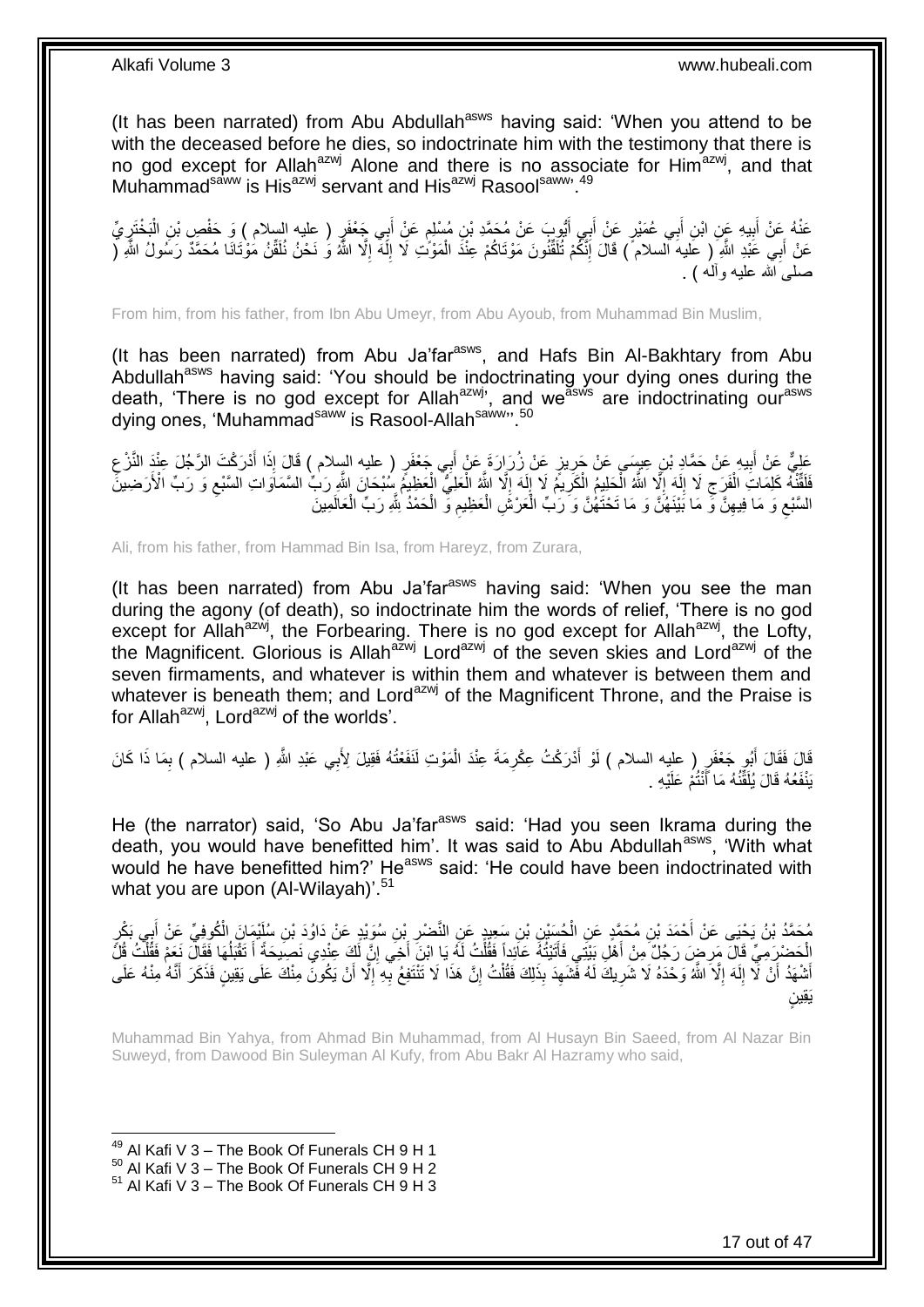'A man from my family became sick, so I went over to him as a visitor. I said to him, 'O son of my brother! There is an advice with me for you, will you accept it?'. So he said, Yes'. So I said, 'Say, 'I testify that there is no god except for Allah<sup>azwj</sup> Alone, there being no associates for Him<sup>azwj</sup><sup>1</sup>. So he testified with that. I said, 'This, you will not benefit by it unless it happens from you upon conviction'. So he mentioned that he was upon conviction of it.

فَقُلْتُ قُلْ أَشْهَدُ أَنَّ مُحَمَّداً عَبْدُهُ وَ رَسُولُهُ فَشَهِدَ بِذَلِكَ فَقُلْتُ إِنَّ هَذَا لَا تَنْتَفِعُ بِهِ حَتَّى يَكُونَ مِنْكَ عَلَى يَقِينٍ فَذَكَرَ أَنَّهُ مِنْهُ عَلَى **∶** ِ ْ ِ  $\ddot{\phantom{0}}$ َ َ .<br>ا َ ٍن َيِقي

So I said, 'Say, 'I testify that Muhammad<sup>saww</sup> is His<sup>azwj</sup> servant and His<sup>azwj</sup> Rasoolsaww'. So he testified with that. So I said, 'This, you will not benefit by it unless it happens from you upon conviction'. So he mentioned that he was upon conviction of it.

ْ فَقُّلْتُ قُلْ أَشْهَدُ أَنَّ عَلِيّاً وَصِيُّهُ وَ هُوَ الْخَلِيفَةُ مِنْ بَعْدِهِ وَ الْإِمَامُ الْمُفْتَرَضُ الطَّاعَةِ مِنْ بَعْدِهِ فَشَهِدَ بِذَلِكَ فَقُلْتُ لَهُ إِنَّكَ لَنْ تَنْتَفِعَ<br>يَذِينَ يَقُونُ الْمُسْتَفِع َ ْ ِ ْ ِ ْ بِذَلِكَ حَتَّى يَكُونَ مِنْكَ عَلَى يَقِينٍ فَذَكَرَ أَنَّهُ مِنْهُ عَلَى يَقِينٍ ثُمَّ سَمُّيْتُ الْأَئِمَّةَ رَجُلًا رَجُلًا فَأَقَرَّ بِذَلِكَ وَ ذَكَرَ أَنَّهُ عَلَى يَقِينٍ  $\ddot{\phantom{0}}$ َ َ َ

So I said, 'Say, 'I testify that Ali<sup>asws</sup> is his<sup>saww</sup> successor and he<sup>asws</sup> is the Caliph from after him<sup>saww</sup>, and the Imam<sup>asws</sup> of Obligatory obedience from after him<sup>saww</sup>'. So he testified with that. So I said to him, 'You will never benefit with that until it happens from you upon conviction'. So he mentioned that he was upon conviction of it. Then I named the Imams<sup>asws</sup>, man by man, and he acknowledged with that and mentioned that he was upon conviction.

فَلَمْ يَلْبَثِ الرَّجُلُ أَنْ تُوُفِّيَ فَجَزِعَ أَهْلُهُ عَلَيْهِ جَزَعاً شَدِيداً قَالَ فَغِبْتُ عَنْهُمْ ثُمَّ أَتَيْتُهُمْ بَعْدَ ذَلِكَ فَرَأَيْتٍ عَرَاءً حَسَناً فَقُلْتُ كَيْفَ َ  $\ddot{\phantom{0}}$ ĺ َ ِ :<br>ا ْ َ َّجِزُونَكُمْ كَيْفَ عَزَاؤُكِ أَيَّتُهَا الْمَرْأَةُ فَقَالَتْ وَ اللَّهِ لَقَدْ أُصِيْنَا بِمُصِيِبَةٍ عَظِيمَةٍ بِوَفَاةٍ فُلَانٍ رَحِمَهُ اللَّهُ وَ كَانَ مِمَّا سَخَا بِنَفْسِي َ ْ َ ِ ِ ِ ֧֪֖֖֧֧֧֧֧֧֧֧֧֧֧֧֧֧֚֚֚֚֚֚֚֚֚֚֚֚֚֚֚֚֚֚֚֚֞֝֝֝֝֘֝֝֝֓֝֓֝֓֝֓֝֓֝֬֞֝֓֝֓֝֬֝֬֝֬֝֬֝֝<br>֧֪֪֧֪֪֧֪֧֪֧֪֝֝֝֝ لِرُوْيَا رَأَيْتُهَا اللَّيْلَةَ فَقُلْتُ وَ مَا تِلْكَ الرُّوُيَا قَالَتْ رَأَيْتُ فُلَاناً تَعْنَى الْمِيِّتَ حَيّاً سَلِيماً فَقُلْتُ فَّلانًا مَعْنَهُ مِتًّ ْ َ ْ ْ َّ ْ َ ْ فَقَالَ بَلَى وَ لَكِنْ نَجَوْتُ بِكَلِمَاتٍ لَقَّنِّيهَا أَبُو بَكْرٍ وَ لَوْ لَا ذَلِكَ لَكِدْتُ أَهْلِكُ . َ َ ِ

It was not long before the man died and his family panicked upon him with an intense panic. So I was absent from them, then went over to them after that, and saw them in good condition. So I said, 'How come I am finding you all (like this). How was your grieving, O woman?' So she said, 'By Allah<sup>azwj</sup>! We have been hit by great difficulty by the death of so and so, may Allah<sup>azwj</sup> have Mercy on him, and he was generous with myself due to a dream I dreamt last night'. So I said, 'And what is that dream?' She said, 'I saw so and so, meaning the deceased, as alive, safe. So I said, '(Are you) So and so?' He said, 'Yes'. So I said to him, 'Had you not died?' So he said, 'Yes, but I was salvaged by the words which Abu Bak (the narrator) indoctrinated with, and had it not been for that. I was almost destroved'.<sup>52</sup>

عَنْهُ عَنْ أَحْمَدَ بْنِ مُجَمَّدٍ عَنِ الْحُسَيْنِ بْنِ سَعِيدٍ عَنِ الْقَاسِمِ بْنِ مُحَمَّدٍ عَنْ عَلِيٍّ بْنِ أَبِي حَمْزَةَ عَنْ أَبِي بَصِيرٍ عَنْ أَبِي جَعْفَرٍ ( ْ َ َ َ ِ ْ عليه السلام ) قَالَ كُنَّا عِنْدَهُ وَ عِنْدَهُ حُمْرَانُ إِذْ دَخَلَ عَلَيْهِ مَوْلَى لَهُ فَقَالَ جُعِلْتُ فَدَاكَ هَذَا عِكْرِمَةٌ فِي الْمَوْتِ وَ كَانَ يَرَىٰ<br>وَأَوْجَعَلْهُ مِنْ الْمَوْتِ وَ كَانَ يَوْدُ مِنْ الْمَو ْ **ٔ** ْ َ رَأْيَ الْخَوَارِجْ وَ كَانَ مُنْقَطِعاً إِلَى أَبِي جَعْفَرٍ (َ عليه السلام ) فَقَالَ لَنَا أَبُو جَعْفَرٍ ( عليه السلام )َ أَنْظِرُونِي حَتَّى أَرْجِعَ إِلَيْكُمْ َ َ  $\frac{1}{2}$ ِ ْ ال<br>أ لَ ِ َ نَا نَعَمْ ْ ل َفق

From him, from Ahmad Bin Muhammad, from Al Husayn Bin Saeed, from Al Qasim Bin Muhammad, from Ali Bin Abu Hamza, from Abu Baseer,

<sup>1</sup>  $52$  Al Kafi V 3 – The Book Of Funerals CH 9 H 4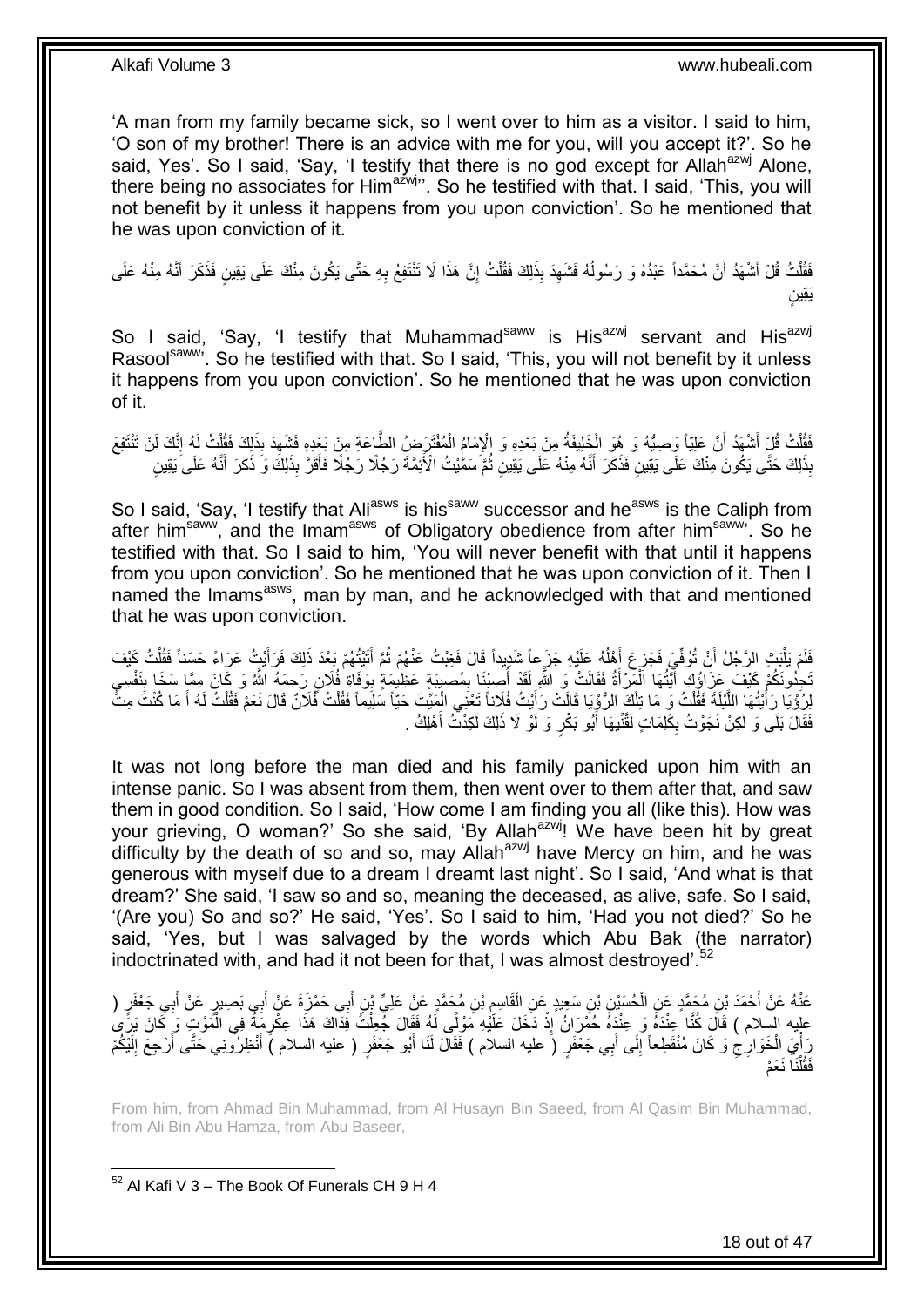(It has been narrated) from Abu Ja'far<sup>asws</sup>, said, 'We were in his<sup>asws</sup> presence, and in his<sup>asws</sup> presence was Humran, when a slave of his<sup>asws</sup> came over, and he said, 'May I be sacrificed for you<sup>asws</sup>! This Ikrama is in (pangs of) death, and he views with the views of the Kharijites, and he was (also) devoted to Abu Ja'far<sup>asws</sup>'. So Abu Ja'far<sup>asws</sup> said to us: 'Wait for me<sup>asws</sup> until l<sup>asws'</sup> return to you'. So we said, 'Yes'.

فَمَا لَبِثَ أَنْ رَجَعَ فَقَالَ أَمَا إِنِّي لَوْ أَدْرَكْتُ عِكْرِمَةَ قَبْلَ أَنْ تَقَعَ النَّفْسِ مَوْقِعَهَا لَعَلَّمْتُهُ كَلِمَاتٍ يَنْتَفِعُ بِهَا وَ لَكِنِّي أَدْرَكْتُهُ وَ قَد َّ َ ِ ֺ֧ׅ֧ׅ֧֧֚֚֚֚֚֚֚֚֚֚֚֚֚֚֚֚֚֝֝֬֓֡֡֡֡֡֡֡֬֓֡֟֓֡֟֓֡֟֓֡֡֡֬֓֡֡֬֩֓֓֬֩ َ َ **∣** َ ِ وَقَعَتِ النَّفْسُ مَوْقِعَها قُلْتُ جُعِلْتُ فِدَاكَ وَ مَا ذَاكَ الْكَلامُ قَالَ هُوّ وَ اللَّهِ مَا أَنْتُمْ عَلَيْهِ فَلَقَّنُوا مَوْتَاكُمْ عِنْدَ الْمَوْتِ شَهَادَةَ أَنْ لَا إِلَه ْ ْ لَ ِ َ ْ َ ْ إِلَّا اللَّهُ وَ الْمَوَلَايَةَ <sub>.</sub> ْ יִי<br>י

So it was not long before he<sup>asws</sup> returned, and he<sup>asws</sup> said: 'But, had l<sup>asws</sup> seen Ikrama before the soul had reached its place, laws would have taught him ceratin words he would have benefitted by. But l<sup>asws</sup> saw him, and the soul had already reached its place'. I said, 'And what is that speech?' He<sup>asws</sup> said: 'It is, by Allah<sup>azwj</sup>, what you all are upon, therefore indoctrinate your dying ones during the death, the testimony that there is no god except for Allah<sup>azwj</sup>, and the Wilayah'.<sup>53</sup>

ِعَلِيُّ بْنُ مُجَمَّدِ بْنِ بُنْدَارَ عَنْ أَحْمَدَ بْنِ أَبِي عَبْدِ اللَّهِ عَنْ مُحَمَّدٍ بْنِ عَلِيٍّ عَنْ عَبْدِ الرَّحْمَنِ بْنِ أَبِي هَاشِمٍ عَنْ أَبِي خَدِيجَةَ عَنْ َ َ ٍ َ ا<br>ا أَبِي عَبْدٍ اللَّهِ ( علَيهِ السلام ) قَالَ مَا مَنْ أَخَدٍ يَحْضُرُهُ الْمَوْتُ إِلَّا وَكَلَّ بِهِ إِبْلِيسُ مِنْ شَيْطَانِهِ أَنَّ يَأْمُرَهُ بِالْكُفْرِ ۖ وَ يُشْكِّكَهُ فِي ْ َ ્ત્રના<br>સ ِ ْ َ ِ ِ نِيَنِّهِ حَتَّى تَخْرُجَ نَفْسُهُ فَمَنْ كَانَ مُؤْمِناً لَمْ يَقْدِرْ عَلَيْهِ فَإِذَا حَضَرْتُمْ مَوْتَاكُمْ فَلَقَّلُوهُمْ شَهَادَةَ أَنْ لَا إِلَهَ إِلَّا اللَّهُ وَ أَنَّ مُحَمَّداً لَ ا<br>ا لَ ِ َ َ رَسُولُهُ ( صلـى الله عليه وألـه ) حَتَّـى يَمُوتَ į

Ali Bin Muhammad Bin Bundar, from Ahmad Bin Abu Abdullah, from Muhammad Bin Ali, from Abdul Rahman Bin Abu Hashim, from Abu Khadeeja,

(It has been narrated) from Abu Abdullah<sup>asws</sup> having said, 'There is no one to whom death presents itself except that Iblees<sup>as</sup> allocates one of his<sup>la</sup> devils instructing him with the infidelity, and making him doubt in his Religion until his soul exits. So the one who was a Believer, he<sup>la</sup> would not be able over him. Thus, whenever death presents to your dying ones, indoctrinate them with the testimony, 'There is no god except for Allah<sup>azwj</sup>, and that Muhammad<sup>saww</sup> is His<sup>azwj</sup> Rasool<sup>saww</sup>', until he dies'.

ةٍ فِي رِوَايَةٍ أُخْرَى قَالَ فَلَقَّنْهُ كَلِمَاتِ الْفَرَجِ وَ الشَّهَادَتَيْنِ وَ تُسَمِّي لَهُ الْإِقْرَارَ بِالْأَئِمَّةِ ( عليهم السلام ) وَاحِداً بَعْدَ وَاحِدٍ حَتَّى<br>وَ فِي رِوَايَةٍ أُخْرَى قَالَ فَلَقَنْهُ كَل ِ ِ ْ  $\ddot{ }$  ِ يَنْقَطِّعَ كَنْهُ الْكَلَامُ . ْ

And in another report, 'He<sup>asws</sup> said: 'Indoctrinate him with the words of relief, and the two testimonies, and specify for him the acknowledgement in the Imams<sup>asws</sup>, one after one, until the speech is cut off from him<sup>'.54</sup>

عِدَّةٌ مِنْ أَصْحَابِنَا عَنْ سَهْلِ بْنِ زِيَادٍ عَنْ جَعْفَرِ بْنِ مُحَمَّدٍ الْأَشْعَرِيِّ عَنْ عَبْدِ اللَّهِ بْنِ مَيْمُونٍ الْقَدَّاحِ عَنْ أَبِي عَبْدِ اللَّهِ ( عليه ِ **∶** ِ َ ِ ْ ِ السلام ) قَالَ كَانَ أَمِيرُ الْمُؤْمِنِينَ ( عليه السِلام ) إِذَا حَضَرَ أَحَداً مِنْ أَهْلِ بَيْتِهِ الْمَوْثُ قَالَ لَّهُ قُلْ لِّا إِلَهَ إِلَّا اللَّهُ الْعَلِيُّ الْعَظِيمُ ْ َ َ ْ َ ْ ِ لَ ِ ْ سُبْحَانُ اللَّهِ رَبِّ السَّمَاوَاتِ السَّنْعِ وُ رَبِّ الْأَرَضِٰينَ السَّنْعِ وَ مَا بَيْنَهُمَا وَ رَبِّ الْعَرْشِ الْعَظِيمِ وَ الْحَمْدُ لِلَّهِ رَبِّ الْعَالَمِينَ فَإِذَا ْ ْ  $\zeta$ ِ ْ ْ ِ قَالَهَا الْمَرِيضُ قَالَ اذْهَبْ فَلَيْسَ كَلَيْكَ بَأْسٌ <sub>.</sub> :<br>ا **ٔ ∶** ْ

A number of our companions, from Sahl Bin Ziyad, from Ja'far Bin Muhammad Al Ashary, from Abdullah Bin Maymoun Al Qaddah,

 $53$  Al Kafi V 3 – The Book Of Funerals CH 9 H 5  $54$  Al Kafi V 3 – The Book Of Funerals CH 9 H 6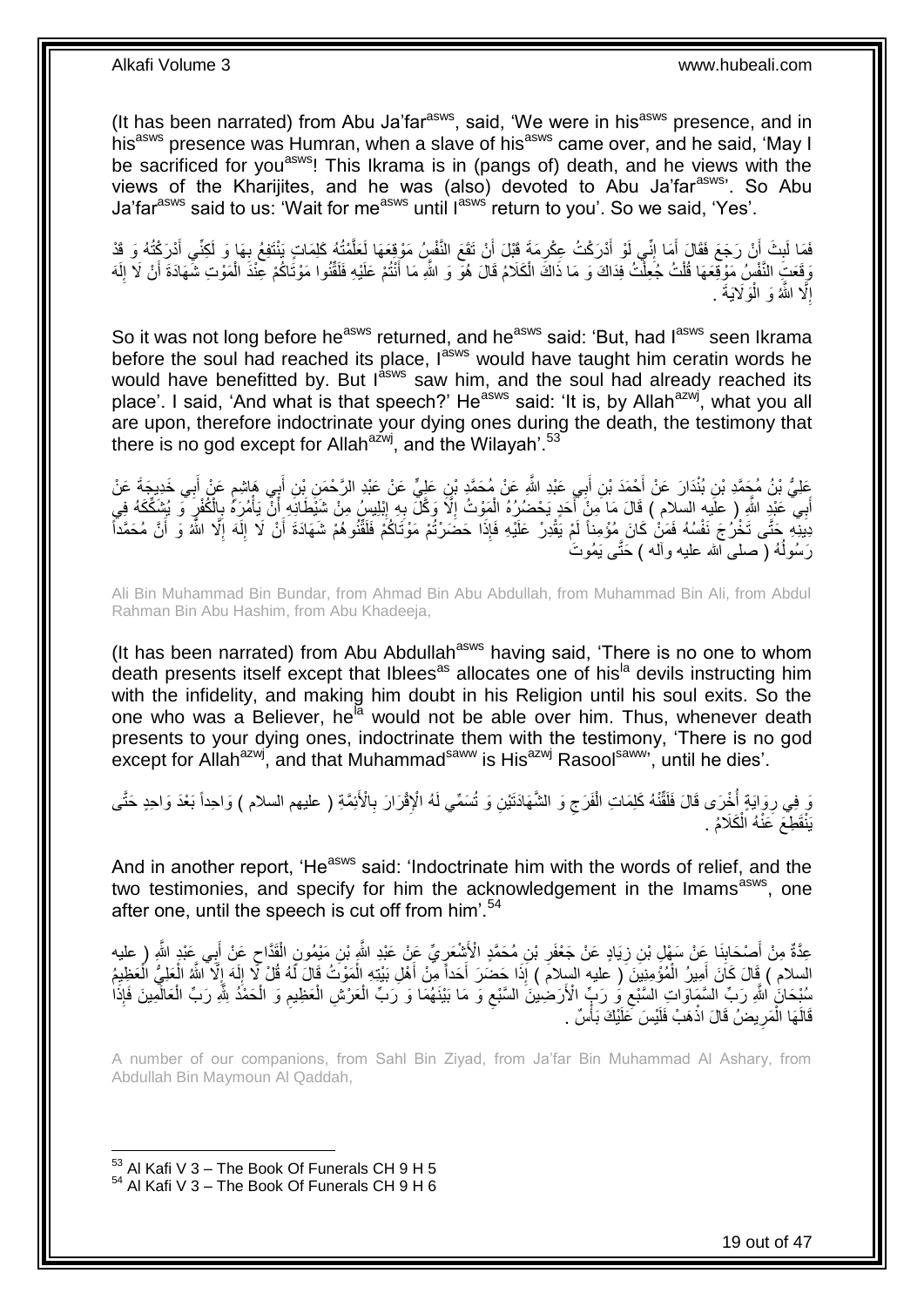(It has been narrated) from Abu Abdullah<sup>asws</sup> having said: 'Amir Al-Momineen<sup>asws</sup> said: 'When the death presents itself for anyone from his family, so he should say to him, 'Say, 'There is no god except for Allah<sup>azwj</sup>, the Lofty, the Magnificent. Glorious is Allah<sup>azwj</sup>, Lord<sup>azwj</sup> of the seven skies and Lord<sup>azwj</sup> of the seven firmaments and whatever is between them, and Lord<sup>azwj</sup> of the Magnificent Throne; and the Praise is for Allah<sup>azwj</sup>, Lord<sup>azwj</sup> of the worlds'. So when the patient says it, he<sup>asws</sup> said: 'So go, for there is no problem upon  $him<sup>55</sup>$ 

سَهْلُ بْنُ زِيَادٍ عَنْ مُحَمَّدِ بْنِ الْحَسَنِ بْنِ شَيِّقُونٍ عَنْ عَبْدِ الثَّهِ بْنِ عَبْدِ الرَّحْضَرِ عَنْ عَبْدِ الثَّهِ بْنِ إِلَٰهَ اللَّهِ بِنِ الْقَاسِمِ عَنِْ أَبِي بَكْرٍ الْحَضْرَمِيِّ ْ **∶** ْ َ ِ ْ قَالَ قَالَ أَبُو عَبْدِ اللَّهِ ( عليهَ السلامَ ) وَ اللَّهِ لَوْ أَنَّ عَابِدَ وَثَنٍ وَصَفَ مَا تَصِفُونَ عِنْدَ خُرُوجَ نَفْسِهِ مَا طَعِمَتِّ النَّارُ مِنْ جَسَدِهِ ِ َ ِ َ َ شَيْئاً أَبَداً . َ

Sohl Bin Ziyad, from Muhammad Bin Al Hassan Bin Shamoun, from Abdullah Bin Abdul Rahman, from Abdullah Bin Al Qasim, from Abu Bakr Al Hazramy who said,

'Abu Abdullah<sup>asws</sup> said: 'By Allah<sup>azwj</sup>! Even if an idol worshipper were to describe what you are describe during the exit of his soul, the Fire would not consume anything from his body, ever!'.<sup>56</sup>

عَلِيُّ بْنُ إِبْرَاهِيمَ عَنْ أَبِيهِ عَنِ ابْنِ أَبِي عُمَيْرٍ عَنْ حَمَّادٍ عَنِ الْحَلَبِيِّ عَنْ أَبِي عَبْدٍ اللَّهِ ( عليه السلام ) أَنَّ رَسُولَ اللَّهِ ( صلي َ **∶** ْ َ **!** َ ِ َ الله عليه وَالم ِ) دَخَلَ عَلَي رَجُلٍ مِنْ بَنِي هَاشِع وَ هُوَ يَقْضَى فَقَالَ لَهُ رَسُولٌ اللَّهِ ( صلى الله عليه والم ) قُلْ لَا إِلَهَ إِلَّا اللَّهُ ֧֧֚֓֝֝֓֝ ِ لَ ِ الْعَلِيُّ الْعَظِيمُ لَا إِلَهَ إِلَّا اللَّهَ الْحَلِيمُ الْكَرِيمُ سُبْحَانً اللَّهِ رَبِّ السَّمَّاوَاتِ السَّبْعِ وَ رَبِّ الْأَرَضِينَ السَّبْعِ وَ مَا بَيْنَهُمٍْ وَ رَبِّ الْعَرْشِ ِ ْ ْ ِ لَ ِ ْ ْ ْ ِ ِ ِ الْمَخْلِيمِ وَ الْحَمْدُ لِلَّهِ رَبِّ الْعَالَمِينَ فَقَالَهَا فَقَالَ رَسُولُ اللَّهِ ( صلى الله عليه وآله ) الْحَمْدُ لِلَّهِ الَّذِي اسْتَنْقَذَهُ مِنَ النَّارِ . ْ ْ ْ ِ ْ ِ

Ali Bin Ibrahim, from his father, from Ibn Abu Umeyr, from Hammad, from Al Halby,

(It has been narrated) from Abu Abdullah<sup>asws</sup> that Rasool-Allah<sup>saww</sup> went over to a man from the Clan of Hashim<sup>as</sup> and he was expiring. So Rasool-Allah<sup>saww</sup> said to him: 'Say, 'There is not god except for Allah<sup>azwj</sup>, the Lofty, the Magnificent. There is no god except for Allah<sup>azwj</sup>, the Forbearing, the Benevolent. Glory be to the Lord<sup>azwj</sup> of the seven skies and the seven firmaments, and whatever is between them, and Lord<sup>azwj</sup> of the Magnificent Throne. And the Praise is for Allah<sup>azwj</sup>, Lord<sup>azwj</sup> of the worlds'. So he said it, and Rasool-Allah<sup>saww</sup> said: 'The Praise is for Allah<sup>azwj</sup> Who Rescued him from the Fire".<sup>57</sup>

ِي َسلَ ب ِن أ ْب َع ْن َسالِم ِي َها ِشم ب ِن أ ِن ْب ِن َع ْن َعْبِد ال َّر ْح َم ح َسْي ِن ال ِي َعْبِد ََّّللا م َح َّم د ْب ن َي ْحَيى َع ْن م َح َّمِد ْب ِ ) عليه السالم ب َمَة َع ْن أ َ ِ ֧֧֧֧֧֧֧֧֓֝֓֝֓֝֓֝֬֟֓֟֓֓֓֟֓֓֟֓<del>֓</del>֧֓ َ ْ َ ) قَالَ حَضَدَ رَجُلًا الْمَوْثُ فَقِيلَ يَا رَسُولَ اللَّهِ إِنَّ فُلَاناً قَدْ حَضَّرَهُ الْمَُوْثُ فَنَهَضَ رَسُولٌ اللَّهِ ( صِلمَى الله عليه واله ) وَ مَعَهُ ِ ْ ْ أُنَاسٌ مِنْ أَصْحَابِهِ حَتَّى أَتَاهُ وَ هُوَ مُغْمًى عَلَيْهِ قَالَ فَقَالَ يَا مَلَكَ الْمَوْتِ كُفَّ عَنِ الرَّجُلِ حَتَّى أَسْأَلَهُ فَأَفَاقَ الرَّجُلُ ْ َ **∶** َ َ لَ َ َ

Muhammad Bin Yahya, from Muhammad Bin Al Husayn, from Abdul Rahman Bin Abu Hashim, from Salim Bin Abu Salama,

(It has been narrated) from Abu Abdullah<sup>asws</sup> having said: 'The death presented itself to a man, so it was said, 'O Rasool-Allah<sup>saww</sup>! The death has presented itself to so and so'. So Rasool-Allah<sup>saww</sup> stood up, and with him<sup>saww</sup> were some people from his<sup>saww</sup> companions, and went until he<sup>saww</sup> came over to him, and there was

 $55$  Al Kafi V 3 – The Book Of Funerals CH 9 H 7

<sup>56</sup> Al Kafi V 3 – The Book Of Funerals CH 9 H 8

 $57$  Al Kafi V 3 – The Book Of Funerals CH 9 H 9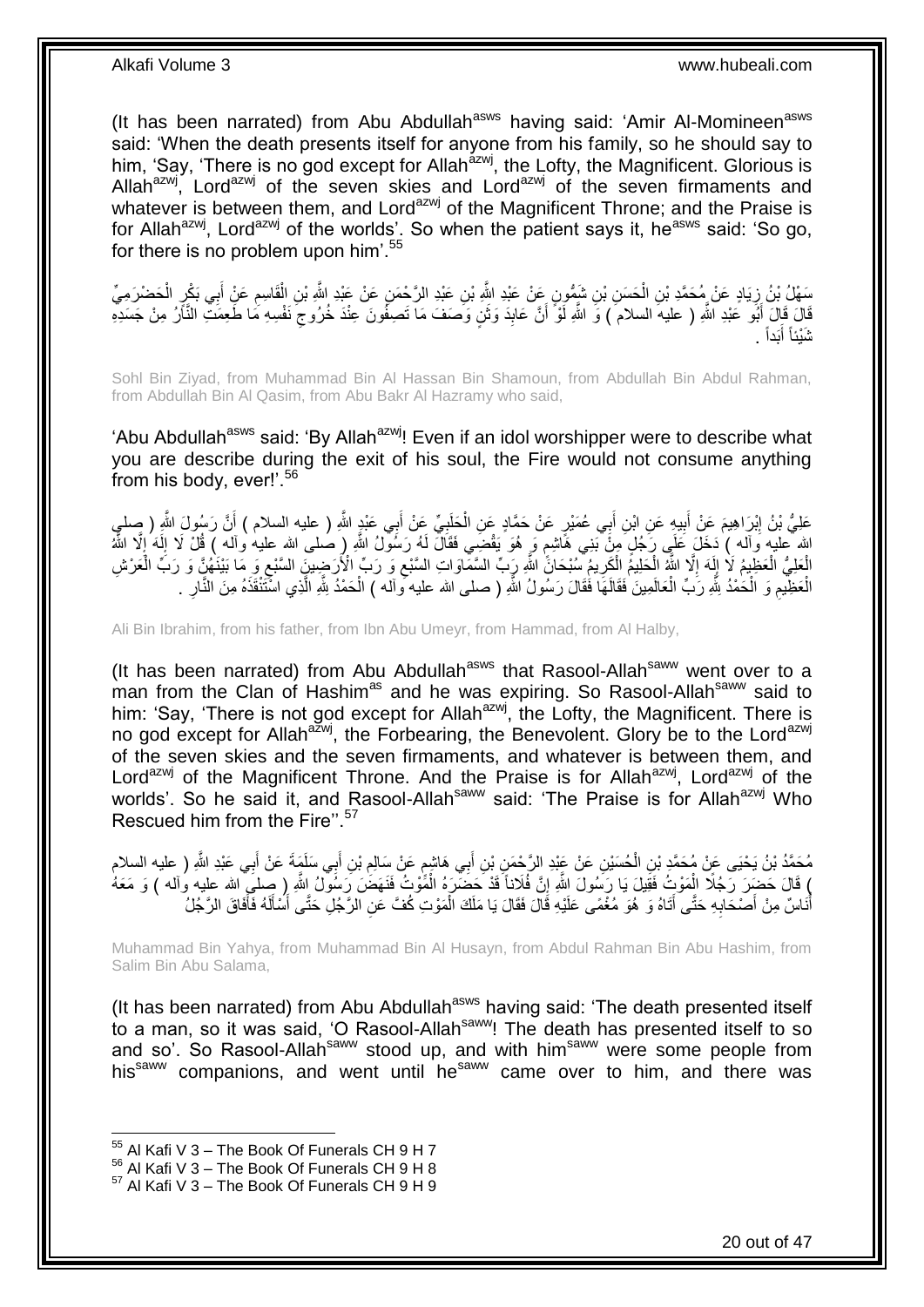unconsciousness upon him. So he<sup>saww</sup> said: 'O Angel of death, restrain from the man until Isaww question him'. So the man woke up.

فَقَالَ النَّبِيُّ ( صلى الله عليه وآله ) مَا رَأِيْتَ قَالَ رَأَيْتُ بَيَاضاً كَثِيراً وَ سَوَاداً كَثِيراً قَالَ فَأَيُّهُمَا كَانَ أَقْرَبَ إِلَيْكَ فَقَالَ السَّوَادُ ا َ َ ِ لَ ِ َ فَقَالَ النَّبِيُّ (صلى الله عليه وآله ) قُلِ اللَّهُمَّ اغْفِرْ لِيَ الْكَثِيرَ مِنْ مَعَاصِيكَ وَ اقْبَلْ مِنًى الْيَسِيرَ مِنْ طَاعَتِكَ فَقَالَهُ َّ ِ ْ ْ

So the Prophet<sup>saww</sup> said: 'What did you see?' He said, 'I saw a lot of whiteness and a lot of darkness'. He<sup>saww</sup> said: 'So which of the two was nearer to you?' So he said, 'The darkness'. So the Prophet<sup>saww</sup> said: 'Say, 'O Allah<sup>azwj</sup>! Forgive me the abudance of my disobedience to You<sup>azwj</sup>, and Accept from the little from my obedience to You<sup>azwj</sup>. So he said it'.

ثُمَّ أُغْمِيَ عَلَيْهِ فَقَالَ يَا مَلَكَ الْمَوْتِ خَفِّفْ عَنْهُ حَتَّى أَسْأَلَهُ فَأَفَاقَ الرَّجُلُ فَقَالَ مَا رَأَيْتَ قَالٍ رَأَيْتُ بَيَاضاً كَثِيراً وَ سَوَاداً كَثِيراً ْ j į َ َ َ لَ َ َ قَالَ فَأَيَّهُمَا كَانَ أَقْرَبَ إِلَيْكَ فَقَالَ الْبَيَاضُ فَقَالَ رَسُولُ اللَّهِ ( صلى الله عليه وآله ) غَفَرَ اللَّهُ لِصَاحِبِكُمْ ْ لَ  $\frac{1}{2}$ َ َ ِ

Then unconsciousness came upon him, so he<sup>saww</sup> said: 'O Angel of death! Lighten from him until I question him'. So the man awoke, and he  $\frac{3}{10}$  said: 'What did you see?' I saw a lot of whiteness and a lot of darkness'. He<sup>saww</sup> said: 'So which of the two was nearer to you?' So he said, The whiteness'. So Rasool-Allah<sup>saww</sup> said: 'Allah<sup>azwj</sup> has Forgiven your companion'.

> قَالَ فَقَالَ أَبُو عَبْدِ اللَّهِ ( عليه السلام ) إِذَا حَضَرْتُمْ مَيِّناً فَقُولُوا لَهُ هَذَا الْكَلَامَ لِيَقُولَهُ . ْ َ

He (the narrator) said, 'So Abu Abdullah<sup>asws</sup> said: 'Whenever you are present with a dying one, so you should be saying to him these words, for him to be saying it'.<sup>58</sup>

باب إِذَا عَسُرَ عَلَى الْمَيِّتِ الْمَوْتُ وَ اشْتَذَ عَلَيْهِ النَّزْعُ

### <span id="page-20-0"></span>**Chapter 10 – When the death is difficult upon the dying one and the pangs are intense upon him**

عَلِيُّ بْنُ إِبْرَاهِيمَ عَنْ أَبِيهِ عَنِ ابْنِ أَبِي عُمَيْرٍ عَنِ الْحُسَبْنِ بْنِ عُثْمَانَ عَنْ ذَرِيحٍ قَالَ سَمِعْتُ أَبَا عَبْدِ اللَّهِ ( عليه السلام ) يَقُولُ ٍ ِ ْ ْ َ **!** َ ِ َ َّقَالَ عَلِيُّ بِنُ الْكُسِّيْنِ ( عِليهِ السَلامُ ) إِنَّ أَبَا سَعِيدٍ الْخُذَرِيُّ كَانَ مِنْ أَصْحَاكِ رَسُولِ اللَّهِ ( صلى الله عليه وأله ) وَ كَانَ َ ِ َ ֝׀֛ مُسْتَقِيماً فَنَزَ عَ ثَلاثَةَ أَيَّامٍ فَغَسَّلَهُ أَهْلُهُ ثُمَّ خُمِلَ إِلَى مُصَلَّاهُ فَمَانَ فِيهِ .  $\frac{1}{2}$  $\ddot{\phantom{0}}$ į َ ֧֖֧֚֚֓֝֝֝ َ

Ali Bin Ibrahim, from his father, from Ibn Abu Umeyr, from Al Husayn Bin Usman, from Zareeh who said,

'I heard Abu Abdullah<sup>asws</sup> saying: 'Ali<sup>asws</sup> Bin Al-Husayn<sup>asws</sup> said: 'Abu Saeed Al-Khudry was from the companions of Rasool-Allah<sup>saww</sup>, and he was straightforward, but he was in agony for three days. So his family washed him, then carried him over to his prayer-mat, and he died in it' (in the Hadith below, it is said to take a dying one to the place of his workship). 59

مُحَمَّدُ بْنُ يَحْيَى عَنْ أَحْمَدَ بْنِ مُحَمَّدٍ عَنِ الْحُسَيْنِ بْنِ سَعِيدٍ عَنِ النَّضْبِرِ بْنِ سُوَيْدٍ عَنْ عَبْدِ اللَّهِ (ر ِ ْ َ َ عليه السلام ) قَالَ إِذَا عَسُرَ عَلَى الْمَيِّتِ مَوْتُهُ وَ نََرْ عُهُ قُرِّبَ إِلَىَ مُصَلَّاهُ الَّذِي كَانَ يُصَلِّي فِيهِ . ِ ْ َّ

 $58$  Al Kafi V 3 – The Book Of Funerals CH 9 H 10

<sup>&</sup>lt;sup>59</sup> Al Kafi V 3 – The Book Of Funerals CH 10 H 1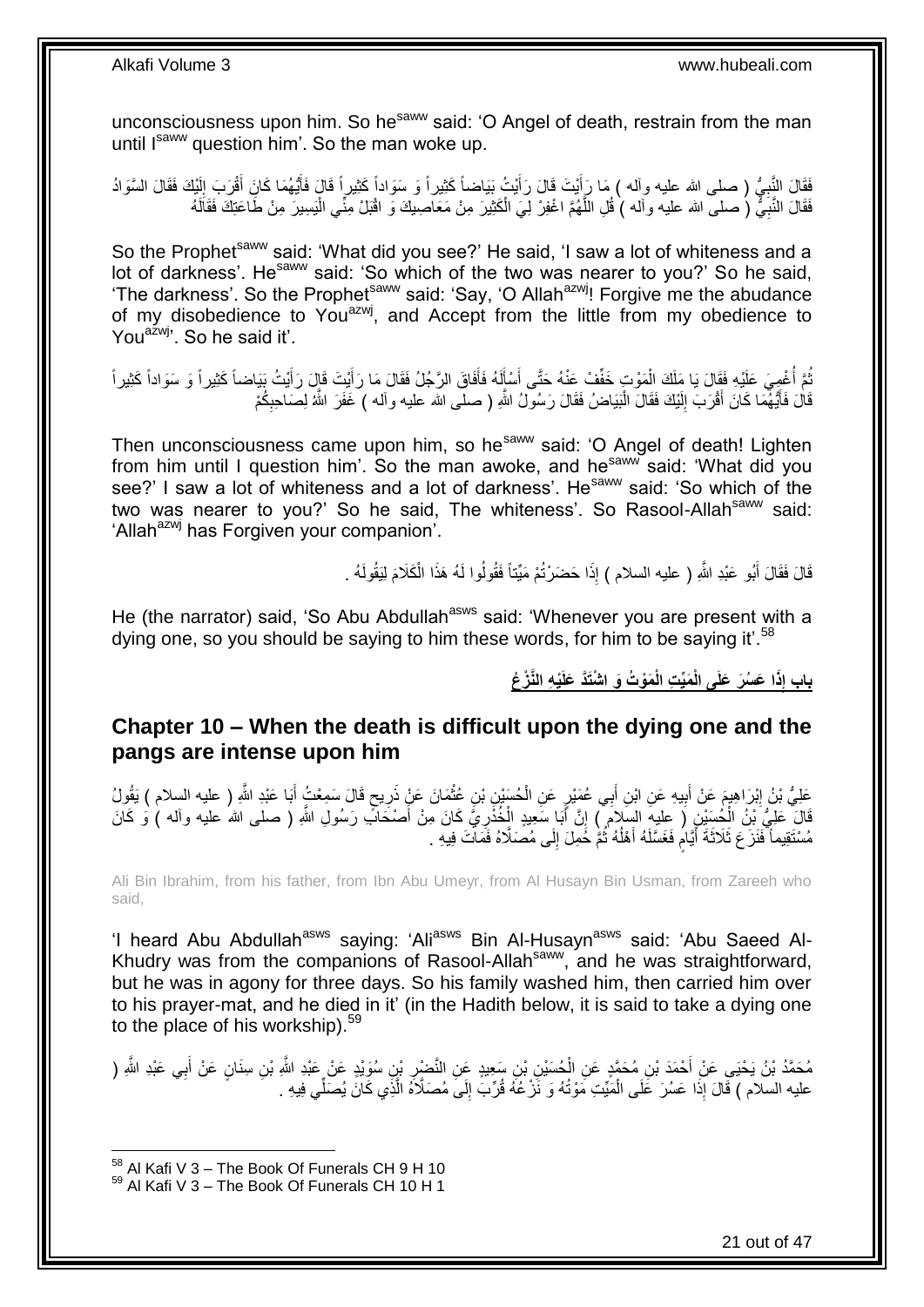Muhammad Bin Yahya, from Ahmad Bin Muhammad, from Al Husayn Bin Saeed, from Al Nazar Bin Suweyd, from Abdullah Bin Sinan,

(It has been narrated) from Abu Abdullah<sup>asws</sup> having said: 'When the death is difficult upon the dying one and is snatching him, so take him closer to his prayer-mat which he was praying *Salaat* in'.<sup>60</sup>

عَلِيُّ بْنُ إِبْرَاهِيمَ عَنْ أَبِيهِ عَنْ حَمَّادٍ عَنْ حَرِيزٍ عَنْ زُرَارَةَ قَالَ إِذَا اشْتَدَّتْ عَلَيْهِ النَّزْعُ فَضَعْهُ فِي مُصَلَّاهُ الَّذِي كَانَ يُصَلِّي **∶ !** َ ِ ِّ َّ فِيهِ أَوْ عَلَيْهِ . َ

Ali Bin Ibrahim, from his father, from Hammad, from Hareyz, from Zurara who said,

'When the snatching (of the soul) is difficult upon him, place him in his prayer-mat which he was prayin *Salaat* in, or on it'.<sup>61</sup>

الْحُسَيْنُ بْنُ مُحَمَّدٍ عَنْ مُعَلَّى بِنِ مُحَمَّدٍ عَنِ الْوَشَاءِ عَنْ أَبَانٍ عَنْ لَيْثٍ الْمُرَادِيِّ عَنْ أَبِي عَبْدِ الثَّهِ ( عِليه السلام ) قَالَ قَالَ إِنَّ<br>ا َ ْ َ ْ ِ أَبَا سَعِيدٍ الْخُدْرِ يَّ قَدْ رَزَقَهُ اللَّهُ هَذَا الرَّأْيَ وَ إِنَّهُ قَدِ اشْنَدَّ نَزْ عُهُ فَقَالَ اخْمِلُونِي إِلَى مُصَلَّاتٍ فَحَمَلُوهُ فَلَمْ يَلْبَثْ أَنْ هَلَكَ . ِ  $\frac{1}{2}$ ِ َ َ ْ ِ

Al Husayn Bin Muhammad, from Moalla Bin Muhammad, from Al Washha, from Aban, from Lays Al Murady,

(It has been narrated) from Abu Abdullah<sup>asws</sup> having said: 'Abu Saeed Al-Khudry, Allah<sup>azwj</sup> had Graced him this view, and his snatching (of his soul) was difficult upon him. So he said, 'Carry me to my prayer-mat'. So they carried him, and it was not long that he died'.<sup>62</sup>

مُحَمَّدُ بِْنُ يَحْيَى عَنْ مُوسَى بْنِ الْحَسَنِ عَنْ سُلَيْمَانَ الْجَعْفَرِيِّ قَالَ رَأَيْتُ أَبَا الْحَسَنِ يَقُولُ لِإِبْنِهِ الْقَاسِمِ قُمْ يَا بُنَيَّ فَاقْرَأْ عِنْدَ ْ ْ ِ ْ ْ َ َ ِ ْ رَأْسِ أَخِيكَ وَ الصَّافَّاتِ صَفَّاً خَتَّى تَسْتَتِّمَّهَا فَقَرَأَ فَلَمَّا بَلَغَ أَ هُمْ أَشَدُّ خَلْقَاً أَمْ مَنْ خَلَقْنا فَضَى الْفَتَى َ ْ َ َ َ ْ

Muhammad Bin Yahya, from Musa Bin Al Hassan, from Suleyman Al Ja'fary who said,

'I saw Abu Al-Hassan<sup>asws</sup> saying to his<sup>asws</sup> son Al-Qasim: 'Arise O my<sup>asws</sup> son, and recite by the head of your (dying) brother *[37:1] I swear by those who draw themselves out in ranks* (i.e., Chapter 37) until you complete it'. So he recited, and when he reached *[37:11] Then ask them whether they were more difficult (for Us) to Create or those (others) whom We have Created*, the youth expired.

فَلَمَّا سُجِّيَ وَ خَرَجُوا أَقْبَلَ عَلَيْهِ يَعْقُوبُ بْنُ جَعْفَرٍ فَقَالَ لَهُ كُنَّا نَعْهَدُ الْمَبِّتَ إِذَا نُزِلٍّ بِهِ يُقْرَأُ عِنْدَهُ يس. وَ الْقُرْآنِ الْحَكِيمِ وَ Í **∶** ِ ْ ِ ْ ْ صِرْتَ تَأْمُرُنَا بِالصَّافَّاتِ فَقَالَ يَا بُنَيَّ لَمْ يَقْرَأْ عَبْدٌ مَكْرُوبٌ مِنْ مَوْتٍ قَطَّ إِلَّا عَجَّلَ اللَّهُ رَاحَتَهُ .  $\frac{1}{2}$ **∶** ا<br>ا ِ

So when he was shrouded and they went out, Yaqoub Bin Ja'far turned towards him<sup>asws</sup> and said to him<sup>asws</sup>, 'We used to entrust the deceased, when we are with him, reciting in his presence *[36:1] Ya Seen [36:2] I swear by the Wise Quran* (i.e. Chapter 36) and you<sup>asws</sup> have come ordering us with Al-Saffaat (Chapter 37)?' So he<sup>asws</sup> said: 'O my<sup>asws</sup> son! It would not be recited for one who is suffering from death at all, except that Allah $a^{2}$ <sup>yj</sup> would Hasten his departure'.<sup>63</sup>

 $60$  Al Kafi V 3 – The Book Of Funerals CH 10 H 2

 $61$  Al Kafi V 3 – The Book Of Funerals CH 10 H 3

 $^{62}$  Al Kafi V 3 – The Book Of Funerals CH 10 H 4

 $63$  Al Kafi V 3 – The Book Of Funerals CH 10 H 5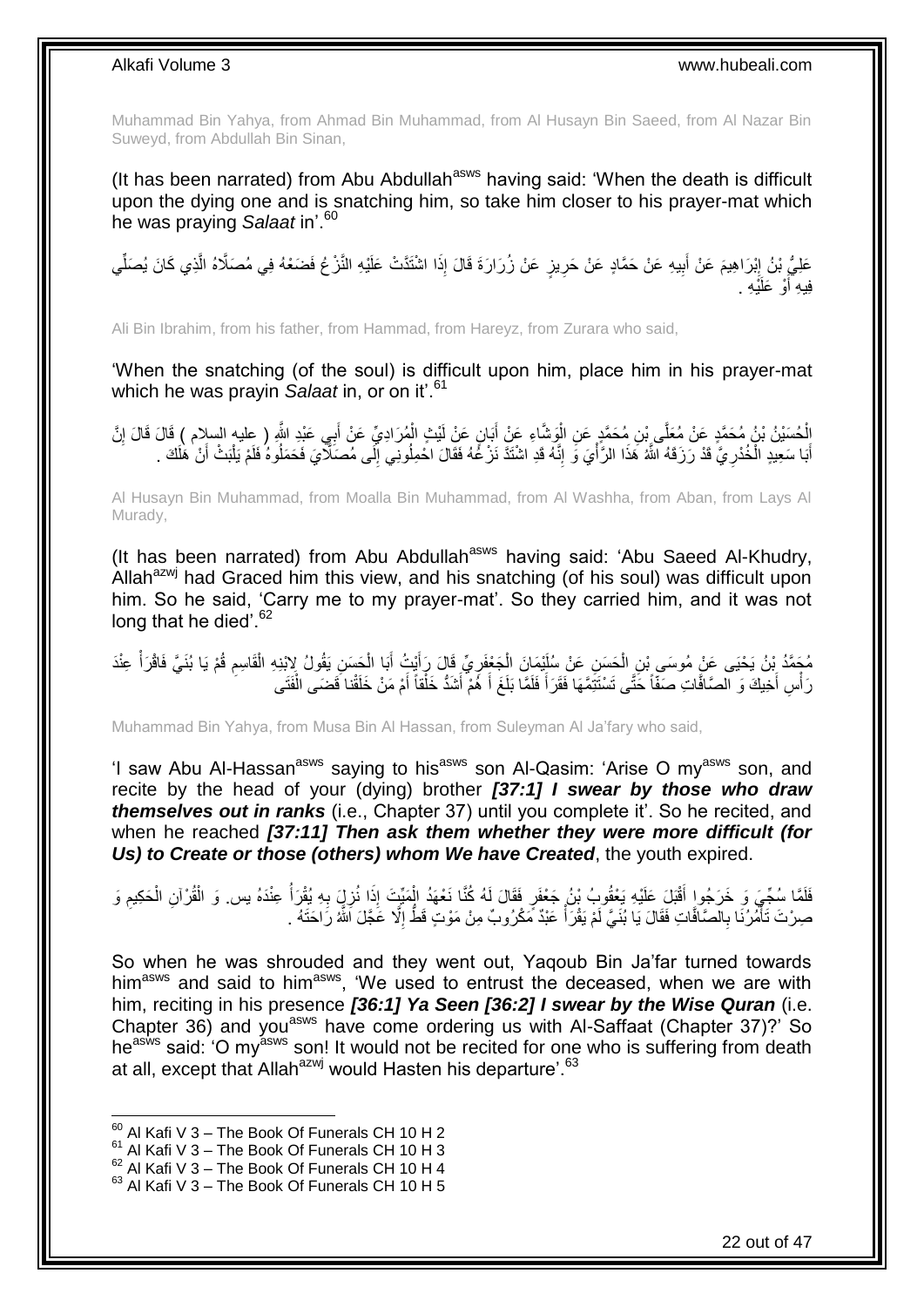**ب ِة لَى الْقِْبلَ َمِّي ِت إ اب َتْو ِجي ِه الْ ِ**

## <span id="page-22-0"></span>**Chapter 11 – Diverting the deceased to face the Qiblah**

َمْلِيُّ بْنُ إِبْرَاهِيمَ عَنْ أَبِيهِ عَنِ ابْنِ أَبِي عُمَيْرٍ عَنْ إِبْرَاهِيمَ الشَّعِيرِيِّ وَ غَيْرِ وَاحِدٍ عَنْ أَبِي عَبْدِ اللَّهِ ( عليه السلام ) قَالَ فِي َ ِ ِ ِ ِ َ ِ نْوْجِيهِ الْمَيِّتِ تَسْتَقْلِلُ بِوَجْهِهِ الْقِبْلَةَ وَ نَجْعَلُ قَدَمَيْهِ مِمَّا بَلِي الْقِبْلَةَ ۚ ـَ ْ ْ ِ **!** ِ ْ

Ali Bin Ibrahim, from his father, from Ibn Abu Umeyr, from Ibrahim Al Shaeery and someone else,

(It has been narrated) from Abu Abdullah<sup>asws</sup> having said regarding making the deceased to face by his face towads the Qiblah: 'You should make his feet from what follows the Qiblah'.<sup>64</sup>

حُمَيْدُ بْنُ زِيَادٍ عَنِ الْحَسَنِ بْنِ مُحَمَّدٍ عَنْ مُحَمَّدِ بْنِ أَبِي حَمْزَةَ عَنْ مُعَاوِيَةَ بْنِ عَمَّارٍ قَالَ سَأَلْتُ أَبَا عَبْدِ اللَّهِ ( عليه السلام ) ِ َ ْ ِ َ ْ ĺ عَنِ الْمَيِّتِ فَقَالَ اسْتَقْبِلْ بِبَاطِنِ قَدَمَيْهِ الْقِبْلَةَ . ْ **∣** ِ ْ

Humeyd Bin Ziyad, from Al Hassan Bin Muhammad, from Muhammad Bin Abu Hamza, from Muawiya Bin Ammar who said,

'I asked Abu Abdullah<sup>asws</sup> about the deceased, so he<sup>asws</sup> said: 'Get him to face the Qiblah with the underside of his feet'.<sup>65</sup>

عَلِيُّ بْنُِ إِبْرَاهِيمَ عَنْ أَبِيهٍ عَنِ ابْنِ أَبِي عُمَيْرٍ عَنْ هِشَامِ بْنِ سَالِمٍ عَنْ سُلَيْمَانَ بْنِ خَالِدٍ قَالَ سَمِعْتُ أَبَا عَيْدِ اللَّهِ ( عليه السلام )<br>. يَجْمَعُ الْبَاحِينَ الْبَائِدِينَ عَنِ ابْنِ ֺ֝ ِ َ **!** ِ َ َقُولٌ إِذَا مَاتَ لِأَحَدِكُمْ مَيِّتٌ فَسَجُّوهُ تُنْجَاهَ الْقِبَلَةِ وَ كَذَلِكَ إِذَا غُسِّلُ يُحْفَرُ لَهُ مَوْضَعُ الْمُغْتَسَلِ تُجَاهَ الْقِبْلَةِ فَيَكُونُ مُسْتَقْبِلًا بِبَاطِنِ ْ ْ ِ ِ ْ قَدَمَيْهِ وَ وَجْهِهِ إِلَى الْقِبْلَةِ . ْ ∣∣<br>∶ ِ

Ali Bin Ibrahim, from his father, from Ibn Abu Umeyr, from Hisham Bin Salim, from Suleyman Bin Khalid who said,

'I heard Abu Abdullah<sup>asws</sup> saying: 'When one of your dying one dies, so shroud him to face towards the Qiblah; and similarly, when you wash him, dig up for him a place for the washing to face towards the Qiblah, so that he would happen to face it with the undersides of his feet and his face, towards the Qiblah'.<sup>66</sup>

> **ْب ِض ُرو ِح ِه ُمْؤ ِم َن ََل َيْكَرهُ َعلَى قَ َّن الْ باب أ** :<br>ا

### <span id="page-22-1"></span>**Chapter 12 – The Believer does not dislike the capture of his soul**

أَبُوٍ عَلِيٍّ الْأَشْعَرِيُّ عَنْ مُحَمَّدِ بْنِ عَبْدِ الْجَبَّارِ عَنْ أَبِي مُحَمَّدٍ الْأَنْصَارِيِّ قَالَ وَكَانَ خَيِّراً قَالَ حَدَّثَنِي أَبُو الْيَقْظَانِ عَمَّارٌ **∶** َ ِ ْ ِ َ ْ َ َ الْأَسَدِيُّ عَنْ أَبِيِّ عَبْدِ اللَّهِ ( عِليه السلام ) قَالَ قَالَ رَسُولُ اللَّهِ ( صلى َّالله عليه وآله ) لَوْ أَنَّ مُؤْمِناً أَقْسَمَ عَلَى رَبِّهِ أَنْ لَا َ َ َ َ يُمِيتَهُ مَّا أَمَالَهُ أَبَداً وَ لَكِنْ إِذَا كَانَ ذَلِكَ أَوْ إِذَا حَضِرَ أَجَلُهُ بَعَثَ اللَّهُ عَزَ وَ جَلَّ إِلَيْهِ رِيحَيْنِ رِيحاً يَقَالُ لَهَا الْمُنْسِيَةُ وَ رِيحاً يُقَالُ َ َ ِ ْ ِ ِ لَ  $\frac{1}{2}$ j َ لَهَا الْمُسَخِّيَةُ فَأَمَّا الْمُنْسِيَةُ فَإِنَّهَا تُنْسِيهِ أَهْلَهُ وَ مَالَهُ وَ أَمَّا الْمُسَخِّيَةُ فَإِنَّهَا تُسَخِّي نَفْسَهُ عَنِ اَلْدُّنْيَا حَتَّى يَخْتَارَ مَا عِنْدَ اللَّهِ . ِ ْ َ َ ِ ْ َ ْ

Abu Ali Al Ashary, from Muhammad Bin Abdul Jabbar, from Abu Muhammad Al Ansary who said, and he was good, saying,

 $64$  Al Kafi V 3 – The Book Of Funerals CH 11 H 1

1

 $^{65}$  Al Kafi V 3 – The Book Of Funerals CH 11 H 2

 $66$  Al Kafi V 3 – The Book Of Funerals CH 11 H 3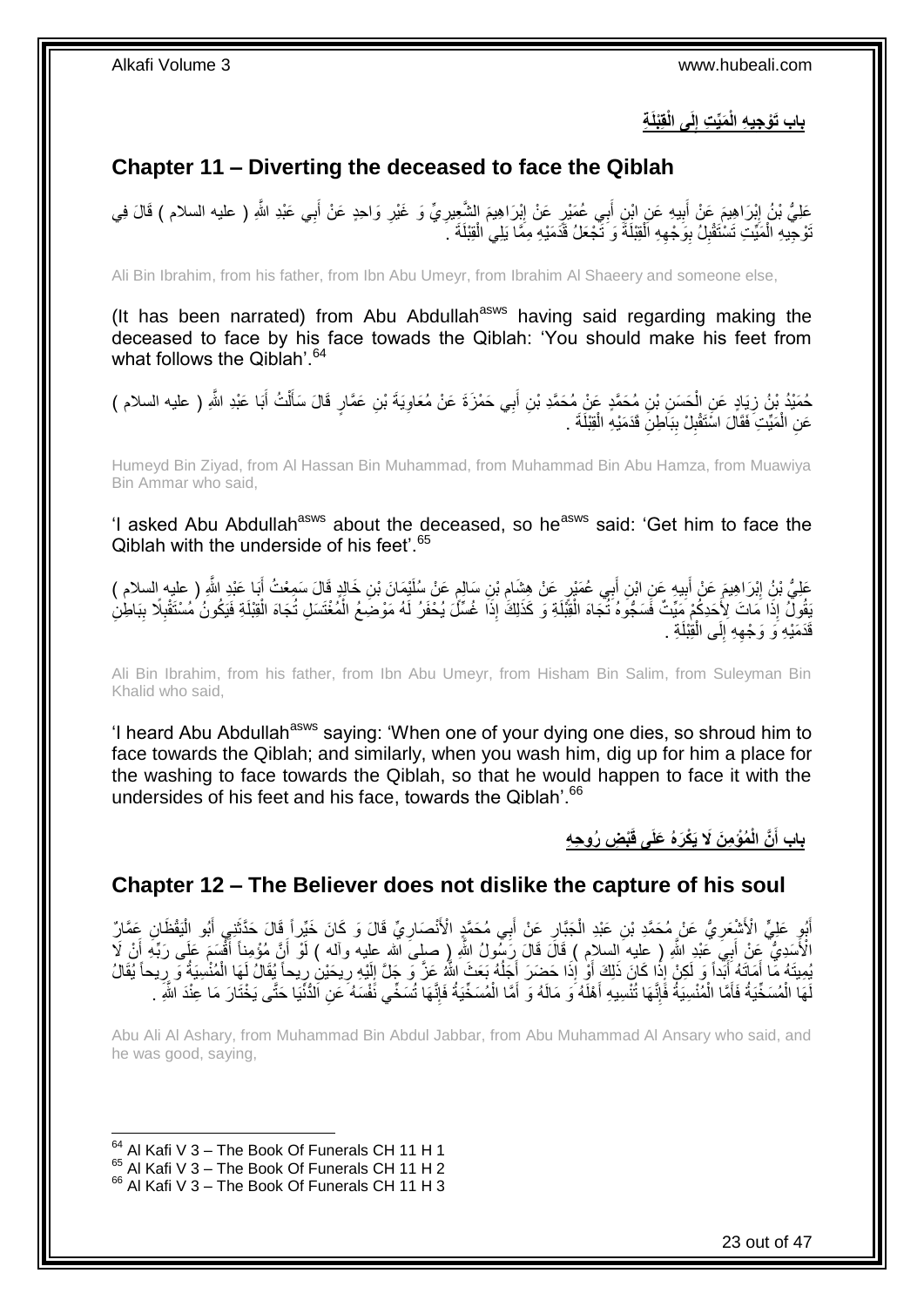'Abu Al-Yaqzaan Ammar Al-Asady narrated to me, from Abu Abdullah<sup>asws</sup> having said: 'Rasool-Allah<sup>saww</sup> said: 'If a Believer were to swear upon his Lord<sup>azwj</sup> that He<sup>azwj</sup> should not Cause him to die, He<sup>azwj</sup> would not Cause him to die, ever. But, when it was that, or when his term approaches (its end), Allah<sup>azwj</sup> Mighty and Majestic Sends two aromas to him, an aroma called Al-Munsiyya and an aroma called Musakhhiya. So, as for the Munsiyya, so it would cause him to forget his family and his wealth; and as for Al-Musakhhiya, so it would cause him to be generous upon (giving up) the world until he chooses what is in the Presence of Allah<sup>azwj, 67</sup>

عِدَّةٌ مِنْ أَصْحَابِذَا عَنْ سَهْلِ بْنِ زِيَادٍ عَنْ مُحَمَّدِ بْنِ سُلَيْمَانَ عَنْ أَبِيهِ عَنْ سَدِيرٍ الصَّيْرَفِيِّ قَالَ قُلْتُ لِأَبِي عَبْدٍ اللَّهِ ( عليه **! ∶** ِ َ ْ السلام ) جُعِلْتُ فِذَاكَ يَا ابْنَ رَسُوَلِ اللَّهِ هَلْ يَكْرَهُ اَلْمُؤْمِنُ عَلَى قَبْضَ رُوحِهِ قَالَ لَا وَ اللَّهِ إِنَّهُ إِذَا أَتَاهُ مَلَّكُ الْمَوْتِ لِقَبْضِ ْ ْ َ ِ ْ رُوحِهِ جُزِعَ عِنْدَ ذَلِكَ فَيَقُولُ لَهُ مَلَكُ الْمَوْتِ يَا وَلِيَّ اللّهِ لَا تَجْزَعْ فَوَ الّذِي بَعَثَ مُحَمَّداً ( صلى الله عليه وآله ) لَأَنَا أَبَرُّ بِكَ وَ َّ ْ ¦ ِ َ أَشْفَقُٰ عَلَيْكَ مِنْ وَالِدٍ رَحِيم لَوْ حَضَرَكَ افْتَحْ عَيْنَكَ ۖ فَانْظُرْ لَ ڔ َ

A number of companions, from Sahl Bin Ziyad, from Muhammad Bin Suleyman, from his father, from Sadeyr Al Sayrafi who said,

'I said to Abu Abdullah<sup>asws</sup>, 'May I be sacrificed for you<sup>asws</sup>, O son<sup>asws</sup> of Rasool-Allah<sup>saww</sup>! Does the Believer dislike it, upon the capture of his soul?' He<sup>asws</sup> said: 'No. By Allah<sup>azwj</sup>, when the Angel of death comes over to him in order to capture his soul, he panics during that. So the Angel of death is saying to him: 'O friend of Allah<sup>azwj</sup>, do not panic! By the One<sup>azwj</sup> Who Send Muhammad<sup>saww</sup>, I will be more good to you and more kind upon you than a merciful parent, if he was present with you. Open your eyes and look!'

قَالَ وَ يُمَثَّلُ لَهُ رَسُولُ اللَّهِ ( صلى اللهِ عليِه وألهِ ) وَ أَمِيرُ الْمُؤْمِنِينَ وَ فَاطِمَةُ وَ الْحَسَنُ وَ الْإِصْلَيْنُ وَ الْأَئِمَّةُ مِنْ ذُرِّيَّتِهِمْ ( ْ ْ ْ َ ِ عليهم السلام ) فَيُقَالُ لَهُ هَذَا رَسُولٌ اللَّهِ وَ أَمِيرٌ الْمُؤْمِنِينَ وَ فَاطِمَةُ وَ الْحَسَنُ وَ الْحُسَيْنُ وَ الْأَئِمَّةُ ( عَليهم السلام ) رُفَقَاؤُكَ ْ َ ْ ْ

He<sup>asws</sup>, and he would make resemblaces for him of Rasool-Allah<sup>saww</sup>, and Amir Al-Momineen<sup>asws</sup>, and Fatima<sup>asws</sup>, and Al-Hassan<sup>asws</sup>, and Al-Husayn<sup>asws</sup>, and the Imams<sup>asws</sup> from their<sup>asws</sup> offspring, and he would say to him: 'This is Rasool-Allah<sup>saww</sup>, and Amir Al-Momineen<sup>asws</sup>, and Fatima<sup>asws</sup>, and Al-Hassan<sup>asws</sup>, and Al-Husayn<sup>asws</sup>, and the Imams<sup>asws</sup>, your friends'.

قَالَ فَيَفْتَحُ عَيْنَهُ فَيَنْظُرُ فَيُنَادِي رُوِحَهُ مُنَادٍ مِنْ قِيَلِ رَبِّ الْعِزَّةِ فَيَقُولُ يا أَيَّتُهَا النَّفْسُ الْمُطْمَئِنَّةُ إِلَى مُجَمَّدٍ وَ أَهْلِ بَيْتِهِ ارْجِعِي َ ِ ْ َ ْ إِلَى رَبِّكِ راضِيَةً بِالْوَلَإِيَةِ مَرْضِيَّةً بِالثَّوَابِ فَادْخُلِي فِي عِبادِي يَعْنِي مُحَمَّداً وَ أَهْلَ بَيْتِهِ وَ ادْخُلِي جَنَّتِي فَمَا شَيْءٌ أَحَبَّ إِلَيْهِ َ ة<br>أ ِ ْ **∶**  ِ لَ ِ َ مَنِ اسْتِلَالِ رُوحِهِ وَ اللَّحُوقِ بِالْمُنَادِي ِ ْ ِ ُّ

He<sup>asws</sup> said: 'So he would open his eyes and looks, and a Caller Calls our to his soul, from the Lord<sup>azwj</sup> of Might saying: '[89:27] O soul that art at rest! Upon Muhammad<sup>saww</sup> and the People<sup>asws</sup> of his<sup>saww</sup> Household **[89:28] Return to your** *Lord, well-pleased* with the Wilayah, *well-pleasing* with the Rewards *[89:29] So*  enter among My servants, Meaning Muhammad<sup>saww</sup> and the People<sup>asws</sup> of his<sup>saww</sup> Household *[89:30] And enter into My garden*'. So there would be nothing more beloved to him than the extraction of his sould, and be attached with the Caller'.<sup>68</sup>

 $67$  Al Kafi V 3 – The Book Of Funerals CH 12 H 1

 $68$  Al Kafi V 3 – The Book Of Funerals CH 12 H 2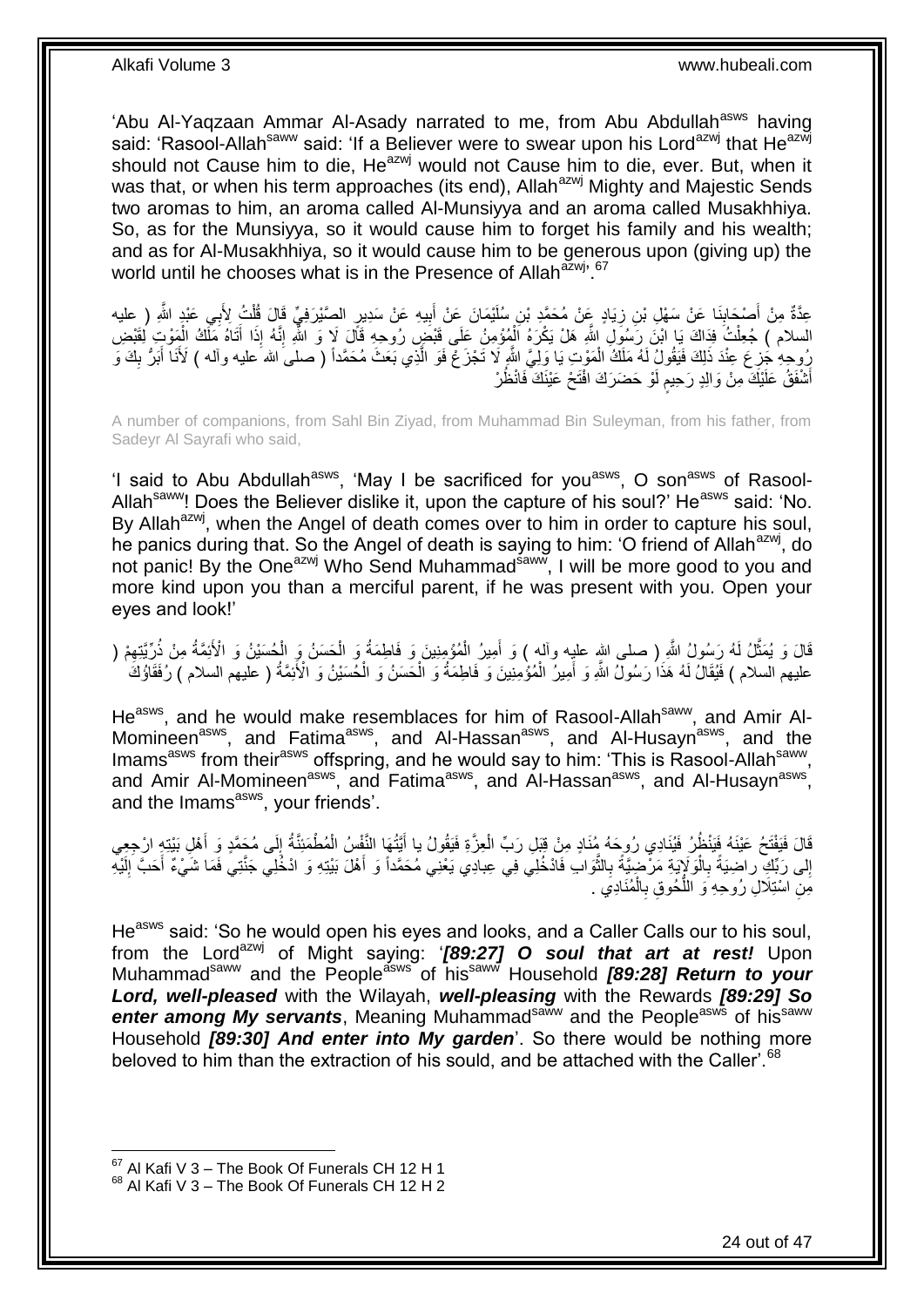**ُمْؤ ِم ُن َو الْ َكافِ ُر ُن الْ باب َما ُيَعاي ِ**

### <span id="page-24-0"></span>**Chapter 13 – What the Believer and the Infidel see**

ي ِه َقا َل َقا َل لِ ب َب َة َع ْن أ ِن عقْ ِن َف َّضا ٍل َع ْن َعلِ ِّي ْب َياٍد َع ِن اْب ِن ز َنا َع ْن َس ْه ِل ْب ْص َحاب ِ ) عليه السال ِم ْن أ بو َعْبِد ََّّللا ِعَّدةٌ ي أ م ( َيا ِ َ ِ ِ َ َ عُقْبَةُ لَا يَقْبَلُ اللَّهُ مِنَ الْعِبَادِ يَوْمَ الْمُقِيَامَةِ إِلَّا هَذَا الْإِمْرِّ الَّذِي أَنْثَمْ عَلَيْهِ وَ مَا بَيْنَ أَحَدِكُمْ وَ بَيْنَ أَنْ يَرَى مَا تَقُرُّ بِهِ عَيْنُهُ إِلَّا أَنْ َ َّ ِ ْ ْ َ ا<br>ا **∶** َ َ نَبْلُغَ نَفْسُهُ إِلَى هَذِهِ ثُمَّ أَهْوَى بِيَدِهِ إِلَى الْوَرِيدِ ثُمَّ اتَّكَأَ وَ كَانَ مَعِيَ الْمُعَلَّي فَغَمَزَنِي أَنِْ أَسْأَلَهُ فَقُلْتُ يَا ابْنَ رَسُولِ اللَّهِ فَإِذَا بَلَغَتْ ِ َ  $\ddot{\phantom{0}}$  $\frac{1}{2}$ j ْ لَ Í َ َ ْ َ  $\ddot{\phantom{0}}$ **ٍ** :<br>ا ِ نْفْسَهُ هَذِهِ أَيَّ شَيْءٍ يَرَى فَقُلْتُ لَهُ بِضْعَ عَشْرَةَ مَرَّةً أَيَّ شَيْءٍ فَقَالَ فِي كُلِّهَا يَرَى ٓوَ لَا يَزِيدُ عَلَيْهَا َ َ ِ ْ ِّ ِ

A number of our companions, from Sahl Bin Ziyad, from Ibn Fazzal, from Ali Bin Uqba, from his father who said,

'Abu Abdullah<sup>asws</sup> said to me: 'O Uqba! Allah<sup>azwj</sup> will not Accept from the servant on the Day of Judgement except for this matter (Al-Wilayah) which you are upon, and there is nothing between one of you and him seeing what his eyes would be delighted with except for his soul to reach upto this', and he<sup>asws</sup> gestured by his<sup>asws</sup> to the jugular (vein), then he<sup>asws</sup> reclined. And Mualla was with me, so he winked at me that I should ask him<sup>asws</sup>, so I said, 'O son<sup>asws</sup> of Rasool-Allah<sup>saww</sup>! So when his soul reaches to this, which thing would he see?' And I said it to him<sup>asws</sup> ten times, 'Which thing?', and every time he<sup>asws</sup> said: 'He sees', and would not increase upon it.

ثُمَّ جَلِسَ فِي آخِرِ هَا فَقَالَ يَا عُقْبَةُ فَقُلْتُ لَنَّبْكَ وَ سَعْدَيْكَ فَقَالَ أَبَيْتَ إِلَّا أَنْ تَعْلَمَ فَقُلْتُ نَعَمْ يَا ابْنَ رَسُولِ الثَّمِ إِنَّيمَا دِينِي مَعَ دِينِكَ ْ اُ ।<br>। َ ْ ِ ِ فَإِذَا ذَهَبَ دِينِي كَانَ ذَلِكَ كَيْفَ لِي بِكَ يَا ابْنَ رَسُولِ اللَّهِ كُلَّ سَاعَةٍ وَ بَكَيْتُ فَرَقَّ لِي فَقَالَ يَرَاهُمَا وَ اللَّهِ فَقُلْتُ بِأَبِي وَ أُمِّي مَنْ ْ  $\frac{1}{2}$ ĺ َ **∶** هُمَا

Then he<sup>asws</sup> sat up during the last of it and he<sup>asws</sup> said: 'O Uqba!' So I said, 'At your<sup>asws</sup> service and your<sup>asws</sup> assistance!' So he<sup>asws</sup> said: 'You refuse except that l<sup>asws</sup> teach you?'. So I said, 'Yes, O Rasool-Allahsaww! But rather, my Religion is with your<sup>asws</sup> Religion. So when my Religion goes away to what it was beforehand, how would it be for me with you<sup>asws</sup>, O son<sup>asws</sup> of Rasool-Allah<sup>saww</sup>, every moment?' And I cried, so he<sup>asws</sup> was sympathetic to me, and he<sup>asws</sup> said: 'He sees them both, by Allah $a^{2xw}$ . So I said, 'May my father and my mother be sacrifice for you<sup>asws</sup>! Who are the two (he would be seeing)?'

َ قَالَ ذَلِكَ رَسُولُ اللَّهِ ( صلى الله عليه وآله ) وَ عَلِيٌّ ( عليهِ السلام ) يَا عُقْبَةُ لَنْ تَمُوتَ نَفْسٌ مُؤْمِنَةٌ أَبَداً حَتَّى تَرَاهُمَا قُلْتُ لَ ْ َفَإِذَا نَظَرَ إِلَيْهِمَا الْمُؤْمِنُ أَ يَرْجِعُ إِلَى الدُّنْيَا فَقَالَ لَا يَمْضُنِي أَمَامَهُ إِذَا نَظَرَ إِلَيْهِمَا مَضَى أَمَامَهُ فَقُلْتُ لَهُ يَقُولَانِ شَيْئاً قَالَ نَعَمْ َ  $\frac{1}{2}$ َ ْ ِ لَ ِ ْ َ ِ لَ ِ َبْذَخُلانِ جَمِيعَاً عَلَى الْمُؤْمِنِ فَيَجْلِسُ رَسُولُ اللَّهِ ( صلى الله عليه وأله ) عِنْدَ رَأْسِهِ وَ عَلِّيٌّ ( عليه السلام ) عِنْدَ رِجْلَيْهِ **ہیں اس** ْ ِ

He<sup>asws</sup> said: 'That would be Rasool-Allah<sup>saww</sup> and Ali<sup>asws</sup>. O Uqba! Never would a Believer be drying, ever, until he sees them both<sup>asws</sup>'. I said, 'So when the Believer looks at them<sup>asws</sup> both, would he return to the world?' So he<sup>asws</sup> said: 'No, he would go ahead when he looks at them<sup>asws</sup> in front of him'. So I said to him<sup>asws</sup>, 'Would they<sup>asws</sup> be saying anything?' He<sup>asws</sup> said: 'Yes. They<sup>asws</sup> would both be coming over to the Believer, so Rasool-Allah<sup>saww</sup> would be seatd by his head, and Ali<sup>asws</sup> by his feet.

نَّبْكِبُّ عَلَيْهِ رَسُولُ اللَّهِ ( صلى الله عليه وآله ) فَيَقُولُ يَا وَلِيَّ اللَّهِ أَبْشِرْ أَنَا رَسُولُ اللَّهِ إِنِّـي خَيْرٌ لَكَ مِمَّا تَِرَكْتَ مِنَ الدُّنْيَا ثُمَّ ِ َ َ  $\ddot{\ddot{\delta}}$ َبِنْهَضِ رَسُولُ اللَّهِ ( صِلْبى اِلله عِليه وأله ) فَيَقُومُ عَلِيٌّ ( عليه السلام ) حَتَّى يُكِبَّ عَلَيْهِ فَيَقُولُ يَا وَلِيَّ اللَّهِ أَبْشِرْ أَنَا عَلِيُّ بْنُ َ َ أَبِي طَّالِبِ الَّذِي كُنْتُ تُحِبُّهُ أَمَا لَأَنْفَعَنَّكَ َ اُ َ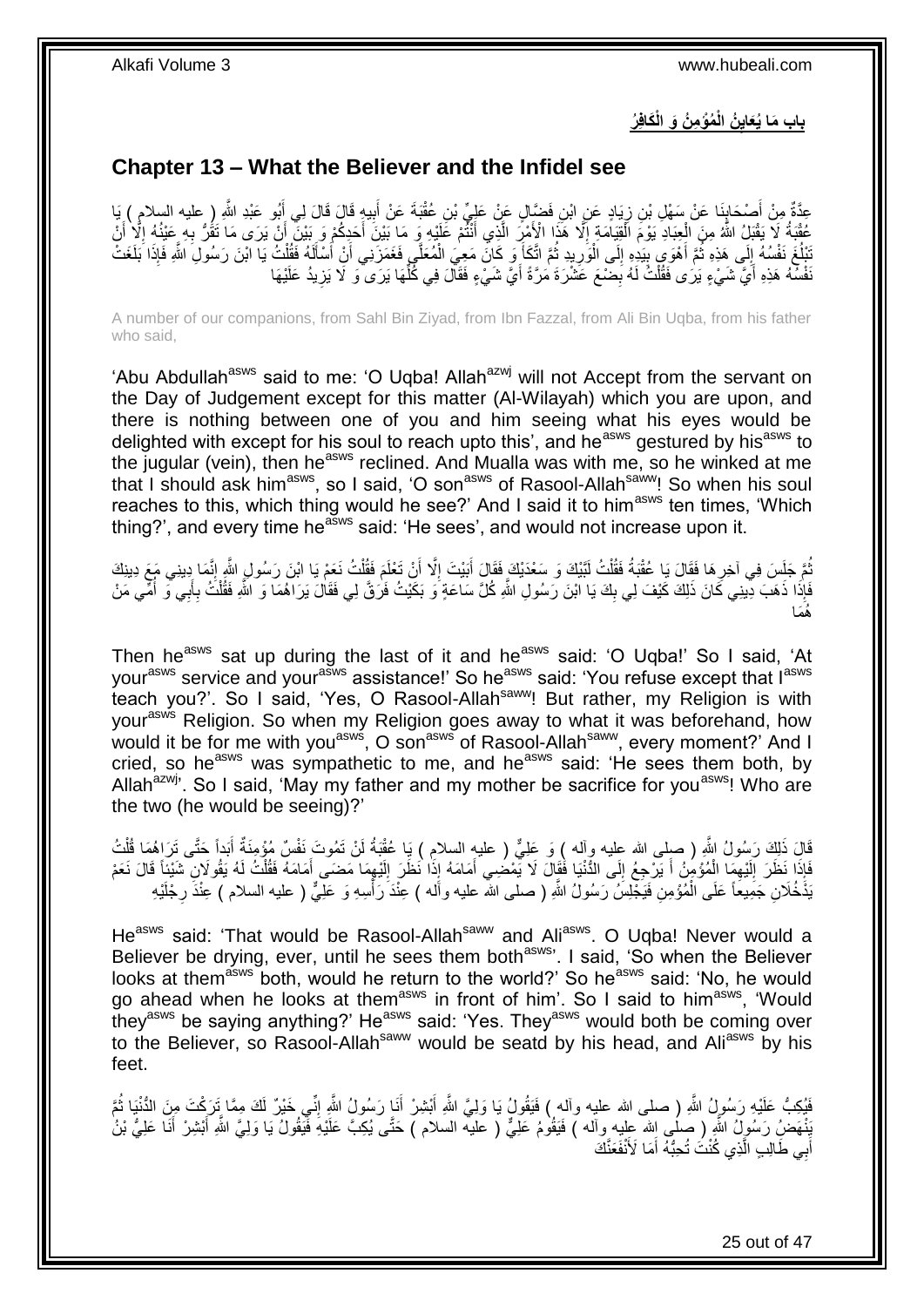So Rasool-Allah<sup>saww</sup> would lean over and he<sup>saww</sup> would be saying: 'O friend of Allah<sup>azwj</sup>! Receive glad tidings. I<sup>saww</sup> am Rasool-Allah<sup>saww</sup>. I<sup>saww</sup> am better for you than whatever you left from the world'. Then Rasool-Allah<sup>saww</sup> would get up and Ali<sup>asws</sup> would stand until he<sup>asws</sup> leans over him, and he<sup>asws</sup> would be saying: 'O friend of Allah<sup>azwj</sup>! Receive glad tidings. I<sup>asws</sup> am Ali<sup>asws</sup> Bin Abu Talib<sup>asws</sup> whom you used to love, l<sup>asws</sup> shall benefitting me'.

نُّمَّ قَالَ إِنَّ هَذَا فِي كِتَابِ اللَّهِ عَزَّ وَ جَلَّ قُلْتُ أَيْنَ جَعَلَنِيَ اللَّهُ فِدَاكَ هَذَا مِنْ كِتَابِ اللَّهِ قَالَ فِي يُونُسَ قَوْلُ اللَّهِ عَزَّ وَ جَلَّ هَاهُنَا َ ْ ِ į الَّذِينَ آمَنُوا وَ كانْوا يَتَّقُونَ. لَهُمُ الْبُشْرى فِي الْحَياةِ الدُّنْيآ وَ فِي الْآخِرَةِ لا تَبْدِيلَ لِكَلِماتِ اللَّهِ نَّلِكَ هُوَ الْفَوْزُ الْعَظِيمُ . ْ ْ ْ ْ

Then he<sup>asws</sup> said: 'This is in the Book of Allah<sup>azwj</sup>, Mighty and Majestic'. I said, 'May I be sacrificed for you<sup>asws</sup>! Where is this from the Book of Allah<sup>azwj</sup>?' He<sup>asws</sup> said: 'In (Surah) Yunus<sup>as</sup> (Chapter 10), the Words of Allah<sup>azwj</sup> Mighty and Majestic *[10:63] Those who had believed and were pious [10:64] For them is good news in the life of the world and in the Hereafter; there is no changing the Words of Allah; that is the mighty achievement*'.<sup>69</sup>

عَلِيُّ بْنُ إِبْرَاهِيمَ عَنْ مُحَمَّدٍ بْنِ عِيسَى عَنْ ذَالِهِ بْنِ عُمَارَةَ عَنْ أَبِي بَصِيرٍ قَالَ قَالَ أَبُوٍ عَبْدِ اللَّهِ ( عليه السلام ) َ ِ َ إِذَا حِيلَ بَيْنَهُ وَ بُيْنَ الْكَلامِ أَتَاهُ رَسُولُ اللَّهِ ( صلى الله عليه وآلَه ) وَ مَنْ شَاءَ اللَّهُ فَجَلَسَ رَسُولُ اللَّهِ ( صلى الله عليه وآله ) َ ِ ْ َعَنْ يَمِينِهِ وَ الْأَخِرُ عَنْ يَسَارِهِ فَيَقُولُ لَهُ رَسُولُ اللَّهِ ( صلى الله عليه وأله ) أَمَّا مَا كُنْتَ تَرْجُو فَهُوَ ذَا أَمَامَكَ وَ أَمَّا مَا كُنْتُ َ **∶** َ َ تَخَافُ مِنْهُ فَقَدْ أَمِنْتَ مِنْهُ َ

Ali Bin Ibrahim, from Muhammad Bin Isa, from Yunus, from Kjalid Bin Umara, from Abu Baseer who said,

'Abu Abdullah<sup>asws</sup> said: 'When there is a cessation between him and the speech, Rasool-Allah<sup>saww</sup> comes over to him along with the one whom Allah<sup>azwj</sup> Desires. So Rasool-Allah<sup>saww</sup> would get seated on his right, and the other one<sup>asws</sup> on his left, and Rasool-Allah<sup>saww</sup> would be saying to him: 'As for what you were desiring for, so it is in front of you, and as for what you used to fear from, so you are safe from it'.

نُّمَّ يُفْتَحُ لَهُ بَابٌ إِلَى الْجَنَّةِ فَيَقُولُ هَذَا مَنْزِلُكَ مِنَ الْجَذَّةِ فَإِنْ شِئْتَ رَدَدْنَاكَ إِلَى الدُّنْيَا وَ لَكَ فِيهَا ذَهَبٌ وَ فِضَّةٌ فَيَقُولُ لَا حَاجَةَ ِ ِ ْ ĺ ِ ْ  $\frac{1}{2}$ į لِي فِي الدُّنْيَا فَعِنْدَ ذَلِكَ يَبْيَضُّ لَوْنُهُ وَ يَرْشَحُ جَبِينُهُ وَ تَقَلَّصُ شَفَتَاهُ وَ تَنْتَشِرُ مَنْخِرَاهُ وَ تَدْمَعُ عَيْنُهُ الْيُسْرَى فَأَيَّ هَذِهِ الْعَلَامَاتِ **!** ْ َ ْ َّ رَ أَيْتَ فَاكْتَفِ بِهَا **∶** َ

Then the Door to the Paradise is opened up for him, and they<sup>asws</sup> would be saying: 'This is your house from the Paradise, and if you so desire to, we<sup>asws</sup> can return you to the world and for you would be gold and silver therein'. So he would be saying, 'There is no need for me with regards to the world'. Thus, during that, his colour would whiten, and his forehead would drip, his lips would shrivel, and his nostrils would spread, and his left eye would fill up with tears. So whichever of these signs you see, suffice with it.

فَإِذَا خَرَجَتِ النَّفْسُ مِنَ الْجَسَدِ فَيُعْرَضُ عَلَيْهَا كَمَا عُرِضَ عَلَيْهِ وَ هِيَ فِي الْجَسَدِ فَتَخْتَارُ الْآخِرَةَ فَتُغَسِّلُهُ فِيمَنْ يُغَسِّلُهُ وَ تُقَلِّبُهُ ْ **∶** ْ ِّ  $\overline{a}$  $\overline{a}$ فِيَمَنْ يُقَلِّبُهُ فَإِذَا أُدْرِجَ فِي أَكْفَانِهِ وَ وُضِعَ عَلَى سَرِيرَهِ خَرَجَتْ رُوحْهُ تَمْشِي بَيْنَ أَيْدِي الْقَوْمِ قُدُماً وَ تَلْقَاهُ أَرْوَاحُ الْمُؤْمِنِينَ **∶** ِ َ ِ í ْ َ ْ ِ ْ َ ِ يُسَلِّمُونَ عَلَيْهِ وَ يُبَشِّرُونَهُ بِمَا أَعَدَّ اللَّهُ لَهُ جَلَّ نَثَلُوهُ مَنَ النَّحِيمِ َ َ ِ ِّ

<sup>1</sup>  $69$  Al Kafi V 3 – The Book Of Funerals CH 12 H 1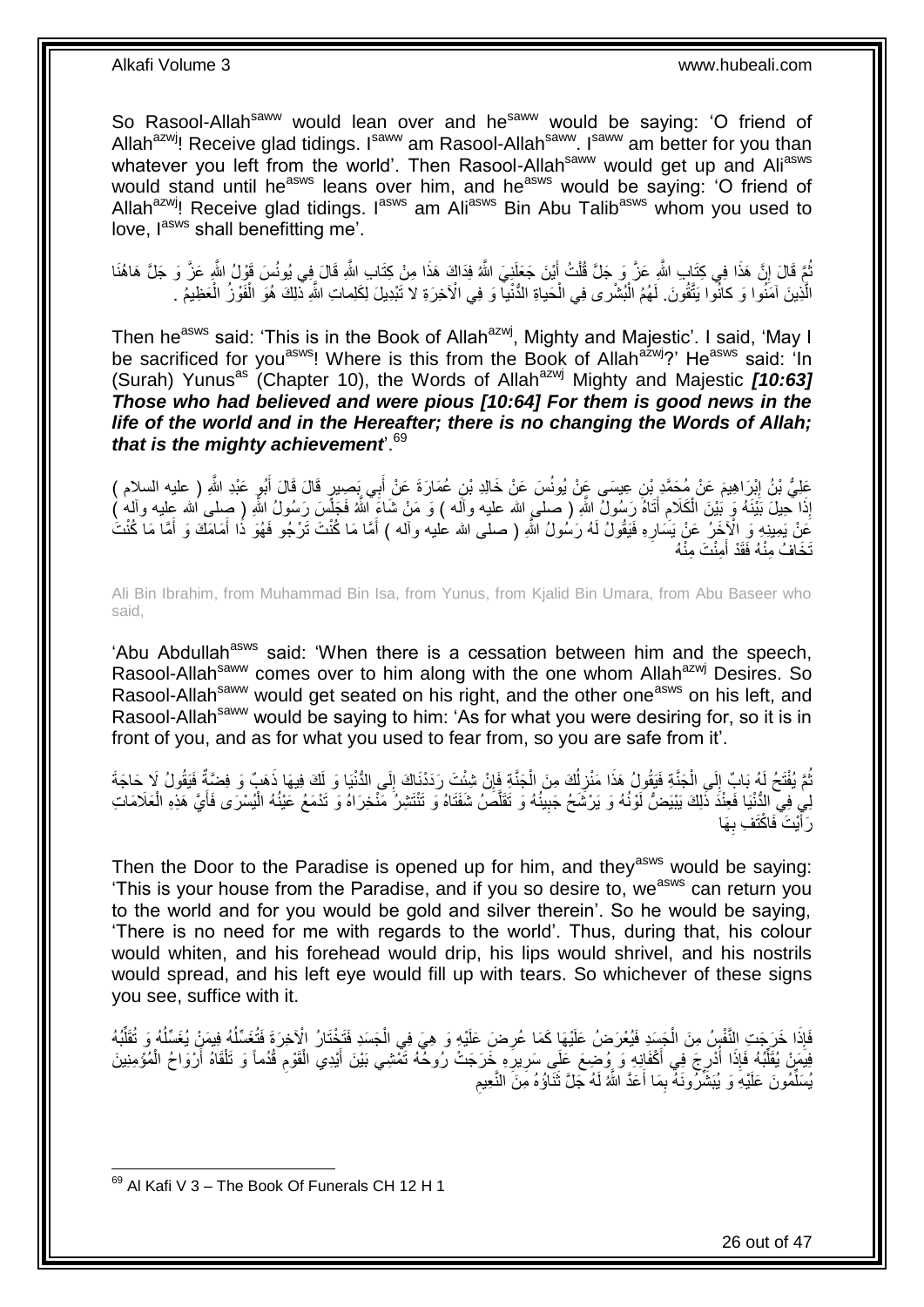So when the soul comes out from the body, it (the world and the Hereafter) would be displayed to it just as it had been displayed to him when it was in the body, and he would choose the Hereafter. So you would wash him among the ones who wash him, and turn him over among the ones who turn him over. So when he is enshrouded in his shroud and placed upon his bed, his soul comes out walking in front of the people ahead, and the souls of the Believers meet him, greeting him, and giving him glad tidings with what Allah<sup>azwj</sup>, Majestic is His<sup>azwj</sup> Praise has Prepared for him, from the Bounties.

فَإِذَا وُضِعَ فِي قَيْرٍهِ رُدَّ إِلَيْهِ الرُّوِحُ إِلَى وَرِكَيْهِ ثُمَّ يُسْأَلُ عَمَّا يَعْلَمُ فَإِذَا جَاءَ بِمَا يَعْلَمُ فُتِحَ لَمُه ذَلِكَ الْبَابُ الَّذِي أَرَاهُ رَسُولُ اللَّهِ ( ِ َ  $\ddot{\phantom{0}}$ **ٍ**  $\frac{1}{2}$ لَ  $\frac{1}{2}$ ∫<br>} َ َّ ْ صَلَّى الله عليه وآله ) فَيَذْخُلُ عَلَيْهِ مِنْ نُورِهَا وَ ضَوْئِهَا وَ بَرْدِهَا وَ طِيب ِرِيَحِهَا

So when he is placed in his grave, the soul is returned to him up to his knees. Then he is asked about what he knows. So when he comes with what he knows, that Door which Rasool-Allah<sup>saww</sup> had shown would be opened up for him, and there would enter upon him, its light, and its illumiation, and its coolness, and its aromatic fragrances'.

قَالَ قُلْتُ جُعِلْتُ فِدَاكَ فَأَيْنَ ضَغْطَةُ الْقَبْرِ فَقَالَ هَيْهَاتَ مَا عَلَى الْمُؤْمِنِينَ مِنْهَا شَيْءٌ وَ الِلَّهِ إِنَّ هَذِهِ الْأَرْضَ لَتَفْتَخِرُ عَلَى هَذِهِ ْ **∶** ْ َ ْ ْ ِ فَقُولُ وَطِئَ عَلَى ظَهْرِي مُؤْمِنٌ وَ لَمْ يَظَأْ عَلَى ظَهْرِكِ مُؤْمِنٌ وَ قَقُولُ لَهُ الْأَرْضُ وَ اللَّهِ لَقَذَّ كُنْتُ أُحِبَّكَ وَ أَنْتَ تَمْشِي عَلَى ِ ْ َ j ظَهْرِي فَأَمَّا إِذَا وُلِّيْتُكَ فَسَنَّعْلَمُ مَا ذَا أَصْنَغُ بِكَ فَنَفْسَحُ لَهُ مَدَّ بَصَرِهِ . ِّ َ **ٍ** ِ َ

He (the narrator) said, 'I said, 'May I be sacrificed for you<sup>asws</sup>! So where is the squeezing of the grave?' So he<sup>asws</sup> said: 'Far be it! There is nothing upon the Believers from it. This earth would pride upon this, and it would be saying, 'A Believer trod upon my back and a Believer did not tread upon you', and the earth would be saying to it, 'By Allah<sup>azwj</sup>! I used to love you when you were walking upon my back. So when I loved you, then you shall soon come to know what I would be doing with you'. So it expands for him to the extent of his vision'.<sup>70</sup>

مُحَمَّدُ بْنُ يَحْيَى عَنْ أَحْمَدَ بْنِ مُحَمَّدِ بْنٍ عِيسَى عَنِ ابْنِ فَضَّالٍ عَنْ يُونُسَ بْنِ يَعْقُوبَ عَنْ سَعِيدِ بْنِ يَسَارٍ أَنَّهُ حَضَرَ أَحَدَ اِبْنَىْ َ َ سَابُورَ وَ كَانَ لَهُمَا فَضْلٌ وَ وَرَعٌ وَ إِخْبَاتٌ فَمَرِضَ أَحَدُهُمَا وَ مَا أَحْسَبُهُ إِلَّا زَكَرِيَّا بْنَ سَابُورَ قَالَ فَحَضَّرْتُهُ عِنْدَ مَوْتِهِ فَبَسَطَ َ َ **ٍ** יֲ<br>י **ٍ** ِ يَدَهُ ثُمَّ قَالَ ابْيَضَّتْ يَدِي يَا عَلِيُّ  $\ddot{\cdot}$ 

Muhammad Bin Yahya, from Ahmad Bin Muhammad Bin Isa, from Ibn Fazzal, from Yunus Bin Yaqoub,

(It has been narrated) from Saeed Bin Yasaar that he was present with one of the two sons of Sabour, and for them was merit, and piety, and sincerity. So one of them became sick, and I do not reckon except that it was Zakariyya Bin Sabour. He said, 'So I was present with him during his death, and he extended his hand, then said, 'My hands have whitened, O Ali'.

قَالَ فَدَخَلْتُ عَلَى أَبِي عَبْدِ اللَّهِ ( عليه السلام ) وَ عِنْدَهُ مُحَمَّدُ بْنُ مُسْلِمٍ قَالَ فَلَمَّا قُمْتُ مِنْ عِنْدِهِ ظَنَنْتُ أَنَّ مُحَمَّداً يُخْبِرُهُ بِخَبَرٍ<br>وَيَمْلِدُ بِيَعْبِدِ الْمَسْلَمَ الْمَسْلِ ٍ َ ْ ِ ِ ِ َ الرَّجُلِ فَأَتْبَعَنِي بِرَسُولٍ فَرَجَعْتُ إِلَيْهِ فَقَالَ أَخْبِرْنِي عَنْ هَذَا الرَّجُلِ الَّذِي حَضِّرْتَهُ عِنْدَ الْمَوْتِ أَيَّ شَيْءٍ سَمِعْتَهُ يَقُولُ قَالَ قُلْتُ ِ َ لَ ∣<br>∶ **∣** َ َ ْ َّ ْ بَسَطَ يَدَهُ ثُمَّ قَالَ اَبْيَضَنَّتُ يَدِي يَا عَلِيُّ فَقَالَ أَبُو َ عَبْدِ اللَّهِ ( عليه السلام ) وَ اللَّهِ رَآهُ وَ اللَّهِ رَآهُ وَ اللَّهِ رَآهُ . َ  $\ddot{\phantom{a}}$ 

<sup>1</sup>  $^{70}$  Al Kafi V 3 – The Book Of Funerals CH 12 H 2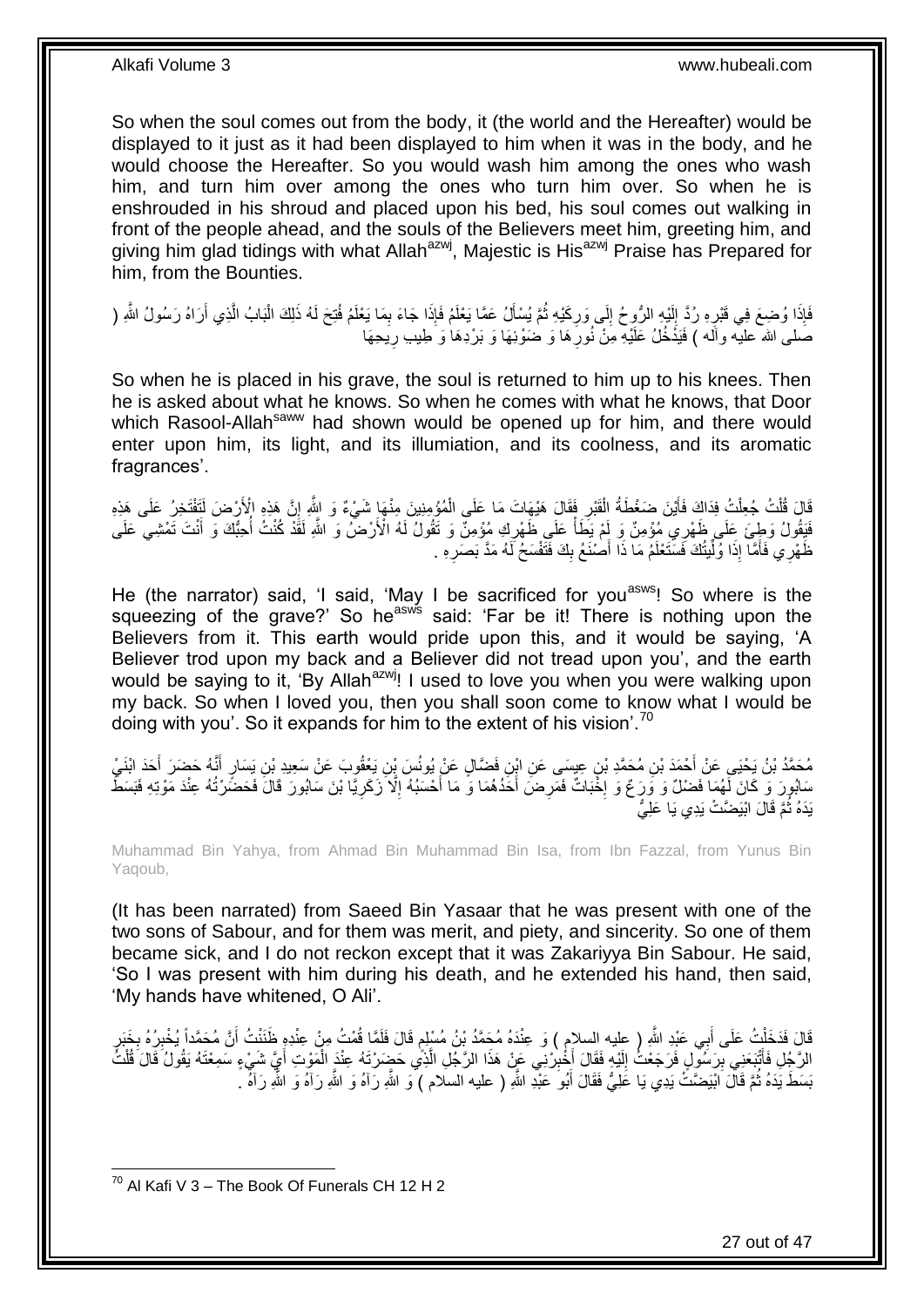He (the narrator) said, 'So I went over to Abu Abdullah<sup>asws</sup>, and in his<sup>asws</sup> presence was Muhammad Bin Muslim. So when I arose from his<sup>asws</sup> presence, I think that Muhammad informed him<sup>asws</sup> with the news of the man. So a messenger pursued me and I returned back to him<sup>asws</sup>. So he<sup>asws</sup> said: 'Inform me about this man whom you were present with during his death. Which thing did you hear him saying?' I said, 'He extended his hand, then said, 'My hands have whitened, O Ali'. So Abu Abdullah<sup>asws</sup> said: 'By Allah<sup>azwj</sup>, he saw him<sup>saww</sup>! By Allah<sup>azwj</sup>, he saw him<sup>saww</sup>! By Allah<sup>azwj</sup>, he saw  $him<sup>saww</sup>$ !

مُحَمَّدُ بْنُ يَحْيَى عَنْ أَحْمَدَ بْنِ مُحَمَّدٍ عَنْ مُحَمَّدٍ بْنِ سِنَانٍ عَنْ عَمَّارِ بْنٍ مَرْوَانَ قَالَ حَذَّثَنِي مَنْ سَمِعَ أَبَا عَبْدِ اللَّهِ ( عليه السلام<br>مُحَمَّدُ بْنُ وَجَبَ عَنْ أَنْ يَجِبْنُ وَعَلَي َ ِ نِ مُحَمَّدٍ عَنْ مُحَمَّدِ بْر َ ) يَقُولُ مِنْكُمْ وَ اللَّهِ يُقْبَلُ وَ لَكُمْ وَ اللَّهِ يُغْفَرُ إِنَّهُ لَيْسَ بَيْنَ أَحَدِكُمْ وَ بَيْنَ أَنْ يَغْتَبِطَ وَ يَرَى السَّرُورَ وَ قُرَّةَ الْعَيْنِ إِلَّا أَنْ تَبْلُغَ نَفْسُهُ ِ َ ِ  $\overline{a}$ َ ِ ْ هَاهُنَا وَ أَوْمَأَ بِيَدِهِ إِلَى حَلْقِهِ ْ ِ **!** َ

Muhammad Bin Yahya, from Ahmad Bin Muhammad, from Muhammad Bin Sinan, from Ammar Bin Marwan who said,

'It was narrated to me by the one who heard Abu Abdullah<sup>asws</sup> saying: 'By Allah<sup>azwj</sup>, there would be Acceptance from you, and by Allah<sup>azwj</sup> there would be Forgiveness for you! There is nothing between one of you and his exultation, and him seeing the joy and the delight of his eyes, except the reaching of his soul to over here', and heasws gestured with hisasws hand to hisasws throat.

ُمَّ قَالَ إِنَّهُ إِذَا كَانَ ذَلِكَ وَ احْتُضِرَ حَضَرَهُ رَسُولُ اللَّهِ ( صلى الله عليه وآلهٍ ) وَ عَلِيٌّ<br>ثُمَّ قَالَ إِنَّهُ إِذَا كَانَ ذَلِكَ وَ احْتُضِرَ حَضَرَهُ رَسُولُ اللَّهِ ( صلى الله عليه وآلهٍ ) وَ عَلِيُ ِ الْمَوْتِ (َ عَلَيه السلام ) فَيَدْنُو مِنْهُ عَلِيٌّ ( عليه السلام ) فَيَقُولُ يَا رَسُولَ اللَّهِ إِنَّ هَذَا كَانَ يُحِبُّنَا أَهْلَ الْبَيْتِ فَأَحِبَّهُ وَ يَقُولُ ِ َ ْ َ رَسُولُ اللَّهِ ( صِلمِي الله عليه وآلهٍ ) يَا جَنْبِرَئِيلُ إِنَّ هَذَا كَانَ يُحِبُّ اللَّهَ وَ رَسُولَهُ وَ أَهْلَ بَيْتِ رَسُولِهِ فَأَحِبَّهُ وَ يَقُولُ جَبْرَئِيلُ َ ِ َ لِمَلَكِ الْمَوْتِ إِنَّ هَذَا كَانَ يُحِبُّ اللَّهَ وَ رَسُولَهُ وَ أَهْلَ بَيْتِ رَسُولِهِ فَأَحِبَّهُ وَ ارْفُقْ بِهِ ِ ْ ِ َ َ

Then he<sup>asws</sup> said: 'When it would be like that, and he is about to die, Rasool-Allah<sup>saww</sup> and Aliasws and Jibraeel<sup>as</sup> and the Angel of death attend him, and Aliasws would approach him and he<sup>asws</sup> would be saying: 'O Rasool-Allah<sup>saww</sup>! This one used to love usasim the People<sup>asws</sup> of the Household, so love him. And Rasool-Allah<sup>saww</sup> would be saying: 'O Jibraeel<sup>as</sup>! This one used to love Allah<sup>azwj</sup>, and His<sup>azwj</sup> Rasool<sup>saww</sup>, and the People<sup>asws</sup> of the Household of His<sup>azwj</sup> Rasool<sup>saww</sup>, so love him. And Jibraeel<sup>as</sup> would be saying to the Angel of death: 'This one used to love Allah<sup>azwj</sup>, and His<sup>azwj</sup> Rasoolsaww and the People<sup>asws</sup> of the Household of His<sup>azwj</sup> Rasoolsaww, so las love him and be kind with him.

فَيَدْنُو مِنْهُ مَلَكُ الْمَوْتِ فَيَقُولُ يَا عَبْدَ اللّهِ أَخَذْتَ فَكَاكَ رَقَبَتِكَ أَخَذْتَ أَمَانَ بَرَاءَتِكَ تَمَسَّكْتَ بِالْعِصْمَةِ الْكُبْرَى فِي الْحَيَاةِ الدُّنْيَا َ **ٔ** َ **ٔ** ْ ْ ْ ِ قَالَ فَيُوفِّقُهُ اللَّهُ عَنَّ وَ جَلَّ فَيَقُولُ نَعَمْ فَيَقُولُ وَ مَا ذَلِكَ فَيَقُولُ وَلَايَةُ عَلِيٍّ بْنِ أَبِي طَالِبِ ( عليه السلام ) فَيَقُولُ صَدَقْتَ أَمَّا<br>يَجْمَعُ مَعْمَدَ بِهِ مَعْمَدَ الْعَلَيْفِ الْمُ أَ َ الَّذِي كُنْتَ تَحْذَرُهُ فَقَدْ آمَنَكَ اللَّهُ مِنْهُ وَ أَمَّا الَّذِي كُنْتَ تَرْجُوهُ فَقَدْ أَدْرَكْتَهُ أَبْشِرَ بِالسَّلَفِ الْصَّالِحِ مُرَافَقَةِ رَسُولِ اللَّهِ ( صلى الله **∶** َ َ ئ<br>إ َ ِ عليه وأله ) وَ عَلِيٌّ وَ فَاطِمَةَ ( عليها السلام )

So the Angel of death approaches him and would be saying to him: 'O servant of Allah<sup>azwj</sup>! Did you take the redemption of your neck (from the Fire)? Did you take the deed of security of your freedom (from the Fire), attaching with the greatest immunity in the life of the world?' So Allah<sup>azwj</sup> would Cause him to speak and he would be saying, 'Yes'. So he (the Angel of death) would be saying: 'And what is that?' So he (the deceased) would be saying, 'The Wilayah of Ali<sup>asws</sup> Bin Abu Talib<sup>asws</sup>'. He would

1

 $71$  Al Kafi V 3 – The Book Of Funerals CH 12 H 3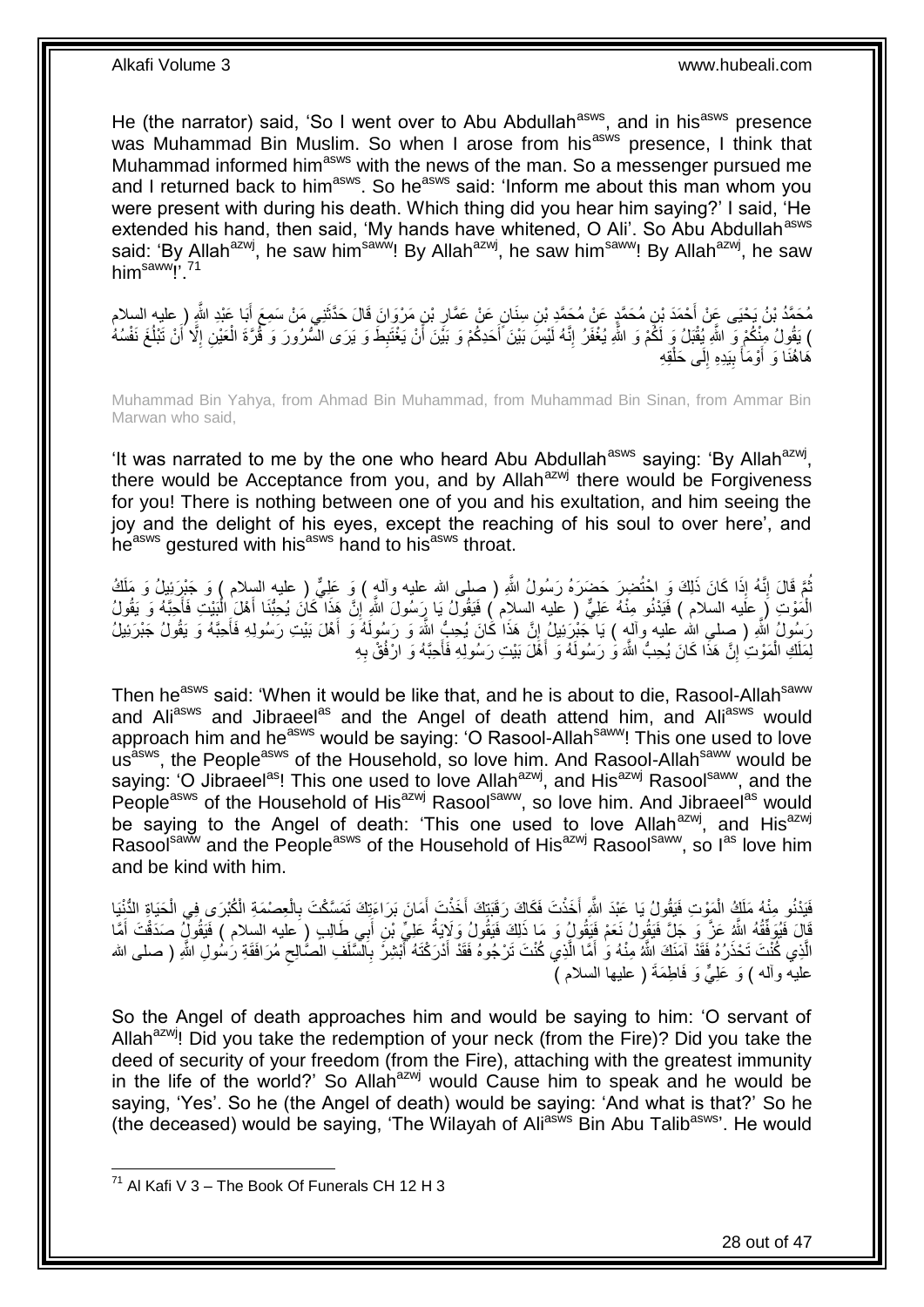be saying, 'You have spoken the truth. As for that which you were cautious of, so Allah<sup>azwj</sup> has Secured you from it, and as for that which you were wishing for, so will realise it. Receive glad tidings to be with the righteous ancestors as friends of Rasool-Allah<sup>saww</sup> and Ali<sup>asws</sup> and Fatima<sup>asws</sup>.

**ٔ** ُّمَّ يَسُلُّ نَفْسَهُ سَلَّا رَفِيقاً ثُمَّ يَنْزِلُ بِكَفَنِهِ مِنَ الْجَنَّةِ وَ جَنُوطِهِ مِنَ الْجَنَّةِ بِمِسْكٍ أَذْفَرَ فَيُكَفِّنُ بِذَلِكَ الْكَفَلِ فَيَكْفَ الْحَنُوطِ ثُمَّ َ ِ ْ ْ ِ ِ  $\ddot{\phantom{a}}$  $\ddot{\ddot{\theta}}$ ْ ْ ِّكْسَى حُلَّةً صَفْرَاءَ مِنْ خُلَلِ الْجَنَّةِ فَإِذَا وُضِعَ فِي قَبْرِهِ فُتِحَ لَهُ بَابٌ مِنْ أَبْوَابِ الْجَنَّةِ يَذْخُلُ عَلَيْهِ مِنْ رَوْحِهَا وَ رَيْحَانِهَا ثُمَّ ْ َ **∶** ْ َّ  $\ddot{\phantom{0}}$ يُفْسِحُ لَهُ عَنْ أُمَامِهِ مَسِيرَةَ شَهْرٍ وَ عَنْ يَمِينِهِ وَ عَنْ يَسَارِهِ ثُمَّ يُقَالُ لَهُ نَمْ نَوْمَةَ الْعَرُوسِ عَلَى فِرَاشِهَا أَبْشِرْ بِرَوْحٍ وَ رَيْحَانٍ وَ ْ  $\ddot{ }$ ِ َ ٍ ِ َ جَنَّةِ نَعِيم وَ رَبٍّ غَيْرِ غَضْبَانَ ِ م

Then his soul would flow (out of his body) with a gentle flowing. Then they would descend with his shroud from the Paradise, and his embalming from the Paradise with the saffron musk, so he would be enshrouded with that shroud and embalmed with that embalming. Then he would be clothed with a yellow garment from the garments of the Paradise. So when he would be placed in his grave, a Door from the Doors of the Paradise would be opened up for him, and there would be entering upon him its breezes and its fragrances. Then there would be expanded for him, from ahead of him, a travel distance of a year, and from his right and from his left. Then it would be said to him: 'Sleep the sleep of a newly wedded bride upon her bed. Receive glad tidings with the breezes and the fragrances and a blissful garden and a Lord<sup>azwj</sup> not Angered'.

ثُمَّ يَزُورُ آلَ مُحَمَّدٍ فِي جِنَانِ رَضْوَى فَيَأْكُلُ مَعَهُمْ مِنْ طَعَامِهِمْ وَ يَشْرَبُ مِنْ شَرَابِهِمْ وَ يَتَحَدَّثُ مَعَهُمْ فِي مَجَالِسِهِمْ حَتَّى يَقُومَ ِ ِ **ٔ** į ِ قَائِمُنَا أَهْلَ الْبَيْتِ فَإِذَا ۖ قَامَ قَائِمُنَا بَعَثَهُمُ اللَّهُ فَأَقْبَلُوا مَعَهُ يُلَبُّونَ زُمَٰراً زُمَراً َ  $\ddot{\phantom{0}}$ :<br>ا

Then he would be visiting the Progeny<sup>asws</sup> of Muhammad<sup>saww</sup> in Gardens of Pleasure, so he would eat with them<sup>asws</sup> from their<sup>asws</sup> meals, and drink from their<sup>asws</sup> drinks, and would be discussing with them<sup>asws</sup> in their<sup>asws</sup> gatherings until the rising of our<sup>asws</sup> Qaim<sup>asws</sup> of the People<sup>asws</sup> of the Household. So when our<sup>asws</sup> Qaim<sup>asws</sup> rises, Allah<sup>azwj</sup> would Send for them, and they would meet up with him<sup>asws</sup> exclaiming *Talbiyya* (Here I am, Here I am), in groups and groups.

فَعِنْدَ ذَلِكَ يَرْتَابُ الْمُبْطِلُونَ وَ يَضْمَحِلُّ الْمُحِلُّونَ وَ قَلِيلٌ مَا يَكُونُونَ هَلَكَتِ الْمَحَاضِيرُ وَ نَجَا الْمُقَرَّبُونَ مِنْ أَجْلِ ذَلِكَ قَالَ ْ ْ ْ ْ َ رَسُولُ اللَّهِ ( صلى الله عليه وألـه ) لِعَلِيٍّ ( عليه السلام ) أَنْتَ أَخِي وَ مِيعَادُ مَا بَيْنِي وَ بَيْنَكَ وَادِي السَّلَام َ َ ِ

Therefore, during that, the doubters would be invalidated, and be destroyed by an annihilation, and very few of the cautioning ones (of the appearance of Al-Qaim<sup>asws</sup>) would happen to perish, and the ones speaking of its nearness (of the appearance of Al-Qaim<sup>asws</sup>) would attain salvation. Due to that, Rasool-Allah<sup>saww</sup> said to Ali<sup>asws</sup>: 'You<sup>asws</sup> are my<sup>saww</sup> brother<sup>asws</sup>, and an appointment between me<sup>saww</sup> and you<sup>asws</sup> is in the Valley of Peace'.

قَالَ وَ إِذَا اخْتُضِرَ الْكَافِرُ حَضَرَهُ رَسُولُ اللّهِ ( صلى الله عليه وآله ) وَ عَلِيٌّ ( عِليه السلام ) وَ جَبْرَئِيلُ ( عليه السلام ) وَ ْ مَلَكُ الْمَوْتِ ( عِلْيه السلام ) فَيَدْنُو مِنْهُ عَلِيٌّ ( عليه السلام ) فَيَقُولُ يَا رَسُولٌيَ اللَّهِ إِنَّ هَذَا كَانَ يُبْعِضُنَّا أَهْلَ الْبَيْتِ فَأَبْغِضْهُ وَ ِ ْ ْ َ ُبَقُولُ رَسُولُ اللَّهِ ( صلى اللهِ عِليه وآله ) يَإِ جَبْرَئِيلُ إِنَّ هَٰذَا كَانَ بُيْغِضُ اللَّهِ وَ رَسُولَهُ وَ أَهْلَ بَيْتِ رَسُولِهِ فَأَيْغِضْهُ فَيَقُولُ َ ֝׀֛ َ جَبْرَئِيلُ يَا مَلَكَ الْمُوْتِ إِنَّ هَذَا كَانَ يُبْغِضْ اللَّهَ وَ رَسُولَهُ وَ أَهْلَ بَيْتِ رَسُولِهِ فَأَبْغِضْهُ وَ اعْنُفْ عَلَيْهِ ِ ْ َ َ

When the infidel is near to dying, Rasool-Allah<sup>saww</sup> and Ali<sup>asws</sup> and Jibraeel<sup>as</sup> and the Angel of death come over to him. So Ali<sup>asws</sup> approaches him and would be saying: 'O Rasool-Allah<sup>saww</sup>! This one used to hate the People<sup>asws</sup> of the Household, so hate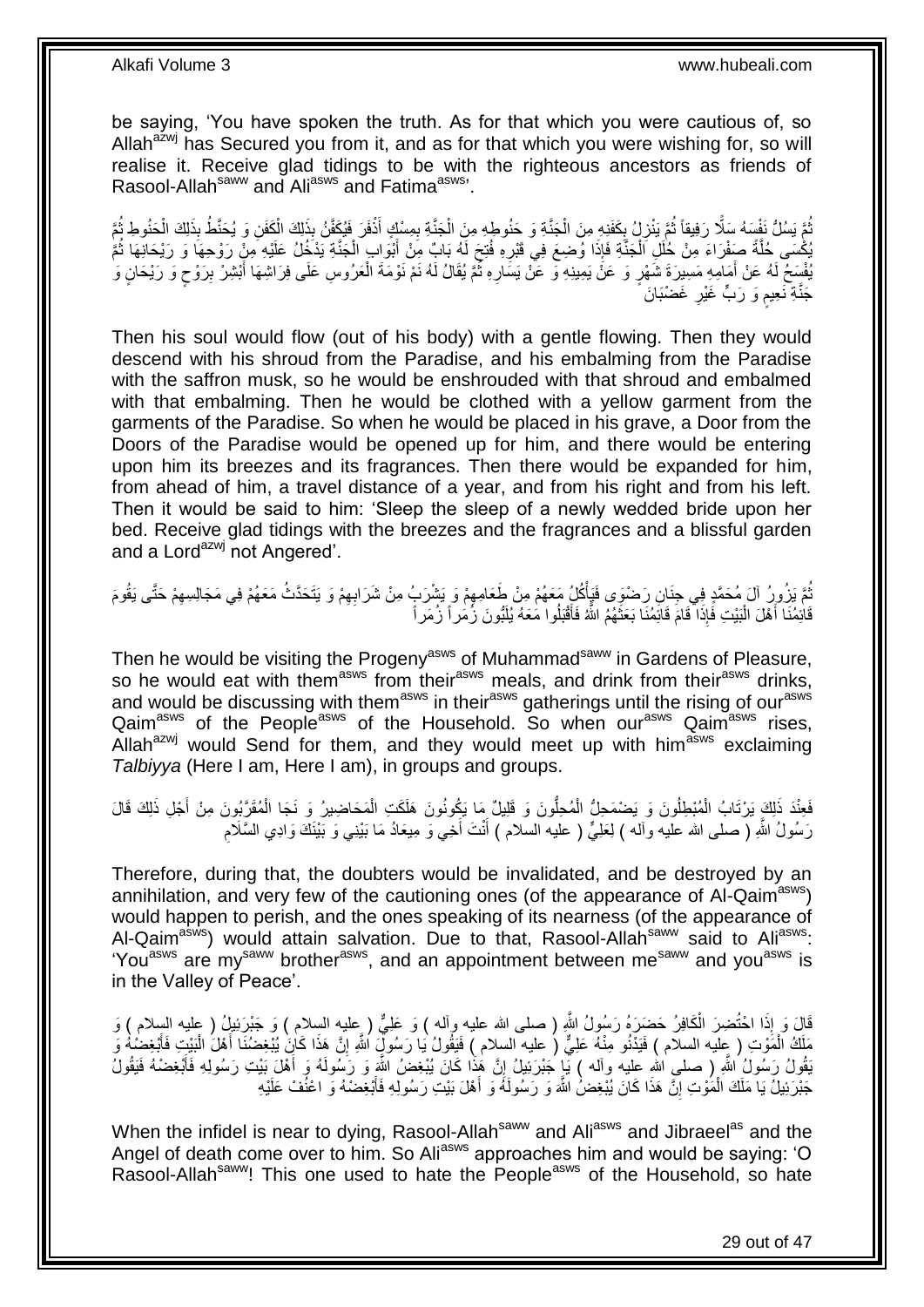him'. And Rasool-Allah<sup>saww</sup> would be saying: 'O Jibraeel<sup>as</sup>! This one used to hate Allah<sup>azwj</sup> and His<sup>azwj</sup> Rasool<sup>saww</sup>, and the People<sup>asws</sup> of the Household of His<sup>azwj</sup> Rasoolsaww, so hate him'. So Jibraeel<sup>as</sup> would be saying: 'O Angel of death! This is one who used to hate Allah<sup>azwj</sup> and His<sup>azwj</sup> Rasool<sup>saww</sup> and the People<sup>asws</sup> of his<sup>saww</sup> Household, so hate him and be fierce upon him.

فَيَدْنُو مِنْهُ مَلَكُ الْمَوْتِ فَيَقُولُ يَا ِعَبْدَ اللّهِ أَخِذْتَ فَكَاكَ رِهَانِكَ أَخَذْتَ أَمَانَ بَرَاءَتِكَ تَمَسَّكْتَ بِالْعِصْمَةِ الْكُبْرَى فِي الْحَيَاةِ الدُّنْيَا **ٔ** َ ْ ْ ْ ;<br>; َ **ٔ** َ **∶** فَيَقُولُ لَا فَيَقُولُ أَبْشِرْ يَا عَذُوَّ اللَّهِ بِسَخَطِ اللَّهِ عَنَّ وَ جَلَّ وَ عَذَابِهِ وَ النَّارِ أَمَّا الَّذِي كُنْتَ تَحْذَرُهُ فَقَدْ نَزَلَ بِكَ ثُمَّ يَسُلُّ نَفْسَهُ سَلَّا َّ َ **∶** ِ **↓** َ  $\ddot{\phantom{0}}$ ِ عَنِيفاً ثُمَّ بُوَكِّلُ بِرُوحِهِ ثَلاَثَمِانَةٍ شَيْطَانٍ كُلُّهُمْ يَبْزُقُ فِي وَجْهِهِ وَ يَتَأَذَّىَ بِرُوحِهِ فَإِذَا وُضِعَ فِي قَبْرِهِ فُتِحَ لَهُ بَابٌ مِنْ أَبْوَابِ ِ اُ ِ ُّ َ **ِ** Ľ َ ِ النَّارِ فَيَدْخُلُ عَلَيْهِ مِنْ قَيْحِهَا وَ لَهَبِهَا . **∶** ِ

So the Angel of death approaches him and would be saying to him: 'O servant of Allah<sup>azwj</sup>! Did you take the redemption of your neck (from the Fire)? Did you take the deed of security of your freedom (from the Fire), attaching with the greatest immunity in the life of the world?' So he would say, 'No'. So he would be saying, 'Receive news, O enemy of Allah<sup>azwj</sup> Mighty and Majestic, of His<sup>azwj</sup> Punishment and the Fire. As for that which you were scared of, so it would descend unto you'. Then his soul would flow (out from his body) with a rough flowing. Then three hundred devils would be allocated with him, all of them spitting in his face, and hurting his soul. So when he is placed in his grave, a Door from the Doors of the Fire would be opened up for him, and there would enter upon him its pus and its flames'.<sup>72</sup>

مُحَمَّدُ بْنُ يَحْيَى عَنٍْ أَحْمَدَ بْنِ مُحَمَّدٍ عَنِ الْحُسَيْنِ بْنِ سَعِيدٍ عَنِ النَّضْرِ بْنِ سُوَيْدٍ عَنْ يَحْيَى الْحَلَبِيِّ عَنِ ابْنِ مُسْكَانَ عَنْ عَبْدِ<br>مَحْمَدُ بْنُ يَحْيَى عَنٍْ أَحْمَدَ بْنِ مُحَمَّدٍ ِ ْ ِ ْ الرَّجِيهِ قَالَ قُلْتُ لِأَبِي جَعْفَرٍ ۖ ( عليه السّلام ) حَذَّثَتِي صَالِحُ بْنَّ مِيثَمٍ عَنْ عَبَايَةَ الْأَسَدِيِّ أَنَّهُ سَمِعَ عَلِيّاً ۗ ( عليه السلام ) يَقُولُ َ ֧֧֖֧֖֧֖֧֧֧֧֧֧֧֧֧֧֧֧֚֚֚֓֝֝֝֝֝֟֓֝֓֬֝֓֝֬֟֓֟֓֝֬֟֓֟֓֝֬֝֬֝֓֟֓֝֬֜֝֬֝֓֝֬֝֓ ة<br>أ َ ْ  $\hat{\mathbf{r}}$ وَ اللَّهِ لَا يُبْغِضُنِي عَبّْدٌ أَبَداً يَمُوتُ عَلَى بُغْضِي إِلَّا ٓرَانِي عِنْدَ مَوْتِهِۢ حَيْثُ يَكْرَهُ وَ لَا يُحِبُّنِي عَبْدٌ أَبَداً فَيَمُوتُ عَلَى خُبُّي إِلَّا ِ َ ِ َ رَانِي عِنْدَ مَوْتِهِ حَْيْثُ يُحِبُّ فَقَالَ أَبُو جَعْفَرٍ ( عَلَيهَ السلامّ ) نَعَمْ وَ رَسُولُ اللَّهِ ( صلى الله علَّيه وآله ) بِالْيَمِينِ . َ ْ ِ

Muhammad Bin Yahya, from Ahmad Bin Muhammad, from Al Husayn Bin Saeed, from Al Nazar Bin Suweyd, from Yaya Al Halby, from Ibn Muskan, from Abdul Raheem who said,

'I said to Abu Ja'far<sup>asws</sup>, 'Salih Bin Maysam narrated to me from Abayat Al-Asady, that he heard Ali<sup>asws</sup> saying: 'By Allah<sup>azwj</sup>! No servant would hate me<sup>asws</sup> ever, dying on hatred, except that he would see me<sup>asws</sup> during his death abhorring it, and no servant would love me<sup>asws</sup> ever, dying upon my<sup>asws</sup> love, except that he would see me<sup>asws</sup> during his death loving it'. So Abu Ja'far<sup>asws</sup> said: 'Yes, and with Rasool-Allah<sup>saww</sup> upon his right'.<sup>73</sup>

مُحَمَّدُ بْنُ يَحْيَى عَنْ أَحْمَدَ بْنِ مُحَمَّدٍ عَنْ عَلِيٍّ بْنِ الْحَكَمِ عَنْ مُعَاوِيَةَ بْنِ وَهْبِ عَنْ يَحْيَى بْنِ سَابُورٍ قَالَ سَمِعْتُ أَبَا عَبْدِ اللَّهِ ( ِ **∶** ْ َ َ ْ عليه السلام ﴾ يَقُولُ فِي الْمَيَّتِ تَدْمَعُ عَيْنُهُ تِّخْدَ الْمَوْتِ فَقَالَ ذَلِكَ عِنْدَ مُعَايَنَةِ رَسُولِ اللَّهِ (َ صلى ًالله عليه وأله ) فَيَرَى مَا ْ َيسُرُّهُ ثُمَّ قَالَ أَ مَا تَرَى الرَّجُلَ يَرَى مَا يَسُرُّهُ وَ مَا يُحِبُّ فَتَذْمَعُ عَيْنُهُ لِذَلِكَ وَ يَضْحَكُ <sub>.</sub> َ  $\ddot{\cdot}$ 

Muhammad Bin Yahya, from Ahmad Bin Muhammad, from Ali Bin Al Hakam, from Muawiya Bin Wahab, from Yahya Bin Sabour who said,

'I heard Abu Abdullah<sup>asws</sup> saying regarding the deceased, tears flowing form his eyes: 'That is during him seeing Rasool-Allah<sup>saww</sup>, so he sees what overjoys him'.

 $72$  Al Kafi V 3 – The Book Of Funerals CH 12 H 4

 $^{73}$  Al Kafi V 3 – The Book Of Funerals CH 12 H 5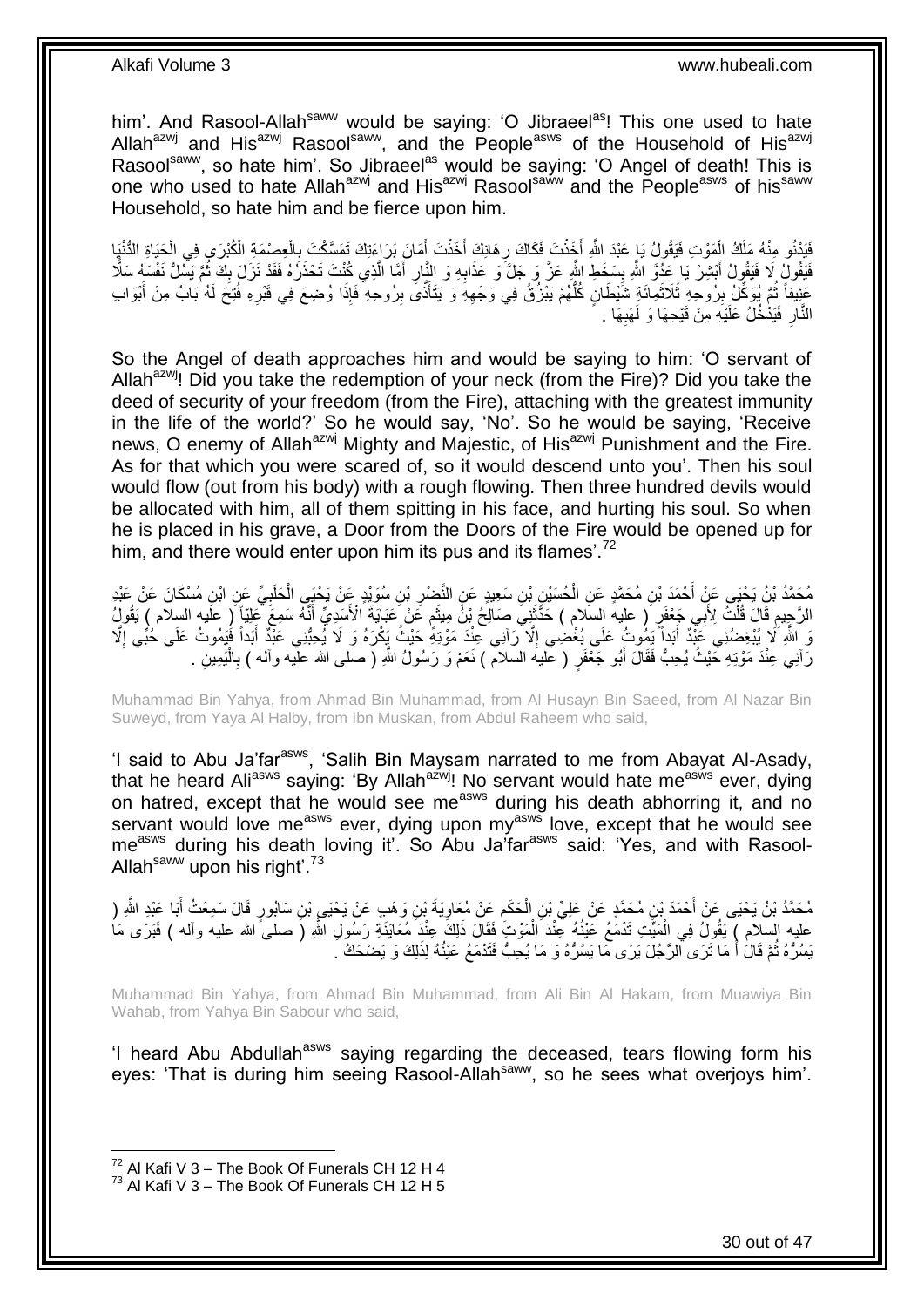Then he<sup>asws</sup> said: 'Have you not seen the man seeing what overjoys him and what he loves, so his eyes fill up with tears due to that, and he laughs?<sup>74</sup>

حُمَيْدُ يْنُ زِيَادٍ عَنِ الْحَسَنِ بْنِ مُحَمَّدٍ الْكِِنْدِيِّ عَنْ غَيْرِ وَاحِدٍ عَنْ أَبَانِ بْنٍ عُثْمَانَ عَنْ عَامِرٍ بْنِ عَيْدِ اِللَّهِ بْنِ جُذَاعَةَ عَنْ أَبِي **∶** ْ ْ ِ ِ َ ِ ْ َ عَبْدِ اللَّهِ ( َعليه السلام ) قَالَ سَمِعْتُهُ يَقُولُ إِنَّ النَّفْسَ إِذَا وَقَعَتْ فِي الْحَلْقِ أَتَاهُ مَلَكٌ فَقَالَ لَهُ يَا هَذَا أَوْ يَا فَلَانُ أَمَّا مَا كُنْتَ َ ْ ْ ِ َ َ َنْرْجُو فَأْيَسْ مِنْهُ وَ هُوَ الْرُّجُوعُ إِلَى الدُّنْيَا وَ أَمَّا مَا كُنْتَ تَخَافُ فَقَدْ أَمِنْتَ مِنْهُ . َ َ ِ ْ

Humeyd Bin Ziyad, from Al Hassan Bin Muhammad Al Kindy, from someone else, from AbanBin Usman, from Aamir Bin Abdullah Bin Juza'at,

(It has been narrated) from Abu Abdullah<sup>asws</sup>, said, 'I heard him<sup>asws</sup> saying: 'When the soul comes to be in the throat, an Angel comes over to him and says to him: 'O you!', or 'O so and so! As for what you were hoping for, so despair from it', and it is the returning to the world, 'And as for what you were fearing, so you are (now) secured from it'.<sup>75</sup>

أَبَانُ بْنُ عُثْمَانَ عَنْ عُقْبَةَ أَنَّهُ سَمِعَ إِّبَا عَبْدِ اللَّهِ ( عليه السلام ) بَقُولُ إِنَّ الرَّجُلَ إِذَا وَقَعَتْ نَفْسُهُ فِي صَدْرِهِ يَرَى قُلْتُ جُعِلْتُ ِ َ َ  $\ddot{\phantom{a}}$ ِ ْ ْ فِذَاكَ وَ مَا يَرَى قَالَ يَرَى رَسُولَ اللَّهِ ( صلى الله عليه وألم ) فَيَقُولُ لَمُه رَسُولُ اللَّهِ أَنا رَسُولُ اللَّهِ أَبْشِرْ ثُمَّ يَرَى عَلِيَّ بْنَ أَبِي َ ِ َ  $\ddot{\phantom{0}}$ َ طَالِبِ ( عليه السلام ) فَيَقُولُ أَنَا عَلِيُّ بْنُ أَبِي طَالِبِ الَّذِي كُنْتَ تُحِبُّهُ تُحِبُّ أَنْ أَنْفَعَكَ الْيَوْمَ َّ َ َ ْ َ َ

### Aban Bin Usman,

(It has been narrated) from Uqba who heard Abu Abdullah<sup>asws</sup> saying: 'The man, when his soul comes up to be in his chest, sees'. I said, 'May I be sacrificed for you<sup>asws</sup>! And what does he see?' He<sup>asws</sup> said: 'He sees Rasool-Allah<sup>saww</sup>, and Rasool-Allah<sup>saww</sup> is saying to him: 'Receive glad tidings!' The he sees Ali<sup>asws</sup> Bin Abu Talib<sup>asws</sup>, and he<sup>asws</sup> is saying to him: 'I<sup>asws</sup> am Ali<sup>asws</sup> Bin Abu Talib<sup>asws</sup>, whom you used to love. Your love would benefit you today'.

قَالَ قُلْتُ لَهُ أَ يَكُونُ أَجِدٌ مِنَ النَّاسِ يَرَى هَذَا ثُمَّ يَرْجِعُ إِلَى الدُّنْيَا قَالَ لَا إِذَا رَأَى هَذَا أَبَداً مَاتَ وَ أَعْظَمَ ذَلِكَ قَالَ وَ ذَلِكَ<br>وَمُدِينَ الْمُسْلَمَةِ الْمَرْضَ النَّاسِ يَرَى هَ ِ  $\ddot{\phantom{0}}$ َ ْ َ َ فِي الْقُرْآنِ قَوْلُ اللَّهِ عَزَّ وَ جَلَّ الَّذِينَ آمَنُوا وَ كانُوا يَتَّقُونَ ۖ لَهُمُ الْبُشْرى فِي الْحَياةِ الدُّنْيا وَ فِي الْآخِرَةِ لا تَبْدِيلُ لِكَلِماتِ اللَّهِ . َّ ْ ْ ْ

He (the narrator) said, 'I said to him<sup>asws</sup>, 'Can it happen for anyone from the people when he sees this, then he would return to the world?' He<sup>asws</sup> said: 'No. When he sees this, he would be dead forever, and that is a great thing. And that is in the Quran, the Words of Allah<sup>azwj</sup> Mighty and Majestic **[10:64] For them is good news** in the life of the world and in the Hereafter; there is no changing the Words of *Allah*'.<sup>76</sup>

عِدَّةٌ مِنْ أَصْحَابِنَا عَنْ سَهْلِ بْنِ زِيَادٍ عَنِ ابْنِ مَحْبُوبٍ عَنْ عَبْدِ الْعَزِيزِ الْعَبْدِيِّ عَنِ ابْنِ أَبِي يَعْفُورٍ قَالَ كَانَ خَطَّابٌ الْجُهَنِيُّ َ ْ ِ ِ ْ ِ ِ َ ْ خَلِيطاً لَذَا وَ كَانَ شَدِيدَ النَّصِيْدِ لأَلِ مُحَمَّدٍ ( عَليهم السلام ) وَ كَانَ يَصَبحَبُ نَجْدَةَ الْحَرُورِيَّةَ قَالَ فَدَّخَلْتُ عَلَيْهِ أَعُودُهُ لِلْخُلْطَةِ َ ْ ِ ْ وَ التَّقِيَّةِ فَإِذَا هُوَ مُغْمًى عَلَيْهِ فِي حَدٍّ الْمَوْتُ فَسَمِعْتُهُ يَقُولُ مَا لِي وَ لَكَ يَا عَلِيُّ فَأَخْبَرْتُ بِذَلِكَ أَبَا عَبْدِ اللَّهِ ( عليه السلام ) َ ْ َ فَقَالَ أَبُو عََبْدِ اللَّهِ ( عليه السلام ّ) رَآهُ وَ رَبِّ الْكَعْبَةِ رَآهُ وَ رَبِّ الْكَعْبَةِ . ֡֡**֓** ْ َ

A number of our companions, from Sahl Bin Ziyad, from Ibn Mahboub, from Abdul Aziz Al Abdy, from Ibn Abu Yafour who said,

 $74$  Al Kafi V 3 – The Book Of Funerals CH 12 H 6

 $75$  Al Kafi V 3 – The Book Of Funerals CH 12 H 7

 $76$  Al Kafi V 3 – The Book Of Funerals CH 12 H 8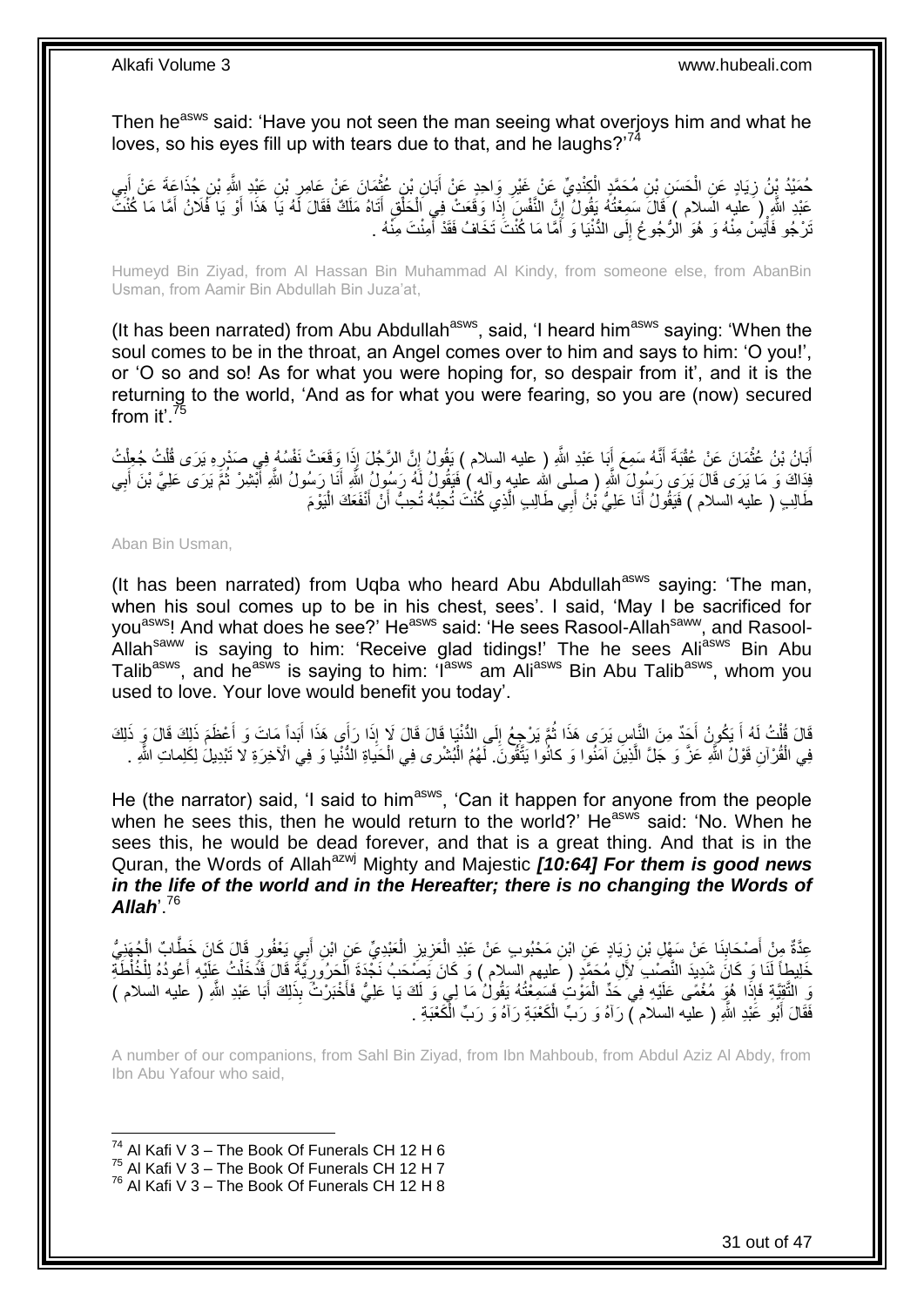'Khattab Al-Juhny used to blend in with us and he was extremely hostile to the Progeny<sup>asws</sup> of Muhammad<sup>saww</sup>, and he was a companions of Najdat Al-Harouriyya. So I went over to him for a short visit (during his death) due to his blending in with us and the (observance of) dissimulation. So when he was gloomy upon it during a limit of the death, I heard him saying, 'What is the matter with me and you, (i.e., 'Why am I against you') O Ali?' So I informed Abu Abdullah<sup>asws</sup> about that. So Abu Abdullah<sup>asws</sup> said: 'He saw him<sup>saww</sup>, by the Lord<sup>azwj</sup> of the Kabah! He saw him<sup>saww</sup>, by the Lord<sup>azwj</sup> of the Kabah! $177$ 

سَهْلُ بْنُ زِيَادٍ عَنْ أَحْمَدَ بْنِ مُحَمَّدِ بْنٍ أَبِي نَصْرٍ عَنْ حَمَّادٍ بْنِ عُثْمَانَ عَنْ عَبْدِ الْحَمِيدِ بْنِ عَوَّاضٍ قَالَ سَمِعْتُ أَبَا عَبْدِ النَّهِ (<br>. ْ ْ َ ِ َ عليه السِلَام ) يَقُولُ إِذَا بَلَغَتْ نَفْسُ أَحَدَكُمْ هَذِهِ قِيلَ لَهُ أَمَّا مَا كُنْتَ تَحْذَرُ مِنْ هَمِّ الدُّنْيَا وَ حُرْنِهَا فَقَدْ أَمِنْتَ مِنْهُ وَ يُقَالُ لَهُ َ َ رَسُولُ اللَّهِ ( صلى اللهَ عليه وأله ) وَ عَلِيٌّ ( عليه السلام ) وَ فَاطِمَةُ ( عليها السلام ) أَمَامَكَ . َ

Sahl Bin Ziyad, from Ahmad Bin Muhammad Bin Abu Nasr, from Hammad Bin Usman, from Abdul Hameed Bin Awwaz who said,

'I heard Abu Abdullah<sup>asws</sup> saying: 'When a soul of one of you reaches this (point), it is said to him: 'As for what you were cautious of from the worries of the world and its grief, so you are safe from it'; and it is said to him: 'Rasool-Allah<sup>saww</sup> and Ali<sup>asws</sup> and Fatima<sup>asws</sup> are in front of you'.<sup>78</sup>

َياٍد َع ْن م َح َّمِد ِن ز َنا َع ْن َس ْه ِل ْب ْص َحاب ٍر ِعَّدةٌ ) عليه ِم ْن أ َبا َج ْعَف ِي َح ْم َزَة َقا َل َس ِمْع ت أ ب ِل َع ْن أ َضْي ف ِن ال ِن َعلِ ٍّي َع ْن م َح َّمِد ْب ْب ِ ِ َ َ َ ْ السلام ) يَقُولُ إِنَّ آيَةَ الْمُؤْمِنِ إِذَا حَضَرَهُ الْمَوْثُ يَبْيَاضُ وَجْهُهُ أَشَدَّ مِنَّ بَيَاضِ لَوْنِهِ وَ يَرْشَحُ جَبِينُهُ وَ يَسِيلُ مِنْ عَيْنَيْهِ كَهَيْئَةِ َ ْ ْ ِ ِ َ النُّمُو عْ فَيَكُونُ ذَٰلِكَ خُرُوجَ نَفْسِهِ وَ إِنَّ الْكَافِرَ تَخْرُجُ نَفْسُهُ سَلَّا مِنْ شِدْقِهِ كَزَبَدِ الْبَعِيرِ أَوْ كَمَا تَخْرُجُ نَفْسُ الْبَعِيرِ **∶** ْ ْ ِ ِ ِ ْ

A number of our companions, from Sahl Bin Ziyad, from Muhammad Bin Ali, from Muhammad Bin Al Fuzayl, from Abu Hamza who said,

'I heard Abu Ja'far<sup>asws</sup> saying: 'A sign of the Believer when the death presents itself (is that) his face whitens more intensely than the whitening of his colour, and his forehead sweats, and (water) flows from his eyes like tears, so that would happen during the exit of his soul; and the Infidel, his soul flows from the angle of his mouth like the foam of the camel, or just as the exiting of the soul of the camel'.<sup>79</sup>

مُحَمَّدُ بْنُ يَحْيَى عَنْ أَحْمَدَ بْنِ مُحَمَّدٍ عَنْ مُحَمَّدِ بْنِ خَالِدٍ وَ الْحُسَيْنِ بْنِ سَعِيدٍ جَمِيعاًٍ عَنِ الْقَاسِمِ بْنِ مُجَمَّدٍ عَنْ عَبْدِ الصَّمَدِ بْنِ َ ِ ْ ْ َ يَثْبِيدِ ۚ عَنْ بَعْضٍ أَصْحَابِهٍ عَنْ أَبِي عَبْدِ اللَّهِ ( عِلَيهِ السَّلامِ ) قَالَ قُلْتَ أَصْلُحَكَ اللَّهُ مَنْ أَحَبَّ ۚ لَقَاءَ اللَّهِ أَحَبَّ اللَّهُ فَي مَنْ أَحَبَّ اللَّهُ وَ مَنْ َ ْ َ ِ َ أَبْغَضَ لِقَاءَ النَّهِ أَبْغَضَ اللَّهُ لِقَاءَهُ قَالَ نَعَمْ قُلْتُ فَوَ النَّهِ إِنَّا لَنَكْرُهُ الْمَوْتَ فَقَالَ أَيْسَ ذَلِكَ حَيْثُ تَذْهَبُ إِنَّكَ خَلْقَ عِنْدَ الْمُعَايَنَةِ إِذَا ْ ِ ْ َ َ ْ ِ **ٔ** رَأَى مَا يُحِبُّ فَلَيْسَ شَيْءٌ أَجَبَّ إِلَيْهِ مِنْ أَنْ يَتَقَدَّمَ وَ اللَّهُ تَعَالَى يُحِبُّ لِقَاءَهُ وَ هُوَ يُحِبُّ لِقَاءَ اللَّهِ حِينَئِذٍ وَ إِذَا رَأَى مَا يَكْرَهُ فَلَيْسَ :<br>: ِ اً لَ  $\frac{1}{2}$ َ شَيْءٌ أَبْغَضَ إِلَيْهِ مِنْ لِقَّاءِ اللَّهِ وَ اللَّهُ يُبْغِضُ لِقَاءَهُ ۚ ـِ لَ ِ َ

Muhammad Bin Yahya, from Ahmad Bin Muhammad, from Muhammad Bin Khalid and Al Husayn Bin Saeed, altogether from Al Qasim Bin Muhammad, from Abdul Samad Bin Basheer, from one of his companions,

(It has been narrated) from Abu Abdullah<sup>asws</sup>, said, 'I said, 'May Allah<sup>azwj</sup> Keep youasws well! The one who loves to meet Allahazwj, Allahazwj Loves to meet him, and the one who hates meeting Allah<sup>azwj</sup>, Allah<sup>azwj</sup> would Hate to meet him?' He<sup>asws</sup> said: 'Yes'. I said, 'By Allah<sup>azwj</sup>! I dislike the death'. So he<sup>asws</sup> said: 'That is not where you

 $77$  Al Kafi V 3 – The Book Of Funerals CH 12 H 9

 $78$  Al Kafi V 3 – The Book Of Funerals CH 12 H 10

 $^{79}$  Al Kafi V 3 – The Book Of Funerals CH 12 H 11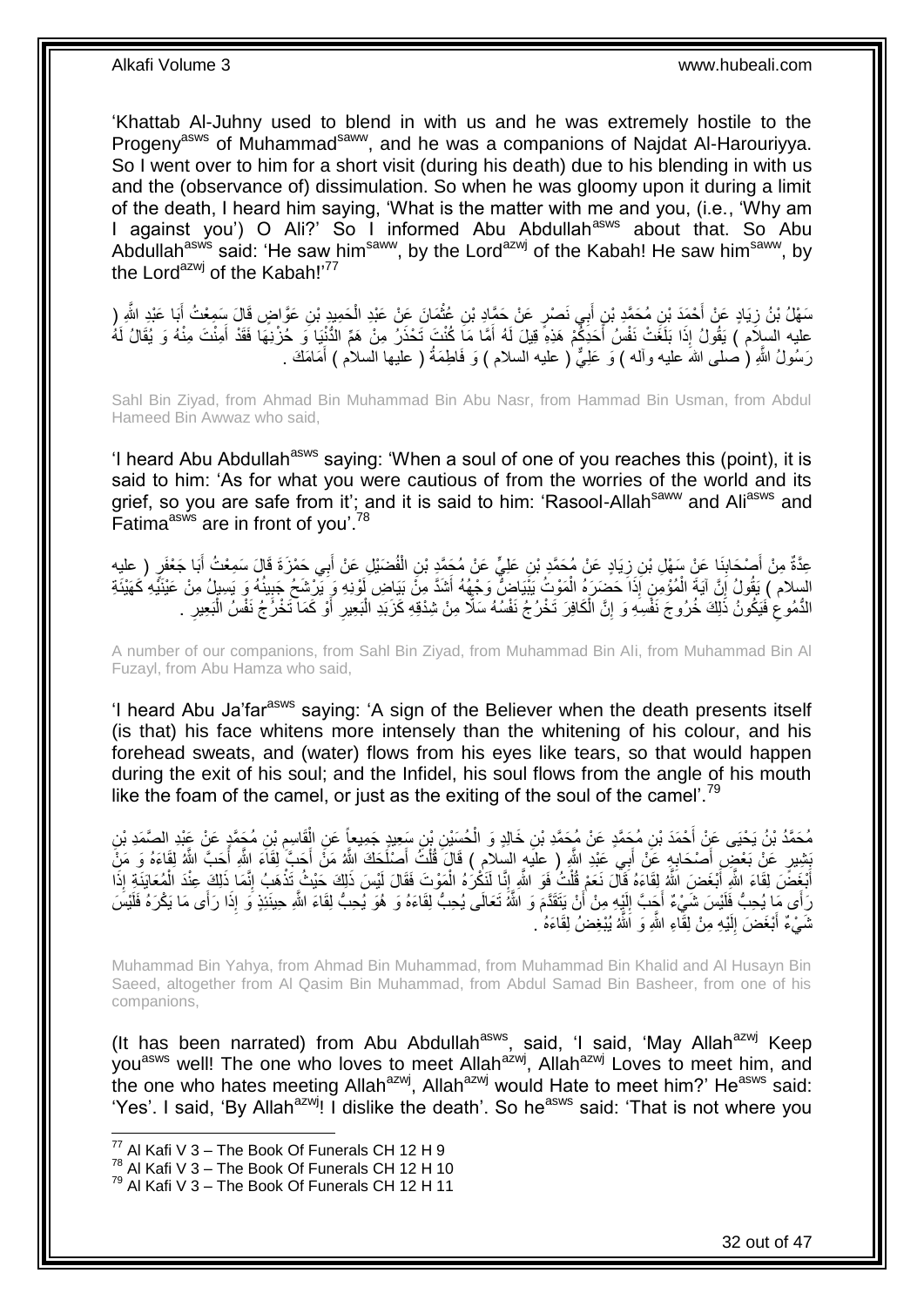are going with it. But rather, that is during the eye-witnessing when he sees what he loves. So there would be nothing more beloved to him than him proceeding, and Allah<sup>azwj</sup> the Exalted would Love to meet him, and he would love to meet Allah<sup>azwj</sup>, then and there. And when he sees what he dislikes, so there would be nothing more hateful to him than meeting Allah<sup>azwj</sup> and Allah<sup>azwj</sup> would Hate to meet him'.<sup>80</sup>

أَبُو عَلِيٍّ الْأَشْعَرِ يُّ عَنْ مُحَمَّدٍ بْنِ عَبْدِ الْجَبَّارِ عَنْ صَفْوَانَ بْنِ يَحْيَى عَنْ أَبِي الْمُسْتَهِلِّ عَنْ مُحَمَّدِ بْنِ حَنْظَلَةَ قَالَ قُلْتُ لِأَبِي ِ ْ ِ ِ ْ ِ ْ َ عَبْدِ اللَّهِ ۚ ( عليهِ السّبلام ) جُعِلْتُ فَذاكَ حَدِيثٌ سَمِعْتُهُ مِنْ بَعْضِ شِيعَتِكَ وَ مَوَالِيكَ يَرْوِيهِ عَنْ أَبِيكَ قَالَ وَ مَا هُوَ قُلْتُ زَعَمُوا ِ َ ِ ْ ْ ِ أَنَّهُ كَانَ يَُقُولُ أَغْنِطُ مَا يَكُونُ امْرُؤٌ بِمَا نَحْنُ عَلَيْهِ إِذَا كَانَتِ النَّفْسُ فِي هَذِهِ فَقَالَ نَعَمْ إِذَا كَانَ ذَلِكَ أَتَاهُ نَبِيُّ الثَّمِ وَ أَتَاهُ عَلِيٌّ وَ ِ َ َ ِ َ أَتَاهُ جَبْرَئِيلٌ وَ أَتَاهُ مَلَكُ الْمَوْتِ ( عَلَيه السلام ) فَيَقُولُ ذَلِكَ الْمَلَكُ لِعَلِّيٍّ ( عليه السلام ) يَا عَلِيُّ إِنَّ فُلَانًا كَانَ مُوَالِياً لَكَّ وَ ْ َ لَ ِ ْ لِأَهْلِ بَيْتِكَ فَيَقُولُ نَعَمْ كَانَ يَتَوَلَّانَا وَ يَتَبَرَّأُ مِنْ عَدُوِّنَا فَيَقُولُ ذَلِكَ نَبِيُّ اللَّهِ لِّجْبْرَئِيلَ فَيَرْفَعُ ذَٰلِكَ جَبْرَتِّيلَ إِلَى اللَّهِ عَزَّ وَ جَلَّ . ِ  $\ddot{ }$ ๎๎๎๎ ِ

Abu Ali Al Ashary, from Muhammad Bin Abdul Jabbar, from Safwan Bin Yahya, from Abu Al Mustahil, from Muhammad Bin Hanzala who said,

'I said to Abu Abdullah<sup>asws</sup>, 'May I be sacrificed for you<sup>asws</sup>! A Hadeeth which I heard from one of your<sup>asws</sup> Shia and the one in your<sup>asws</sup> Wilayah, reporting it from your<sup>asws</sup> father<sup>asws</sup>, He<sup>asws</sup> said: 'And what is it?' I said, 'He was claiming that he<sup>asws</sup> had said: 'Overjoyed is what a person would happen to be with what we<sup>asws</sup> are upon, when the soul was in this (point)'. So heasws said: 'Yes. When it would be that, the Prophet<sup>saww</sup> of Allah<sup>azwj</sup> would come to him, and Ali<sup>asws</sup> would come to him, and Jibraeel<sup>as</sup> would come to him, and the Angel of death would come to him. So that Angel would be saying to Ali<sup>asws</sup>: 'O Ali<sup>asws</sup>! Was so and so in your<sup>asws</sup> Wilayah and of the People<sup>asws</sup> of your<sup>asws</sup> Household?' So he<sup>asws</sup> would be saying: 'Yes, he used to be with our<sup>asws</sup> Wilayah, and used to disavow from our<sup>asws</sup> enemies'. And Rasool-Allah<sup>azwj</sup> would be saying that to Jibraeel<sup>as</sup>, and Jibraeel<sup>as</sup> would raise that to Allah<sup>azwj</sup> Mighty and Majestic'.<sup>81</sup>

وَ عَنْهُ عَنْ صَفْوَانَ عَنْ جَارُودِ بْنِ الْمُنْذِرِ قَالَ سَمِعْتُ أَبَا عَبْدِ اللَّهِ ( عليه السلام ) يَقُولُ إِذَا بَلَغَتْ نَفْسُ أَحَدِكُمْ هَذِهِ وَ أَوْمَأَ َ ِ ْ َ َ َ بِيَدِهِ إِلَى حَلْقِهِ قَرَّتْ عَيْنُهُ . ْ ِ **∣** 

And from him, from Safwan, from Jaroud Bin Al Munzar who said,

'I heard Abu Abdullah<sup>asws</sup> saying: 'When the soul of one of you reaches this (point)', and he<sup>asws</sup> gestured with his<sup>asws</sup> hand to his<sup>asws</sup> throat, his eyes would be delighted'.<sup>82</sup>

مُحَمَّدُ بْنُ يَجْيَى عَنْ أَجْمَدَ بْنِ مُحَمَّدِ بْنِ عِيسَى عَنِ الْحُسَيْنِ بْنِ سَعِيدٍ عَنِ النَّصْرِ بْنِ سُوَيْدٍ عَنْ يَحْيَى الْحَلَبِيِّ عَنْ سُلَيْمَانَ بْنِ<br>. ِ ْ ِ ْ **∶** دَاوُدَ عَنْ أَبِي بَصِيرٍ قَالَ قُلْتُ لِأَبِي عََيْدٍ اللَّهِ ( عَلِيه السالَامِ ) قَوْلُهُ عَزَّ وَ جَلَّ فَلَوْ لا إِذَا بَلَغَتٍ الْجُلْقُومَ إِلَى قَوْلِهِ إِنْ كُنْتُمْ ْ  $\frac{1}{2}$ ِ ْ ْ  $\ddot{\phantom{0}}$ صادِقِينَ فَقَالَ إِنَّمَا إِذَا بَلَغَتِ الْحُلْقُومَ ثُمَّ أُرِيَ مُنْزِلَهُ مِنَ الْجَنَّةِ فَيَقُولُ رُدُّونِي إِلَى الدُّنْيَا حَتَّى أُخْبِرَ أَهْلِي بِمَا أَرَى فَيُقَالُ لَهُ ِ ْ لَ ِ ِ j  $\ddot{\phantom{0}}$ ْ ْ ِ َ ِ َ ĺ يْسَ إِلَى ذَلِكَ سَبِيلٌ ۖ. **!**  $\frac{1}{2}$ لَ

Muhammad Bin Yahya, from Ahmad Bin Muhammad Bin Isa, from Al Husayn Bin Saeed, from Al Nazar Bin Suweyd, from Yahya Al Halby, from Suleyman Bin Dawood, from Abu Baseer who said,

'I said to Abu Abdullah<sup>asws</sup>, '(What about) the Words of Allah<sup>azwj</sup> Mighty and Majestic *[56:83] So why is it not then that when it (soul) comes up to the throat* – up to His<sup>azwj</sup> Words [56:87] That you do not send it back, if you are truthful? So he<sup>asws</sup>

 $80$  Al Kafi V 3 – The Book Of Funerals CH 12 H 12

<sup>81</sup> Al Kafi V 3 – The Book Of Funerals CH 12 H 13

 $82$  Al Kafi V 3 – The Book Of Funerals CH 12 H 14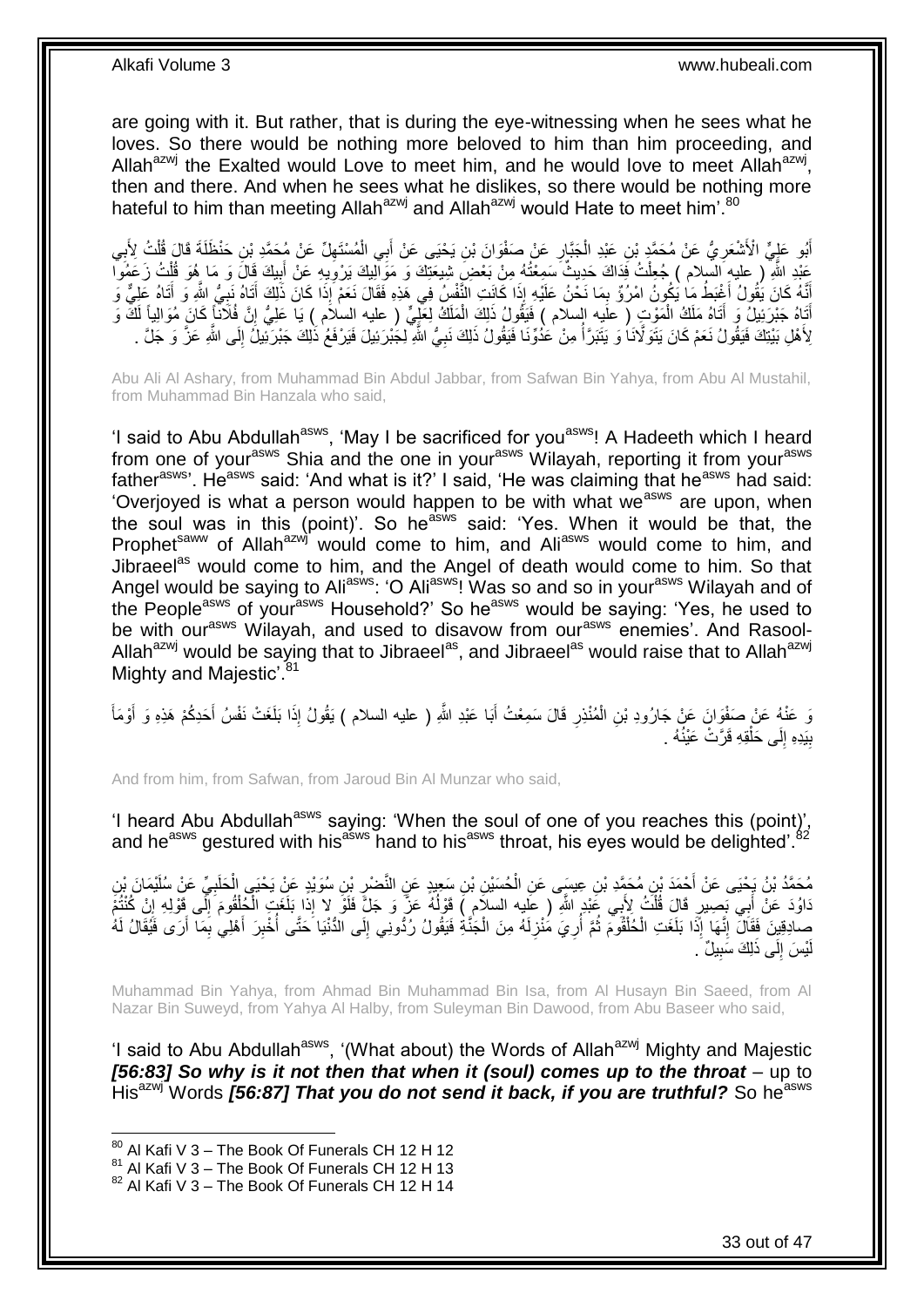said: 'When it (soul) reaches the throat, then he sees his house from the Paradise, so he is saying, 'Return me to the world until I inform my family with what I see'. So it is said to him: 'There is no way to that'. $83$ 

مَعْلُ بْنُ زِيَادٍ عَنْ غَيْرِ وَاحِدٍ مِنْ أَصْحَابِنَا قَالَ قَالَ إِذَا رَأَيْتَ الْمَيِّتَ قَدْ شَخَصَ بِبَصَرِهِ وَ سَالَتْ عَيْنُهُ الْيُسْرَى وَ رَشَحَ جَبِينُهُ ِ ِ ْ ِ  $\frac{1}{2}$ ْ َ  $\frac{1}{2}$ ِ نَ تَقَلَّصَتْ شَفَتَاهُ وَ انْتَشَرَتْ مَنْخِرَاهُ فَأَيَّ شَيْءٍ رَأَيْتَ مِنْ ذَلِكَ فَحَسْبُكَ بِهَا . َ َّ ِ َ

Sahl Bin Ziyad, from someone else from our companions who said,

'He<sup>asws</sup> said: 'When you see the decease to have fixed his gaze, and his left eye flows (with tears), and his forehead sweats, and his lips shrivel, and his nostrils expand, so whichever thing you see from that, it would suffice you with it (of his salvation)'.

نَا فِي رِوَايَةٍ أُخْرَى وَ إِذَا ضَحِكَ أَيْضاً فَهُوَ مِنَ الذَّلَالَةِ قَالَ وَ إِذَا رَأَيْتَهُ قَدْ خَمَصَ وَجْهُهُ وَ سَالَتْ عَيْنُهُ الْيُمْنَى فَاعْلَمْ أَنَّهُ . َ َ j ِ َ ْ

And in another report, (He<sup>asws</sup> said): 'And when he laughs as well, so it is from the evidence (of the salvation). And when you see his face to have frowned and his right eye to have flowed (with tears), so know that he  $\ldots$  (perished)<sup>'.84</sup>

> **ِن َو الْ َكا ِف ُمْؤ ِم الْ ُروح ْخ َراج باب إ ر ِ ِ ِ ِ**

### <span id="page-33-0"></span>**Chapter 14 – The extraction of the soul of the Believer and the Infidel**

عَلِيُّ بِنُ إِبْرَاهِيمَ عَنْ أَبِيهِ عَنْ مُحَمَّدِ بْنِ عِيسَى عَنْ يُونُسَ عَنْ إِدْرِيسَ الْقُمِّيِّ قَالَ سَمِعْتُ أَبَا عَبْدِ اللَّهِ ( عليه السلامِ ) يَقُولُ<br>-َ ْ ِ ∣ا<br>∶ ِ َ ון<br>ב إِنَّ اللَّهَ عَزَّ وَ جَلَّ يَأْمُرُ مَلَكَ الْمَوْتِ فَفِرْدُ نَفْسِ الْمُؤْمِنِ لِيُهَوِّنَ عَلَيْهِ وَ يُخْرِجَهَا مِنْ أَحْسَنِ وَجْهِهَا فَيَقُولُ النَّاسُ لَقَدْ شُذَّذٍ عَلَى ِ ِ َ ِ ْ ْ ا<br>المسلمان<br>المسلمان أَيْلَانِ الْمَوْتُ وَ ذَلِكَ تَهْوِينٌ مِنَ اللَّهِ عَزَّ وَ جَلَّ عَلَيْهِ وَ قَالَ بُصْرَفُ عَنْهُ إِذَا كَانَ مِمَّنْ سَخِطَ اللَّهُ عَلَيْهِ أَوْ مِمَّنْ أَبْغَضَ اللَّهُ أَمْرَهُ ِ ْ َ َ َ أَنْ يَّجْذِبَ الْجَذْبَةَ الَّتِي بَلَغَتْكُمْ بِمِثْلِ السَّفُودِ مِنَ الصُّوفِ الْمَبْلُولِ فَيَقُولُ النَّاسُ لَقَدْ هَوَّنَ اللَّهُ عَلَى فُلَانٍ الْمَوْتَ . ْ ْ ِ َّ ْ ْ ْ

Ali Bin Ibrahim, from his father, from Muhammad Bin Isa, from Yunus, from Idrees Al Qummy who said,

'I heard Abu Abdullah<sup>asws</sup> saying: 'Allah<sup>azwj</sup> Mighty and Majestic Commands the Angel of death, so he returns the soul of the Believer in order to ease upon him, and extracts it from the best of its modes'.<sup>85</sup>

عَنْهُ عَنْ يُوِنُسَ عَنِ الْهَيْثَمِ بْنِ وَاقِدٍ عَنْ رَجُلٍ عَنْ أَبِي عَبْدِ اللَّهِ ( عليه السلامِ ) قَالَ دَخَلَ رَسُولُ اللَّهِ ( عِليهِ السلامِ ) عَلَى َ ِ َ ْ رَجُلٍ مِنْ أَصْحَابِهِ وَ هُوَ يَجُودُ بِنَفْسِهِ فَقَالَ يَا مَلَكَ الْمَوْتِ ارْفُقْ بِصَاحِبِي فَإِنَّهُ مُؤْمِنٌ فَقَالَ أَبْشِرْ يَا مُحَمَّدُ فَإِنِّي بِكُلِّ مُؤْمِنٍ ِ **∶** َ ِ ِ َ ِ ِ ْ رَفِيقٌ وَ اعْلَمْ يَا َمُحَمَّدُ أَنِّي أَقْبِضُ رُوحَ ابْنِ إِدَمَ فَيَجْزَعُ أَهْلُهُ فَأَقُومُ فِيَ نَاحَنَةٍ مِنْ دَارِهِمْ فَأَقُولُ مَا هَذَا الْجَزَعُ فَوَ اللَّهِ مَأَ ِ َ j َ ِ َ ْ َ نَعَجَّلْنَاهُ قَبْلَ أَجَلِهِ وَ مَا كَانَ لَنَا فِي قَبْضِهِ مِنْ ذَنْبٍ ْ

From him, from Yunus, from Al Haysam Bin Waqid, from a man,

(It has been narrated) from Abu Abdullah<sup>asws</sup> having said: 'Rasool-Allah<sup>saww</sup> went over to a man from his<sup>saww</sup> companions and he was in his last breaths. So he<sup>saww</sup> said: 'O Angel of death! Be kind to my<sup>saww</sup> companions for he is a Believer'. So he

 $83$  Al Kafi V 3 – The Book Of Funerals CH 12 H 15

<sup>84</sup> Al Kafi V 3 – The Book Of Funerals CH 12 H 16

<sup>85</sup> Al Kafi V 3 – The Book Of Funerals CH 13 H 1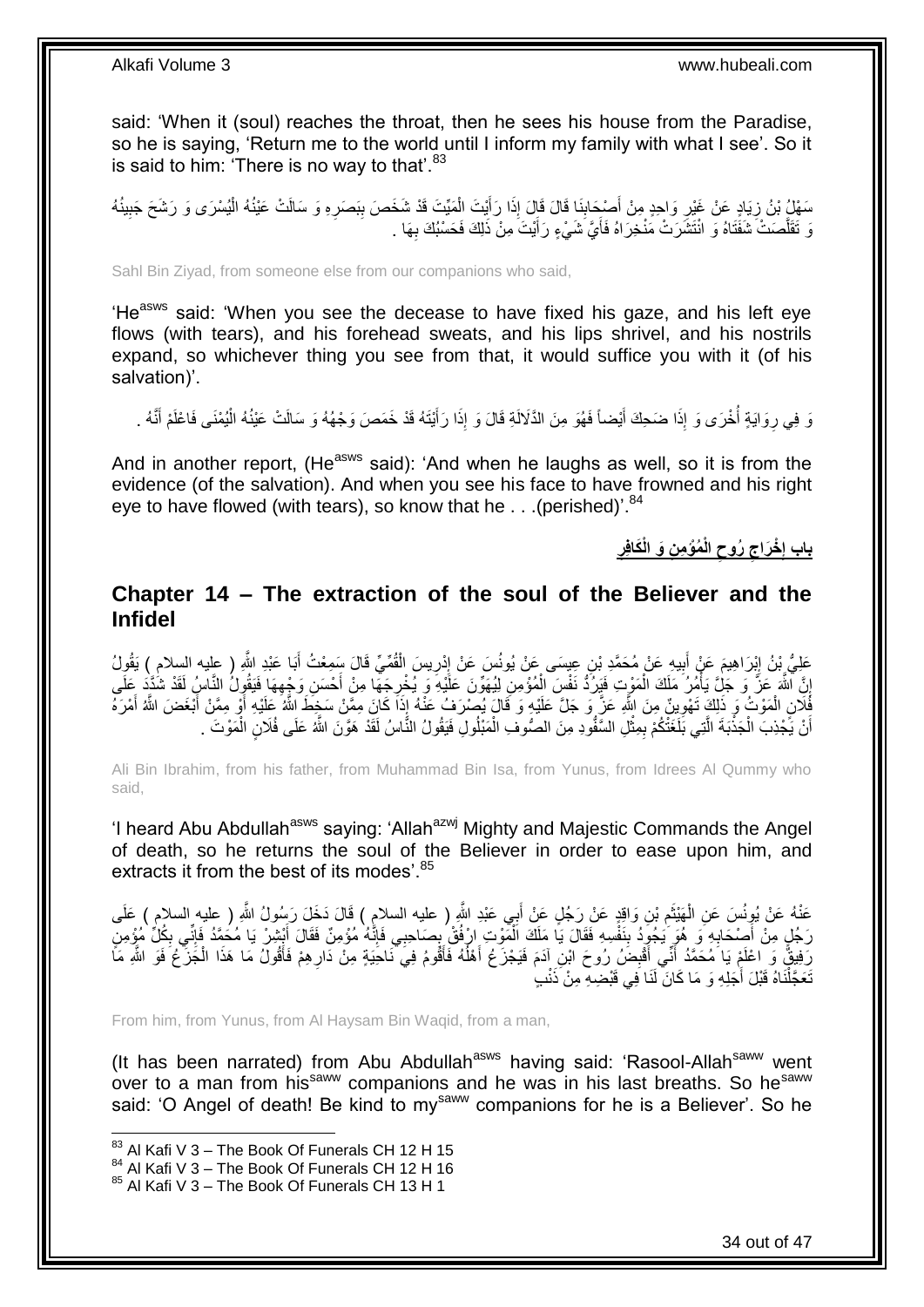said, 'Receive glad tidings, O Muhammad<sup>saww</sup>, for I am kind with every Believer, and know, O Muhammad<sup>saww</sup>, I capture the soul of a son of Adam<sup>as</sup> and his family members panic. So I stand in a corner of their room and I am saying: 'What is this panic? By Allah<sup>azwj</sup>! We do not hasten it before its term and there is no sin for us with regards to its capture.

فَإِنْ تَحْتَسِبُوا وَ تَصْبِرُوا تُؤْجَرُوا وَ إِنْ تَجْزَعُوا تَأْتُمُوا وَ تُوزَرُوا وَ اِعْلَمُوا أَنَّ لَذَا فِيكُمْ عَوْدَةً ثُمَّ عَوْدَةً فَإِلْحَذَرَ اِلْحَذَرَ إِنَّهُ لَيْسَ َ ة<br>أ ْ ِ ِ ِ ِ ْ ْ  $\ddot{\cdot}$ فِي شَرْقِهَا ۚ وَ لَإٍ فِي َغَرْبِهَا أَهْلُ بَيْتِ مَدَرٍ وَ لَا وَبَرٍ ۗ إِلَّآ وَ أَنَآ أَتَصَفَّحُهُمْ فِي كُلِّ يَوْمٍ خَمْسَ مَرَّاتٍ وَ لَأَنَا أَعْلَمُ بِصَغِيرِهِمْ وَ َ ֧<u>֓</u> ِ ِ َ ֧֖֧֖֖֖֖֖֧֖֖֖֖֧֧֧֧֧֧֧֧֧֧֧֧֧֧֧֧֧֚֚֚֚֚֚֚֚֚֚֚֝֝֟֓֝֓֝֓֝֬֟֓֝֬֟֓֝֬֝֓֝֓֝֬֝֓֝֬֝֬֝֓֝֬֝֬֓֝֬֝֬֝֬ َ َ ِ كَبِيْرِ هِمْ مِنْهُمْ بِأَنْفُسِهِمْ وَ لَوْ أَرَدْتُ قَبْضَ رُوحٍ بَعُوضَّةٍ مَا قَدَرْتُ عَلَيْهَا حَتَّى يَأْمُرَنِي رَبِّي بِهَا ْ  $\zeta$ َ ِ َ **∶** ِ **!** ِ

So if you were to be considerate and observe patience, you would be Recompensed, and if you were to panic, you would be sinning be burdened, and you know that there is a return for us regarding you, then a (another) return. So the caution is the caution. There is neither a family in the east nor in the west, urban or rural, except that I scan them five times during every day, and I am more knowing of their young ones and their elder ones than their own selves are, and had I wanted to capture the soul of a fly, I would not have the ability over it until my Lord<sup>azwj</sup> were to Command me with it'.

فَقَالَ رَسُولُ اللَّهِ ( صلى الله عليه وآله ) إِنَّمَا يَتَصَفَّحُهُمْ فِي مَوَاقِيتِ الصَّلَاةِ فَإِنْ كَانَ مِمَّنْ يُوَاظِبُ عَلَيْهَا عِنْدَ مَوَاقِيتِهَا لَقَّنَهُ ِ ֺ֧֧֦֧֦֧֦֧ׅ֧֧ׅ֧֧ׅ֧ׅ֧֧֧֧֧֧֧֧֧֚֚֚֚֚֚֚֚֚֚֚֚֚֝֝֬֓֡֡֓֡֟֓֡֟֓֡֟֓֡֟֓֡֟֓֡֟֓֡֟֓֡֡֡֬֓֓֓֬֓֓֬֓֝֬֝֬֝֬֝֬֝֬֝֬ نْمَهَادَةَ أَنْ لَا إِلَه إِلَّا اللَّهُ وَ أَنَّ مُحَمَّداً رَسُولُ اللَّهِ ( صلى الله عليه وآله ) وَ نَحًى عَنْهُ مَلَكُ الْمَوْتِ إِبْلِيسَ . ْ ِ لَ  $\frac{1}{2}$ َ ِ

So Rasool-Allah<sup>saww</sup> said: 'But rather, he (the Angel of death) scans them during the timings of the *Salaat*. So if he was from the ones who were regular upon it during its timings, he indoctrinates him with, 'There is no god except for Allah<sup>azwj</sup> and that Muhammad<sup>saww</sup> is Rasool-Allah<sup>saww</sup>', and the Angel of death would prevent Iblees<sup>la</sup> from him'.<sup>86</sup>

عَلِيُّ بْنُ إِبْرَاهِيمَ عَنْ أَبِيهِ عَنِ ابْنِ مَحْبُوبٍ عَنِ الْمُفَضَّلِ بْنِ صَالِحٍ عَنْ جَابِرٍ عَنْ أَبِي جَعْفَرٍ ( عليه السلام ) قَالَ حَضرَ َ ٍ ْ **!** َ رَسُولُ اللَّهِ ( صلى الله عليه وآلله ) رَجُلًا مِنَ الْأَنْصَارِ وَ كَانَتْ لَّهُ حَالَةٌ حَسَّنَةٌ عِنْدَ رَسُولِ اللَّهِ ( صلى الله عليه وآله ) ِ فَحَضَرَهُ عِنْدُ مَوْتِهِ فَنَظَرَ إِلَى مَلَكِ الْمَوْتِ عِنْدَ رَأْسِهِ فَقَالَ لَهُ رَسُولُ اللَّهِ ( صلى الله عليه وآلم َ) ارْفُقُ بِصَاحِبِي فَإِنَّهُ مُؤْمِنٌ ْ ْ  $\frac{1}{2}$  $\frac{1}{2}$ ِ

Ali Bin Ibrahim, from Ibn Mahboub, from Al Mufazzal Bin Salih, from Jabir,

(It has been narrated) from Abu Ja'far<sup>asws</sup> having said: 'Rasool-Allah<sup>saww</sup> attended a man from the Helpers, and there was a good status for him in the presence of Rasool-Allah<sup>saww</sup>. So he<sup>saww</sup> attended him during his death, and he<sup>saww</sup> looked towards the Angel of death by his head, and Rasool-Allah<sup>saww</sup> said to him: 'Be kind with my<sup>saww</sup> companion, for he is a Believer'.

فَقَالَ لَهُ مَلَكُ الْمَوْتِ يَا مُحَمَّدُ طِبْ نَفْساً وَ قَرَّ عَيْناً فَإِنِّي بِكُلِّ مُؤْمِنٍ رَفِيقٌ شَفِيقٌ وَ اعْلَمْ يَا مُحَمَّدُ إِنِّي لَأَحْضُرُ إِبْنَ آدَمَ عِنْدَ ِ ِ ْ ِ قَاضِ رُوِحِهِ فَإِذَا فَبَصْتُهُ صَرَخَ صَارِخٌ مِنْ أَهْلِهِ عِنْدَ ذَلِّكَ فَأَتَنَحَّى فَي جَانِبِ الذَّارِ وَ مَعِي رُوحُهُ فَأَقُولُ لَهُمْ وَ اللَّهِ مَا ظُلَمْنَاهُ ِ َ ا<br>أ ِ َ وَ لَا سَبَقْنَا بِهِ أَجَلَهُ وَ لَا اسْتَعْجَلْنَا بِهِ قَدَّرَهُ وَ مَا كَانَ لَنَا فِي قَبْضِ رُوحِهِ مِنْ ذَنْبِ َ **∶** ِ ْ

So the Angel of death said to him<sup>saww</sup>: 'O Muhammad<sup>saww</sup>! Feel good with yourself<sup>saww</sup> and delight the eyes, for I am kind, compassionate with every Believer. And know, O Muhammad<sup>saww</sup>! I am present with a son of Adam<sup>as</sup> during the capture of his soul. So when I capture it, a shrieker from his family shrieks out during that. So I stand aside by the side of the house, and with me is his soul, and I am saying to

 $86$  Al Kafi V 3 – The Book Of Funerals CH 13 H 2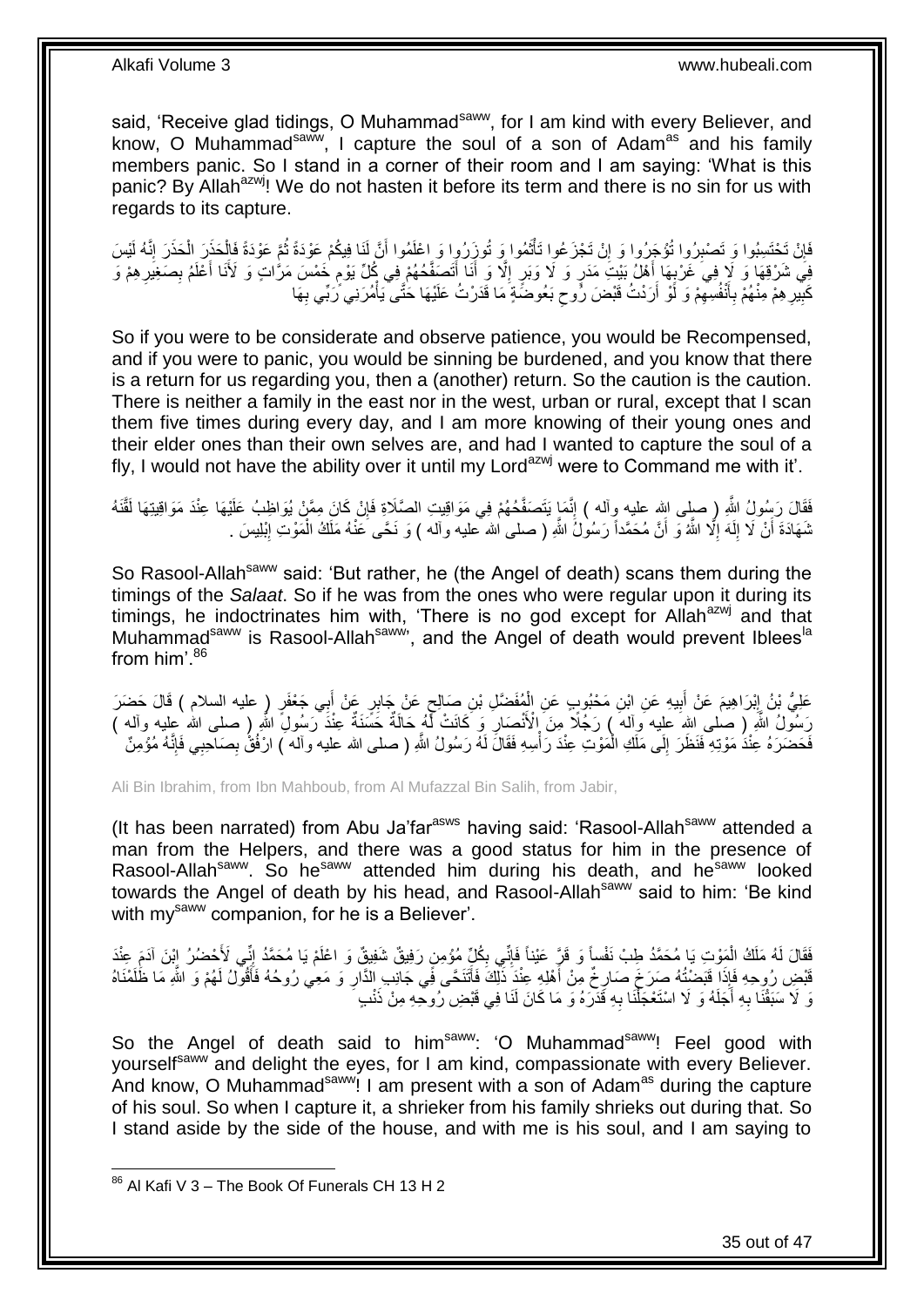them: 'By Allah<sup>azwj</sup>! We have neither oppressed you nor have be preceded his term with him, nor have we hastened his Ordainment with him; and there was never a sin for us during the capture of his soul.

ِ فَإِنْ تَرْضَوْا بِمَا صَنَعَ اللَّهُ بِهِ وَ تَصْبِرُوا تُؤْجَرُوا وَ تُوْمَدُوا وَ إِنْ تَجْزِعُوا وَ تَسْخَطُوا تَأْتُمُوا وَ تُوزَرُوا وَ مَا لَكُمْ عِنْدَنَا مِنْ ِ **∶** ∫<br>∶ ِ َ م<br>أ كُّنْتِي وَ إِنَّ لَٰذَا عِنْدَكُمْ أَيْضَاً لَبَقِيَّةً وَ عَوْدَةً فَالْحَذَرَ الْحَذَرَ فَمَا مِنْ أَهْلِ بَيْتِ مَدَرٍ وَ لَا شَعْرٍ فِي بَرٍّ وَ لَا بَحْرٍ إِلَّا وَ أَنَا َ ْ ْ لَ َ <u>֖֚֚֚֚֚֚֚֓</u> َ ِ أَتَصَفِّّحُهُمْ فِّي كُلِّ يَوْمِ خَمْسَ مَرَّ اتٍ عِنْدَ مَوَاقِيتِ الصَّلَاةِ حَتَّى لَأَنَا أَعْلَمُ مِنْهُمْ بِأَنْفُسِهِمْ ِ َ ِ َ ٍ َ

So if you were to be pleased with what Allah<sup>azwj</sup> has Done with him, and are patient, you would be Recompensed and you would be Praised; and if you were to panic and are angered, you would be sinning, and be burdened, and there should not be a criticism for you about us, and that for us with you as well, is a remainder and a return. So the caution is the caution, and there is none from a family, neither urban nor rural, in a land nor in a sea, except that I scan them five times during every day during the timings of their *Salaat* until I am more knowing of them than their own selves are.

وَ أَنِّي يَا مُحَمَّدُ أَرَدْتُ قَيْضٍ نَفْسٍ بَعُوضَةٍ مَا قَدَرْتُ عَلَى قَيْضِهَا حَتَّى يَكُونَ اللَّهُ عَنَّ وَ جَلَّ هُوَ الْأَمِرَ بِقَيْضِهَا وَ إِنِّي َ ِ ِ لَمُلَقِّنُ الْمُؤْمِنِ عِنْدَ مَوْتِهِ شَهَادَةَ أَنْ لَا َإِلَهَ إِلَّا اللَّهُ وَ أَنَّ مُحَمَّداً رَسُولُ اللَّهِ ( صلى الله عليه وألـه ) . َ ِ لَ ِ اُ ْ

And had I wanted, O Muhammad<sup>saww</sup>, to capture the soul of a fly, I would not have the ability upon its capture until Allah<sup>azwj</sup> Mighty and Majestic happened to have Commanded with its capture, and I prompt the Believer during his death, the testimony that there is no god except for Allah<sup>azwj</sup> and that Muhammad<sup>saww</sup> is Rasool-Allah<sup>saww</sup>, 87

**ِن باب َتْع ِجي ِل الَّدفْ**

### <span id="page-35-0"></span>**Chapter 15 – Hastening the burial**

أَبُو عَلِيٍّ الْأَنْشَعَرِيُّ عَنْ مُحَمَّدِ بْنِ سَالِمٍ عَنْ أَحْمَدَ بْنِ النَّضْرِ عَنْ عَمْرِو بْنِ شِمْرٍ عَنْ جَابِرٍ عَنْ أَبِي جَعْفَرٍ ( عِليه السلام )ِ<br>أَبُو عَلِيٍّ الْأَنْشَعَرِيُّ عَنْ مُحَمَّدِ بْنِ سَالِمٍ ِ َ ٍ ِ َ َ لَّالَ قَالَ رَسُولُ اللَّهِ ( صلى الله عَليه وَٰآله ) يَا مَعْشَرَ النَّاسِ لَا أُلْفِيَنَّ رَجُلًا مَاتَ لَهُ مَيِّتٌ فَأَنْتَظِّرَ بَهِ ۖ الصُّبْحَ وَ لَا رَجُلًا مَاتُ ْ Í **∶** َّ لَهُ مَيِّتٌ نَهَارٍاً فَانْتَظَنُ بِهِ إِلَّلَيْلَ لَا تَنْتَظِرُوا بِمَوْتَاكُمْ طُلُوعَ الْشَّمْسِ وَ لَا غُرُوبَهَا عَجِّلُوا بِهِمْ إِلَى مَضَاجِعِهِمْ يَرْحَمُكُمُ اللَّهُ فَقَالَ ِ ِ ِ ِ ِ النَّاسُ وَ أَنْتَ يَا رَسُولَ اللَّهِ يَرْحَمُكَ اللَّهُ . ۬<sup>ّ</sup>

Abu Ali Al Ashary, from Muhammad Bin Salim, from Ahmad bin Al Nazar, from Amro Bin Shimr, from Jabir,

(It has been narrated) from Abu Ja'far<sup>asws</sup> having said: 'Rasool-Allah<sup>saww</sup> said: 'O group of people! He should not delay, a man from whom there is a deceased, so that he waits with him for the morning, nor a man for whom there is a deceased by the day so he await with him for the night; and do not wait with your dead ones for the emergence of the sun, nor for its setting. Hasten with them to their sleeping places. May Allah<sup>azwj</sup> have Mercy on you'. So the people said, 'And you<sup>saww</sup>, O Rasool-Allah<sup>saww</sup>, may Allah<sup>azwj</sup> have Mercy on you (as well)<sup>'.88</sup>

 $87$  Al Kafi V 3 – The Book Of Funerals CH 13 H 3

<sup>88</sup> Al Kafi V 3 – The Book Of Funerals CH 14 H 1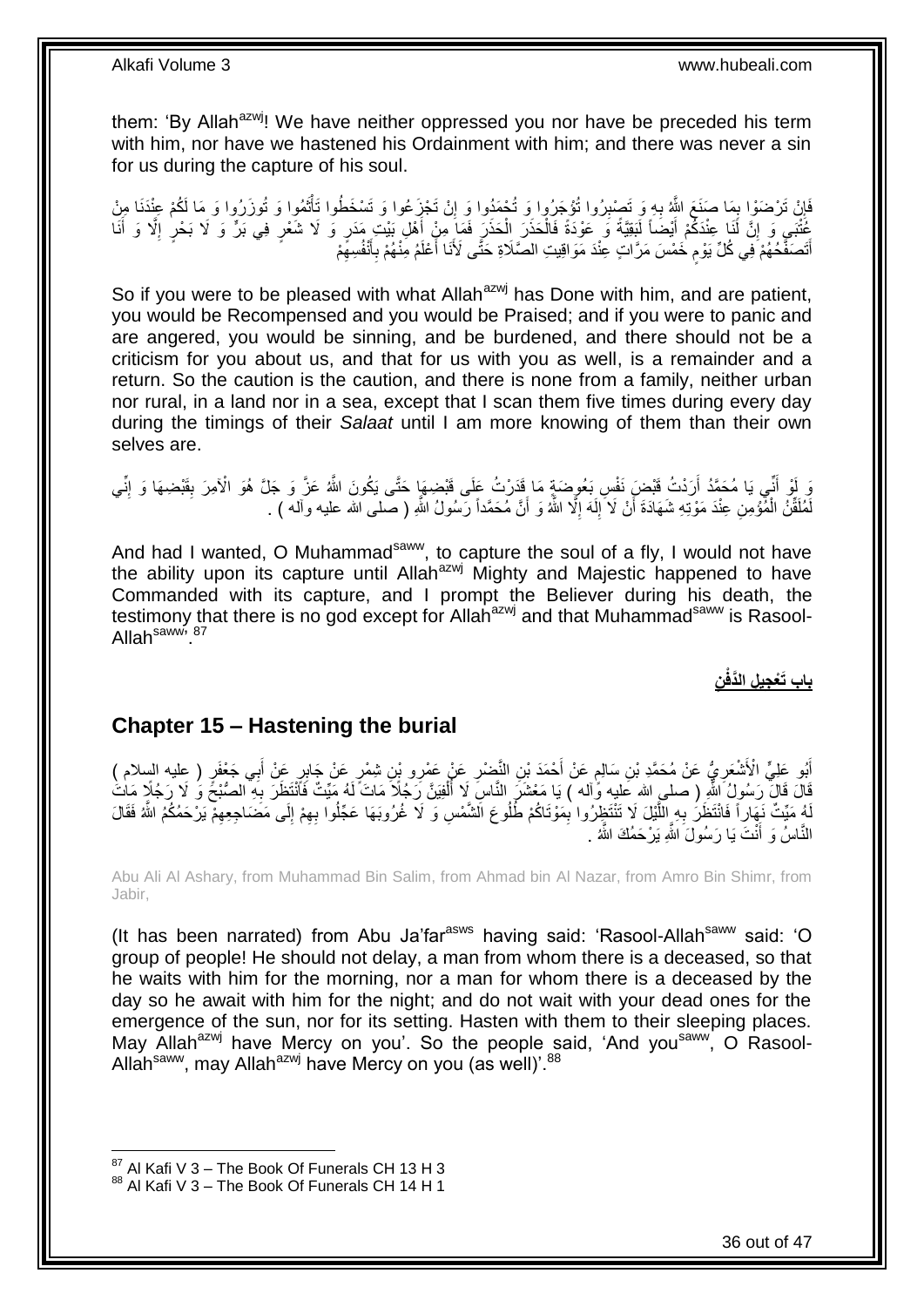

Muhammad Bin Yahya, from Muhammad Bin Ahmad, from Al Abbas Bin Marouf, from Al Yaqouby, from Musa Bin Isa, from Muhammad Bin Muyassar, from Haroun Bin Al Jahm, from Al Sakuny,

(It has been narrated) from Abu Abdullah<sup>asws</sup> having said: 'Rasool-Allah<sup>saww</sup> said: 'When the dying one dies at the beginning of the day, he should not snooze except in his grave' (spend night in the grave  $-$  so should be buried during the day).  $89$ 

**باب َناِد ر**

### <span id="page-36-0"></span>**Chapter 16 – Miscellaneous**

َّ َعْلِيُّ بِنُ مُحَمَّدٍ عَنْ صَالِحٍ بِْنِ أَبِي حَمَّادٍ وَ الْحُسَيْنُ بْنُ مُحَمَّدٍ عَنْ مُعَلَّى بْنِ مُحَمَّدٍ جَمِيعاً عَنِ الْوَشَاءِ عَنْ أَحْمَدَ بْنِ عَائِذٍ عَنْ<br>عَلَيُّ بِنُ مُحَمَّدٍ عَنْ صَالِحٍ بِّنِ أَبِي ْ َ ِ َ ْ أَبِي خَدِيجَةَ عَنْ أَبِي عَبْدِ أَللَّهِ ( عَلَيه السلام ) قَالَ لَيْسَ مِنْ مَيِّتٍ يَمُوتُ وَ يُثْرَكُ وَحْدَهُ إِلَّا لَعِبَ بِهِ الشَّيْطَانُ فِي جَوْفَهِ . ِ َ َ ِ

Ali Bin Muhammad, from Salih Bin Abu Hammad, and Al Husayn Bin Muhammad, from Moalla Bin Muhammad, altogether from Al Washha, from Ahmad Bin A'iz, from Abu Khadeeja,

(It has been narrated) from Abu Abdullah<sup>asws</sup> having said: 'There is none from deceased who dies and he is left alone except that the Satan<sup>la</sup> would play with him in his inside<sup>'.90</sup>

> **ي َض َمر َحاِئ ِض ُت َم ِّر ُض الْ باب الْ ِ**

### <span id="page-36-1"></span>**Chapter 17 – The menstruating woman looking after the sick**

عَلِيُّ بْنُ إِبْرَاهِيمَ عَنْ أَبِيهِ وَ عِدَّةٌ مِنْ أَصْحَابِذَا عَنْ سَهْلِ بْنِ زِيَادٍ عَنِ ابْنِ مَحْبُوبٍ عَنْ عَلِيٍّ بْنِ أَبِي حَمْزَةَ قَالَ قُلْتُ لِأَبِي ِ **!** َ ِ َ <u>֖֚֚֚</u> .<br>د ْ َ الْجَسَنِ (ِ عليهِ السلامِ ) الْمَرْأَةُ تَقْعُدُ عِنْدَ رَأْسِ الْمَرِيضِ وَ هِيَ حَائِضٌ فِي حَدِّ الْمَوْتِ فَقَالَ لَا بَأْسَ أَنْ تُمَرِّضَهُ فَإِذَا خَافُوا ْ ْ ِ ْ ا<br>أ َ ْ ْ َ عَلَيْهِ وَ قُرُبَ ذَٰلِكَ فَلْنَتَنُحْ عَنْهُ وَ عَنْ قُرْبِهِ فَإِنَّ الْمَلَائِكَةَ نَتَأَذَّى بِذَٰلِكَ . َ ْ ِ ِ ْ

Ali Bin Ibrahim, from his father, and a number of our companions, from Sahl Bin Ziyad, from Ibn Mahboub, from Ali Bin Abu Hamza who said,

'I said to Abu Al-Hassan<sup>asws</sup>, 'The woman sits by the side of the head of the patient during the limit of death, and she is menstruating'. So he<sup>asws</sup> said: 'There is no problem with it if she looks after him. So when there is fear (of dying) upon him and that (time) is near, so let her desist from him and from his proximity, for the Angels are harmed by that (menstruation)<sup>'.91</sup>

 $89$  Al Kafi V 3 – The Book Of Funerals CH 14 H 2

 $90$  Al Kafi V 3 – The Book Of Funerals CH 15 H 1

 $91$  Al Kafi V 3 – The Book Of Funerals CH 16 H 1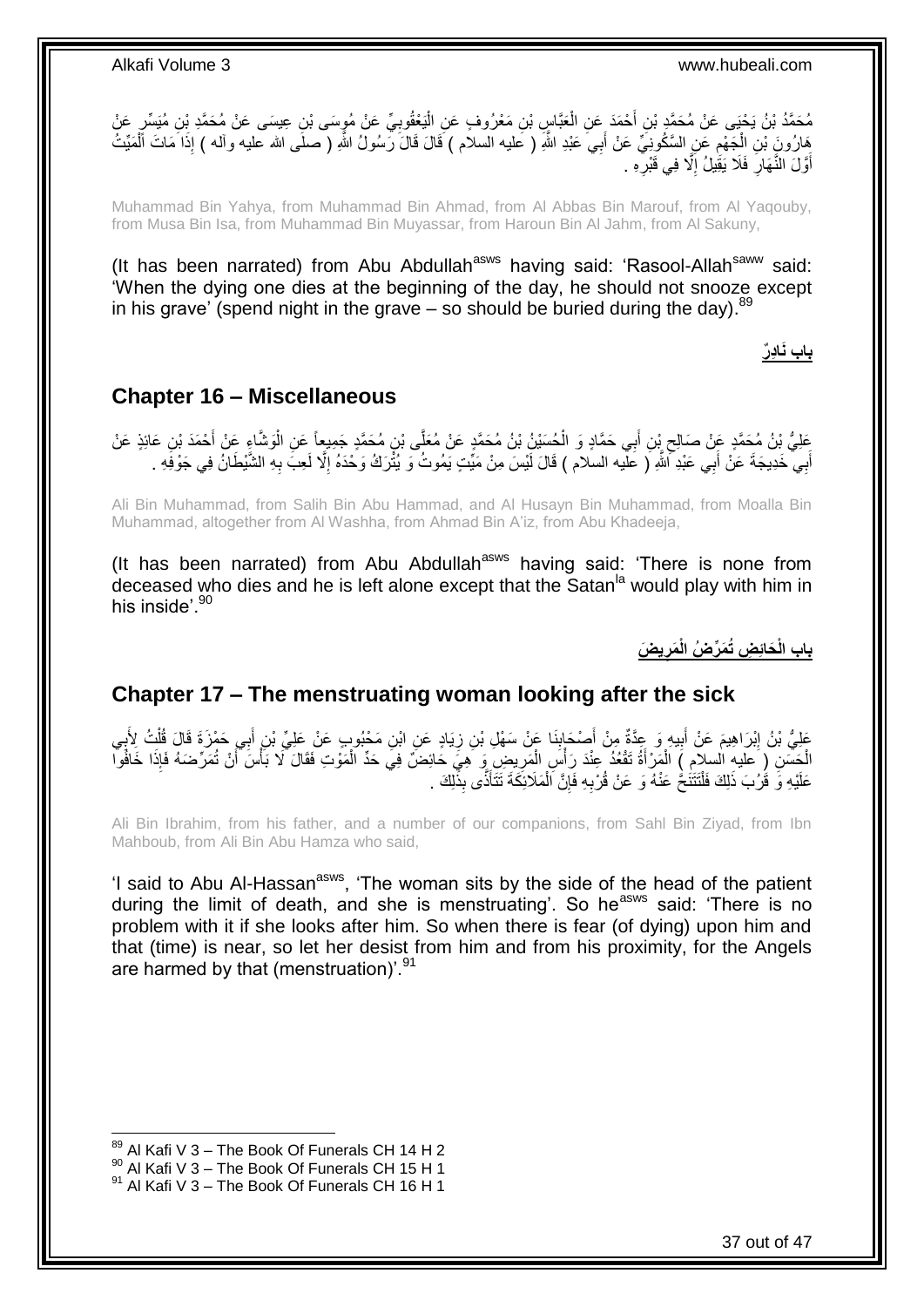**باب ُغ ْس ِل َمِّي ت**

## <span id="page-37-0"></span>**Chapter 18 – Washing the deceased**

َ عَلِيُّ بْنُ إِبْرَاهِيمَ عَنْ أَبِيهِ عَنِ ابْنِ أَبِي عُمَيْرٍ عَنْ حَمَّادٍ عَنِ الْحَلَبِيِّ عَنْ أَبِي عَبْدِ اللَّهِ ( عليه السِلام ) قَالَ إِذَا أَرَدْتَ غُسْلَ ِ ْ َ ِ َ ِ َ  $\ddot{\phantom{a}}$ الْمَيِّتِ فَاجْعَلْ بَيْنُكَ وَ بَيْنَهُ ثَوْباً يَسْتُرُ عَنْكَ عَوَّرَتَهُ إِمَّا قَمِيصٌّ وَ إِمَّا غَيْرُهُ ثُمَّ تَبْدَأُ بِكَفَّيْهِ وَ رَأْسِهِ ثَلَاثٌ مُرَّاتٍ بِالسِّدْرِ ثُمَّ سَائِرِ  $\ddot{\phantom{0}}$ ِ ِ َ ْ ِ  $\ddot{\phantom{0}}$ ِ ِ ة<br>أ ِ جَسَدِهِ وَ ابْدَأْ بِشِقِّهِ الْأَيْمَنِ **∣** ْ

Ali Bin Ibrahim, from his father, from Ibn Abu Umeyr, from Hammad, from Al Halby,

(It has been narrated) from Abu Abdullah<sup>asws</sup> having said: 'When you want to wash the deceased, so make a cloth to be between you and him to veil his private part from you, whether it is a shirt or something else. Then begin with his palm and his head (washing it) three times with the lotus (leaves), then the rest of his body, and beginning with the right hand side.

َفَإِذَا أَرَدْتَ أَنْ تَغْسِلَ فَرْجَهُ فَخُذْ خِرْقَةً نَظِيفَةً فَلُقَّهَا عَلَى يَدِكَ الْيُسْرَى ثُمَّ أَدْخِلْ يَذكَ مِنْ تَحْتِ الثَّوْبِ الَّذِي عَلَى فَرْجِ الْمَيِّتِ َ َّ َ  $\ddot{\phantom{0}}$ ْ ֦֦֧֦֧֚֚֡֡֡֝֬֝֬֝֬֝<br>֧֪֪֧֦֧֦֧֦֧֦֧ׅ֪֦֧֚֚֚֚֚֚֚֚֚֚֚֚֚֚֚֚֚֚֚֚֚֚֚֚֚֚֚֝֝֬֜֝֬ ْ ْ ِ َّ فَاَغْسِلْهُ مِنْ غَيْرِ أَنْ تَرَى عَوْرَتَهُ فَإِذَا فَرَغْتَ مِنْ غُسْلِهِ بِالسِّدْرِ فَاغْسِلْهُ مَرَّةً أُخْرَى بِمَاءٍ وَ كَافُورٍ وَ شَيْءٍ مِنْ حَنْوطِهِ ثُمَّ ِ ِ اً **∶** ْ ِ j  $\ddot{\phantom{0}}$ اغْسِلْهُ بِمَاءٍ بَحْتَ غَسْلَةً أُخْرَى حَتَّىَ إِذَا فَرَغْتَ مِنْ ثَلَاثٍ جَعَلْتَهُ فِي ثَوْبٍ ثُمَّ جَفَّفْتَهُ .  $\ddot{\phantom{0}}$ َ ْ j ِ ْ

So when you intend to wash his private part, then take a clean rag and wrap it around your right hand, then enter your hand from beneath the cloth which is upon the private part of the deceased, and wash it from without seeing his nakedness. So when you are free from washing him with the lotus (leaves), then wash him again with water and camphor, and something from his embalming. Then wash him with pure water with another washing until when you are free from the three (washings), then make him to be in a cloth, then enshroud him'.<sup>92</sup>

مُحَمَّدُ بِنُ يَحْيَى عَنْ أَحْمَدَ بْنِ مُحَمَّدٍ عَنِ الْحُسَيْنِ بْنِ سِعِيدٍ وَ مُحَمَّدِ بْنِ خَالِدٍ عَنِ النَّضْرِ بْنِ سُوَيْدٍ عَنِ ابْنِ مُسْكَانَ عَنْ أَبِي ِ ْ ِ َ عَبْدِ اللَّهِ ( عليه السلامِ ) قَالَ سَأَلْتُهُ عَنْ ِغُسْلِ الْمَيِّتَ فَقَالَ اغْسِلْهُ بِمَاءٍ وَ سِذْرٍ ثُمَّ اغْسِلْهُ عَلَى أَثَرِ ذَلِكَ غَسْلَةً أُخْرَى بِمَاءٍ وَ ْ  $\ddot{\cdot}$ ِ ْ ْ ֺ֦֪֦֧֦֦֦֪֦֪֦֪֦֪֦֧֦֪֦֪֦֪֪֦֪֦֪֦֪֦֧֦֪֦֧֝֟֟֟֟֟֟֟֟֟֟֟֟֟֟֟֓֟֘֟֟֟֓֕֟֟֟֓֡֟֓֟֓֟֓֡֟֓֟֓֡֟֟֓֟֟֟֟֟֟֟֟֟֟֟֟֟֟ َ ِ ĺ ِ َ ٍ كَافُورٍ وَ ذَرِيرَةٍ إِنْ كَاتَٰتْ وَ اغْسِلْهُ الثَّالِثَةَ بِمَاءٍ قَرَاحٍ ِ َّ ْ **׀ ∶** 

Muhammad Bin Yahya, from Ahmad Bin Muhammad, from Al Husayn Bin Saeed and Muhammad Bin Khalid, from Al Naar Bin Suweyd, from Ibn Muskan,

(It has been narrated) from Abu Abdullah<sup>asws</sup>, said, 'I asked him<sup>asws</sup> about washing the deceased, so he<sup>asws</sup> said: 'Wash him with water and lotus (leaves). Then wash him upon the footsteps of that with another washing with water and camphor and fragrant powder if there was, and wash him for the third washing with clear water'.

قُلْتُ ثَلَاثَ غَسَلَاتٍ لِجَسَدِهِ كُلِّهِ قَالَ نَعَمْ قُلْتُ يَكُونُ عَلَيْهِ ثَوْبٌ إِذَا غُسِّلَ قَالَ إنِ اسْتَطَعْتَ أَنْ يَكُونَ عَلَيْهِ قَمِيصٌ فَغَسِّلْهُ مِنْ<br>نِيفِ الْمَسْرِينِ فَجَمَعُوا فَسَلَّمْ مِنْ الْم َ ْ ِّ ْ ْ َ تَحْتِهِ وَ قَالَ أُحِبُّ لِمَنْ غَسَّلَ الْمَيِّتَ أَنْ يَلُّفَّ عَلَى يَدِهِ الْخِرْقَةَ حِينَ يُغَسِّلُهُ .  $\ddot{\phantom{0}}$ ْ ĺ َ ْ j

I said, 'Three washings for his body, all of it?' He<sup>asws</sup> said: 'Yes''. I said, 'There would happen to be a cloth upon him when he is washed?' He<sup>asws</sup> said: 'If there is capacity that there happens to be a shirt upon him, so wash him from beneath it'. And he<sup>asws</sup>

<sup>1</sup>  $92$  Al Kafi V 3 – The Book Of Funerals CH 17 H 1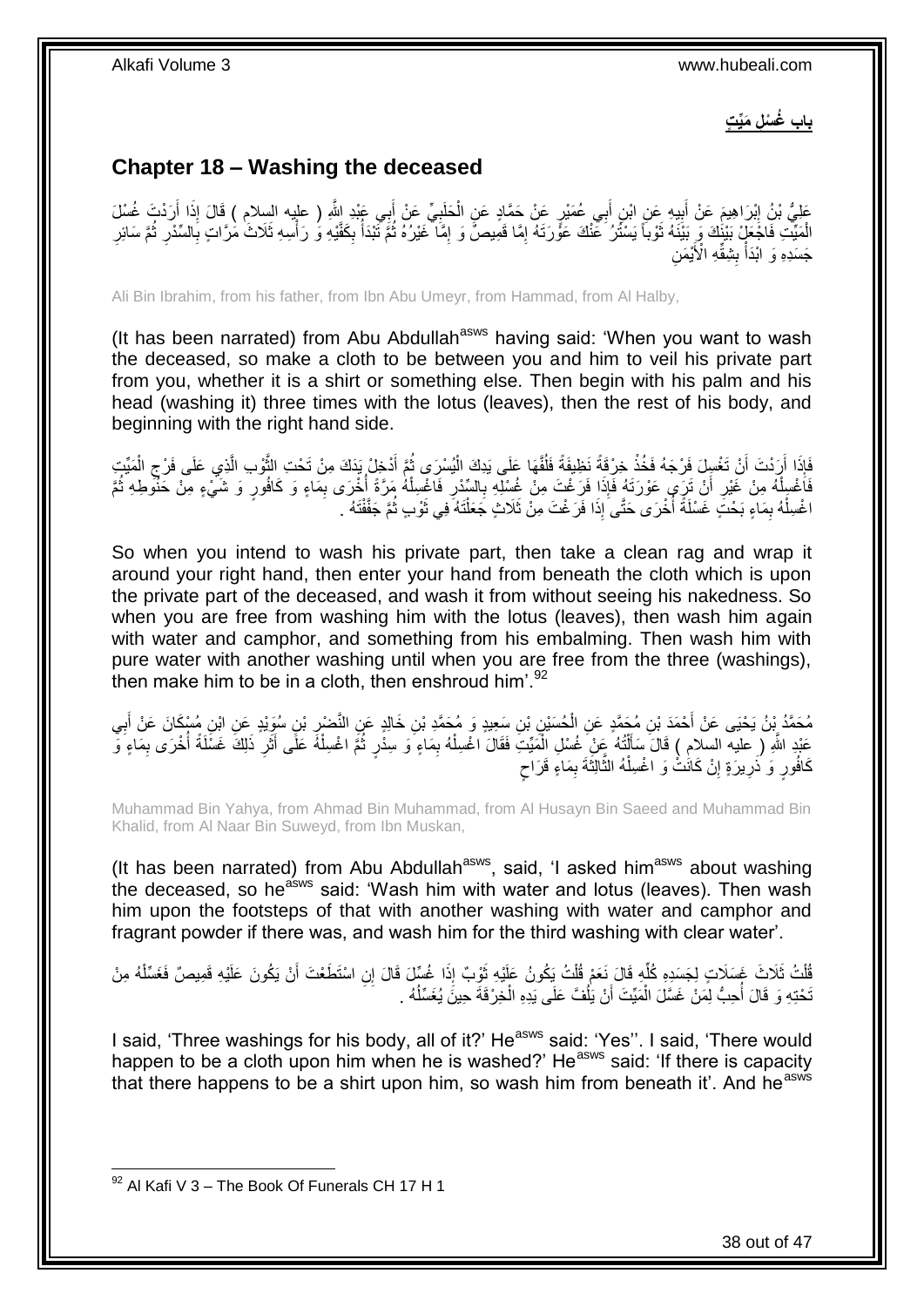said: 'I would love it for the one who wash the deceased if he wraps a rag upon his hand when he washes him'.<sup>93</sup>

عِدَّةٌ مِنْ أَصْحَابِذَا عَنْ سَهْلِ بْنِ زِيَادٍ عَنِ الْحَسَنِ بْنِ مَحْبُوبٍ عَنْ عَلِيٍّ بْنِ رِئَابٍ عَنِ الْجَلَبِيِّ قَالَ قَالَ أَبُو عَبْدِ الثَّهِ ( عليه<br>مَعْنَةٌ مِنْ أَصْحَابِنَا \* فَيَرْجَعَ الْعَمَانِ الْحَس **∣** َ َ ِ ْ ِ ْ ِ السلام ) يُغَسَّلُ الْمَيِّتُ ثَلَاثَ غَسَلاَتٍ مَرَّةً بِالسِّدْرِ ۖ وَ مَّرَّةً بِالْمَاءِ يُطْرَحُ فِيَّهِ الْكَافُورُ وَ مَرَّةً اُخْرَى بِالْمَاءِ الْقَرَاحِ ثُمَّ يُكَفَّنُ ْ ْ ِ ِ ِ  $\ddot{\phantom{0}}$  $\zeta$ ْ ْ ِ j

A number of our companions, from Sahl Bin Ziyad, from Al Hassan Bin Mahboub, from Ali Bin Raib, from Al Halby who said,

'Abu Abdullah<sup>asws</sup> said: 'The deceased should be washed with three washings – once with the lotus (leaves), and once with the pure water where is camphor, and once more with clear water. Then he should be enshrouded'.

َ دَ قَالَ إِنَّ أَبِي كَتَبَ فِي وَصِيَّتِهِ أَنْ أَكَفَّنَهُ فِي ثَلَاثَةِ أَنْوَابٍ أَجَدُهَا رِدَاءٌ لَهُ حَبَرَةٌ وَ نَوْبٌ آخَرُ وَ قَمِيصٍ قُلْتُ وَ لِمَ كَتَبَ هَذَا قَالَ ِ َ ْ َ َ j َ َ ا<br>با ْ مَخَافَةَ قَوْلِ َالَّذَّاسِ وَ عَّصَّيْنَاهُ بَعْدَ ذَلِكَ بِعِمَامَةٍ وَ شَقَقْنَا لَهُ الْأَرْضَ مِنْ أَجْلِ أَنَّهُ كَانَ بَادِناً وَ أَمَرَنِي أَنَّ أَرْفَعَ الْقَبْرَ مِنَ الْأَرْضِ َ َ **∶** ْ َ َ َ ِ أَرْبَعَ أَصَابِعَ مُفَرَّجَاتٍ وَ ذَكَرَ أَنَّ رَشَّ اَلْقَبْرِ بِالْمَاءِ حَسَنٌ . َ اً ْ ِ **∶** ْ

And he<sup>asws</sup> said: 'My<sup>asws</sup> father<sup>asws</sup> wrote in his<sup>asws</sup> bequest that l<sup>asws</sup> should enshroud him<sup>asws</sup> in three clothes – one of them being a cloak of his<sup>asws</sup> as a veil, and another cloth, and a shirt'. I said, 'And why did he<sup>asws</sup> write this?' He<sup>asws</sup> said: 'Fearing the words of the people, and we placed a turban on him<sup>asws</sup> after that, and we<sup>asws</sup> cleaved the ground for him for the reason that he<sup>asws</sup> was hefty, and had instructed me<sup>asws</sup> that l<sup>asws</sup> raise the grave from the ground by four thin fingers, and he<sup>asws</sup> mentioned that sprinkling the grave with the water is good'.<sup>94</sup>

عَذْهُ عَنْ مُحَمَّدٍ بْنِ سِنَانٍ عَنْ عَبْدِ اللَّهِ الْكَاهِلِيِّ قَالَ سَأَلْتُ أَبَا عَبْدِ اللَّهِ ( عليه السلام ) عَنْ غُسْلِ الْمَيِّتِ فَقَالَ اسْتَقْبِلْ بِبَاطِنِ<br>سَنْ عُسْلِ الْمَيِّتِ فَقَالَ اسْتَقْبِلْ بِبَا َ ْ َ ْ ِ ِ ْ قَدَمَدْهِ الْقِلِّلَةَ حَتَّى يَكُونَ وَجْهُهُ مُسْتَقْبِلَ الْقِبْلَةِ ثُمَّ تُلَيِّنُ مَفَاصِلَهُ فَإِنِ امْتَنَعَتْ عَلَيْكَ فَدَعْهَا ثُمَّ الْذَا بِفَرْجِهِ بِمَاءِ السِّدْرِ وَ الْخُرُضِ لَ  $\ddot{\phantom{0}}$ :<br>ا ِ ْ ْ ِ ِ ِ ْ  $\ddot{\cdot}$ فَاغْسِلْهُ ثَلَاثَ غَسَلَاتٍۖ وَ أَكْثِرْ مِنَ الْمَاءِ وَ امْسَحْ بَطْٰنَهُ مَسْحاً رَفِيقَاً ْ ْ َ

From him, from Muhammad Bin Sinan, from Abullah Al Kahily who said,

'I asked Abu Abdullah<sup>asws</sup> about washing the deceased, so he<sup>asws</sup> said: 'Face the undersoles of his feet towards the Qiblah until his face happens to be facing the Qiblah. Then soften the joints, and if it is not possible for you, then leave it. Then begin with his private part with water of lotus (leaves) and potash, so wash him with three washings and frequent from the water, and wipe his body with gentle wiping.

ِ ُمَّ تَحَوَّلْ إِلَى رَأْسِهِ وَ ابْدَأْ بِشِقِّهِ الْأَيْمَنِ مِنْ لِحْيَتِهِ وَ رَأْسِهٍ ثُمَّ ثَنِّ بِشِقَّهِ الْأَيْسَرِ مِنْ رَأْسِهِ وَ لِحْيَتِهِ وَ وَجْهِهِ وَ اغْسِلْهُ بِرِفْقٍ وَ ِ َ  $\ddot{\phantom{a}}$  $\frac{1}{2}$ *<u><sup></sup>*</u> ْ ِ ِ ْ ِ **ٔ** إِيَّاكَ وَ الْغُنْفَ وَ اغْسِلْهُ غَسِّلًا نَاعِماً ثُمَّ أَصْبِعْهُ عَلَى شِقِّهِ الْإِيْسَرَ لِيَبْدُوَ لَكَ الْأَيْمَنُ ثُمَّ اغْسِلْهُ مِنْ قَرْنِهِ إِلَى قَدَمَيْهِ وَ اَمْسَعْ <u>֖֖֚֚֚֚֚֓</u> ْ  $\ddot{\ddot{\cdot}}$ **∶**  $\ddot{\phantom{0}}$ ْ لَ ِ يَٰٓدَكَ عَلَى ظَهْرِهِۚ وَ بَطْنِهِ ثَلَاثَ غَسَلَاتٍۢ ثُمَّ رُدَّهُ إِلَى جَنْبِهِ الْأَيْمَنِۙ حَتَّى يَبْدُوَ لَكَ الْأَيْمَنِٰ فَاغْسِلْهُ مَا بَيْنَ قَرْبِهِ إِلَى قَدَمَيْهِ وَ ِ ِ Ľ **∶** ِ ْ اَمْسَحْ يَدَكَ عَلَى ظَّهْرِهِ وَ بَطْنِهِ ثَلَاثَ غَسَلَاتٍ ِ

Then turn around to his head and begin with his right side from his beard and his head. Then deal with his left side from his head, and his beard, and his face, and wash him with gentleness, and beware of the roughness and wash him with a gentle washing. Then lie him down upon his left side for the right side to be exposed to you. Then wash him from his head to his feed and wipe your hand upon his back and his belly with three washings. Then return him to his right side until the left side is

 $93$  Al Kafi V 3 – The Book Of Funerals CH 17 H 2

 $94$  Al Kafi V 3 – The Book Of Funerals CH 17 H 3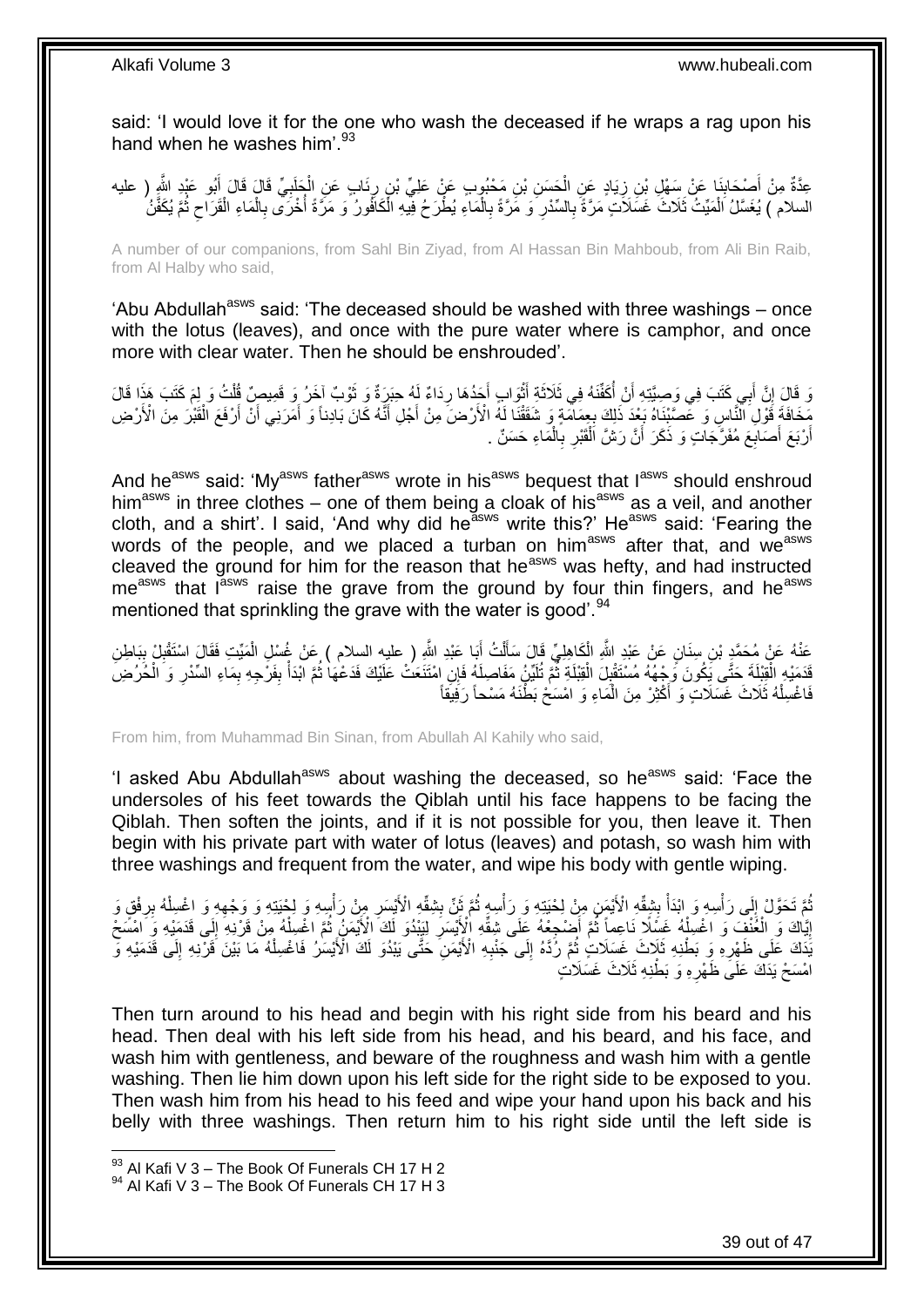exposed to you, so wash it what is between his head up to his feet, and wipe your hand upon his back and his belly with three washings.

نُّمَّ رُدَّهُ إِلَى قَفَاهُ فَابْدَأْ بِفَرْجِهٍ بِمَاءِ الْكَافُورِ فَاصِنْغْ بِمَمَا صَنَعْتَ أَوَّلَ مَرَّةٍ اغْسِلْهُ ثَلَاثَ غَسَلَاتٍ بِمَاءِ الْكَافُورِ وَ الْحُرُضِ وَ ْ َ ِ ْ ِ **ِ** ْ  $\frac{1}{2}$ ْ ِ ْ ِ لَ ِ امْسَحْ يَذَكَ ۚ عَلَى بَطْنِهِ مَسْحاً رَفِيقاً ثُمَّ تَحَوَّلْ إِلَى رَأْسِهِ فَاصْنَعْ كَمَا صَنَعْتَ أَوَّلًا بِلِحْيَتِهِ مِنْ جَانِبَيْهِ كِلَيْهِمَا وَ رَأْسِهِ وَ وَجْهِهِ  $\ddot{\phantom{0}}$ ِ **ٔ** ِ ِ َ **ٔ** بِمَاءِ ۖ الْكَافُورِ ۚ ثَلَاثَ غَسَلَاتٍ **∶** ْ ِ

Then return him to his back and begin with his private parts with water (with) camphor and deal with him just as you dealt the first times, washing him with three washings – with the water with camphor and the fragrant powder, and wipe your hand upon his belly with a gentle wiping. Then turn towards his head and deal with it just as you dealt firstly, with his beard from both its sides, and his head, and his face, with the water with camphor with three washings.

تُّمَّ رُدَّهُ إِلَى الْجَانِبِ الْأَيْسَرِ حَتَّى يَبْدُوَ لَكَ الْأَيْمَنُ فَاغْسِلْهُ مِنْ قَرْنِهِ إِلَى قَدَمَيْهِ ثَلَاثَ غَسَلَاتٍ ثُمَّ رُدَّهُ إِلَى الْجَانِبِ الْأَيْمَنِ حَتَّى  $\frac{1}{2}$ ْ **∶** ْ ِ į  $\ddot{\cdot}$ ْ ِ َبَدُوَ لَكَ الْأَيْسَرِ فَاغْسِلْهُ مِنْ قَرْنِهِ إِلَى قَدَمَيْهِ ثَلَاثَ غَسَلَاتٍ وَ أَذْخِلْ يَدَكَ تَحْتَ مَنْكِبَيْهِ وَ ذِرَاعَيْهِ وَ يَكُونُ الذِّرَاعُ وَ الْكَفُّ مَعَ َ ِ ْ ْ جَنْبِهِ طَاهِرَةً كُلِّمَا غَسَلْتَ شَيْئاً مِنْهُ أَدْخَلْتَ يَدَكَ تَحْتَ مَنْكِبَيْهِ وَ فِي بَاطِنِ ذِرَاعَيْهِ ْ َّ ِ ْ َ

Then return him to the left side until the right side is exposed to you, so wash him from his head up to his feet with three washings. Then return him to the right side until the left side is exposed to you, so wash him from his head up to his feet with three washings, and enter your hand under his shoulders and his forearms, and make the forearms, and the palms, along with his side, to be clean. Every time you wash anything from it, enter your hand under his shoulder and in the inside of his forearms.

لَ  $\frac{1}{2}$ تُمَّ رُدَّهُ إِلَى ظَهْرِهِ ثُمَّ اغْسِلْهُ بِمَاءٍ قَرَاحٍ كَمَا صَنَعْتَ أَوَّلًا تَبْدَأُ بِالْفَرْجِ ثُمَّ تَحَوَّلْ إِلَى الرَّأْسِ وَ اللَّحْيَةِ وَ الْوَجْهِ حَتَّى تَصْنَعَ كَمَا<br>..................................  $\ddot{\cdot}$  $\zeta$ ْ ِ Í َ ٍ ¦ ْ  $\ddot{\cdot}$ **∶** ∣l<br>∶ ْ ِّ **ٔ** صُنَعْتَ أَوَّلًا بِمَاءٍ قُرَاحٍ ثُمَّ أَزِّرْهُ بِالْخِرْقَةِ وَ يَكُونُ تَحْتَهَا الْقُطْنُ تَّنْزُوْرُهُ بِهِ إِذْفَارِاً قُطْنَاً كَثِيراً ثُمَّ تَشُدُّ فَخِذَيْهِ عَلَى الْقُطْنِ ْ ِ **ٔ** ْ ֡֡֡֡֡֡֡֡֡֡֡֡֡֬֞֟ ِ<br>پُ َ  $\ddot{\cdot}$ ٍ ِ َ ْ  $\ddot{\phantom{0}}$ بِالْخِرْقَةِ شَدَّاً شَدِيداً حَتَّى لَا تَخَافَ أَنْ يَظْهَرَ شَيْءٌ وَ إِيَّاكَ أَنْ تُقْوِدَهُ أَوْ تَغْمِزَ بَطْنَهُ وَ إِيَّاكَ أَنْ تَحْشُوَ فِي مَسَامِعِهِ شَيْئاً فَإِنَّ ْ **∶** ∣ļ َ ِ َ َ ِ خِفْتَ أَنْ يَظْهَرَ مِنَ الْمَنْْخِرَيْنِ شَيْءٌ فَلَا عَلَيْكَ أَنْ تُصَبِّرَ ثَمَّ قُطْناً وَ إِنْ لَمْ تَخَفْ فَلا تَخَمَّلْ فِيهِ شَيْئاً وَ لَا تُخَلِّلْ أَظَافِيرَهُ وَ ْ اً ِ َ َ ِّ كَذَلِكَ غُسْلُ الْمَرْأَةِ . َ ْ

Then return him to his back, then wash him with clear water just as you did at first, beginning with the private part. Then turn towards the head and the beard and the face until you do just as you did firstly with clear water. Then put on a loin cloth on him with a cloth and place the cotton to be under it to pad him with a lot of cotton. Then tighten his thighs upon the cotton with the cloth with an intense tightening until you do not fear that anything might become apparent (from his private part). And beware of sitting him up or pressing his belly, and beware of placing anything in his ears. So if you were to fear that something might become apparent from his nostrils, so it is not upon you that you stuff is with cotton, and if you do not fear such, so do not make anything to be in it, and do not clean (under) his nails. Similar to that is the washing of the woman'.<sup>95</sup>

عَلِيُّ بْنُ إِبْرَاهِيمَ عَنْ أَبِيهِ عَنْ رِجَالِهِ عَنْ يُونُسَ عَنْهُمْ ( عليهم السلام ) قَالَ إِذَا أَرَدْتَ غُسْلَ الْمَيِّتِ فَضَعْهُ عَلَى الْمُغْتَسِّلِ ِ **! ֽו** ْ ْ َ مُسْتَّقْبِلَ الْقِبْلَةِ فَإِنْ كَانَ عَلَيْهِ قَمِيَصٌ فَأُخْرِجْ يَدَهُ مِنَ الْقَمِيصِ وَ اجْمَعْ قَمِيصَهُ عَلَى عَوْرَتِهِ وَ ارْفَعْهُ مِنْ رِجْلَيْهِ إِلَى فَوْقِ ْ ِ َ ِ :<br>ا ِ ِ ِ الرُّكْبَةِ وَ إِنْ لَمْ يَكُنْ عَلَيْهِ قَمِيصٌ فَأَلْقِ عَلَّى عَوْرَتِهِ خِرْقَةً وَ اعْمِدْ إِلَى السِّدْرِ فَصِّيِّرْهُ فِي طَسْتٍ وَ صُبًّ عَلَيْهِ الْمَاءَ وَ ِ ِ ْ َ  $\sum_{i=1}^{n}$ ْ اضْرِبْهُ بِبَدِكَ حَتَّى تَرْتَفِعَ رَغْوَتُهُ وَ اعْزِلِ الرَّغْوَةَ فِي شَيْءٍ وَ صُبَّ الْأَخَرَ فِي الْإِجَّانَةِ الَّتِي فِّيهَا الْمَاءُ **∶ !** ِ ْ َّ

 $95$  Al Kafi V 3 – The Book Of Funerals CH 17 H 4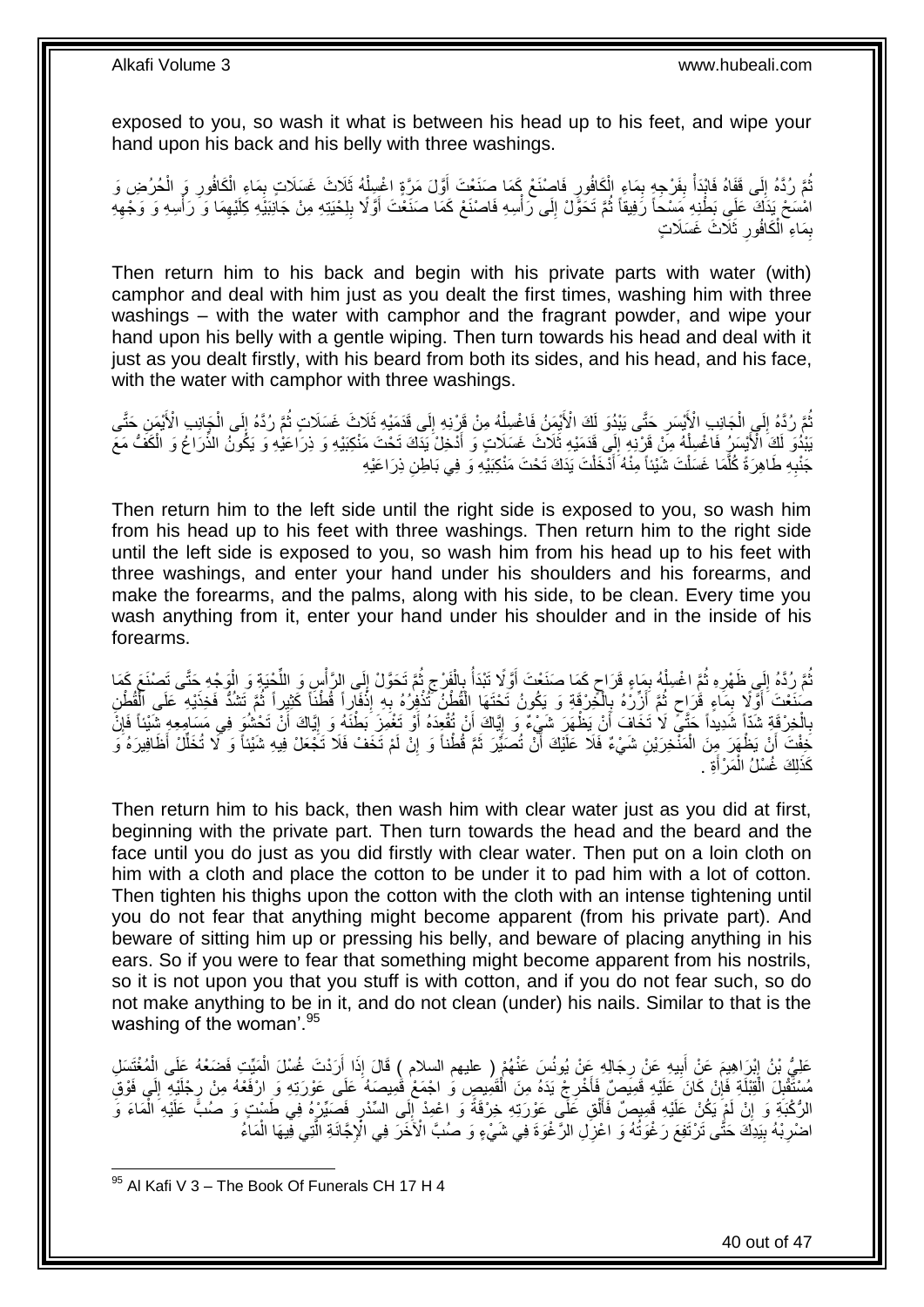Ali Bin Ibrahim, from his father, from his men, from Yunus,

(It has been narrated) from them $a<sup>asws</sup>$  having said: 'When you want to wash the deceased, so place him upon the washing place facing the Qiblah. So if there was a shirt upon him, then extract his hand from the shirt, and gather his shirt to be upon his private part, and raise it from his legs up to above the knees. And if there does not happen to be a shirt upon him, so cast a cloth to be upon his private part and pour water on to the chest, and make some of it to be in a utensil and pour the water upon it, and pat it with your hand until its foam raises and isolate the foam into something and pour the latter into the bucket in which is the water.

ثُمَّ اغْسِلْ يَذَيْهِ ثَلَاثَ مَرَّاتٍ كَمَا يَغْتَسِلُ الْإِنْسَانُ مِنَ الْجَنَابَةِ إِلَى نِصِفِ الذِّرَاع<br>الْمَسِلِّ الْمَسِلِّ مِنْ مَعْ أَوْ مَ اللَّهِ الْمَسْلِمِينَ مِنَ الْجَنَابَةِ إِلَى نِصِفِ الذِّرَاعِ ثُمَّ  $\ddot{\phantom{0}}$ ِ ∣∣<br>∶ ْ ِ ْ  $\ddot{\phantom{0}}$ يَ بَالِغْ فِي ذَلِكَ وَ اجْتَهِدْ أَنْ لَا يَدْخُلَ الْمَاءُ مَنْخِرَيْهِ وَ مَسَامِعَهُ ثُمَّ أَضْجِعْهُ عَلَى جَانِبِهِ الْأَيْسَرِ وَ صُبَّ الْمَاعَ مِنْ نِصْفِ رَأْسِهِ ْ َ ِ ْ ْ ِ ِ َ  $\ddot{\cdot}$ إِلَى قَدْمَيْهِ ثَلَاثَ مَرَّاتٍ وَ اَدْلُكْ بَدَنَهُ دَلْكاً رَفِيقاً وَ كَذَلِكَ ظَهْرَهُ وَ بُطْنَهُ ثُمَّ أَضْحِعْهُ عَلَى جَانِبِهِ الْأَيْمَنِ وَ افْعَلْ بِهِ مِثْلَ ذَلِكَ َ  $\ddot{\phantom{0}}$ ْ ľ ِ **∶** ِ

Then wash his hands three times just as the person would do so from the sexual impurity, up to the half forearm. Then wash his private part and clean it. Then wash his head with the foam and be thorough in that, and strive that the water should not enter his nostrils and his hearing. Then turn him upon his left side and pour the water from half of his head to his feet, three times, and rub his body gently, and similar to that his back and his belly. Then turn him upon his right side and do with him similar to that.

مُّمَّ صُبِّ ذَٰلِكَ الْمَاءَ مِنَ الْإِجَّانَةِ وَ اغْسِلِ الْإِجَّانَةَ بِمَاءٍ قَرَاحٍ وَ اغْسِلْ يَدَيْكَ إِلَى الْمِرْفَقَيْنِ ثُمَّ صُبِّ الْمَاءَ فِي الْآنِيَةِ وَ أَلْقِ فِيهِ<br>يَمَيْنُ ذَٰلِكَ الْمَاءَ فِي الْإِجْ ْ ِ ٍ ِ ْ ْ َ ْ  $\ddot{\phantom{0}}$ حَبَّاتِ كَافُورٍ وَ افْعَلْ بِهِ كَمَا فَعَلْتَ فِي الْمَرَّةِ الْأُولَى اَبْدَأْ بِيَدْيْهِ ثُمَّ بِفَرْجِهِ وَ اَمْسَحْ بَطْنَهُ مَسْحاً رَفِيقاً فَإِنْ خَرَجَ شَيْءٌ فَأَنْقِهِ ثُمَّ ْ **∶** ∣ļ  $\frac{1}{2}$  $\ddot{\phantom{0}}$ ¦ ا<br>أ  $\ddot{\phantom{0}}$ َ  $\ddot{\ddot{\cdot}}$ اغْسِلْ رِأْسَةً ثُمَّ أَضْبِجَعْهُ عَلَى جَنْدِهِ ٱلْأَيْسَرِ وَ اغْسِلْ جَنْبَهُ الْأَيْمَنَ وَ ظَهْرَهُ وَ بَطْنَهُ ثُمَّ أَضْجِعْهُ عَلَى جَنْدِهِ الْأَيْمَنِّ وَ اغْسِلْ **∶ ∶** َ į ْ ِ َ جَنْبَهُ الْأََيْسَرَ كَمَا فَعَلْتَ أَوَّلَ مَرَّةٍ َ ْ

The pour out that water from the bucket and wash the bucket with clear water and wash your hands (up) to the two elbows. Then pour the water into a utensil and throw some seeds of camphor into it and do with him just as you did in the first time, beginning with his hands, then with his private parts, and wipe his belly with a gentle wiping. So if something were to come out, so clean it. Then wash his head. Then turn him upon his left side and wash his right side, and his back and his belly. Then turn him upon his right side and wash his left side just as you did the first time.

ُّمَّ اعْسِلِْ يَدَيْكَ إِلَى الْمِرْفَقَيْنِ وَ الْآنِيَةَ وَ صُبَّ فِيهَا الْمَاءَ الْقَرَاحَ وَ اغْسِلْهُ بِمَاءٍ قَرَاحٍ كَمَا غَسَلْتَهُ فِي الْمَرَّتَيْنِ الْأَوَّلَتَيْنِ ثُمَّ نَشْفُهُ ْ  $\frac{1}{2}$  $\ddot{\phantom{0}}$ ْ ْ ٍ ِ ْ ْ ْ َثُوْبِ طَاهِرٍ ۖ وَ اُعْمِدْ إِلَى قُطِّنٍۗ فَذُرَّ عَلَيْهِ شَيْئاً مِنْ حَنُوطٍ وَ ضَعْهُ عَلَى فَرْجِهِ قُلْلٍ وَّ دُبُرٍ وَ إِحْشُ الْقُطْنِّ فِي دُبُرِ وَ لِنَّكَّا يَخْرُجَ ِ  $\ddot{\phantom{0}}$ **ِ** ِ مِّنْهُ شَيْءٌ وَ خُذْ خِرْقَةَ طَوِيلَةً عَرْضُهَا شِبْرٌ فَشُدَّهَا مِنْ حَقْوَيْهِ وَ ضُمَّ فَخِذَيْهِ ضَمَّأْ شَدِيداً وَ لُفَّهَا فِي فَخِذَيْهِ ֖֖֖֚֚֚֚֡֡֡֝֬֝֬֝֬<br>֧ׅ֧ׅ֧ׅ֧֧֧֪ׅ֧֧֪ׅ֖֧֪ׅ֧֪ׅ֧֪ׅ֧֪ׅ֧֧֧֚֚֚֚֚֚֚֚֚֚֚֚֚֚֚֚֚֚֚֚֚֚֚֚֚֚֚֚֚֚֚֚֚֚֚֚֚֜֝֬֡֟֩֟֓֝֬֝֬ **∶ ٔ** 

Then wash your hands up to the two elbows and the bucket, and pour clear water into it and wash him with clear water just as you washed him the two times beforehand. Then wipe him with a clean cloth and deliberate to cotton (pads), and scatter something from the camphor upon him, and place it upon his private part and behind, and tamp the cotton in his behind, lest something might come out from him, and take a long cloth of a palms width, so tighten it from his loins and his thighs with an intense tightening, and wrap it in his thighs.

نُمَّ أَخْرِجْ رَأْسَهَا مِنْ تَحْتِ رِجْلَيْهِ إِلَي جَانِبِ الْأَيْمَنِ وَ أَغْرِزْهَا فِي الْمَوْضِعِ الَّذِي لَفَفْتَ فِيهِ الْخِرْقَةَ وَ تَكُونُ الْخِرْقَةُ طَوِيلَةً **∶** ِ َ į ِ ْ ْ َّ ِ ْ **∶** َ  $\frac{1}{2}$ ّنَّلُفُّ فَخَذَّيْهِ مِنْ حَقْوَيْهِ إِلَى رُكْبَتَيْهِ لَّفَّاً شَدِيداً . ِ Ĭ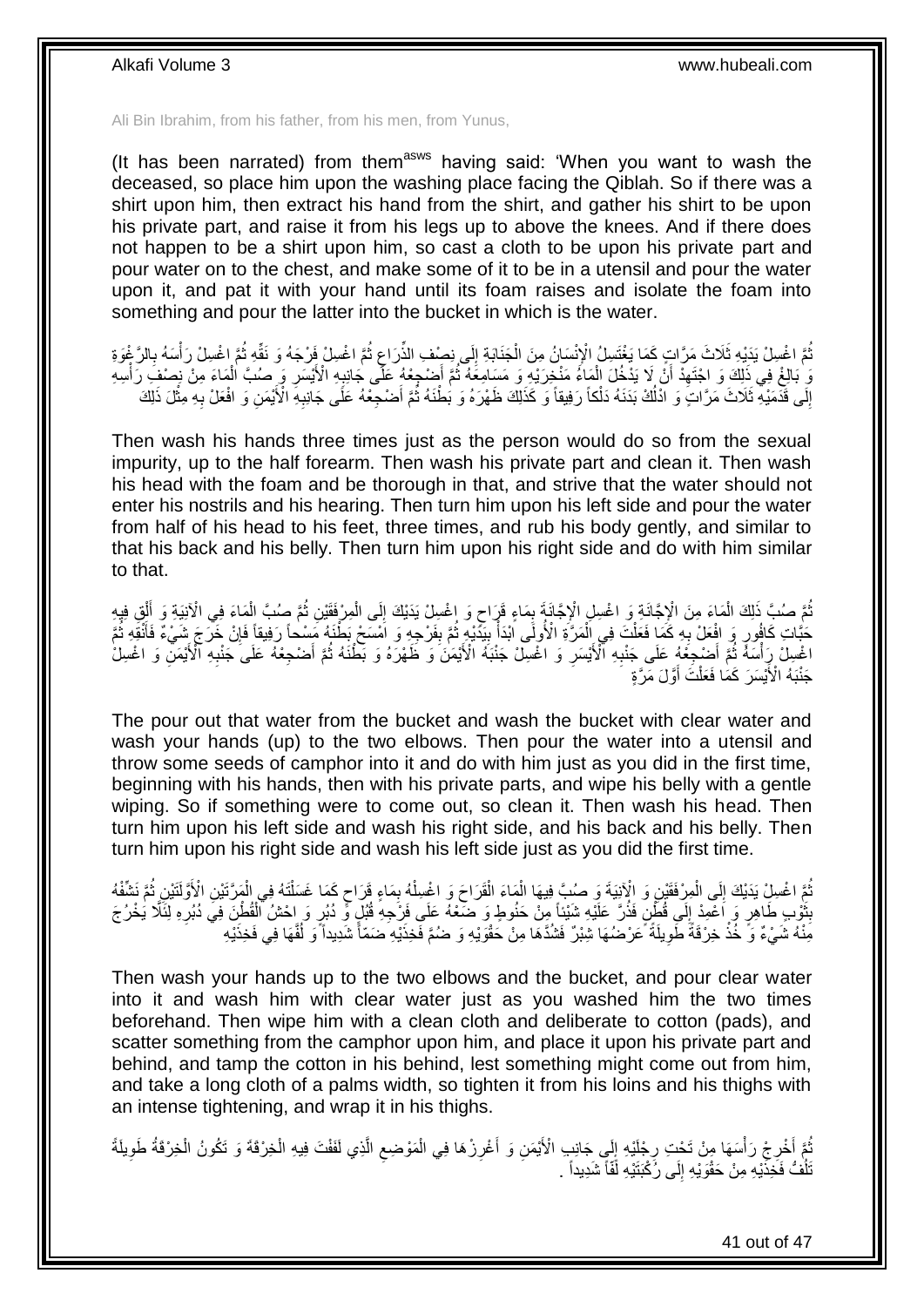Then bring out its top end from under his legs up to the right hand side, and push it into the place which the cloth had been wrapped it, and the cloth should happen to be long enveloping his thighs from his loins down to his two knees with a tight enveloping<sup>'.96</sup>

مُحَمَّدُ بْنُ يَحْيَى عَنِ الْعَمْرَكِيِّ بْنِ عَلِيٍّ عَنْ عَلِيِّ بْنٍ جَعْفَرٍ عَنْ أُخِيهِ أَبِي الْحَسَنِ ( عليه السلام ) قَالَ سَأَلْتُهُ عَنِ الْمَيِّتِ هَلْ<br>رحمَنه ْ ْ ْ َ ْ َ َ يُغَسَّلُ فِي الْفَضَاءِ قَالَ لَا بَأْسَ وَ إِنْ سُٰتِرَ بِسِنْرٍ فََهُوَ أَحَبُّ إِلَيَّ . لَ ِ َ **!** יִי (ֽו **ٔ** ْ

Muhammad Bin Yahya, from Al Amraky Bin Ali,

(It has been narrated) from Ali son of Ja'far<sup>asws</sup>, from his brother<sup>asws</sup> Abu Al-Hassan<sup>asws</sup>, said, 'I asked him<sup>asws</sup> about the deceased, 'Can he be washed in the open?' He<sup>asws</sup> said: 'There is no problem, and if he were to be veiled with a curtain, so it would be more beloved to measure,  $5.53$ 

**َمِّي ِت َو َتْكفِينِ ِه باب َت ْحنِي ِط الْ**

### <span id="page-41-0"></span>**Chapter 19 – Embalming the deceased and his enshrouding**

عَلِيُّ بِْنُ اِبْرَاهِيمَ عَنْ أَبِيهِ عَنْ رِجَالِهِ عَنْ يُونُسَ عَنْهُمْ ( عليهمِ السلام ) قَالَ فِي تَحْنِيطِ الْمِيِّتِ وَ تَكْفِينِهِ قَالَ ابْسُطِ الْحِبَرَةَ ْ ِ **∣ ֝**ׇ֖֦֦֧֖֖֖֖֖֖֖֖֧֧֦֧֦֦֦֦֦֖֖֖֧֦֚֚֚֚֚֚֚֚֚֚֚֚֚֚֚֓֘֝֟֘֝֝֝֓֝֝֘֝֟֡֘ ْ بَسْطاً ثُمَّ اَبْسُطْ عَلَيْهَا الْإِزَارَ ثُمَّ إِبْسُطِ الْقَمِيصَ عَلَيْهِ وَ تُرُدُّ مُقَدَّمَ الْقَمِيصِ عَلَيْهِ ثُمَّ اعْمِدْ إِلَى كَافُورٍ مَسْحُوقٍ فَضَعْهُ عَلَى  $\ddot{\cdot}$ ْ ْ  $\ddot{\phantom{0}}$  $\ddot{\phantom{a}}$ ِ ْ جَبْهَنِّهِ مَوْضِع سُجُودِهِ وَ َامْسَحْ بِالْكَافُورِ عَلَى جَمِيع مَفَاصِلِهِ مِنْ قَرْنِهِ إِلَى قَدَمَيْهِ وَ فِي رَأْسِهِ وَ فِي غُنُقِهِ وَ مَنْكَبَيْهِ وَ مَرَافِقِهِ **∶**  $\zeta$ **ٔ** ِ ِ ِ نَ فِي كُلِّ مَفْصِلٍ مِنْ مَفَاصِلِهِ مِنَ الْيَدَيْنِ وَ الرِّجْلَيْنِۗ وَ فِي وَسَطِ رَاحَتَيْهِ :<br>إ

Ali Bin Ibrahim, from his father, from his men, from Yunus,

(It has been narrated) from them<sup>asws</sup> having said regarding the embalming of the deceased and his enshrouding, said: 'Spread the wrapping with a spreading. Then spread the loincloth upon it. Then spread the shirt upon it and fold the front of the shirt upon it. Then deliberate to the camphor powder and place it upon his forehead, the place of his prostrations, and wipe it with the camphor upon the entirety of his joints, from his head up to his feet, and in his head, and in his neck, and his shoulders, and his elbows, and in every joint from his joints, from the two hands and the two legs, and in the middle of his palms.

ُّمَّ يُحْمَلُ فَيُوضَعُ عَلَى قَمِيصِهِ وَ يُرَدُّ مُقَدَّمُ الْقَمِيصِ عَلَيْهِ وَ يَكُونُ الْقَمِيصُ غَيْرَ مَكْفُوفٍ وَ لَا مَزْرُورِ وَ يَجْعَلُ لَهُ قِطْعَتَيْنِ ْ ْ į مِنْ جَرِيدِ النَّخْلِ رَطْبِأَ قَدْرَ ذِرَاحٍ يُجْعَلُ لَٰهُ وَاحِدَةٌ بَيْنَ رُكْبَتَيْهِ نِصْفٌ مِمَّا بَلِي السَّاقَ وَ نِصْفٌ مِمَّا يَلِّي الْفَخِذَ وَ يُجْعَلُ ٍ ِ ْ الْأَخْرَى َتَحْتَ إِبْطِهِ الْأَيْمَنِ وَ لَا يُجْعَلُ فِي مَنْخِرَيْهِ وَ لَا فِي بَصَرِهِ وَ مَسَامِعِهِ وَ لَا عَلَى وَجْهِهِ قُطْناً وَ لَا كَأَفُوراً **ֽוּ** ِ ِ

Then carry him and place him upon his shirt and fold the front of the shirt upon him, and the shirt should happen to be without any hemming or buttons, and make two pieces of wet branches to be for him, of an arm's length, making one of it to be in between his knees, halfway from what follows the leg, and halfway from what follows the thigh, and make the other one to be under his right armpit, and do not make cotton or camphor to be in his nostrils, nor in his eyes, nor his ears, nor upon his face.

 $96$  Al Kafi V 3 – The Book Of Funerals CH 17 H 5

 $97$  Al Kafi V 3 – The Book Of Funerals CH 17 H 6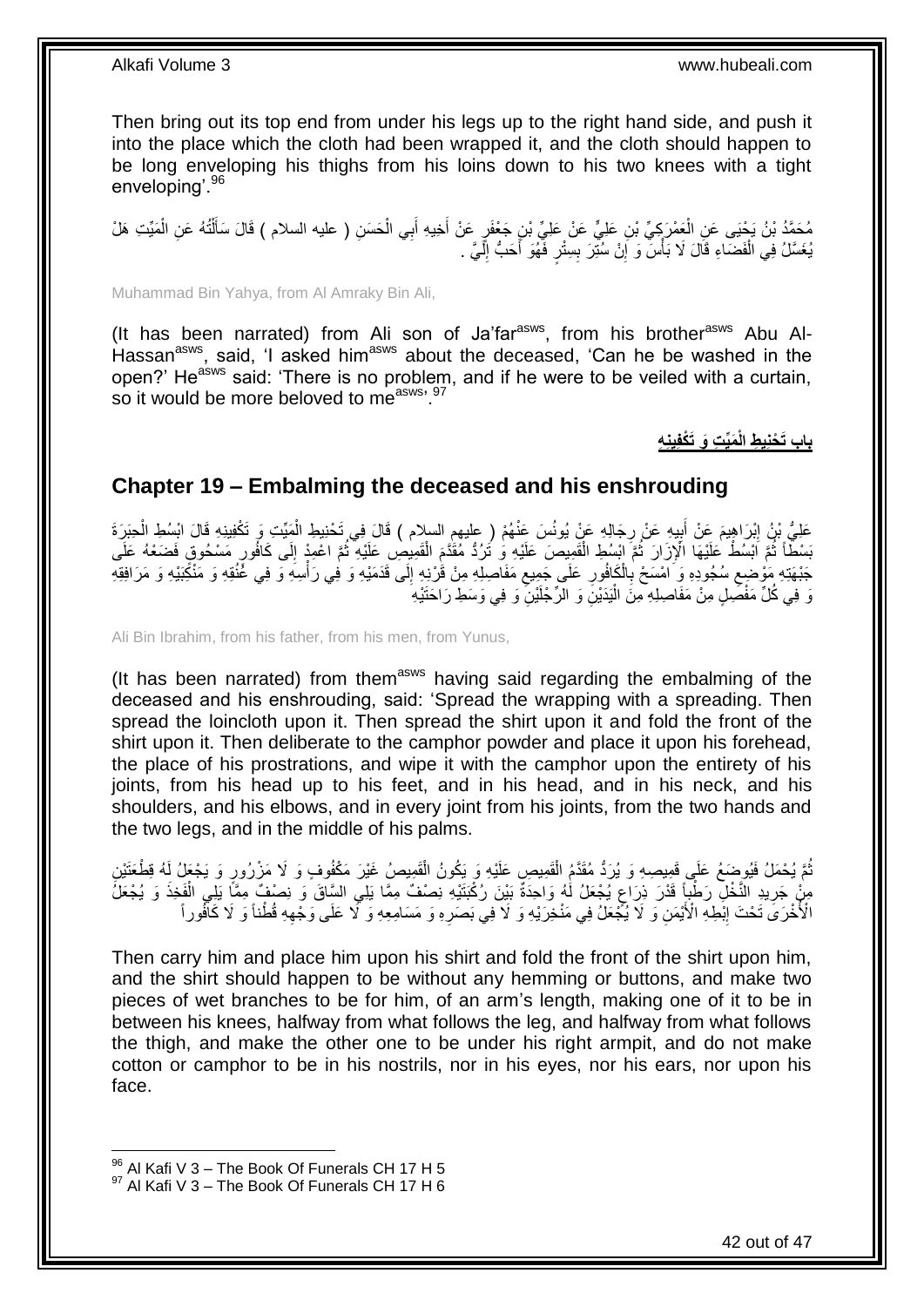ُّمَّ يُعَمَّمُ يُؤْخَذُ وَسَطُ الْعِمَامَةِ فَيُثْنَى عَلَى رَأْسِهِ بِالتَّذْوِيرِ ثُمَّ يُلْقَى فَضْلُ الشُّقِّ الْأَيْمَنِ عَلَى الْأَيْسَرِ وَ الْأَيْسَرِ عَلَى الْأَيْمَنِ ثُمَّ يُمَدُّ ْ  $\ddot{\cdot}$ ِ **∶** ِ ْ **ٔ** ْ į  $\ddot{\phantom{a}}$ **∶ ∶** ِه . **∶** عَلَ*ى* صَدْرِ

Then make a turban by taking the middle of the turban and wrapping it around his head in circles. Then cast the extra ends, the right one upon the left and the left one upon the right. Then extend it upon his chest'.<sup>98</sup>

عَلِيُّ بْنُ إِبْرَاهِيمَ عَنْ أَبِيهِ عَنْ عَمْرِو بْنِ عُثْمَانَ عَنْ مُفَضِّلٍ بْنِ صَالِحٍ عَنْ زَيْدٍ الشَّحَامِ قَالَ سُئِلَ أَبُو عَبْدِ اللَّهِ ( عليه السلام )<br>-ِ ٍ **ٔ !** َ ِ َ عَنْ رَسُولِ اللَّهِ ( صلىَ الله عليه وأله ) بِمَ كُفِّنَ قَالَ فِي ثَلَاثَةِ أَثْوَابٍ ثُّوْبَيْنِ صُحَارِيَّيْنِ وَ بُرْدٍ حِبَرَةٍ . ِ َ **ٔ** َ

Ali Bin Ibrahim, from his father, from Amro Bin Usman, from Mufazzal Bin Salih, from Zayd Al Shahham who said,

'Abu Abdullah<sup>asws</sup> was asked about Rasool-Allah<sup>saww</sup>, by what he<sup>saww</sup> was enshrouded. He<sup>asws</sup> said: 'In three clothes, two 'Suhary' fabrics and one garment wrapping<sup>'.99</sup>

عِدَّةٌ مِنْ أَصْحَابِذَا عَنْ أَحْمَدَ بْنِ مُحَمَّدٍ عَنْ عُثْمَانَ بْنِ عِيسَى عَنْ سَمَاعَةَ عَنْ أَبِي عَبْدِ اللَّهِ ( عليه السلام ) قَالَ إِذَا كَفَّنْتَ َ **ٔ** َ ِ الْمَيِّتَ فَذُرَّ عَلَىَ كُلِّ ثَوْبٍ شَيْئاً مِنْ ذَرِيرَةٍ وَ كَافُورٍ ۖ . **ٍ** َ ْ

A number of our companions, from Ahmad Bin Muhammad, from Usman Bin Isa, from Sama'at,

(It has been narrated) from Abu Abdullah<sup>asws</sup> having said: 'When you enshroud the deceased, so scatter upon every cloth, something from the fragrant powder and camphor'.<sup>100</sup>

عَلِيُّ بْنُ إِبْرَاهِيمَ عَنْ أَبِيهِ عَنِ ابْنِ أَبِي عُمَيْرٍ عَنْ حَمَّادٍ عَنِ الْحَلَبِيِّ عَنْ أَبِي عَبْدِ اللَّهِ ( عليه السلام ) قَالَ إِذَا أَرَدْتَ أَنْ تُخَفِّظَ َ ِ ْ َ **∣** َ יִי י َ َ الْمَيِّتَ فَاعْمِدْ إِلَى الْكَافُورِ فَامْسَحْ بِهِ آثَانَ الْمِنْجُودِ مِنْهُ وَ مَفَاصِلَهُ كُلَّهَا وَ رَأْسَهُ وَ لِخُيَتَهُ وَ عَلَى صَدْرِهِ مِنَ الْحَنُوطِ وَ قَالَ **ٔ** َّ َ ِ ِ ْ ِ ْ ِ ِ حَنُوطُ الرَّجُلِ وَ الْمَرْ أَةِ سَوَاءٌ وَ قَالَ وَ أَكْرَهُ أَنْ يُثْبَعَ بِمِجْمَرَةٍ . َ َ ْ

Ali Bin Ibrahim, from his father, from Ibn Abu Umeyr, from Hammad, from Al Halby,

(It has been narrated) from Abu Abdullah<sup>asws</sup> having said: 'When you want to embalm the deceased, so deliberate to the camphor and wipe with it the places of the prostrations from it, and the joints, all of them, and his head, and his beard, and upon his chest, from the embalming (camphor)'. And he<sup>asws</sup> said: 'The embalming of the man and the woman is the same'. And he<sup>asws</sup> said: 'And it is disliked that it be followed by the (smoke of) incense burning'.<sup>101</sup>

عَلِيُّ بْنُ إِبْرَاهِيمَ عَنْ أَبِيهِ عَنْ حَمَّادِ بْنِ عُثْمَانَ عَنْ حَرِيزِ عَنْ زُرَارَةَ وَ مُحَمَّدٍ بْنِ مُسْلِمٍ قَالَا قُلْنَا لِأَبِي جَعْفَرٍ ( عليه السلام )ِ ¦<br>} ِ ْ **!** َ ׅ֚֚֚֚֚֚֚֚֚֚֚֚֚֚֬֡֡֡֡֡֡֡֡֡֡֡֡֡֡֡֡֬֝֩ ْ الْعِمَّامَةُ لِلْمَيِّتِ مِنَ الْكَفَنِ قَالَ لَا إِنَّمَا الْكَفَنُ الْمَفْرُوضُ ثَلاَّتَةُ أَثْوَابٍ وَ ثَوْبٌ تَامٍّ لَا أَقَلَّ مِنَّهُ يُوَارِي جَسَّدَهُ كُلَّهُ فَمَا زَادَ فَهُوَ سُنَّةٌ ْ ْ َّ َ َ ة<br>أ َ َ ْ ْ ِ إِلَى أَنْ يَبْلُغَ خَمْسَةَ أَثْوَابَ فَمَا زَادَ فَهُوَ مُبْتَدَعٌ وَ الْعِمَامَةُ سُنَّةٌ ْ **ٔ** َ  $\overline{\phantom{a}}$ َ ِ

Ali Bin Ibrahim, from his father, from Hammad Bin usman, from Hareyz, from Zurara and Muhammad Bin Muslim who both said,

1  $98$  Al Kafi V 3 – The Book Of Funerals CH 18 H 1  $^{99}$  Al Kafi V 3 – The Book Of Funerals CH 18 H 2 100 Al Kafi V 3 – The Book Of Funerals CH 18 H 3 <sup>101</sup> Al Kafi V 3 – The Book Of Funerals CH 18 H 4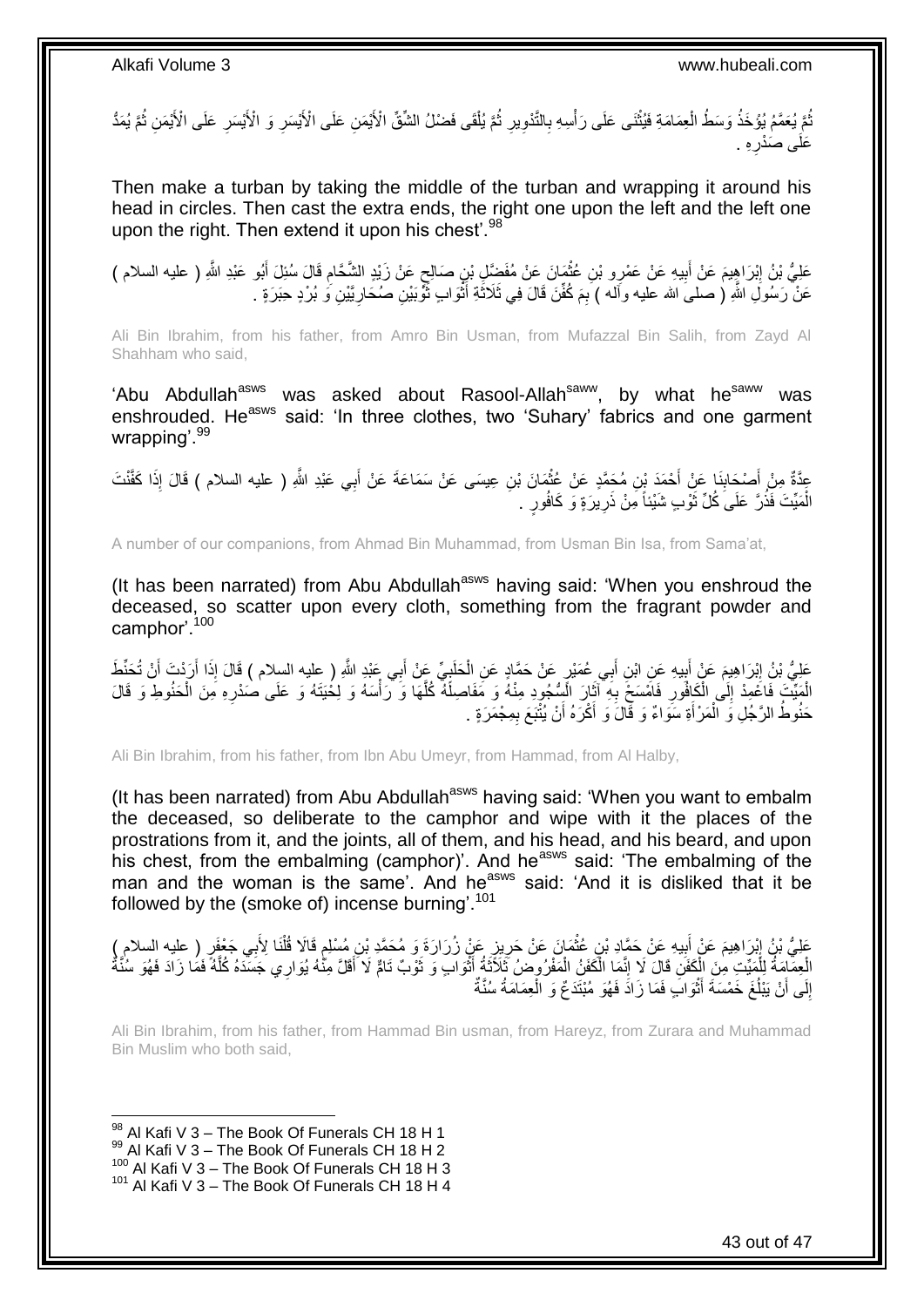'We said to Abu Ja'far<sup>asws</sup>, 'The turban of the deceased, is from the enshrouding'. He<sup>asws</sup> said: 'No. But rather, the Obligatory shroud is of three clothes and a complete cloth, not being less than it to cover his body, all of it. So whatever increase, so it is a Sunnah, up it reaching five clothes. So whatever increase, it would be an innovation. And the turban is a Sunnah'.

> **∶** رَ قَالَ أَمَرَ النَّبِيُّ ( صلى الله عليه وآلـه ) بِالْعِمَامَةِ وَ عُمِّمَ النَّبِيُّ ( صلى الله عليه وآلـه ) َ **∶** ْ **∶**

And he<sup>asws</sup> said: 'The Prophet<sup>saww</sup> ordered with the turban, and the Prophet<sup>saww</sup> was turbaned'.

وَ بَعَثَ إِلَيْنَا الشَّيْخُ الصَّادِقُ ( عليه السلام ) وَ نَحْنُ بِالْمَدِينَةِ لَمَّا مَاتَ أَبُو عُبَيْدَةَ الْحَذَّاءُ بِدِينَارٍ وَ أَمَرَنَا أَنْ نَشْتَرِيَ لَهُ حَنُوطاً ْ ِ لَ  $\frac{1}{2}$ ِ َ َ ِ ْ وَ عِمَامَةً فَفَعَلْنَا . ْ

The Sheykh Al-Sadiq<sup>asws</sup> sent a Dinar to us, when Abu Ubeyday Al-Haza'a died, and we were in Al-Medina, and ordered us that we should buy embalming material (camphor etc.), and a turban. So we did it'.<sup>102</sup>

عِدَّةٌ مِنْ أَصْحَابِنَا عَنْ سِهْلِ بْنِ زِيَادٍ عَنْ أَحْمَدَ بْنِ مُحَمَّدٍ بْنِ أَبِي نَصْرٍ عَنْ عَبْدِ اللَّهِ بْنِ سِنَانٍ عَنْ أَبِي عَبْدِ اللَّهِ ( عليه السلام<br>يَسْمَعُونَ أَسْمَدُ بَيْنِ اللَّهِ الْمَسْلام َ َ ِ **∣** َ َ ) قَالَ الْمَيِّتُ يُكَفَّنُ فِي ثَلاثَةٍ سِوَى الْعِمَامَةِ وَ الْخِرْقَةِ يَشْدُّ بِهَا وَرِكَيْهِ لِكَيْلَا يَبْدُوَ مِنْهُ شَيْءٌ وَ الْخِرْقَةُ وَ الْعِمَامَةُ لَا بُدَّ مِنْهُمَا وَ **ٍ** ِ ْ ْ  $\ddot{\cdot}$ ْ ْ يْسَتَا مِنَ الْكَفَنِ <sub>.</sub> ْ لَ

A number of our companions, from Sahl Bin Ziyad, from Ahmad Bin Muhammad Bin Abu Nasr, from Abdullah Bin Sinan,

(It has been narrated) from Abu Abdullah<sup>asws</sup> having said: 'The deceased would be enshrouded in three (clothes) besides the turban, and the cloth would be tightened around his hips lest something be apparent from it, and the cloth and the turban are both inevitable and they are both from the shroud'.<sup>103</sup>

عَلِيُّ بْنُ إِبْرَاهِيمَ عَنْ أَبِيهِ عَنِ ابْنِ أَبِي عُمَيْرٍ عَنْ حَمَّادٍ عَنِ الْحَلَبِيِّ عَنْ أَبِي عَبْدِ اللَّهِ ( عليه السلام ) قَالَ كَتَبَ أَبِي فِي َ ِ ْ َ **∣** َ ِ ِ َ َ مَعِّيَّتِهِ ۚ أَنَّ أَكَفَّنَهُ فِي ثَلاَثَةِ أَثْوَابٍ ۖ أَحَدُهَا رِدَاءٌ لَهُ حِبَرَةٌ كَانٍَ يُصَلِّيَ فِيهِ يَوْمَ الْجُمُعَةِ وَ ثُوبٌ اخَرُ وَ قَمِيصٍّ فَقُلْتُ لِأَبِي لِمَ ْ ¦ َ ْ َ َ Í اً ْ ة<br>-<br>-ِ ْكَتُبُ هَذَا فَقَالَ أَخَافُ أَنْ يَغْلِبَكَ النَّاسُ وَ إِنْ قَالُوا كَفِّنْهُ فِي أَرْبَعَةٍ أَوْ خَمْسَةٍ فَلَا تَفْعَلْ وَ عَمِّمْنِي بِعِمَامَةٍ وَ لَيْسَ تُعَدُّ الْعِمَامَةُ َ ْ ِ َ مِنَ الْكَفَنِ إِنَّمَا يُعَدُّ مَا يُلَفُّ بِهِ الْجَسَدُ . ْ ِ ِ ْ

Ali Bin Ibrahim, from his father, from Ibn Abu Umyer, from Hammad, from Al Halby,

(It has been narrated) from Abu Abdullah<sup>asws</sup> having said: 'My<sup>asws</sup> father<sup>asws</sup> wrote in his<sup>asws</sup> bequest that  $I^{asws}$  should enshroud him<sup>asws</sup> in three clothes – one of them being a cloak of his<sup>asws</sup> which he<sup>asws</sup> used to pray *Salaat* in on the day of Friday, and another cloth, and a shirt. So l<sup>asws</sup> said to my<sup>asws</sup> father<sup>asws</sup>, 'Why did you<sup>asws'</sup> write this?' So he<sup>asws</sup> said: 'Out of fear that the people might overcome you and if they were to say, 'Shroud him<sup>asws</sup> in four, or five (clothes)', do not do it, and turban me<sup>asws</sup> with a turban, and do not count the turban as being from the shroud. But rather, count what the body is wrapped with<sup>'.104</sup>

 $102$  Al Kafi V 3 – The Book Of Funerals CH 18 H 5

 $103$  Al Kafi V  $3 -$  The Book Of Funerals CH 18 H 6

<sup>104</sup> Al Kafi V 3 – The Book Of Funerals CH 18 H 7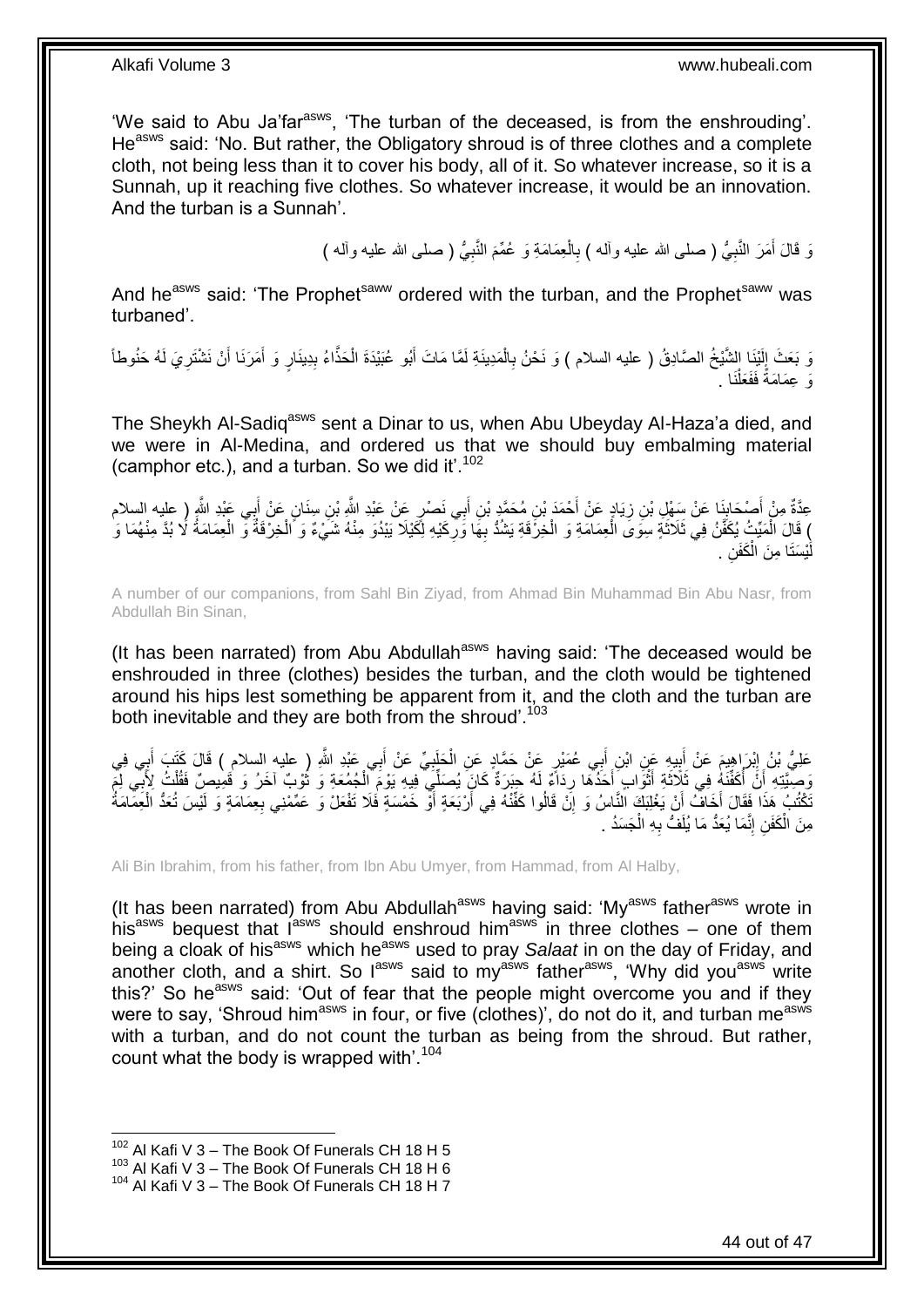

Ali, from his father, from Ibn Abu Umeyr, from Abu Ayoub Al Khazzaz, from Usman Al Nawa'a who said,

'I said to Abu Abdullah<sup>asws</sup>, 'I tend to wash the dead bodies'. He<sup>asws</sup> said: 'And you are good (at it)?' I said, 'I wash'. So he<sup>asws</sup> said: 'When you wash, so be gentle with it and neither press it nor touch its ears with camphor; and when you turban him, so do not turban him the turbanning of the Bedouins'. I said, 'How should I do (it)?' Heasws said: 'Take the turban from its middle and display is upon his head, then turn it to its behind, and drop its two ends upon his chest<sup>'.105</sup>

مُحَمَّدُ بْنُ يَحْيَى عَنْ أَحْمَدَ بْنِ مُحَمَّدٍ عَنِ الْجُسَيْنِ بْنِ سَعِيدٍ عَنِ النَّصْئِرِ بْنِ سُوَيْدٍ عَنْ عَبْدِ اللَّهِ بْنِ سِنَانٍ قَالَ قُلْتُ لِأَبِي عَبْدِ اللَّهِ ِ ْ َ ْ ( عليه السلام ) كَيْفَ أَصِنْغُ بِالْكَفَنِ قَالَ تَأْخُذُ خَرْقَةً فَتَشَدُّ بِهَا عَلَى مَقْعَذَتِهِ وَ رِجْلَيْهِ قُلْتُ فَالْإِزَارُ قَالَ إِنَّهَا لَا تُعَدُّ شَيْئِاً إِنَّمَا<br>( عَذِين الصالام ) كَيْفَ أَشْئِئاً إِنَ ِ ْ ْ **∶** ِ ْ **∶** َنُصِنَعُ لِيُضَمَّ مَا هُذَاكَ لِئَلّا يَخْرُجَ مِّنْهُ شَيْءٌ وَ مَا يُصنْعَ مِنَ الْقُطْنِ أَفْضَلُ مِنْهَا ثُمَّ يُخْرَقُ الْمُقَمِيصِ إِذَا غُسِّلَ وَ يُنْزَعُ مِنْ ْ  $\ddot{\cdot}$ َ رِجْلَيْهِ قَالَ ثُمَّ الْكَفَنُ قَمِيصٌ غَيْرُ مِّزْرُورٍ وَّ لَا مَكْفُوفٍ وَ عِمَامَةٌ يُعَصَّبُ بِهَا رَأْسُهُ وَ يُرَدُّ فَضْلُهَا عَلَى رِجْلَيْهِ . ْ **∶** ْ Ï ِ  $\overline{a}$ 

Muhammad Bin Yahya, from Ahmad Bin Muhammad, from Al Husayn Bin Saeed, from Al Nazar Bin Suweyd, from Abdullah Bin Sinan who said,

'I said to Abu Abdullah<sup>asws</sup>, 'How should I deal with the shroud?' He<sup>asws</sup> said: 'Take a cloth and tighten it upon his seat and his legs'. I said, 'So (what about) the loincloth?' He<sup>asws</sup> said: 'It does not count as anything. But rather, you should do so to secure what it is over there, lest something might come out from it, and what you do from the cotton (padding) is superior to it. Then the shirt is torn, when you wash, and removed from his legs'. He<sup>asws</sup> said: 'Then the shrouding shirt should be without any buttons and hemming, and a turban is what his head is wrapped with, and its extra ends would be returned upon his legs'.<sup>106</sup>

ِ عَلِيُّ بْنُ إِبْرَاهِيمَ عَنْ أَبِيهِ عَنِ ابْنِ أَبِي عُمَيْرٍ عَنْ بَعْضِ أَصْحَابِنَا عَنْ أَبِي عَبْدِ اللَّهِ ( عليه السلام ) فِي الْعِمَامَةِ لِلْمَيِّتِ فَقَالَ َ  $\frac{1}{2}$ َ َ **!** َ <u>֖֓</u> ْ ْ حَنِّكُهُ .

Ali Bin Ibrahim, from his father, from Ibn Abu Umeyr, from one of our companions,

(It has been narrated) from Abu Abdullah $a<sup>asws</sup>$  regarding the turban for the deceased. So he<sup>asws</sup> said: 'Wrap it (around his head)'.<sup>107</sup>

عِدَّةٌ مِنْ أَصْحَابِذَا عَنْ سَهْلِ بْنِ زِيَادٍ عَنِ ابْنِ مَحْبُوبٍ عَنْ مُعَاوِيَةَ بْنِ وَهْبٍ عَنْ أَبِي عَبْدِ اللَّهِ ( عليه السلامِ ) قَالَ بُكَفِّنُ َ **∶** ِ **∣** َ الْمَيِّتُ فِي خَمْسَةٍ أَثْوَابٍ قَمِيصٍ لَاَ يُزَرُّ عَلَيْهِ وَ إِزَارٍ وَ خِرْقَةٍ يُعَصَّبُ بِهَا وَسَطُهُ وَ بُرْدٍ يُلَفُّ فِيهِ وَ عِمَامَةٍ يُعَمَّمُ بِهَا وَ يُلْقَى ْ َ ْ ِ ِ ِ لَ فَضْلُهَا عَلَى صَدْرِهِ . ِ  $\overline{a}$ 

A number of our companions, from Sahl Bin Ziyad, from Ibn Mahboub, from Muawiya Bin Wahab,

 $105$  Al Kafi V 3 – The Book Of Funerals CH 18 H 8

 $^{106}$  Al Kafi V 3 – The Book Of Funerals CH 18 H 9

<sup>107</sup> Al Kafi V 3 – The Book Of Funerals CH 18 H 10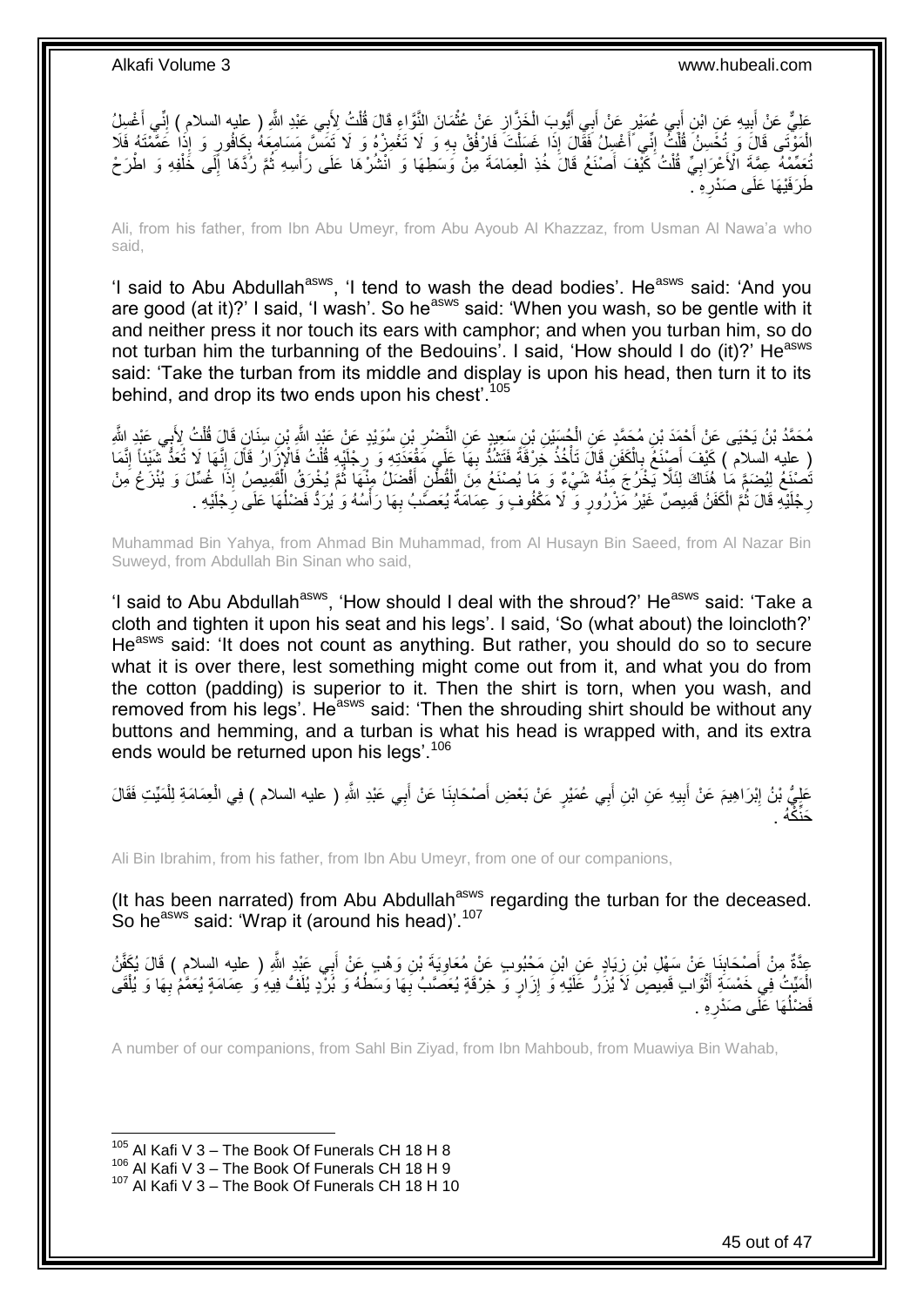(It has been narrated) from Abu Abdullah<sup>asws</sup> having said: 'Enshroud the deceased in five clothes – A shirt with no buttons upon it, and a loincloth, and a cloth to wrap around his middle, and a cloak to wrap him in, and a turban to turban him with, and cast its excess upon his chest'.<sup>108</sup>

عَلِيُّ بْنُ إِبْرَاهِيمَ عَنْ أَبِيهِ عَنْ عَبْدِ اللَّهِ بْنِ الْمُغِيرَةِ عَنْ غَيْرِ وَاحِدٍ عَنْ أَبِي عَبْدِ اللَّهِ ( عليه السلام ) قَالَ الْكَافُورُ هُوَ الْحَنُوطُ <sub>.</sub> َ ِ ْ ِ َ ِ ْ ْ

Ali Bin Ibrahim, from his father, from Abdullah Bin Al Mugheira, from someone else,

(It has been narrated) from Abu Abdullah<sup>asws</sup> having said: 'The camphor, it is the embalming (material)<sup>'109</sup>

### َمْلِيُّ بْنُ إِبْرَاهِيمَ عَنْ أَبِيهِ عَنْ صَالِحٍ بْنِ السِّنْدِيِّ عَنْ جَعْفَرِ بْنِ بَشْيِرٍ عَنْ دَاوُدَ بْنِ سِرْحَانَ قَالَ قَالَ أَبُو عَبْدِ اللَّهِ ( عليه ِ ِ ِ َ <u>֖֚֚֚</u> َ السلّام ) لِّي فِي كَفْنِ أَبِيَ عُبَيْدَةَ الْحَذَّاءِ إِنَّمَا الْحَنُوطُ الْكَافُورُ وَ لَكِنِ اذْهَبْ فَاصْنَعْ كَمَا يَصنَعُ النَّاسُ . ْ ْ ْ ِ ْ َ

Ali Bin Ibrahim, from his father, from Salih Bin Al Sandy, from Ja'far Bin Bashir, from Dawood Bin Sirham who said,

'Abu Abdullah<sup>asws</sup> said to me regarding the shroud of Abu Ubeyda Al-Haza'a: 'But rather, the embalming (material) is the camphor, but go and do just as the people are doing'.<sup>110</sup>

مُحَمَّدُ بْنُ يَخْيَى عَنْ أَحْمَدَ بْنِ مُحَمَّدٍ عَنْ مُحَمَّدِ بْنِ سِنَانٍ عَنْ دَاوُدَ بْنِ سِرْحَانَ قَالَ مَاتَ أَبُو عُبَيْدَةَ الْحَذَّاءُ وَ أَنَا بِالْمَدِينَةِ<br>كَيْمَسْنُكُمْ بَنُ يَخْيَى عَنْ أَحْمَدَ بْنِ م َ ْ ِ َ ْ َ فَأَرْسِلَ إِلَيَّ أَبُو ۖ عَبْدِ اللَّهِ ( عليه السلام ) بِدِينَارٍ وَ قَالَ اشْتَرِ بِهَذَا حَنُوطَاً وَ اعْلَمْ أَنَّ الْحَنُوطَ هُوَ الْكَافُورُ وَ لَكِنِ اصْنَعْ كَمَا ْ َ ِ **ٍ** ِ َ لَ ِ َ ْ يَصْنَعُ النَّاسُ

Muhammad Bin Yahya, from Ahmad Bin Muhammad, from Muhammad Bin Sinan, from Dawood Bin Sirham who said,

'Abu Ubeyda Al-Haza'a died and I was in Al-Medina, so Abu Abdullah<sup>asws</sup> sent a Dinar to me and said: 'Buy embalming (material), and know that the embalming (material), it is the camphor, but do as what the people are doing'.

> قَالَ فَلَمَّا مَضَيْتُ أَنْبَعَنِي بِدِينَارٍ وَ قَالَ اشْتَرِ بِهَذَا كَافُوراً . ِ **∶** ِ َ

He (the narrator) said, 'So when I went, he<sup>asws</sup> followed me with a Dinar and said: 'Buy camphor with this'.<sup>111</sup>

جُمَّئِذُ بْنُ زِيَادٍ عَنِ الْحَسَنِ بْنِ مُحَمَّدٍ الْكِنْدِيِّ عَنْ أَحْمَدَ بْنِ الْحَسَنِ الْمِيثَمِيِّ عَنْ أَبَانِ بْنِ عُثْمَانَ عَنْ عَبْدِ الرَّحْمَنِ بْنِ أَبِي عَبْدِ َ َ ْ ْ َ ْ ْ ِ ِ َ **ٔ** اللَّهِ قَالَ سَأَلْتُ أَبَا عَبْدِ اللَّهِ ( عَليه السلام ) عَنِ الْحَنُوطِ لِلْمََيِّتِ قَالَ اجْعَلْهُ فِي مَسَاجِدِهِ . ْ ْ ْ َ ْ ĺ

Humeyd Bin Ziyad, from Al Hassan Bin Muhammad Al Kindy, from Ahmad Bin Al Hassan Al Maysami, from Aban Bin Usman, from Abdul Rahman Bin Abu Abdullah who said,

'I asked Abu Abdullah<sup>asws</sup> about the embalming for the deceased. He<sup>asws</sup> said: 'Make it to be in his praying places (forehead, two palms, two knees, two toes)<sup>'.112</sup>

 $108$  Al Kafi V 3 – The Book Of Funerals CH 18 H 11

<sup>109</sup> Al Kafi V 3 – The Book Of Funerals CH 18 H 12

<sup>110</sup> Al Kafi V 3 – The Book Of Funerals CH 18 H 13

 $111$  Al Kafi V  $3$  – The Book Of Funerals CH 18 H 14